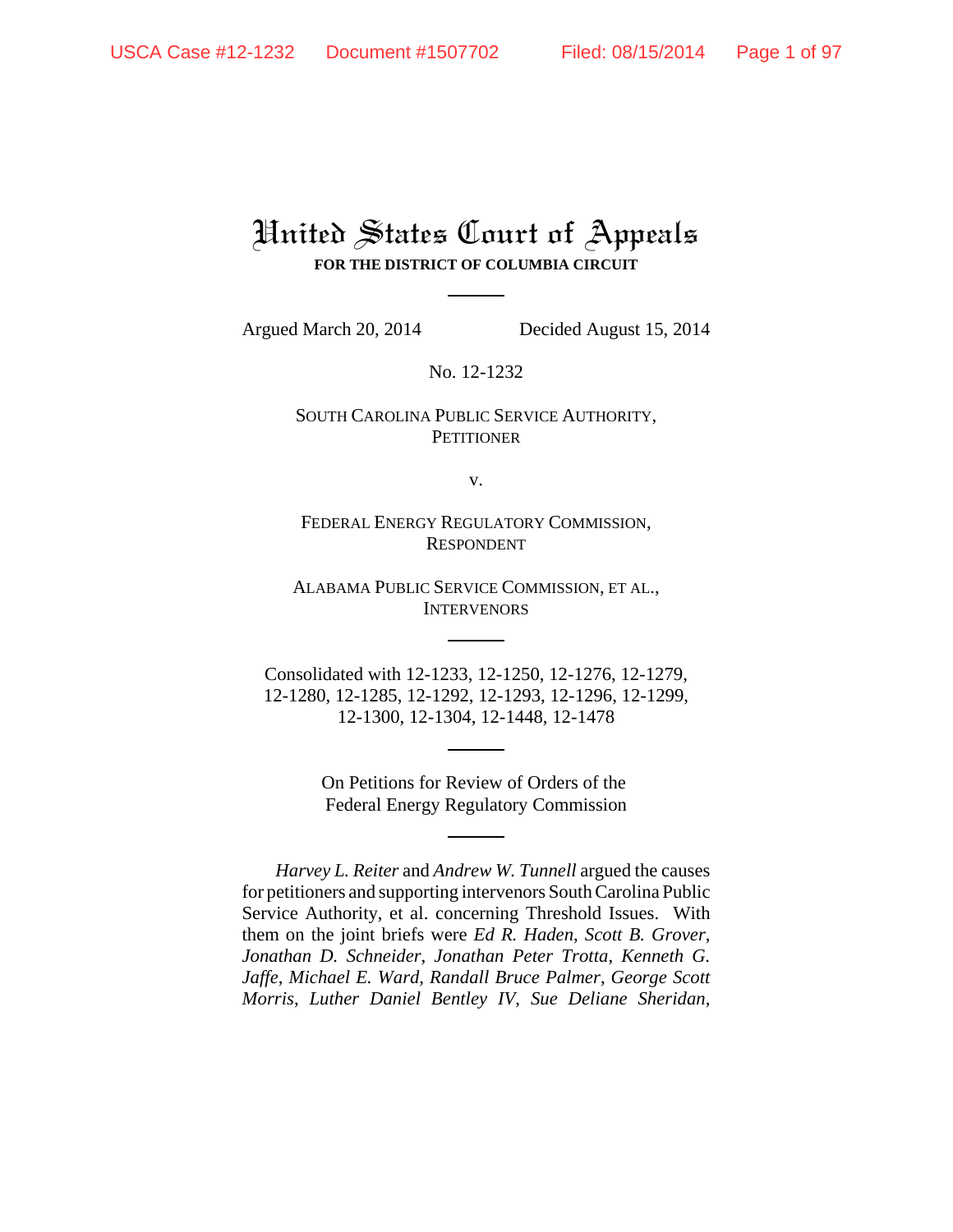*Kenneth B. Driver*, *William H. Weaver*, *John Lee Shepherd Jr.*, *William Rainey Barksdale*, *Tamara L. Linde*, *Jodi L. Moskowitz*, *Daniel M. Malabonga*, *Stephen G. Kozey*, *Matthew R. Dorsett*, *Wendy N. Reed*, *Matthew J. Binette*, *David S. Berman*, *Clare E. Kindall*, Assistant Attorney General, Office of the Attorney General for the State of Connecticut, *James Bradford Ramsay*, *Holly Rachel Smith*, *Cynthia Brown Miller*, *Daniel E. Frank*, and *Jennifer J.K. Herbert*. *Dennis Lane*, *Samantha M. Cibula*, *John A. Garner*, and *Glen L. Ortman* entered appearances.

*Randolph Lee Elliott* argued the cause for petitioners and supporting intervenors American Public Power Association, et al. concerning Transmission Planning and Public Policy. With him on the joint briefs were *John Lee Shepherd Jr.*, *William Rainey Barksdale*, *Tamara L. Linde*, *Jodi L. Moskowitz*, *Cynthia Brown Miller*, *Andrew W. Tunnell*, *Ed R. Haden*, *Scott B. Grover*, *George Scott Morris*, *Luther Daniel Bentley, IV*, *Harvey L. Reiter*, *Jonathan D. Schneider*, *Jonathan Peter Trotta*, *James Bradford Ramsay*, *Holly Rachel Smith*, *Cynthia S. Bogorad*, and *William S. Huang*. *Delia D. Patterson*, *Jesse S. Unkenholz*, *Lyle D. Larson*, and *Daniel H. Silverman* entered appearances.

*Luther Daniel Bentley*, *IV* argued the cause for state petitioner and intervenors Alabama Public Service Commission, et al. With him on the joint briefs were *George Scott Morris*, *Clare E. Kindall*, Assistant Attorney General, Office of the Attorney General for the State of Connecticut, *James Bradford Ramsay*, *Holly Rachel Smith*, and *Cynthia Brown Miller.* 

*Jonathan D. Schneider* argued the cause for petitioners and supporting intervenors South Carolina Public Service Authority, et al. concerning Cost Allocation. With him on the joint briefs were *Harvey L. Reiter*, *Jonathan Peter Trotta*, *Andrew W. Tunnell*, *Ed R. Haden*, *Scott B. Grover*, *Sue Deliane Sheridan*, *Randolph Lee Elliott*, *Elias G. Farrah*, *Kenneth G. Jaffe*,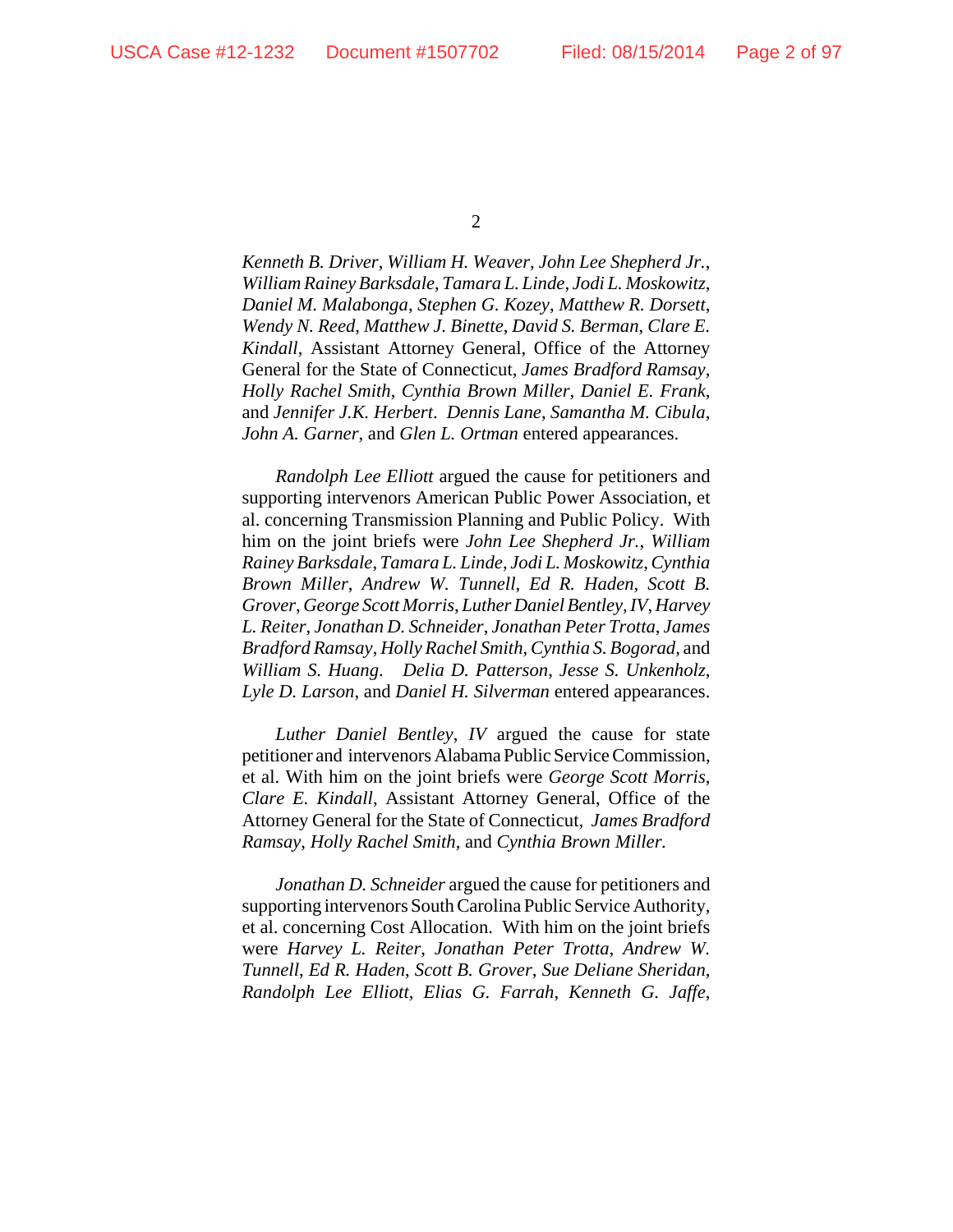*Michael E. Ward*, *Randall Bruce Palmer*, *Howard Haswell Shafferman*, *Jack Nadim Semrani*, *George Scott Morris*, *Luther Daniel Bentley*, *IV*, *Holly Rachel Smith*, *John Lee Shepherd*, *Jr.*, *William Rainey Barksdale*, *Tamara L. Linde*, and *Jodi L. Moskowitz*.

*John Lee Shepherd*, *Jr.* argued the cause for petitioners and supporting intervenors Public Service Electric and Gas Company, et al. concerning Rights of First Refusal. With him on the joint briefs were *William Rainey Barksdale*, *Tamara L. Linde*, *Jodi L. Moskowitz*, *Kenneth G. Jaffe*, *Michael E. Ward*, *Randall Bruce Palmer*, *Andrew W. Tunnell*, *Ed R. Haden*, *Scott B. Grover*, *Kenneth B. Driver*, *William H. Weaver*, *John Longstreth*, *Donald A. Kaplan*, *William M. Keyser*, *Stephen M. Spina*, *John D. McGrane*, *J. Daniel Skees*, *Edward Comer*, *Henri D. Bartholomot*, *Gary E. Guy*, *Jeanne Jackson Dworetzky*, *Barry S. Spector*, *Matthew J. Binette*, *N. Beth Emery*, *Daniel E. Frank*, *Jennifer J.K. Herbert*, *Wendy N. Reed*, *David S. Berman*, *Daniel M. Malabonga*, *Stephen G. Kozey*, and *Matthew R. Dorsett*.

*Linda G. Stuntz*, *James W. Moeller*, and *Andrew M. Jamieson* were on the briefs for petitioners International Transmission Company d/b/a ITC *Trasmission*, et al.

*Randolph Lee Elliott*, *Jonathan D. Schneider*, *Harvey L. Reiter*, and *Jonathan Peter Trotta* were on the joint briefs for petitioners and supporting intervenors concerning Reciprocity Condition. *Marie D. Zosa* entered an appearance.

*Andrew W. Tunnell*, *Ed R. Haden*, *Scott B. Grover*, *Harvey L. Reiter*, *Jonathan D. Schneider*, *Jonathan Peter Trotta*, *Randolph Lee Elliott*, *Stephen Matthew Spina*, *John D. McGrane*, *George Scott Morris*, *Luther Daniel Bentley*, *IV*, *Sue Deliane Sheridan*, *Kenneth G. Jaffe*, *Michael E. Ward*, *Randall*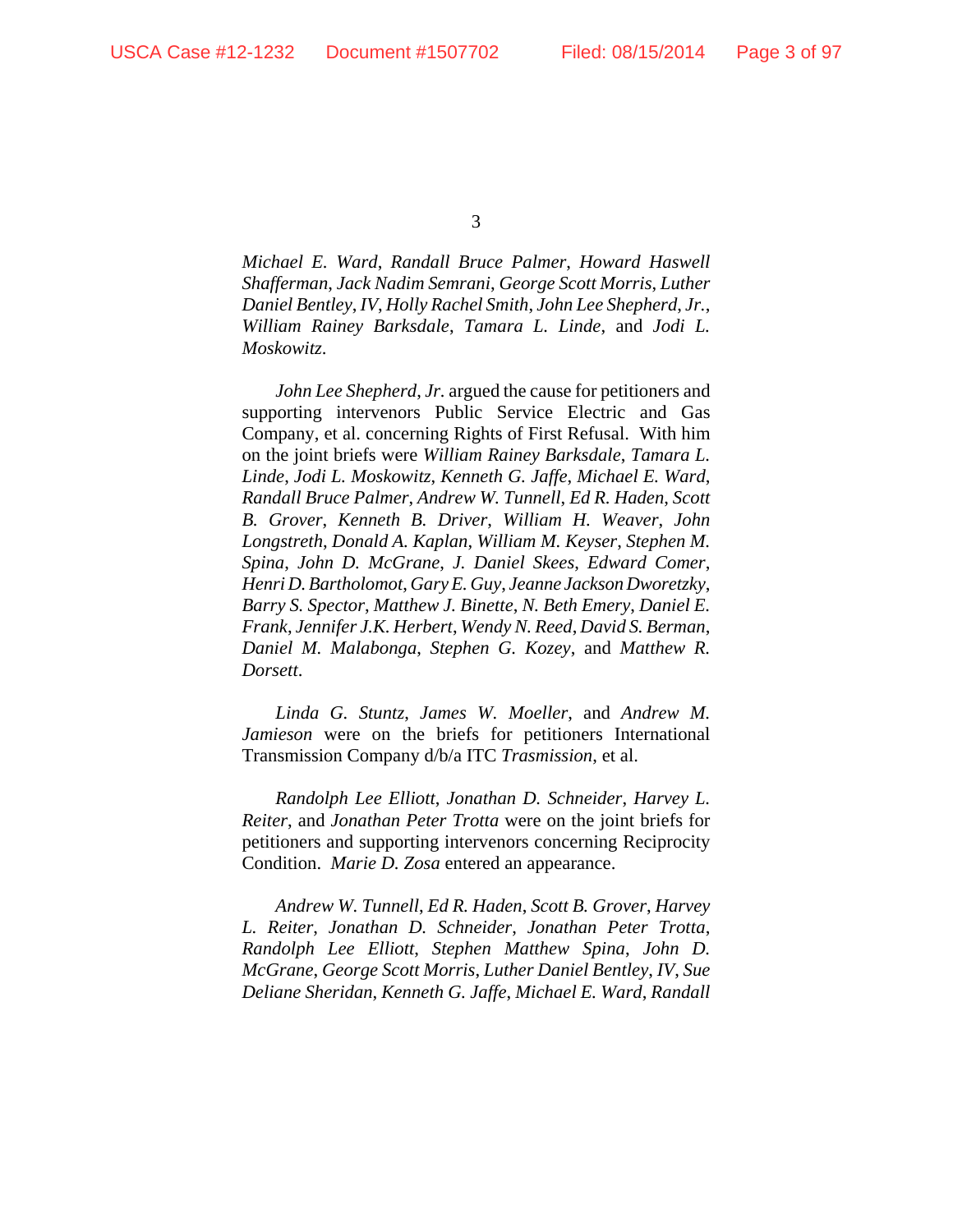*Bruce Palmer*, *Wendy N. Reed*, *Matthew J. Binette*, *David S. Berman*, *Howard Haswell Shafferman*, *Jack Nadim Semrani*, *Elias G. Farrah*, *John Lee Shepherd*, *Jr.*, *William Rainey Barksdale*, *Tamara L. Linde, Jodi L. Moskowitz, Kenneth B. Driver*, *Clare E. Kindall*, Assistant Attorney General, Office of the Attorney General for the State of Connecticut, *Gary E. Guy*, *Jeanne Jackson Dworetzky*, *Barry S. Spector*, *Cynthia Brown Miller*, *Daniel M. Malabonga*, *Stephen G. Kozey*, and *Matthew R. Dorsett*, *N. Beth Emery*, *James Bradford Ramsay*, *Holly Rachel Smith*, *Daniel E. Frank*, and *Jennifer J.K. Herbert* were on the joint brief for petitioners and supporting intervenors concerning Statement of the Case, Statement of Facts, and Standards of Review.

*Edward H. Comer*, *Henri D. Bartholomot*, *John D. McGrane*, *Stephen M. Spina*, and *John Daniel Skees* were on the briefs for petitioner Edison Electric Institute concerning FPA § 211A.

*Beth G. Pacella* and *Lona T. Perry*, Senior Attorneys, and *Robert M. Kennedy*, Attorney, Federal Energy Regulatory Commission, argued the causes for respondent. With them on the briefs were *David L. Morenoff*, Acting General Counsel, *Robert H. Solomon*, Solicitor, and *Jennifer S. Amerkhail*, Attorney.

*Michael R. Engleman* argued the cause for intervenors LS Power Transmission, LLC, et al. concerning Rights of First Refusal. With him on the brief were *Neil L. Levy* and *Ashley C. Parrish*. *David G. Tewksbury* entered an appearance.

*Dimple Chaudhary*, *Jill Tauber*, *Abigail Dillen*, and *Gene Grace* were on the brief for intervenors Conservation Law Foundation, et al. in support of respondents concerning Threshold Issues, Cost Allocation, Transmission Planning and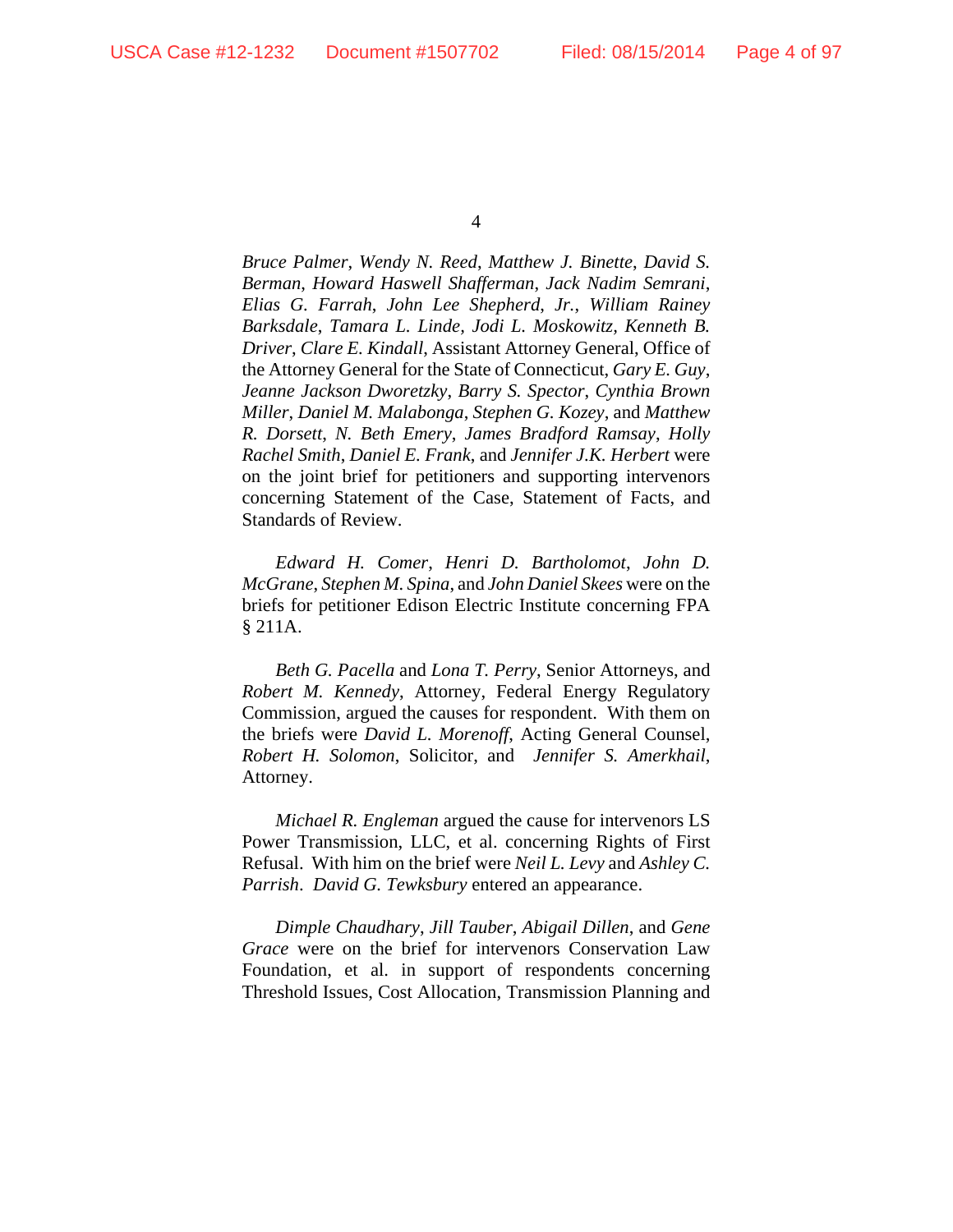Public Policy, and State Sovereignty. *Hannah Chang* and *Benjamin H. Longstreth* entered appearances.

*Randall V. Griffin*, *Gary E. Guy*, *Jodi Moskowitz*, *John Longstreth*, *Donald A. Kaplan*, and *William M. Keyser* were on the brief for intervenors The Dayton Power and Light Company, et al*.* concerning Scope of Cost Allocation. *Megan E. Vetula* entered an appearance.

*Jonathan D. Schneider*, *Harvey L. Reiter*, *Jonathan Peter Trotta*, and *Randolph Lee Elliott* were on the joint brief for intervenors American Public Power Association, et al. concerning FPA § 211A. *Delia D. Patterson* entered an appearance.

#### Before: ROGERS, GRIFFITH and PILLARD, *Circuit Judges*.

PER CURIAM: This case involves challenges to the most recent reforms of electric transmission planning and cost allocation adopted by the Federal Energy Regulatory Commission pursuant to the Federal Power Act, 16 U.S.C. § 791a *et seq.* In Order No. 1000, as reaffirmed and clarified in Order Nos. 1000-A and 1000-B (together, "the Final Rule"), the Commission required each transmission owning and operating public utility to participate in regional transmission planning that satisfies specific planning principles designed to prevent undue discrimination and preference in transmission service, and that produces a regional transmission plan. The local and regional transmission planning processes must consider transmission needs that are driven by public policy requirements. Transmission providers in neighboring planning regions must collectively determine if there are more efficient or cost-effective solutions to their mutual transmission needs. The Final Rule also requires each planning process to have a method for allocating *ex ante* among beneficiaries the costs of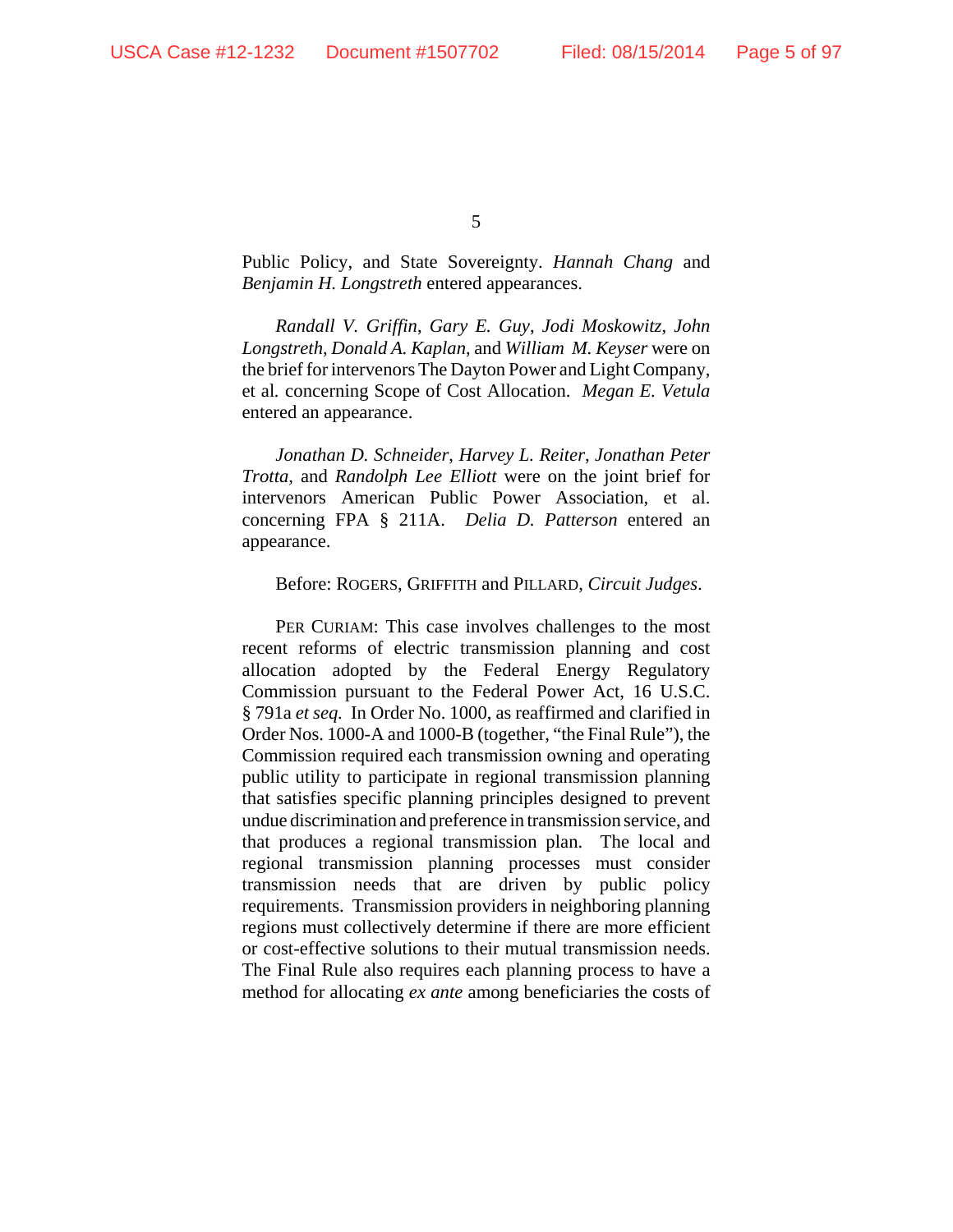new transmission facilities in the regional transmission plan, and the method must satisfy six regional cost allocation principles. Neighboring transmission planning regions also must have a common interregional cost allocation method for new interregional transmission facilities that satisfies six similar allocation principles. Additionally transmission providers are required to remove from their jurisdictional tariffs and agreements any provisions that establish a federal right of first refusal to develop transmission facilities in a regional transmission plan, subject to individualized compliance review.

Forty-five petitioners and sixteen intervenors (hereinafter "petitioners") include state regulatory agencies, electric transmission providers, regional transmission organizations, and electric industry trade associations. They challenge the Commission's authority to adopt these reforms, and they contend that the Final Rule is arbitrary and capricious and unsupported by substantial evidence. For the following reasons, we conclude their contentions are unpersuasive. We hold in Part II, that the Commission had authority under Section 206 of the Federal Power Act to require transmission providers to participate in a regional planning process. In Part III, we conclude that there was substantial evidence of a theoretical threat to support adoption of the reforms in the Final Rule. In Part IV, we hold that the Commission had authority under Section 206 to require removal of federal rights of first refusal provisions upon determining they were unjust and unreasonable practices affecting rates, and that determination was supported by substantial evidence and was not arbitrary or capricious; we further hold that the *Mobile-Sierra* objection to the removal is not ripe. In Part V, we hold that the Commission had authority under Section 206 to require the *ex ante* allocation of the costs of new transmission facilities among beneficiaries, and that its decision regarding scope was not arbitrary or capricious. In Part VI, we hold that the Commission reasonably determined that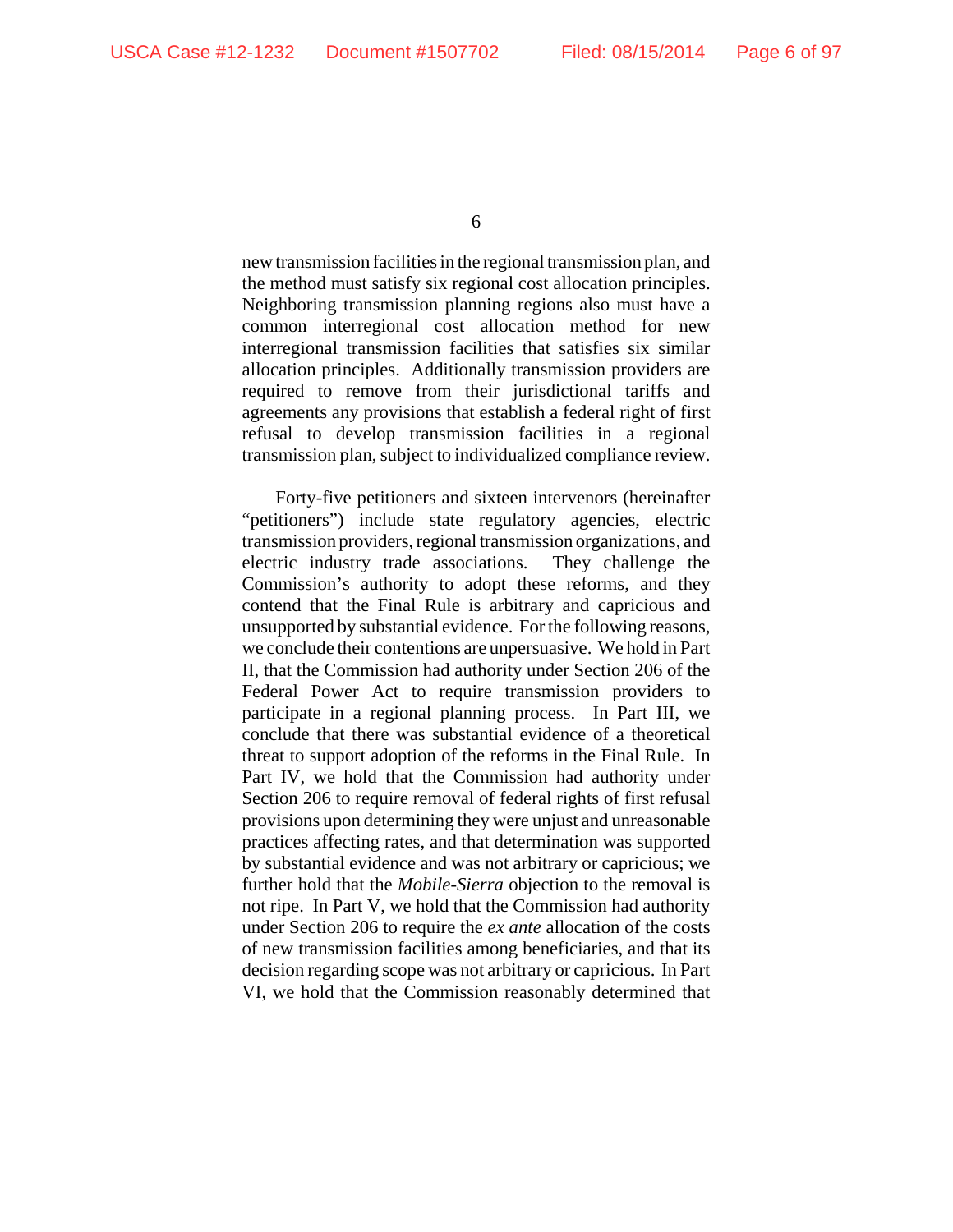regional planning must include consideration of transmission needs driven by public policy requirements. In Part VII, we hold that the Commission reasonably relied upon the reciprocity condition to encourage non-public utility transmission providers to participate in a regional planning process. Accordingly, we deny the petitions for review of the Final Rule.<sup>1</sup>

**I.**

A brief overview of the Federal Power Act ("FPA") and subsequent changes to the electric industry sets the background for petitioners' challenges to the Final Rule. Upon enacting the FPA, Congress determined that federal regulation of interstate electric energy transmission and its sale at wholesale is "necessary in the public interest," FPA § 201(a), 16 U.S.C. § 824(a), and vested the Commission with "jurisdiction over all facilities for such transmission or sale," *id.*  $\S$  201(b)(1), 16 U.S.C. § 824(b)(1). The States would retain authority over "any other sale of electric energy" and facilities used for "generation of electric energy," "local distribution," or "transmission of electric energy in intrastate commerce." *Id.* The Commission was directed "to divide the country into regional districts for the voluntary interconnection and coordination of facilities for the generation, transmission, and sale of electric energy," and assigned the "duty" to "promote and encourage such interconnection and coordination." FPA § 202(a), 16 U.S.C. § 824a(a). Such public utilities, in turn, were required to file new rates for Commission approval, and Congress directed that "[a]ll rates and charges made, demanded, or received by any public utility for or in connection with the [jurisdictional] transmission or sale of electric energy . . . shall be just and reasonable," and that "[n]o public utility shall, with respect to

<sup>&</sup>lt;sup>1</sup> Judge Rogers wrote Parts I, II.A–B, and III; Judge Griffith wrote Parts II.C, IV, and VI; and Judge Pillard wrote Parts V and VII.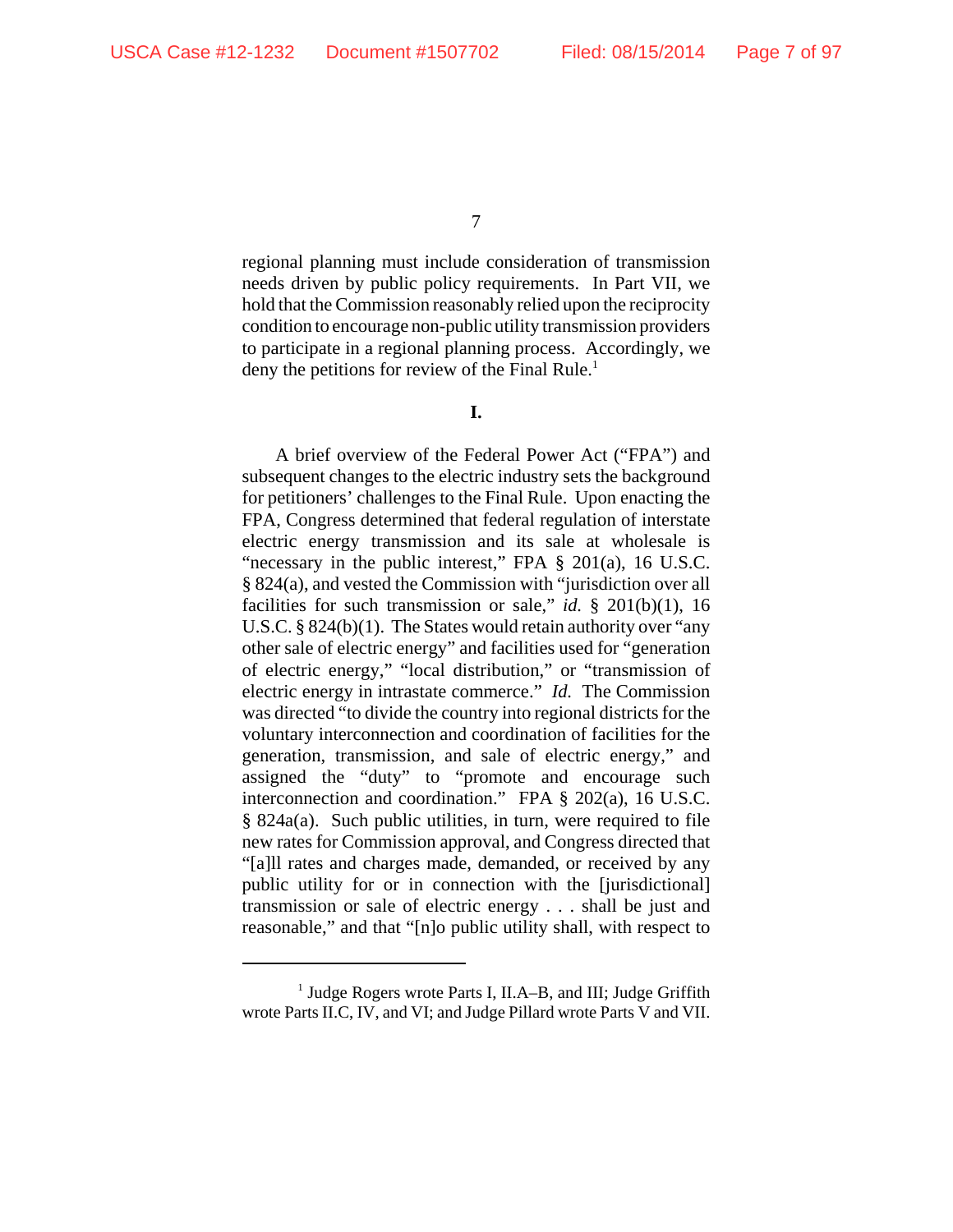any [jurisdictional] transmission or sale . . . subject any person to any undue prejudice or disadvantage" or "maintain any unreasonable difference in rates, charges, service, facilities, or in any other respect, either as between localities or as between classes of service." FPA  $\S 205(a)$ –(b), 16 U.S.C.  $\S 824d(a)$ –(b). Additionally, Congress empowered the Commission to take action on its own motion in order to ensure that such rates, charges, and classifications, as well as "any rule, regulation, practice, or contract affecting such rate, charge, or classification," are not "unjust, unreasonable, unduly discriminatory or preferential." FPA § 206(a), 16 U.S.C. § 824e(a).

When Congress enacted the FPA in 1935, electric utilities were mostly vertically integrated firms that constructed and operated their own generation, transmission, and distribution facilities. *See New York v. FERC*, 535 U.S. 1, 5 (2002). The firms acted as separate, local monopolies, and consumers paid a single "bundled" rate for delivered electricity. *Id.* Sixty years later, the electric industry had experienced fundamental changes: Electric systems had become increasingly interconnected, longdistance transmission had become increasingly economical, and smaller, lower-cost power plants had begun to emerge as competitors to the vertically integrated utilities. *See* Order No. 888, *Promoting Wholesale Competition Through Open Access Non-Discriminatory Transmission Services by Public Utilities*, F.E.R.C. Stats. & Regs. ¶ 31,036 at pp. 31,639–44, 61 Fed. Reg. 21,540, 21,543–46 (1996).

The Commission responded to these changes and market conditions by adopting reforms to the electric industry that were modeled after those it had adopted for the natural gas industry pursuant to the Natural Gas Act, 15 U.S.C. § 717 *et seq. See generally Associated Gas Distribs. v. FERC*, 824 F.2d 981 (D.C. Cir. 1987) (reviewing Order No. 436). The Commission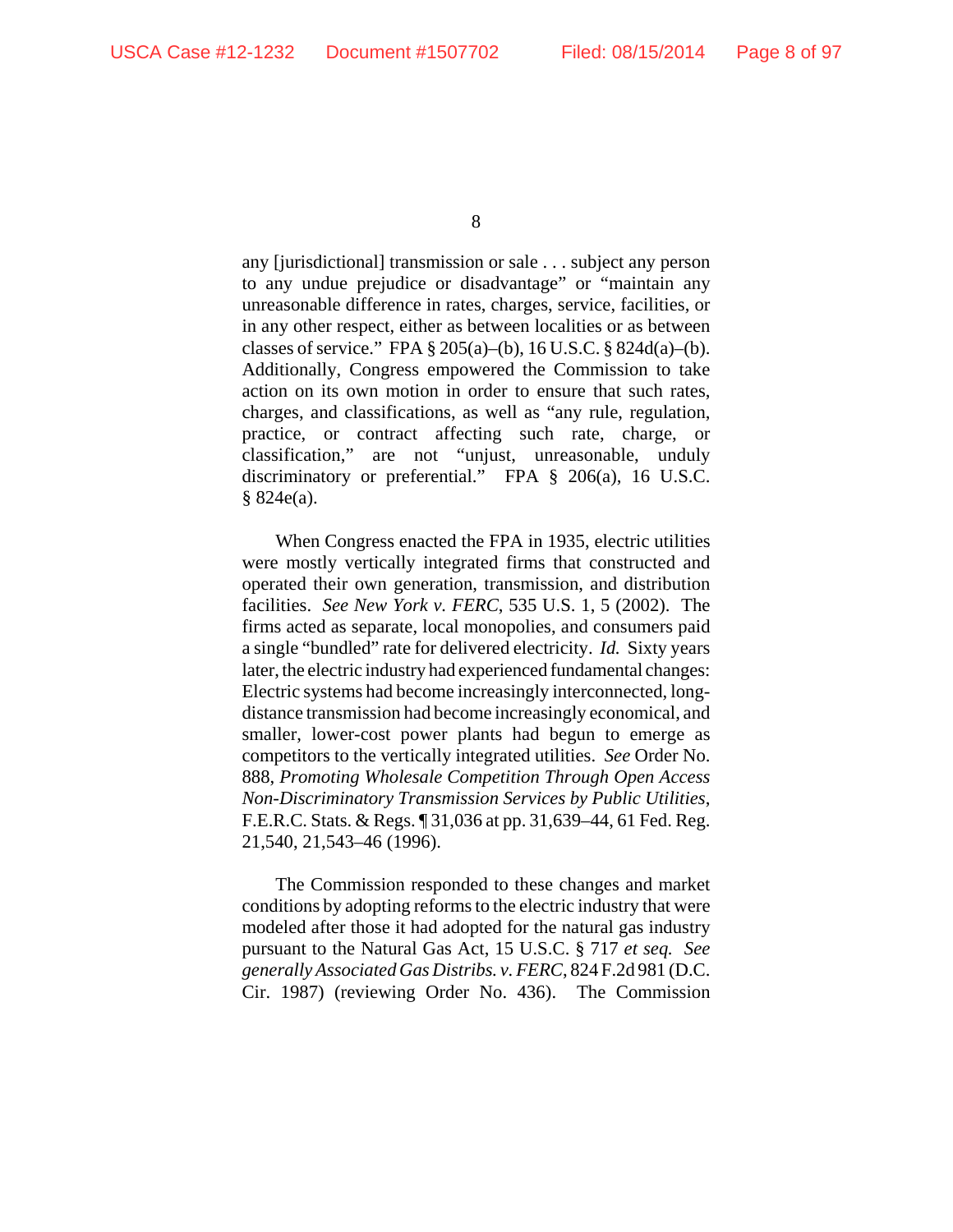concluded that the economic self-interest of electric transmission monopolists lay in denying transmission or offering it only on inferior terms to emerging competitors. *See* Order No. 888 at p. 31,682, 61 Fed. Reg. at 21,567. Given this intrinsic defect in how the market was shaping the electric industry, the Commission acted to foster "a successful transition to competitive wholesale electricity markets." *Id.* at p. 31,652, 61 Fed. Reg. at 21,550. In Order No. 888, the Commission required each jurisdictional electric public transmission provider to "functional[ly] unbundl[e]" its wholesale generation and transmission services and file an open-access transmission tariff ("OATT") containing minimum terms of non-discriminatory transmission service. *Id.* at pp. 31,635–36, 31,653–54, 61 Fed. Reg. at 21,541, 21,551–52. Through these structural changes, the Commission sought to open the electric grid to all sources of electric power and thereby "ensure that customers have the benefits of competitively priced generation." *Id.* at p. 31,652, 61 Fed. Reg. at 21,550. To promote development of competitive markets, the Commission encouraged the formation of regional transmission organizations ("RTOs") and independent system operators ("ISOs") to coordinate transmission planning, operation, and use on a regional and interregional basis. *Id.* at pp. 31,655, 31,854–55, 61 Fed. Reg. at 21,552, 21,666–67. This court in *Transmission Access Policy Study Group v. FERC*, 225 F.3d 667 (D.C. Cir. 2000) ("*TAPS*"), *aff'd sub nom. New York*, 535 U.S. 1, upheld Order No. 888 in nearly all respects, concluding that the Commission had authority under FPA Section 206 to require open access as a generic remedy for systemic anti-competitive behavior, *see id.* at 685–87.

Congress also acted to spur investment in the electric transmission grid. Under the Electricity Modernization Act of 2005, enacted as Title XII of the Energy Policy Act of 2005, Pub. L. No. 109-58, 119 Stat. 594, 941, the Commission was authorized: to grant permits for construction of interstate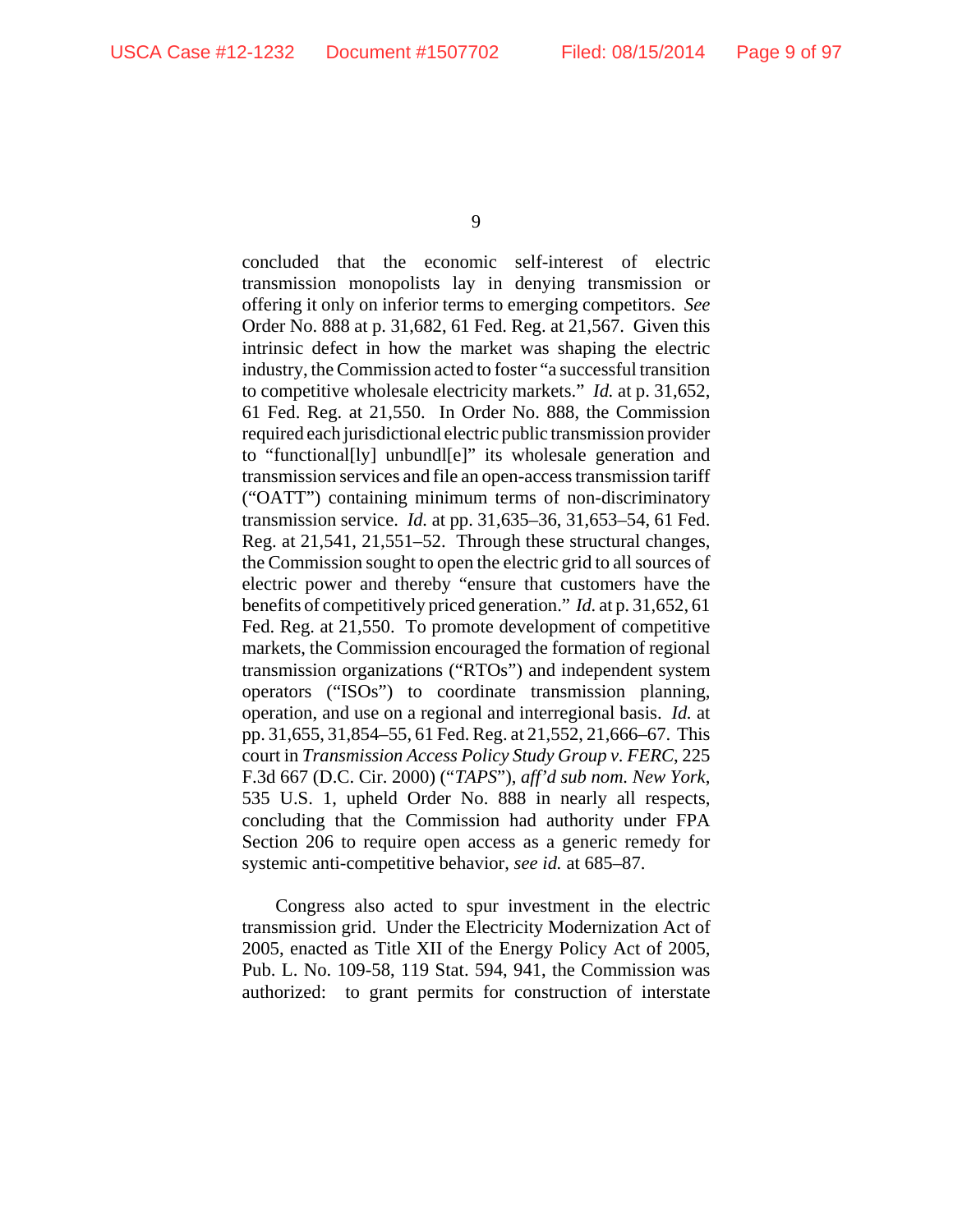transmission facilities in "national interest electric transmission corridors," *id.* § 1221(b) (codified at FPA § 216(b), 16 U.S.C. § 824p(b)); to subsidize the development of technology that would increase the capacity, efficiency, or reliability of transmission facilities, *id.* §§ 1223–24 (codified at 42 U.S.C. §§ 16422–23); to provide incentive-based rates for investments in transmission infrastructure, *id.* § 1241 (codified at FPA § 219, 16 U.S.C. § 824s); and to require each "unregulated transmitting utility" to provide transmission services on terms and conditions "comparable to those under which [it] provides transmission services to itself and that are not unduly discriminatory or preferential," *id.* § 1231, (codified at FPA § 211A(b), 16 U.S.C. § 824j-1(b)). Further, the Commission was instructed to exercise its authority under the FPA "in a manner that facilitates the planning and expansion of transmission facilities to meet the reasonable needs of load-serving entities." *Id.* § 1233 (codified at FPA § 217(b)(4), 16 U.S.C. § 824q(b)(4)). The Commission was to establish mandatory reliability standards for "bulk power system" operators in conjunction with the North American Electric Reliability Corporation ("NERC"), the industry's selfregulatory organization. *Id.* § 1211(a) (codified at FPA § 215, 16 U.S.C. § 824*o*); *see N. Am. Elec. Reliability Corp.*, 116 F.E.R.C. ¶ 61,062 at ¶ 240 (July 20, 2006).

In 2007, the Commission issued Order No. 890, *Preventing Undue Discrimination and Preference in Transmission Service*, F.E.R.C. Stats. & Regs. ¶ 31,241, 72 Fed. Reg. 12,266 (2007). Noting that the United States had "witnessed a decline in transmission investment relative to load growth," the Commission found that the resulting grid congestion "can have significant cost impacts on consumers." *Id.* ¶¶ 60, 421, 72 Fed. Reg. at 12,276, 12,318. Concluding that transmission providers lacked incentives to plan and develop new transmission facilities in a manner consistent with the public interest, the Commission found that the "lack of coordination, openness, and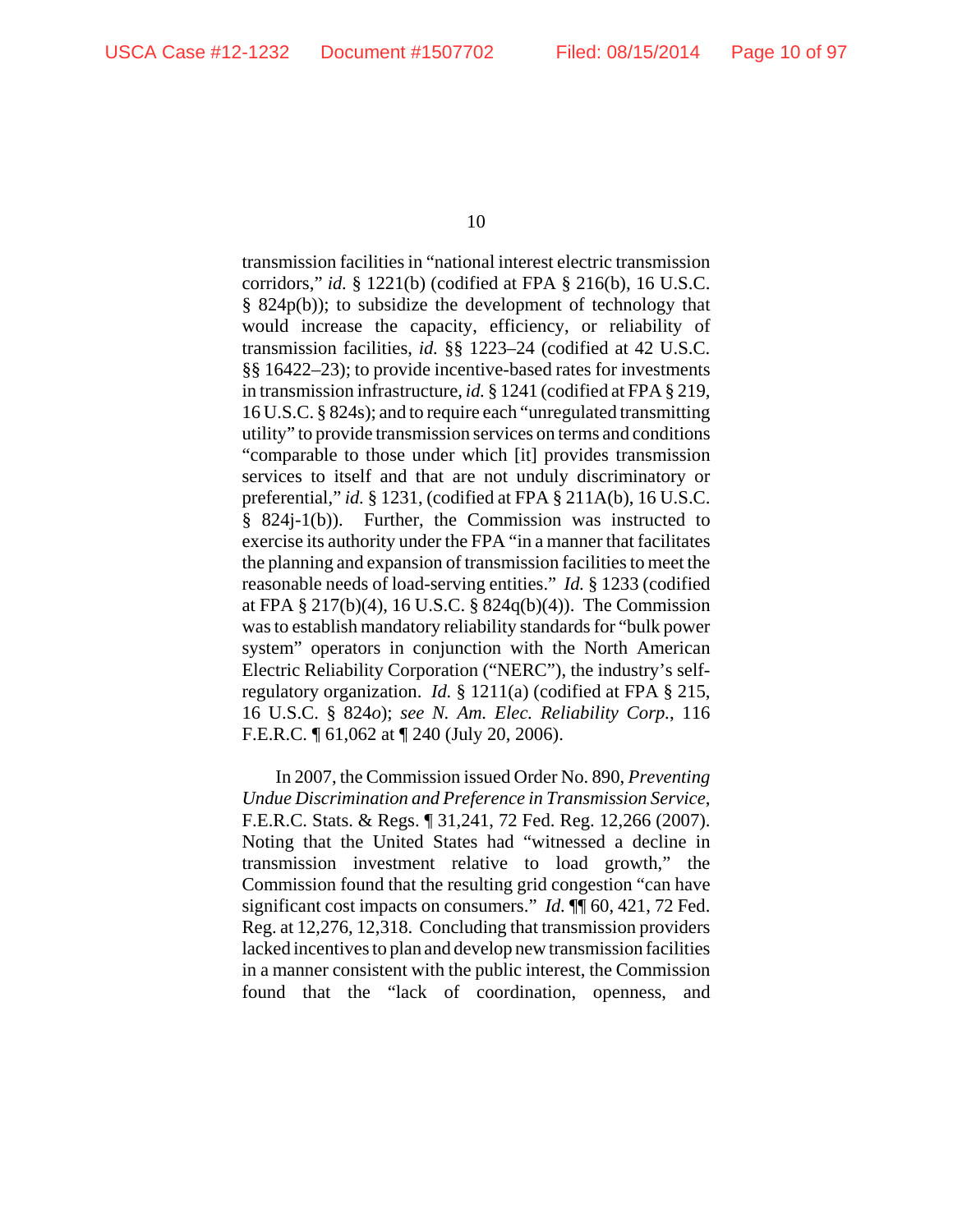transparency" in transmission planning had "result[ed] in opportunities for undue discrimination" because "participants ha<sup>[d]</sup> no means to determine whether the plan developed by the transmission provider in isolation is unduly discriminatory." *Id.* ¶¶ 57–61, 421–425, 72 Fed. Reg. at 12,275–76, 12,318. To "remedy these transmission planning deficiencies" and "prevent undue discrimination in the rates, terms and conditions of public utility transmission service," Order No. 890 required each transmission provider to establish an open, transparent, and coordinated transmission planning process that complied with nine planning principles. *Id.* ¶ 425 & app. C, attachment K, 72 Fed. Reg. at 12,318, 12,531. Transmission providers were also required "to open their transmission planning process to customers, coordinate with customers regarding future system plans, and share necessary planning information with customers." *Id.* ¶ 3, 72 Fed. Reg. at 12,267.

By late 2008, the electric industry was reporting that an estimated \$298 billion of investment in new electric transmission facilities would be needed between 2010 and 2030 to maintain current levels of reliable electric service across the United States. *See* Marc W. Chupka et al., *Transforming America's Power Industry: The Investment Challenge 2010–2030*, at 37 (Nov. 2008). NERC, the electric industry's self-regulator, projected that in the next decade a 9.5% to 15% increase in circuit miles of transmission would be needed to maintain reliability and to "unlock" and integrate renewable resources like wind generation that are likely to be remote from demand centers. NERC, *2009 Long-Term Reliability Assessment* 26 (Oct. 2009); NERC, *2008 Long-Term Reliability Assessment* 15 (Oct. 2008). The Energy Department had similarly determined that "under any future electric industry scenario," a "[s]ignificant expansion of the transmission grid will be required" to "increase reliability, reduce costly congestion and line losses, and supply access to low-cost remote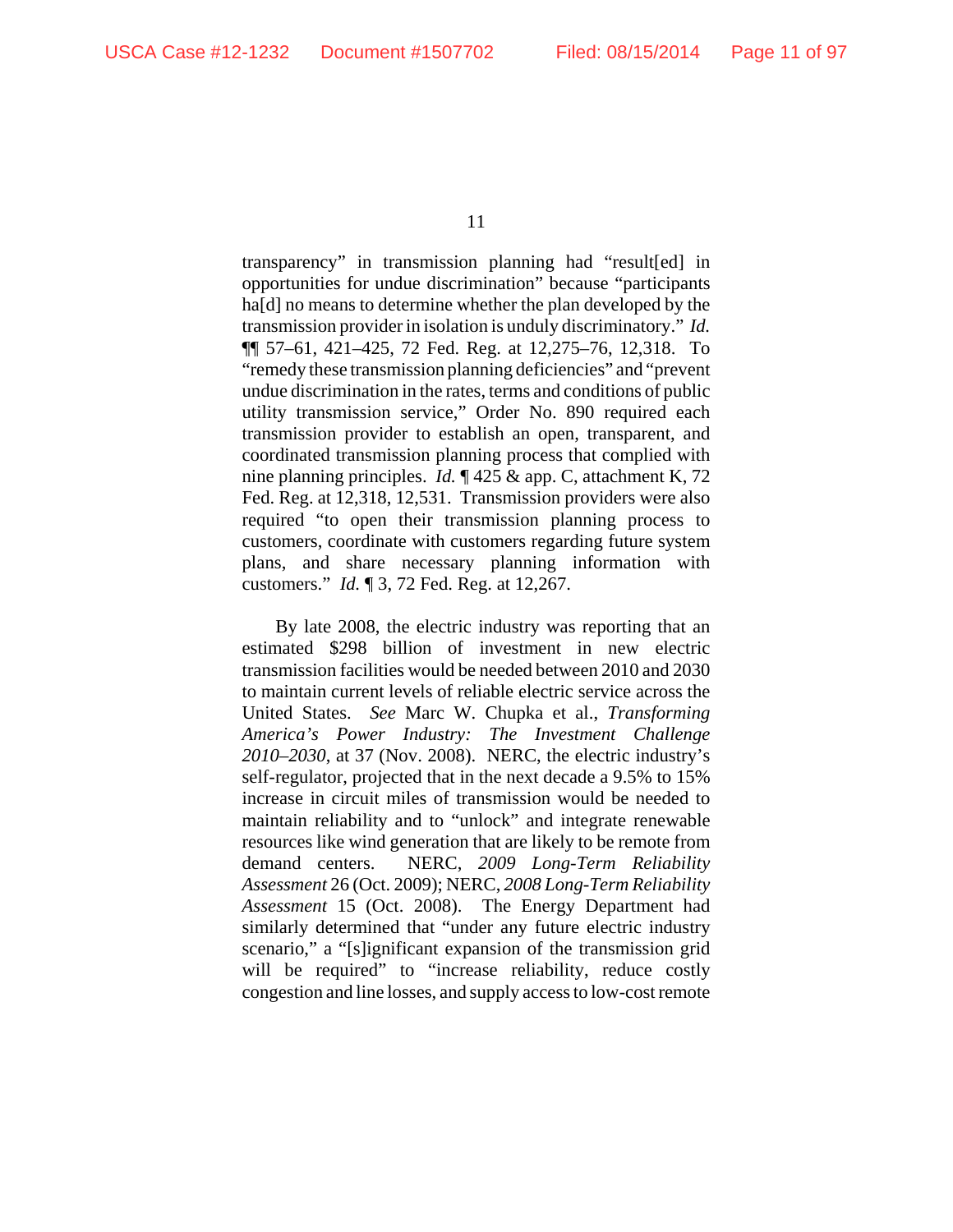resources, including renewables." Dep't of Energy, *20% Wind Energy by 2030: Increasing Wind Energy's Contribution to U.S. Electricity Supply* 93 (July 2008).

In September 2009, the Commission convened three regional technical conferences to "examine whether existing transmission planning processes adequately consider needs and solutions on a regional or interconnection-wide basis to ensure adequate and reliable supplies at just and reasonable rates." FERC, *Notice of Technical Conferences*, Docket No. AD09-8- 000, at 2 (June 30, 2009). The conferences were also to "explore whether existing processes are sufficient to meet emerging challenges to the transmission system, such as the development of interregional transmission facilities, the integration of large amounts of location-constrained generation, and the interconnection of distributed energy resources." *Id*. While the Commission was evaluating the adequacy of Order No. 890's reforms, Congress provided \$80 million to the Department of Energy "for the purpose of facilitating the development of regional transmission plans," through analysis of future demand and transmission requirements and technical assistance to transmission providers in developing interconnection-based transmission plans for the Eastern, Western, and Texas Interconnections. American Recovery and Reinvestment Act of 2009, Pub. L. No. 111-5, div. A, 123 Stat. 115, 139.

In June 2010, the Commission published a Notice of Proposed Rulemaking. *Transmission Planning and Cost Allocation by Transmission Owning and Operating Public Utilities*, 131 F.E.R.C. ¶ 61,253, 75 Fed. Reg. 37,884 (2010) ("NPRM"). The Commission explained that although substantial improvements in the transmission planning process had occurred as a result of compliance with Order No. 890, "significant changes in the nation's electric power industry"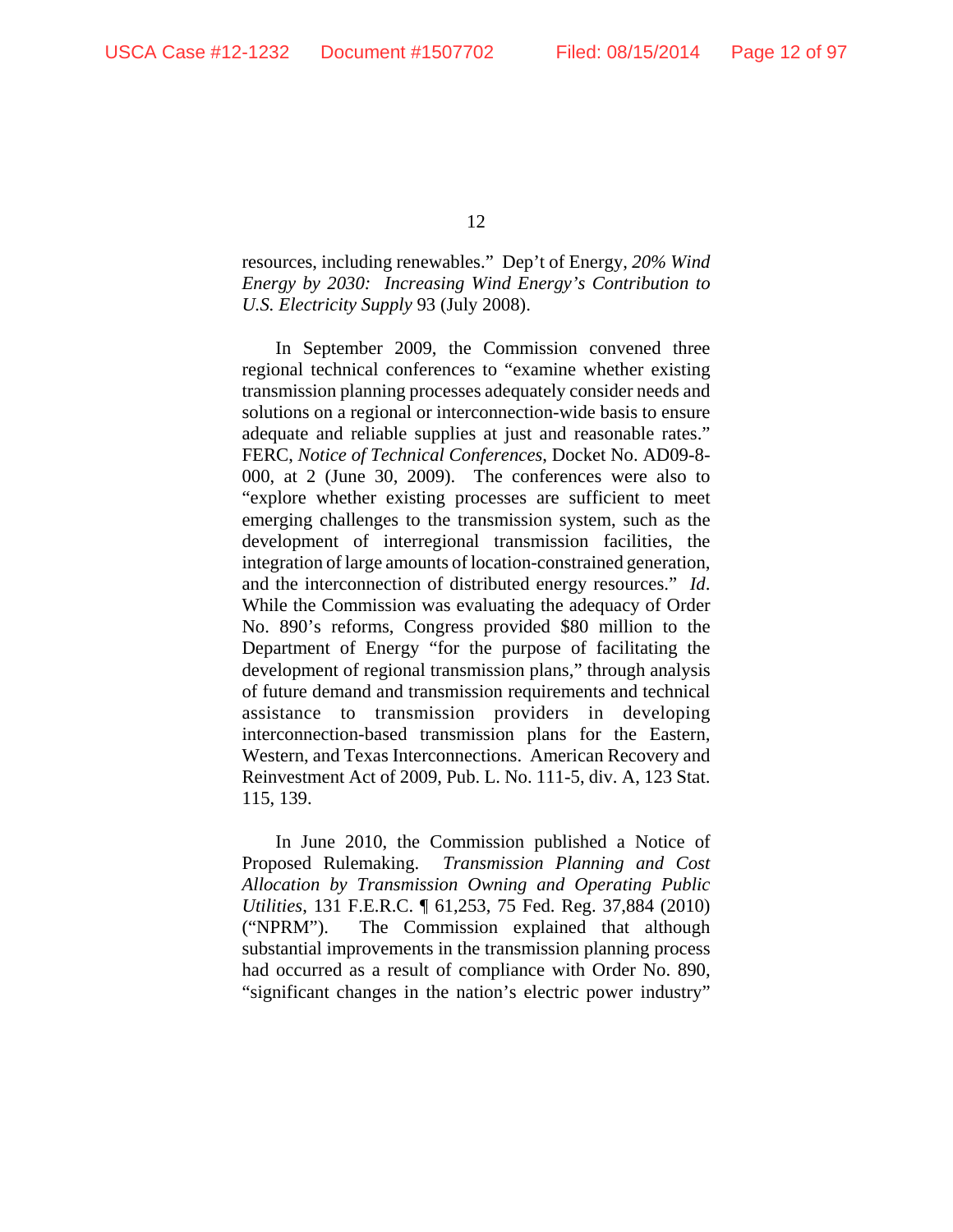since then required consideration of additional reforms. *See id.* ¶ 33, 75 Fed. Reg. at 37,889. Among other things, the Commission identified "a trend of increased investment in the country's transmission infrastructure" due principally to investment in transmission of renewable energy sources. *Id.* ¶ 33 & n.41, 75 Fed. Reg. at 37,889. Although governmental reforms and market forces had resulted in expansion of the transmission grid, the Commission concluded that this positive trend highlighted deficiencies in existing transmission planning and cost allocation processes that would inhibit the construction of new transmission facilities and adversely affect rates if left unremedied. *See id.* ¶¶ 32–42, 75 Fed. Reg. at 37,889–90. The Commission identified five general deficiencies in Order No. 890, *see id.* ¶¶ 35–41, 75 Fed. Reg. at 37,889–90, and proposed additional reforms "to correct [those] deficiencies . . . so that the transmission grid can better support wholesale power markets and thereby ensure that Commission-jurisdictional services are provided at rates, terms and conditions that are just and reasonable and not unduly discriminatory or preferential," *id*. ¶ 1, 75 Fed. Reg. at 37,885.

In August 2011, the Commission issued Order No. 1000, which adopted the proposed reforms. *Transmission Planning and Cost Allocation by Transmission Owning and Operating Public Utilities*, F.E.R.C. Stats. & Regs. ¶ 31,323, 76 Fed. Reg. 49,842 (2011). Under Order No. 1000:

(1) Each transmission provider must participate in a regional transmission planning process that complies with the planning principles in Order No. 890, produces a regional transmission plan for development of new regional transmission facilities, and includes procedures to identify transmission needs driven by public policy requirements established by federal, state, or local laws or regulations and evaluate potential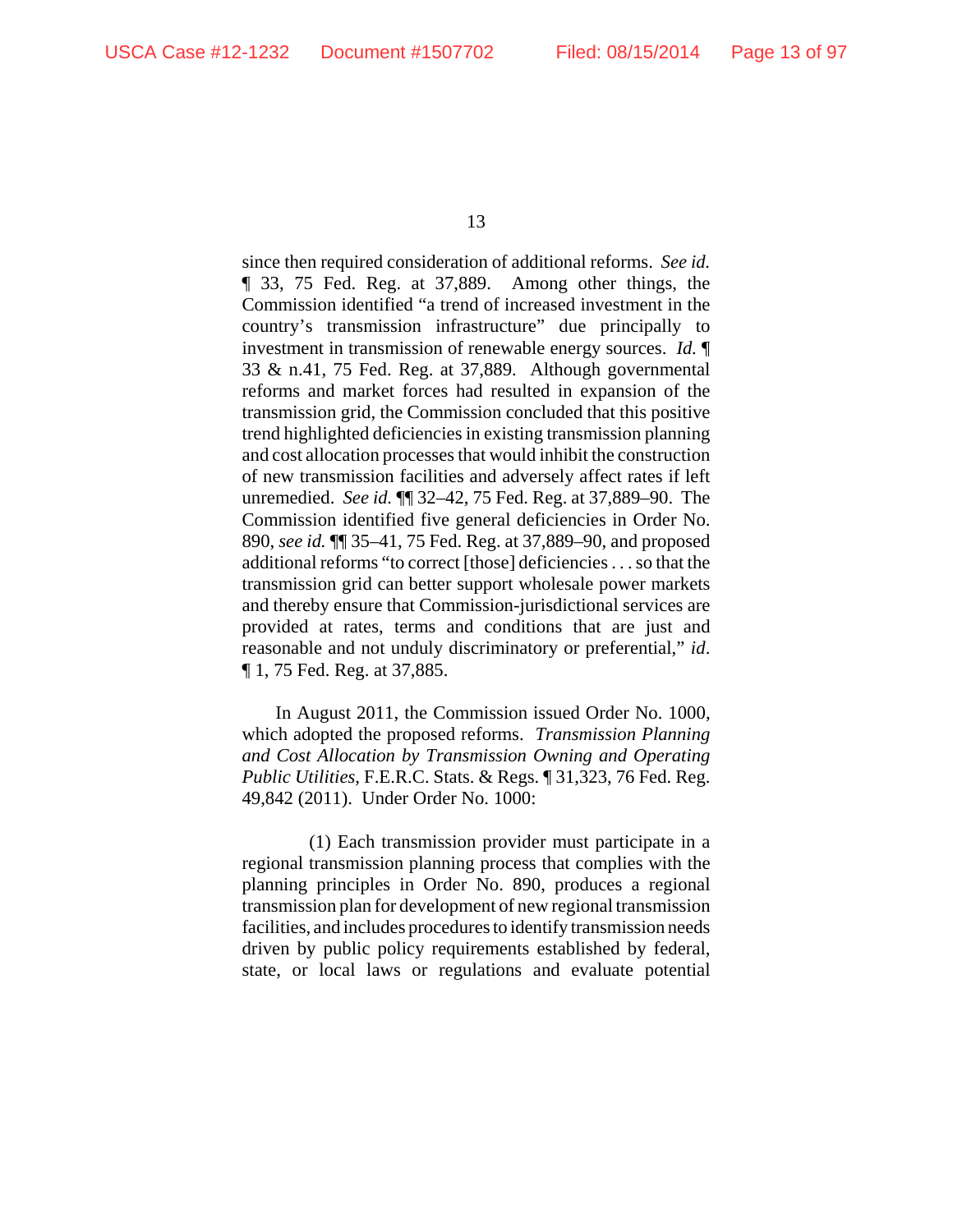solutions to those needs. *Id.* ¶¶ 2, 146, 203–05, 76 Fed. Reg. at 49,845, 49,867, 49,876–77.

(2) Neighboring transmission planning regions must establish interregional coordination procedures that provide for sharing information and planning data as well as the identification and joint evaluation of interregional transmission facilities that could address transmission needs more efficiently or cost-effectively than separate regional transmission facilities. *Id.* ¶¶ 393, 396, 76 Fed. Reg. at 49,907.

(3) Transmission providers must remove from jurisdictional tariffs and agreements any provisions that establish a federal right of first refusal for an incumbent transmission developer to construct new regional transmission facilities included in a regional transmission plan. *Id.* ¶ 313, 76 Fed. Reg. at 49,895–96. An "incumbent" transmission provider refers to a public utility transmission provider that develops a transmission project within its own retail distribution service territory, while a "non-incumbent" transmission provider refers to either a transmission developer without a retail distribution service territory or a public utility transmission provider that proposes a transmission project outside its existing retail distribution service territory. *Id.* ¶ 225, 76 Fed. Reg. at 49,880.

(4) Each transmission provider must demonstrate that the regional planning process in which it participates has established appropriate qualification criteria for transmission developers, identified the information that a transmission developer must submit in proposing a regional transmission project, and has a selection process for transmission projects that is transparent and not unduly discriminatory. *Id.* ¶¶ 323–31, 76 Fed. Reg. at 49,897–99.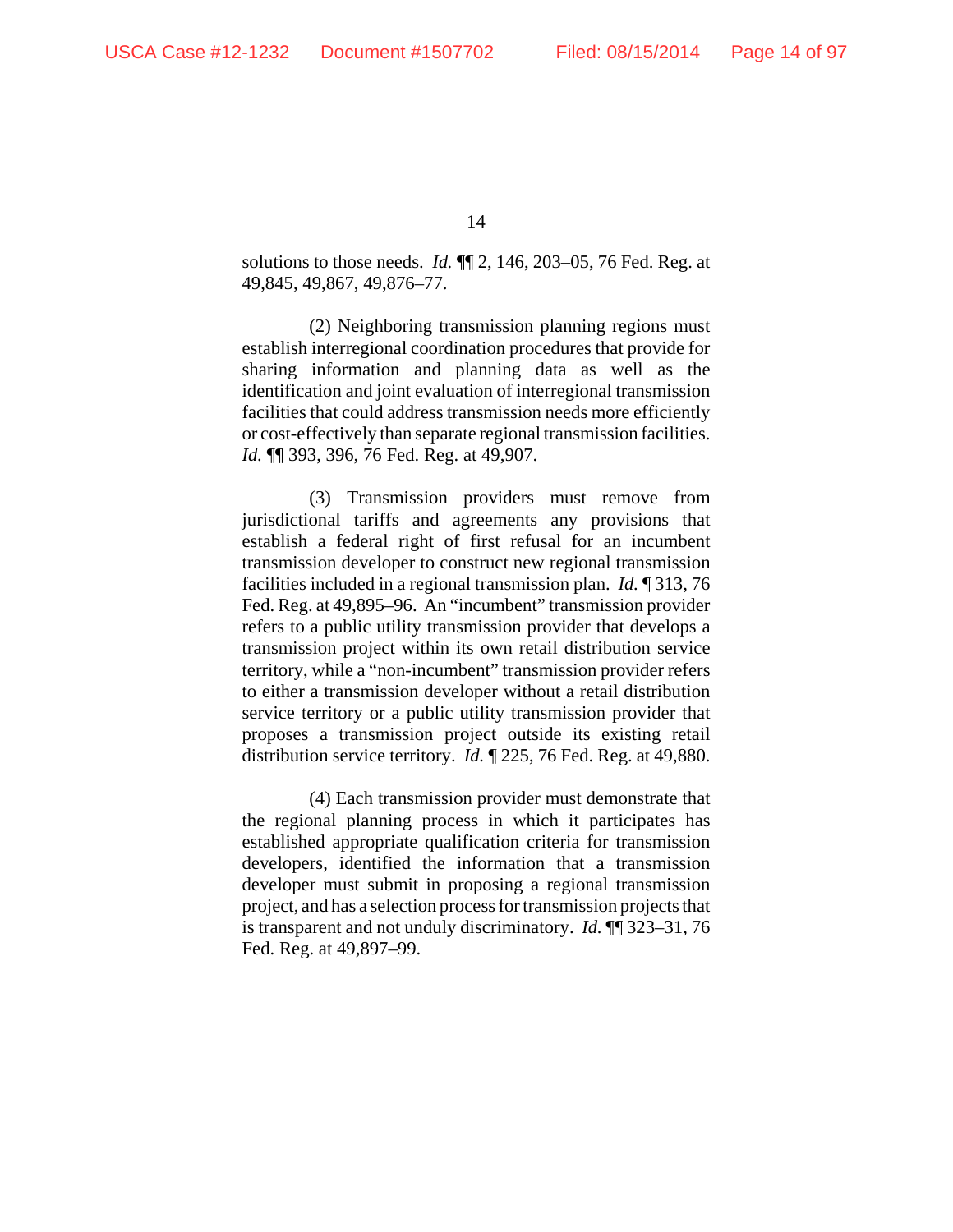The cost-allocation reforms in Order No. 1000 require each transmission provider to include in its OATT a method (or set of methods) for allocating *ex ante* the costs of new regional transmission facilities that complies with six regional cost allocation principles. *Id.* ¶ 558, 76 Fed. Reg. at 49,929. Those principles include cost causation, under which "[t]he cost of transmission facilities must be allocated to those within the transmission planning region that benefit from those facilities in a manner that is at least roughly commensurate with estimated benefits." *Id.* ¶ 586, 76 Fed. Reg. at 49,932. Transmission providers in neighboring transmission planning regions are similarly required to establish a common method (or set of methods) for allocating *ex ante* the costs of a new transmission facility to be located in both planning regions that complies with interregional cost allocation principles closely tracking the regional cost allocation principles. *Id.* ¶¶ 578, 611, 76 Fed. Reg. at 49,931, 49,936. Participant funding of new transmission facilities (*i.e.*, allocating the costs of a transmission facility only to entities that volunteer to bear those costs) is not permitted as a regional or interregional cost allocation method. *Id.* ¶¶ 723–25, 76 Fed. Reg. at 49,949–50.

Upon rehearing, the Commission clarified and reaffirmed the reforms in Order No. 1000. *See* Order No. 1000-A, 139 F.E.R.C. ¶ 61,132, 77 Fed. Reg. 32,184 (2012); Order No. 1000- B, 141 F.E.R.C. ¶ 61,044, 77 Fed. Reg. 64,890 (2012). The Commission rejected requests to eliminate or substantially modify Order No. 1000 and provided clarifications relating to scope, terminology, and underlying reasons for certain reforms. *See, e.g.*, Order No. 1000-A ¶¶ 3, 190, 204, 216, 77 Fed. Reg. at 32,186, 32,215, 32,217, 32,219. Notably, the Commission stated that it was "not requiring . . . providers to eliminate a federal right of first refusal before the Commission makes a determination regarding whether an agreement is protected by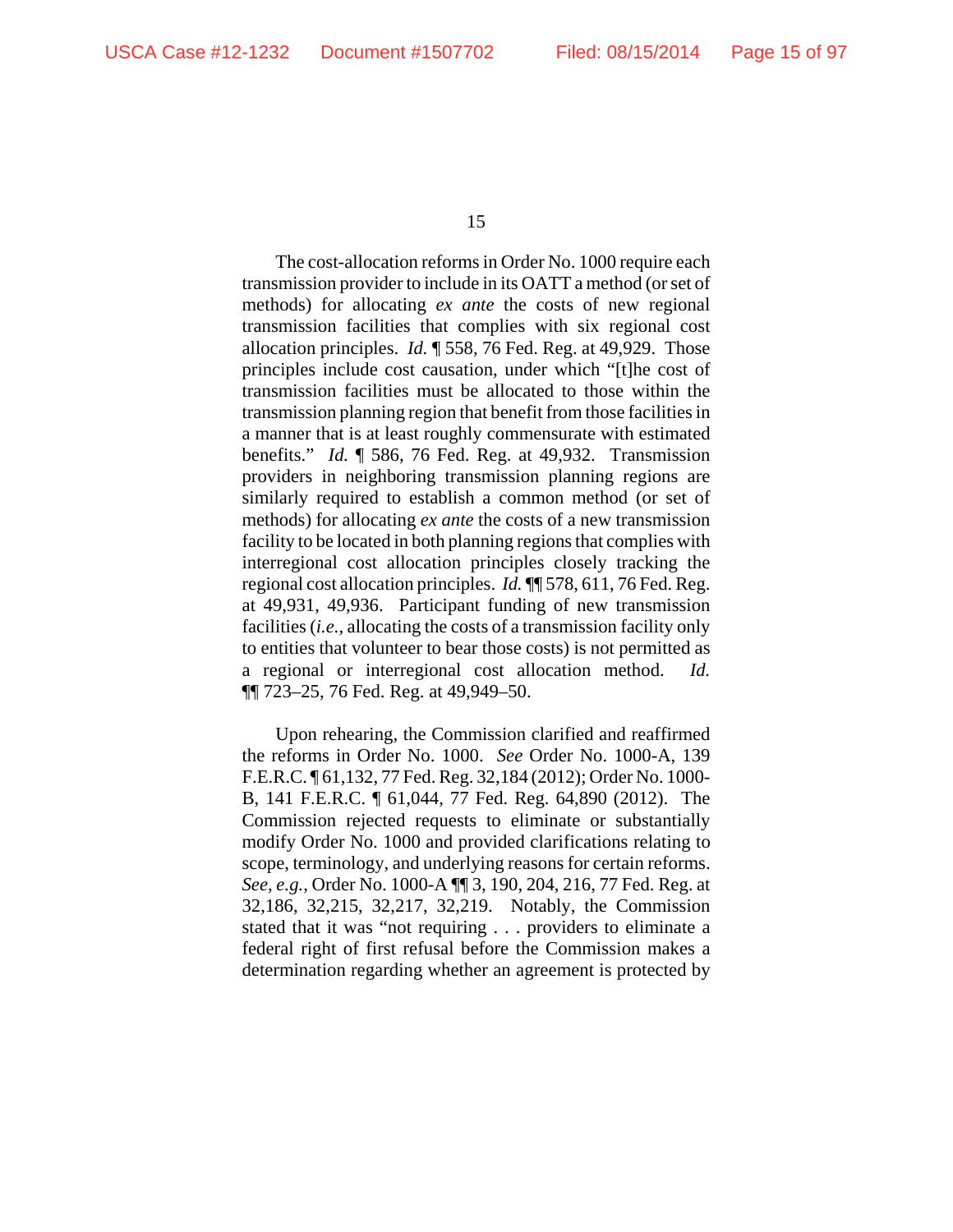a *Mobile-Sierra*[2] provision." *Id.* ¶ 389, 77 Fed. Reg. at 32,245. In Order No. 1000-B, the Commission provided clarifications and restated that the obligation to remove federal rights of first refusal would arise only after an individualized determination. *See* Order No. 1000-B ¶¶ 8, 11, 40, 72, 77 Fed. Reg. at 64,892, 64,897, 64,902.

Petitioners challenge the Final Rule on the grounds that the Commission lacked statutory authority, made factual findings that were unsupported by substantial evidence, and acted in a manner that was arbitrary or capricious or contrary to law. In addressing these contentions, the court is bound to apply the following standards of review.

The court reviews challenges to the Commission's interpretation of the FPA under the familiar two-step framework of *Chevron U.S.A. Inc. v. Natural Resources Defense Council, Inc.*, 467 U.S. 837 (1984). If the court determines "Congress has directly spoken to the precise question at issue," and "the intent of Congress is clear, that is the end of the matter." *Id.* at 842. If, however, "the statute is silent or ambiguous with respect to the specific issue," then the court must determine "whether the agency's answer is based on a permissible construction of the statute." *Id.* at 843. "No matter how it is framed, the question a court faces when confronted with an agency's interpretation of a statute it administers is always, simply, whether the agency has stayed within the bounds of its statutory authority," *City of Arlington v. FCC*, 133 S. Ct. 1863, 1868 (2013) (emphasis omitted), and the court will defer to the Commission's reasonable interpretation of statutory ambiguities concerning both the scope of its statutory authority and the application of that authority, *see id.*

<sup>2</sup> *United Gas Pipe Line Co. v. Mobile Gas Serv. Corp.*, 350 U.S. 332 (1956); *FPC v. Sierra Pac. Power Co.*, 350 U.S. 348 (1956).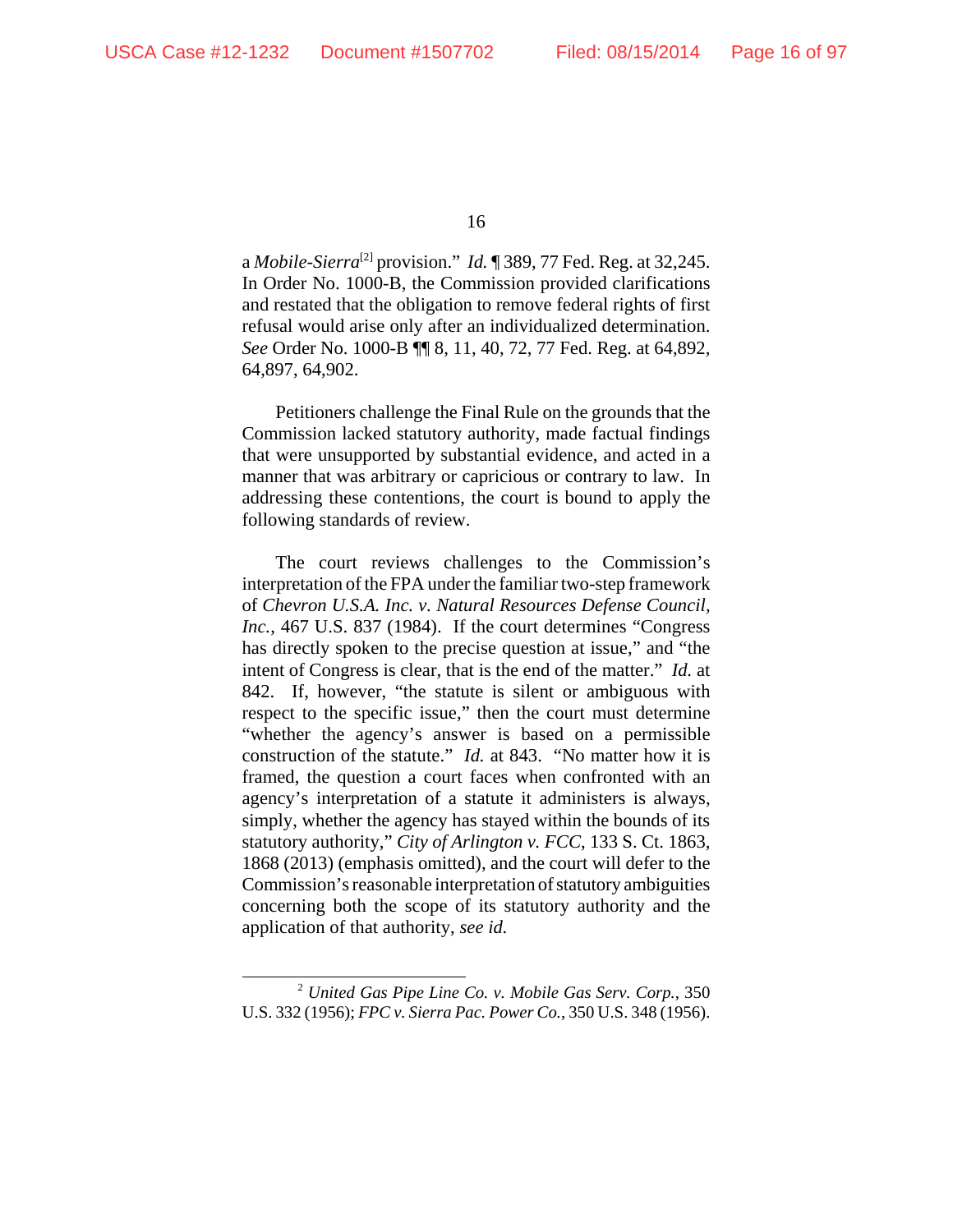The court must uphold the Final Rule unless it is arbitrary, capricious, an abuse of discretion, or otherwise not in accordance with law. *See Midwest ISO Transm. Owners v. FERC*, 373 F.3d 1361, 1368 (D.C. Cir. 2004) (citing 5 U.S.C. § 706(2)(A)). The Commission must "examine the relevant data and articulate a satisfactory explanation for its action including a rational connection between the facts found and the choice made." *Motor Vehicle Mfrs. Ass'n of U.S., Inc. v. State Farm Mut. Auto. Ins. Co.*, 463 U.S. 29, 43 (1983) (internal quotation marks omitted). The Commission's factual findings are conclusive if supported by substantial evidence. 16 U.S.C. § 825*l*(b). Substantial evidence "is such relevant evidence as a reasonable mind might accept as adequate to support a conclusion," *Murray Energy Corp. v. FERC*, 629 F.3d 231, 235 (D.C. Cir. 2011) (internal quotation marks omitted), and requires "more than a scintilla" but "less than a preponderance" of evidence, *Fla. Gas Transm. Co. v. FERC*, 604 F.3d 636, 645 (D.C. Cir. 2010) (quoting *FPL Energy Me. Hydro LLC v. FERC*, 287 F.3d 1151, 1160 (D.C. Cir. 2002)). When applied to rulemaking proceedings, the substantial evidence test "is identical to the familiar arbitrary and capricious standard," which "requires the Commission to specify the evidence on which it relied and to explain how that evidence supports the conclusion it reached." *Wis. Gas Co. v. FERC*, 770 F.2d 1144, 1156 (D.C. Cir. 1985) (internal quotation marks omitted).

Furthermore, in rate-related matters, the court's review of the Commission's determinations is particularly deferential because such matters are either fairly technical or "involve policy judgments that lie at the core of the regulatory mission." *Alcoa Inc. v. FERC*, 564 F.3d 1342, 1347 (D.C. Cir. 2009) (internal quotation mark omitted). The court owes the Commission "great deference" in this realm because "[t]he statutory requirement that rates be 'just and reasonable' is obviously incapable of precise judicial definition," *Morgan*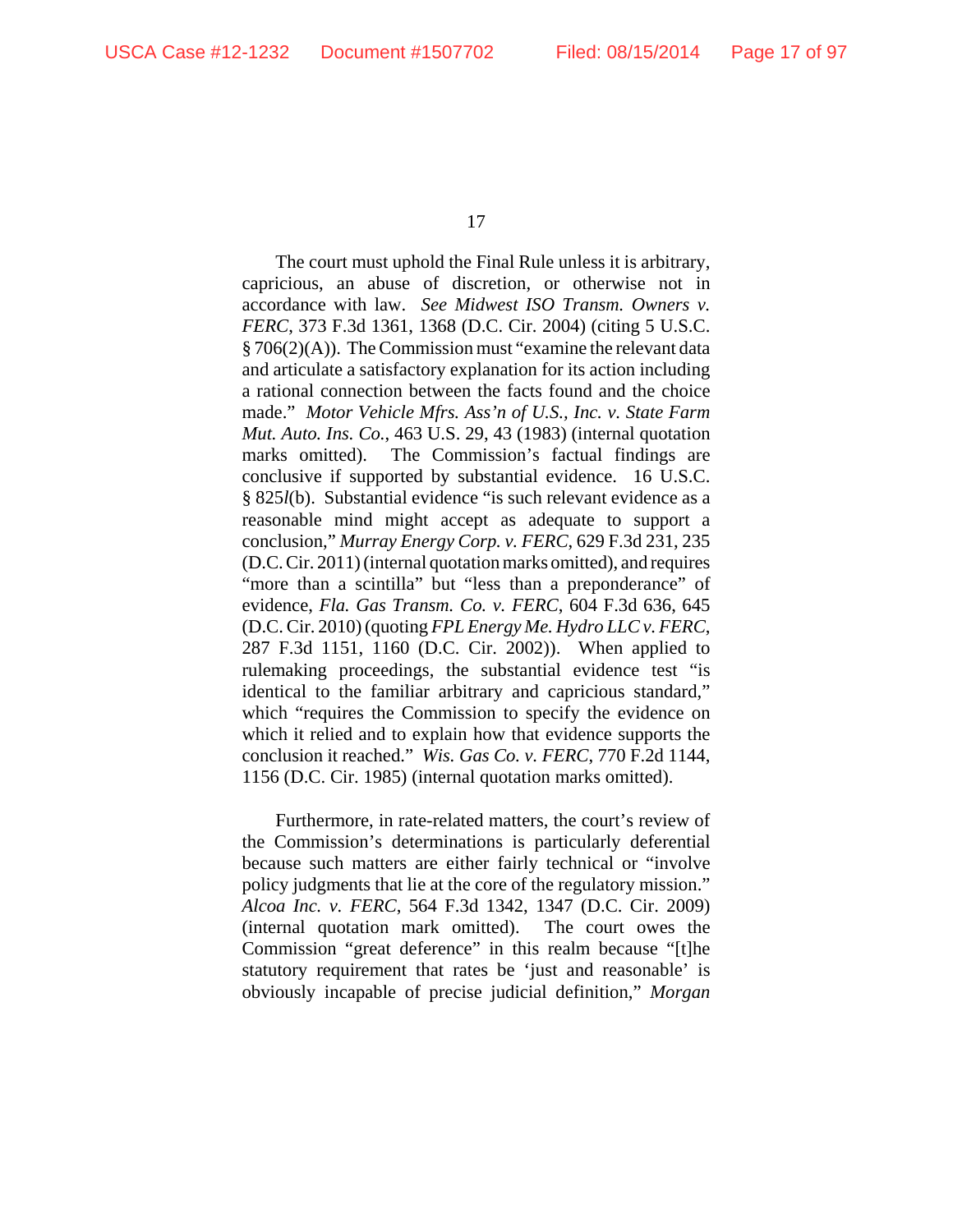*Stanley Capital Grp. Inc. v. Pub. Util. Dist. No. 1*, 554 U.S. 527, 532 (2008), and "the Commission must have considerable latitude in developing a methodology responsive to its regulatory challenge," *Am. Pub. Gas Ass'n v. FPC*, 567 F.2d 1016, 1037 (D.C. Cir. 1977) (citing *Permian Basin Area Rate Cases*, 390 U.S. 747, 790 (1968)).

#### **II.**

**Mandatory Regional Planning: Statutory Authority**. In adopting the transmission planning reforms in the Final Rule, the Commission relied on FPA Section 206. *See* Order No. 1000 ¶ 99, 76 Fed. Reg. at 49,860. Petitioners contend that although "[FPA] Sections 205 and 206 empower [the Commission] to ensure that transactions involving voluntary planning arrangements are just, reasonable, and nondiscriminatory," the Commission lacks authority "to mandate transmission planning in the first instance" because the FPA "only allows [the Commission] to regulate existing voluntary commercial relationships." Pet'rs' Threshold Br. 3. Petitioners also contend that Sections 201 and 202(a) preclude the Commission's planning mandate.

In addressing issues of statutory interpretation, the court must begin with the text, turning as need be to the structure, purpose, and context of the statute. *See Caraco Pharm. Labs., Ltd. v. Novo Nordisk A/S*, 132 S. Ct. 1670, 1680–81 (2012); *N.Y. State Conference of Blue Cross & Blue Shield Plans v. Travelers Ins. Co.*, 514 U.S. 645, 655 (1995); *Petit v. U.S. Dep't of Educ.*, 675 F.3d 769, 781–82 (D.C. Cir. 2012).

Section 206(a) provides, in relevant part: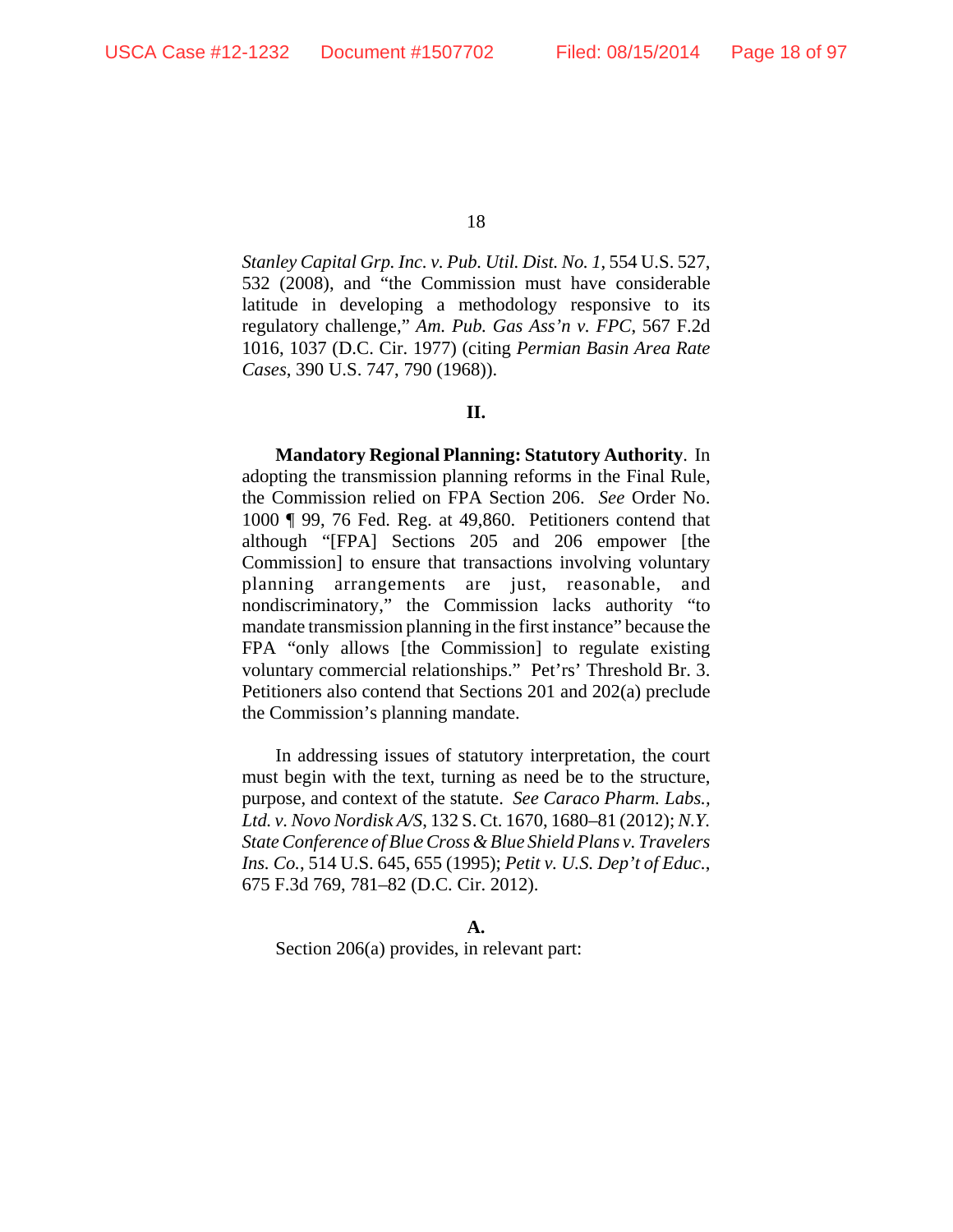Whenever the Commission, after a hearing held upon its own motion or upon complaint, shall find that any rate, charge, or classification, demanded, observed, charged, or collected by any public utility for any transmission or sale subject to the jurisdiction of the Commission, or that any rule, regulation, *practice*, or contract *affecting such rate*, charge, or classification is unjust, unreasonable, unduly discriminatory or preferential, the Commission shall determine the just and reasonable rate, charge, classification, rule, regulation, practice, or contract to be thereafter observed and in force, and shall fix the same by order.

16 U.S.C. § 824e(a)(emphasis added). By its plain terms, Section 206 instructs the Commission to remedy "any . . . practice" that "affect[s]" a rate for interstate electricity transmission services "demanded" or "charged" by "any public utility" if such practice "is unjust, unreasonable, unduly discriminatory or preferential." *Id.* The text does not define "practice," although use of the word "any" amplifies the breadth of the delegation to the Commission. *See United States v. Gonzales*, 520 U.S. 1, 5 (1997).

In the Final Rule, the Commission identified underlying problems with "existing transmission planning processes" and found that those processes "have a direct and discernable affect [sic] on rates," explaining that "[i]t is through the transmission planning process that . . . providers determine which transmission facilities will more efficiently or cost-effectively meet the needs of the region, the development of which directly impacts the rates, terms and conditions of jurisdictional service." Order No. 1000 ¶¶ 112, 116, 76 Fed. Reg. at 49,862. The Commission concluded that "for the *pro forma* OATT (and, consequently, public utility transmission providers' OATTs) to be just and reasonable and not unduly discriminatory or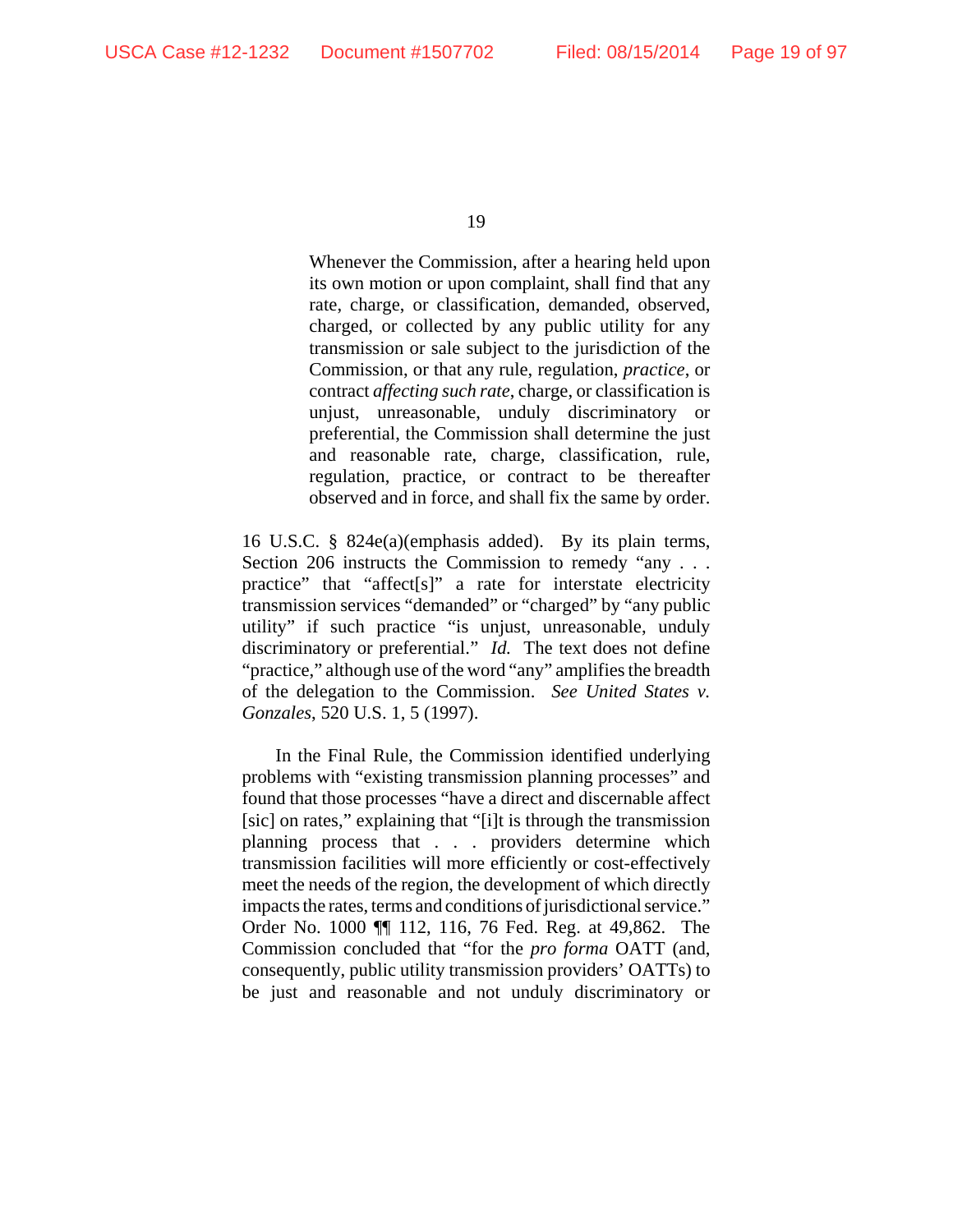preferential, it must be revised." *Id.* ¶ 116, 76 Fed. Reg. at 49,862. To remedy the identified systemic problems, the Commission mandated that all transmission providers not only participate in a planning process that is open and transparent as Order No. 890 requires, but also one that is regional in scope and produces a transmission plan whereby providers have the information needed to determine which projects satisfy local and regional needs more efficiently and effectively. Also, the plan must consider transmission needs driven by public policy requirements, not be impeded by federal rights of first refusal allowing preferences in favor of incumbents, and allocate *ex ante* among beneficiaries the costs of new transmission facilities. *See id.* ¶¶ 146–48, 151, 203, 313, 499, 76 Fed. Reg. at 49,867–68, 49,876, 49,895–96, 49,921.

Petitioners challenge neither the Commission's conclusion that the current transmission planning processes are "practices" under Section 206, *see, e.g.*, *id.* ¶ 58, 76 Fed. Reg. at 49,853, nor its conclusion that such transmission planning practices directly affect rates, *see id.* ¶ 112, 76 Fed. Reg. at 49,862; *see also* Oral Arg. Tr. at 10:5–19. Neither can they dispute that the Commission is obligated by the plain text of Section 206 to ensure that such practices are just and reasonable and not unduly discriminatory or preferential. Instead petitioners maintain essentially that a *lack* of regional transmission planning was not an *existing* practice subject to the Commission's authority under Section 206, and that "the decision *whether* to coordinate planning is left, in the first instance, to utilities." Pet'rs' Threshold Br. 8. Petitioners rely on *Atlantic City Electric Co. v. FERC*, 295 F.3d 1, 10 (D.C. Cir. 2002), for the proposition that the Commission is "limited under section 206 to investigat[ing] the reasonableness of the terms of *existing* utility-customer relationships." Pet'rs' Threshold Br. 8. But in *Atlantic City* the court stated that Section 206 permits the Commission "to initiate changes to *existing* utility rates and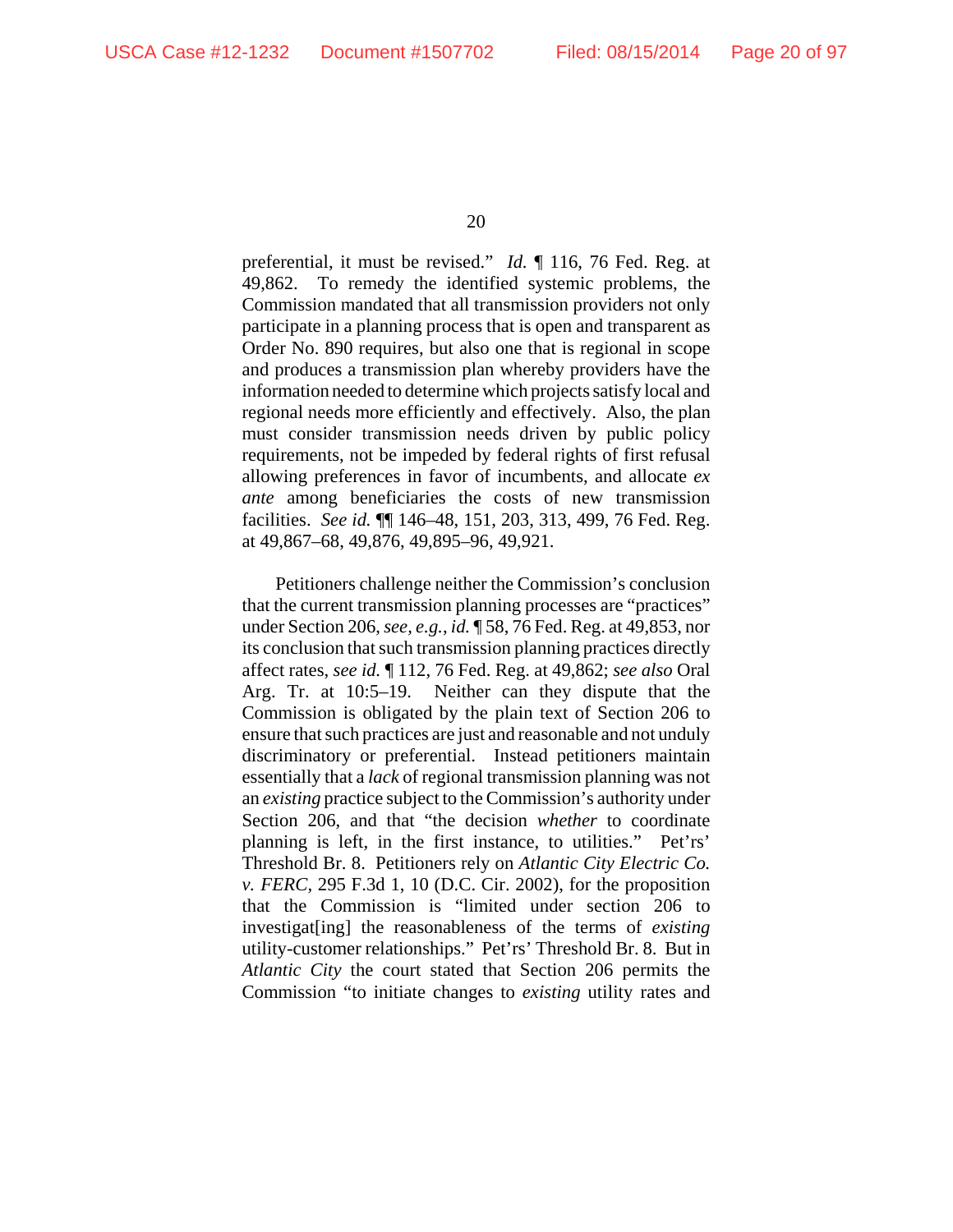practices," 295 F.3d at 10, which is what the Commission claims to have done in the Final Rule. Petitioners' reliance on *Atlantic City* is misplaced because it begs the question of what "practice" means.

The authority and obligation that Congress vested in the Commission to remedy certain practices is broadly stated and the only question is what limits are fairly implied. On the one hand, Section 206 cannot be fairly viewed as the type of "subtle device" at issue in *MCI Telecommunications Corp. v. AT&T Co.*, 512 U.S. 218, 224, 231 (1994), on which petitioners rely. There, the Supreme Court rejected the agency's attempt to interpret its statutory authority to "modify any requirement" to extend to a fundamental change to a tariff-filing requirement of "enormous importance to the statutory scheme." *Id*. On the other hand, in *California Independent System Operator Corp. v. FERC*, 372 F.3d 395, 398 (D.C. Cir. 2004) ("*CAISO*"), this court held that the Commission had exceeded its authority under Section 206 by calling for the replacement of a public utility's board of directors. The court explained that "[t]he word 'practices' is a word of sufficiently diverse definitions that the only realistic approach to determining Congress's 'plain meaning,' if any, is to regard the word in its context." Understood in the context of Section 206's transactional terms, the court observed, "[i]t is quite a leap" to move from the authority to regulate rates, charges, classifications and closely related matters to "an implication that by the word 'practice,' Congress empowered the Commission . . . to reform completely the governing structure of [an ISO]." *Id*. Significantly for present purposes, the court distinguished such an expansive interpretation of the word "practices" from Commission action to "effect a reformation of some 'practice' in a more traditional sense of actions habitually being taken by a utility in connection with a rate found to be unjust or unreasonable." *Id*.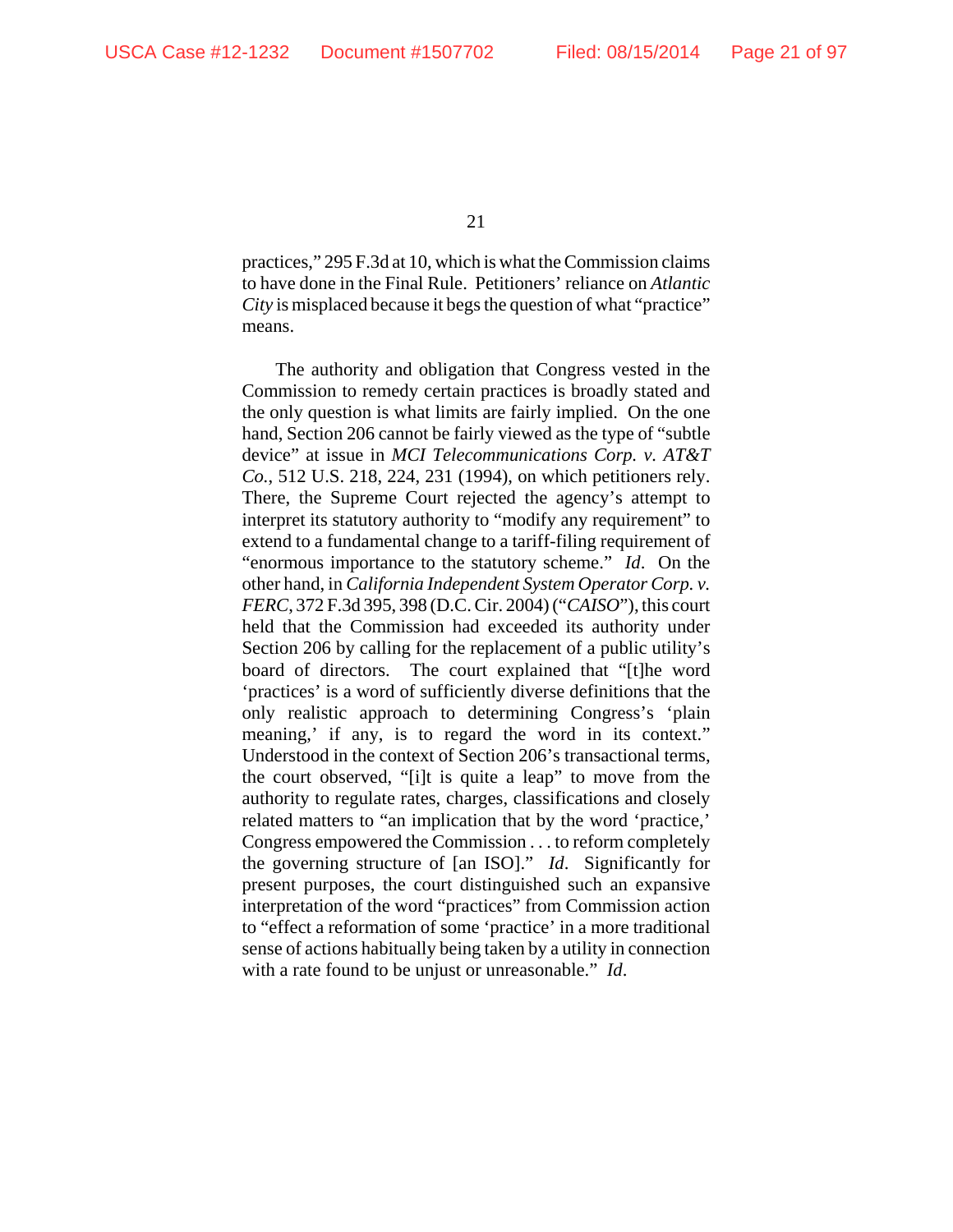Reforming the practices of failing to engage in regional planning and *ex ante* cost allocation for development of new regional transmission facilities is not the kind of interpretive "leap" that concerned the court in *CAISO* but rather involves a core reason underlying Congress' instruction in Section 206. This is illustrated by the court's decision in *TAPS*, 225 F.3d 667. There, the court upheld Order No. 888 mandating the unbundling of generation and transmission services and the filing of OATTs as a remedy for the refusal of transmissionowning facilities to offer transmission to emerging competitors on non-discriminatory terms. The Commission found that these facilities "c[ould] be expected to act in their own interest to maintain their monopoly" by either "denying transmission access outright" or "by providing transmission services to competitors only at comparatively unfavorable rates, terms, and conditions." *Id*. at 683–84. Although some facilities had voluntarily opened their transmission facilities to third parties, the Commission concluded that "relying upon voluntary arrangements . . . would not remedy the fundamentally anticompetitive structure of the transmission industry." *Id.* at 684. The court deferred to the Commission's reasonable interpretation that it had "authority under FPA §§ 205 and 206 to require open access as a generic remedy to prevent undue discrimination." *Id.* at 687. Notably, then, in *TAPS*, the court agreed with the Commission's interpretation here that a failure to act qualifies as a "practice" under Section 206 that it must remedy when the failure to act is "unjust, unreasonable, unduly discriminatory or preferential," 16 U.S.C. § 824e(a), and directly affects or is closely related to jurisdictional rates, *see CAISO*, 372 F.3d at 403.

Petitioners attempt to distinguish *TAPS* by characterizing regional transmission plans as "regional planning agreements" and "[a]greements to coordinate transmission planning" that require transmission providers to take on "binding" commercial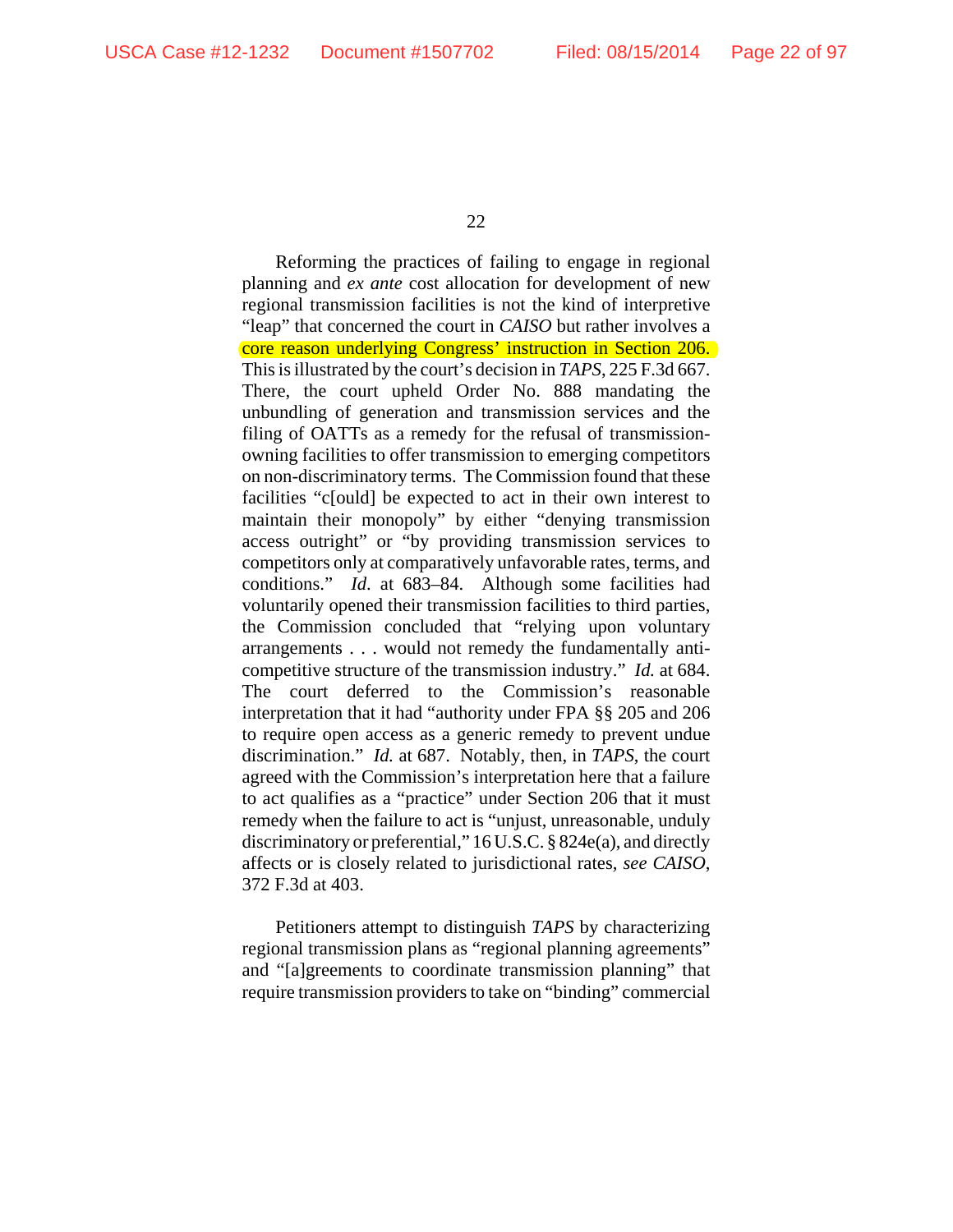obligations. *See* Oral Arg. Tr. at 3:19–21, 11:6–13; Pet'rs' Threshold Br. 13. They rely on *Otter Tail Power Co. v. United States*, 410 U.S. 366 (1973), for the proposition that Congress intended the formation of such agreements to be "voluntary" and "governed in the first instance by business judgment," *id*. at 374; *see* Oral Arg. Tr. at 3, 11:6–13; Pet'rs' Threshold Br. 8, 13. This misperceives what the Commission has required in the Final Rule. In Order No. 1000, the Commission expressly "decline[d] to impose obligations to build or mandatory processes to obtain commitments to construct transmission facilities in the regional transmission plan." Order No. 1000 159, 76 Fed. Reg. at 49,870. More generally, the Commission disavowed that it was purporting to "determine what needs to be built, where it needs to be built, and who needs to build it." *Id.* **[49, 76 Fed. Reg. at 49,852.** As the Commission explained on rehearing, "Order No. 1000's transmission planning reforms are concerned with process" and "are not intended to dictate substantive outcomes." Order No. 1000-A ¶ 188, 77 Fed. Reg. at 32,215. The substance of a regional transmission plan and any subsequent formation of agreements to construct or operate regional transmission facilities remain within the discretion of the decision-makers in each planning region.

In *TAPS*, the court rejected petitioners' interpretation of *Otter Tail*. That was an antitrust enforcement action in which the Supreme Court held that an electric power company was not, by reason of the Commission's authority under the FPA to compel involuntary interconnections of power, immune from antitrust regulation for its refusals to sell at wholesale or to transfer power to municipalities. 410 U.S. at 373. The Court noted that, as originally proposed, the FPA would have made public utilities common carriers and empowered the Commission to order the wheeling of power if it was "necessary or desirable in the public interest," but these provisions were eliminated and replaced by involuntary wheeling authority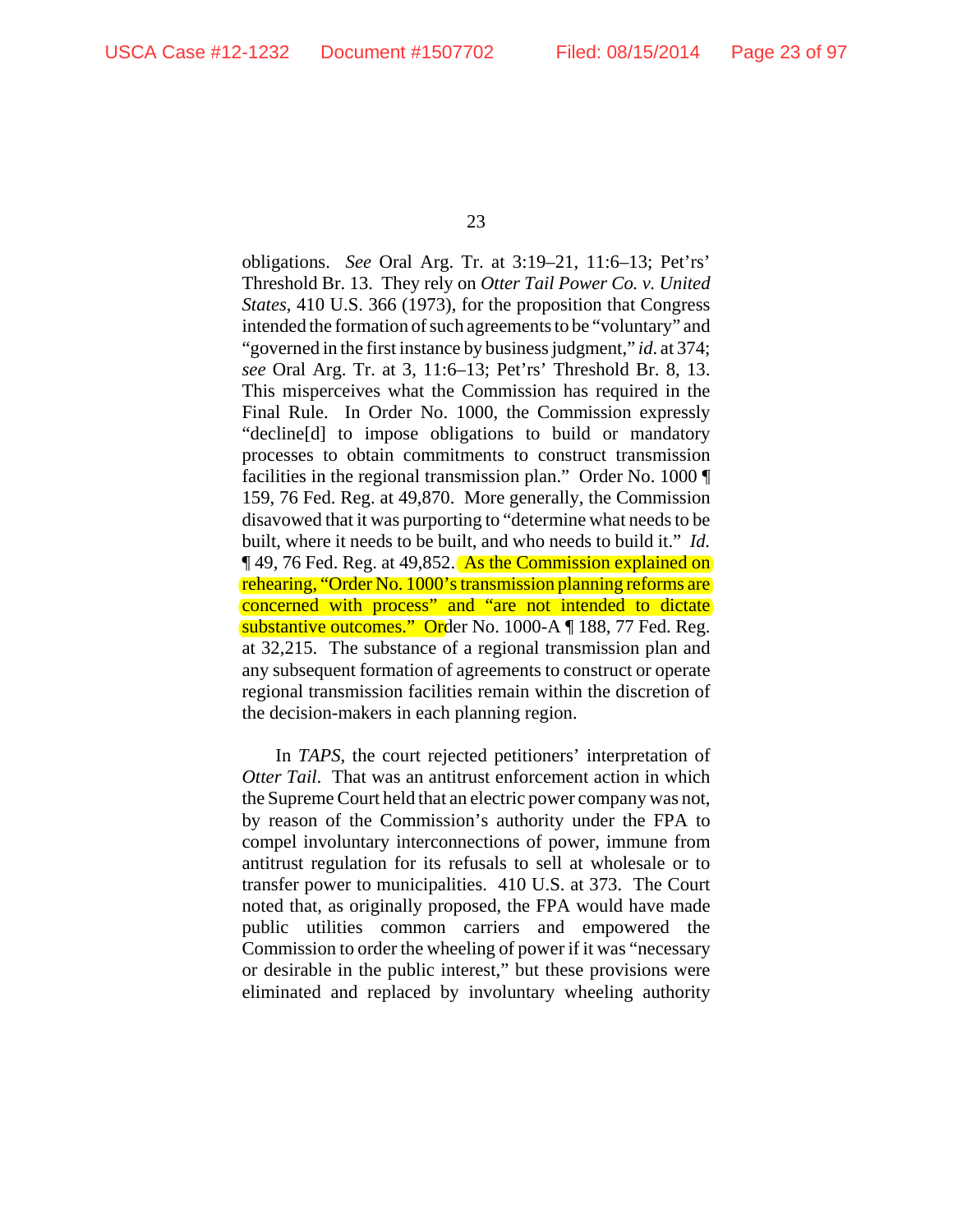"subject to limitations unrelated to antitrust considerations" in order to "preserve the voluntary action of the utilities." *Id.* at 373–74 (internal quotation marks omitted). Based on this legislative history, the Court explained that "Congress rejected a pervasive regulatory scheme for controlling the interstate *distribution* of power in favor of voluntary commercial relationships," and that "[w]hen these relationships are governed in the first instance by business judgment and not regulatory coercion, courts must be hesitant to conclude that Congress intended to override the fundamental national policies embodied in the antitrust laws." *Id.* at 374 (emphasis added). In *TAPS*, this court concluded that "while *Otter Tail* may represent a general rule that [the Commission]'s authority to order open access is limited, the FPA, like the [Natural Gas Act], makes an exception to that rule where [the Commission] finds undue discrimination." 225 F.3d at 686–87 (citing *Associated Gas Distributors*, 824 F.2d at 998). The court thus recognized that *Otter Tail* did not purport to limit the Commission's Section 206 authority to remedy practices affecting rates that are unduly discriminatory. Rather, the Supreme Court in *Otter Tail* concluded that the FPA does not preempt the field of electric utility regulation.

In their Reply Brief, petitioners attempt to inject another reason the Commission lacked authority under Section 206, maintaining that the Commission's regional planning mandate "is not requiring a change to existing practices," but is instead "a directive to engage in new practices by unlawfully compelling formation of new commercial relationships," *i.e.*, "coordinated planning arrangements." Pet'rs' Threshold Reply Br. 11. The court ordinarily refuses to address arguments first presented in a reply brief, *see Domtar Me. Corp. v. FERC*, 347 F.3d 304, 309–10 (D.C. Cir. 2003), because the opposing party has no opportunity to respond. We note, however, that to the extent this is not a reiteration of petitioners' *Otter Tail*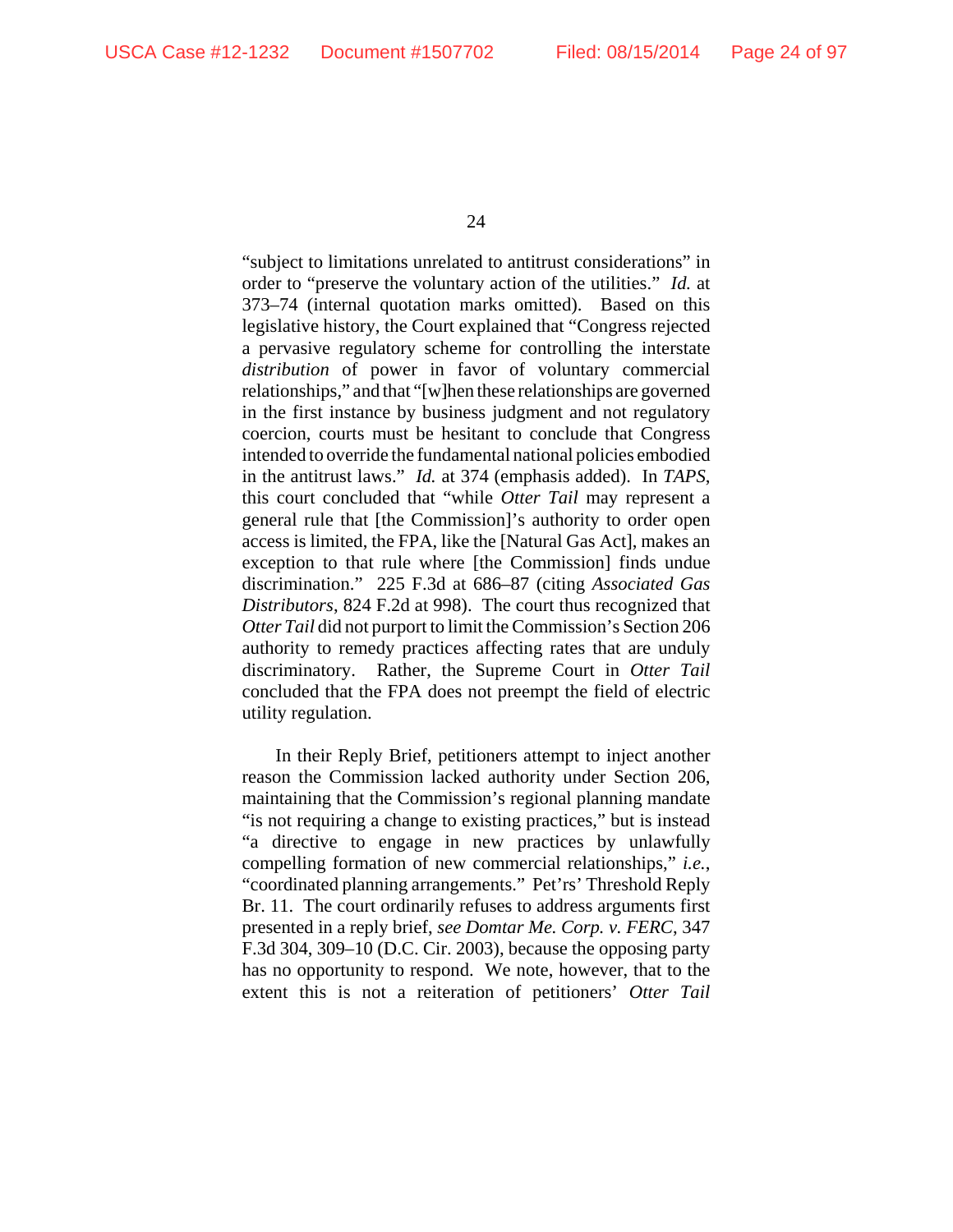argument, it is based on a false premise. Commission-mandated transmission planning is not new. *See* Order No. 890 ¶ 3, 72 Fed. Reg. at 12,267. The Final Rule builds on Order No. 890's requirements in light of changed circumstances and is simply the next step in a series of related reforms that began no later than Order No. 888. *See* Order No. 1000 ¶ 99, 76 Fed. Reg. at 49,860. For the reasons discussed, we conclude, consistent with the deferential standard in step two of the *Chevron* analysis, 467 U.S. at 843, that the Commission reasonably interpreted Section 206 to authorize the Final Rule's planning mandate. *See TAPS*, 225 F.3d at 687, *aff'd sub nom. New York*, 535 U.S. 1.

**B.**

Petitioners' principal objection, in any event, is that Section 202(a) bars the Commission from mandating transmission planning.

Section 202(a) provides, in relevant part:

For the purpose of assuring an abundant supply of electric energy throughout the United States with the greatest possible economy and with regard to the proper utilization and conservation of natural resources, the Commission is empowered and directed to divide the country into regional districts for the *voluntary interconnection and coordination of facilities for the generation, transmission, and sale of electric energy* . . . . It shall be the duty of the Commission to promote and encourage such interconnection and coordination within each such district and between such districts.

16 U.S.C. § 824a(a) (emphasis added). The Commission concluded Section 202(a) posed no bar to adoption of the challenged transmission planning reforms because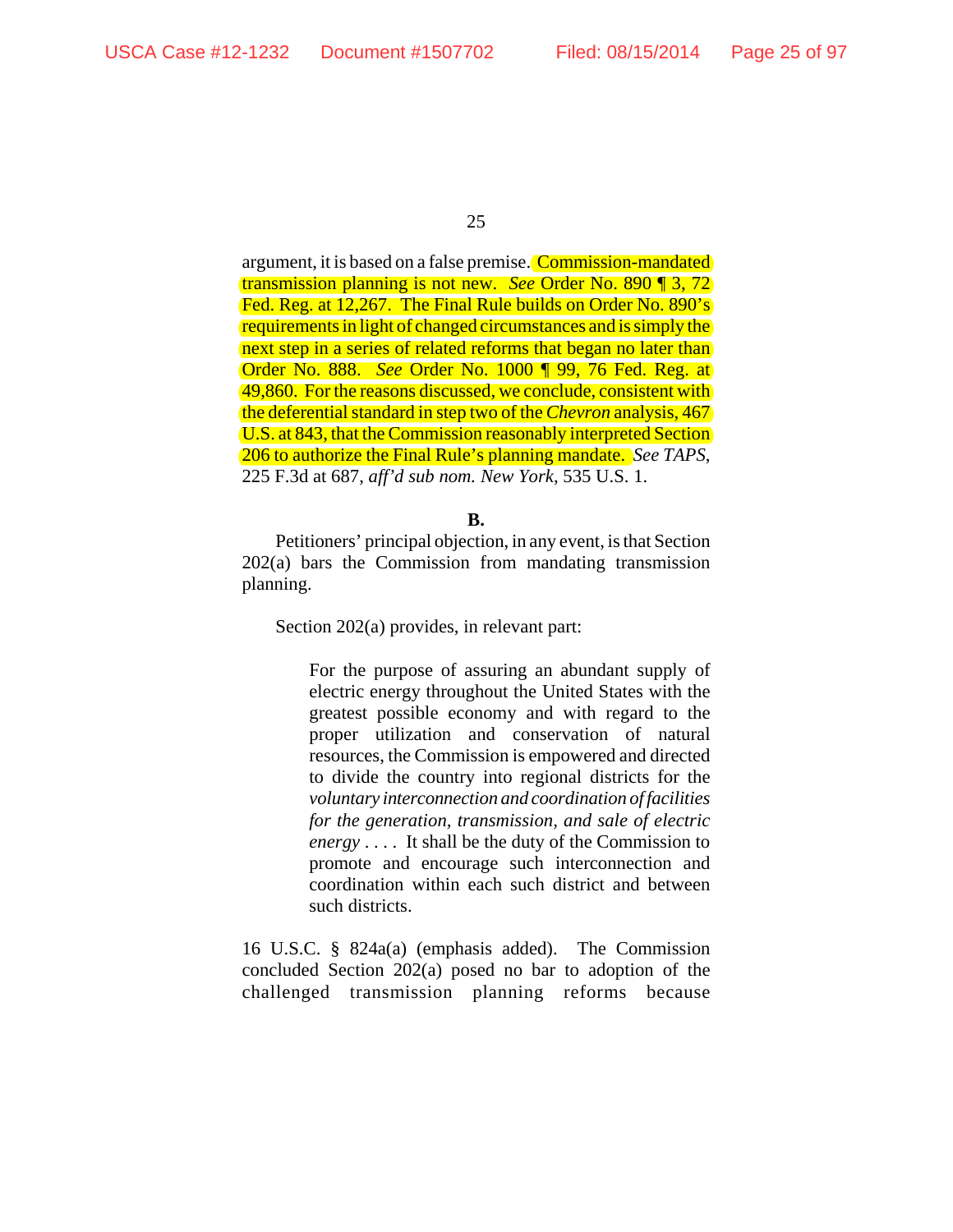"coordination" refers to the coordinated *operation* of existing transmission facilities, not to the planning of future facilities. *See* Order No. 1000 ¶ 100, 76 Fed. Reg. at 49,860; Order No. 1000-A ¶ 123, 77 Fed. Reg. at 32,206. The Commission explained that the coordinated operation contemplated by Section 202(a), as a practical matter, "can occur only after the facilities are interconnected." Order No. 1000-A ¶ 124, 77 Fed. Reg. at 32,206. By contrast, "[t]he planning of new transmission facilities occurs before they can be interconnected," and thus "any transmission planning relevant to [new transmission] facilities occurs prior to those matters that [Section 202(a)] mandates be voluntary." *Id.* ¶ 125, 77 Fed. Reg. at 32,206.

In petitioners' view, the meaning of "coordination" is "selfevident," Pet'rs' Threshold Br. 11, and *Central Iowa Power Cooperative v. FERC*, 606 F.2d 1156 (D.C. Cir. 1979), confirms that Section 202(a) precludes the Commission from requiring planning arrangements. Petitioners contend that "coordination" plainly encompasses transmission planning because "the coordination of transmission facilities is exactly what is done in transmission planning." Pet'rs' Threshold Br. 11. The statutory text, however, does not unambiguously establish the meaning of "coordination" that petitioners advance. As the Supreme Court has observed, "context matters," *Caraco Pharm*., 132 S. Ct. at 1681, and "'[a] word is known by the company it keeps'—a rule that 'is often wisely applied where a word is capable of many meanings in order to avoid the giving of unintended breadth to the Acts of Congress,'" *Dolan v. U.S. Postal Serv*., 546 U.S. 481, 486 (2006) (quoting *Jarecki v. G.D. Searle & Co.*, 367 U.S. 303, 307 (1961)). The "coordination" addressed in Section 202(a) is textually limited to coordination for purposes of generation, transmission and sale, all activities that require operating facilities. Section 202(a) is silent regarding the Commission's authority with respect to pre-operational planning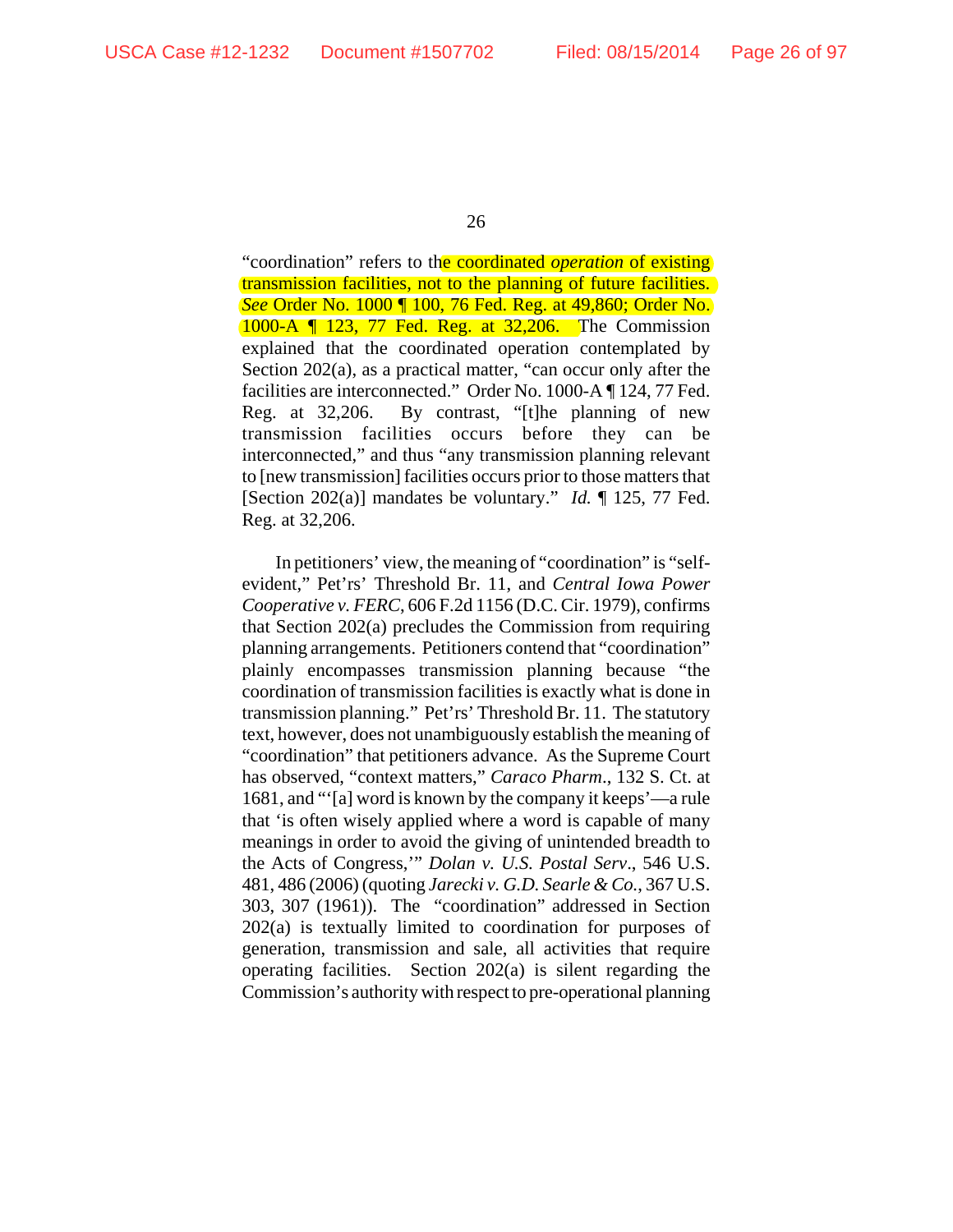designed as a remedy to practices affecting rates that are unjust, unreasonable, or unduly discriminatory or preferential; that authority is addressed in Section 206. Petitioners' suggestion that "[r]eading 'coordination' to exclude coordinated transmission planning undermines the [FPA]'s purpose to preserve the voluntary nature of [commercial] relationships," Pet'rs' Threshold Br. 13, misperceives the nature of the Final Rule, which, as discussed, addresses process. By characterizing mandated transmission planning as mandating binding commercial relationships, petitioners' approach fails for the same reasons their reliance on *Otter Tail* is unavailing.

*Central Iowa*, 606 F.2d 1156, is not dispositive of the meaning of "coordination" in the context of planning for new transmission facilities. There, the court rejected challenges to the Commission's approval, pursuant to Section 205, of a power-pooling agreement that "provide[d] a mechanism for coordinated daily operation of generation facilities" but did not establish a fully integrated electric system with central dispatch of generating units. *Id.* at 1161. In addressing objections on antitrust grounds, the court observed that "Congress has decided, as a matter of general policy, that power pooling arrangements, rather than unrestrained competition between electric facilities, are in the public interest," *id*. at 1162, and that in enacting Section 202(a) "Congress was 'confident that enlightened selfinterest will lead the utilities to cooperate . . . in bringing about the economies which can alone be secured through . . . planned coordination.'" *Id.* (quoting S. Rep. No. 74-621, at 49 (1935)). Although "Section 202(a) recognizes that power pooling can yield benefits of efficiency and economy," nonetheless "Congress decided to make *such* coordination voluntary, with limited exceptions." *Id.* at 1167 (emphasis added). Because of the "expressly voluntary nature of coordination under section 202(a)," the court held that "the Commission could not have mandated adoption of the [power pooling] Agreement, and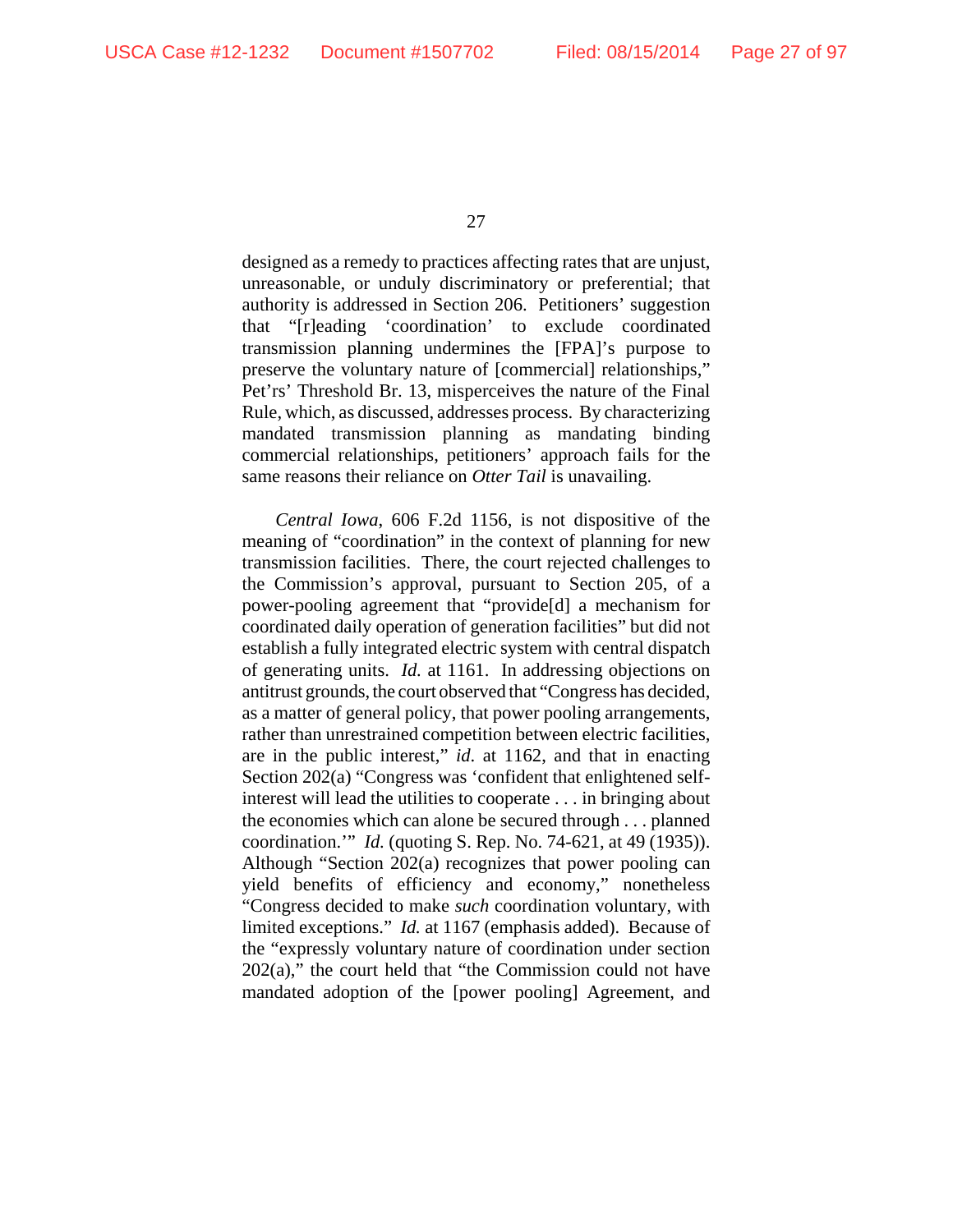failure . . . to establish a fully integrated electric system could not justify rejection of the Agreement filed." *Id*. at 1168 (footnote omitted). The court acknowledged, however, that the Commission had authority under Section 206 "to order changes in the limited scope of the Agreement . . . if, in the absence of such modifications, the Agreement presented 'any rule, regulation, practice or contract [that was] unjust, unreasonable, unduly discriminatory or preferential." *Id*. (alteration in original) (quoting 16 U.S.C. § 824e(a)). The court cautioned that "a pooling plan is [not] unlawful under section 206 merely because a more comprehensive arrangement might better achieve the purposes of section 202(a)." *Id.*

Petitioners maintain that *Central Iowa* "left no doubt that 'coordination' encompassed joint transmission planning" because the court "quot[ed] approvingly the definition found in [the Commission's] own 1970 National Power Survey." Pet'rs' Threshold Br. 9. That definition stated that "[a]s used in this chapter, *[c]oordination* is joint planning and operation of bulk power facilities by two or more electric systems for improved reliability and increased efficiency which would not be attainable if each system acted independently." *Central Iowa*, 606 F.2d at 1168 n.36 (emphasis in original) (quoting FPC, *The 1970 National Power Survey* I-17-1 to I-17-2 (1971)). The survey describes different degrees of power pooling among operating facilities, noting variables, including "managerial views with respect to planning, marketing, competition, and retention of prerogatives." *Id.* Neither the definition nor the description is inconsistent with the Commission's interpretation of Section 202(a) in the Final Rule. The court, in any event, did not present the quotation as a definitive interpretation of the meaning of "coordination" as would bar the Commission's adoption of planning reforms under Section 206. To the extent the court in *Central Iowa* interpreted Section 202(a) to mean that "Congress intended coordination and interconnection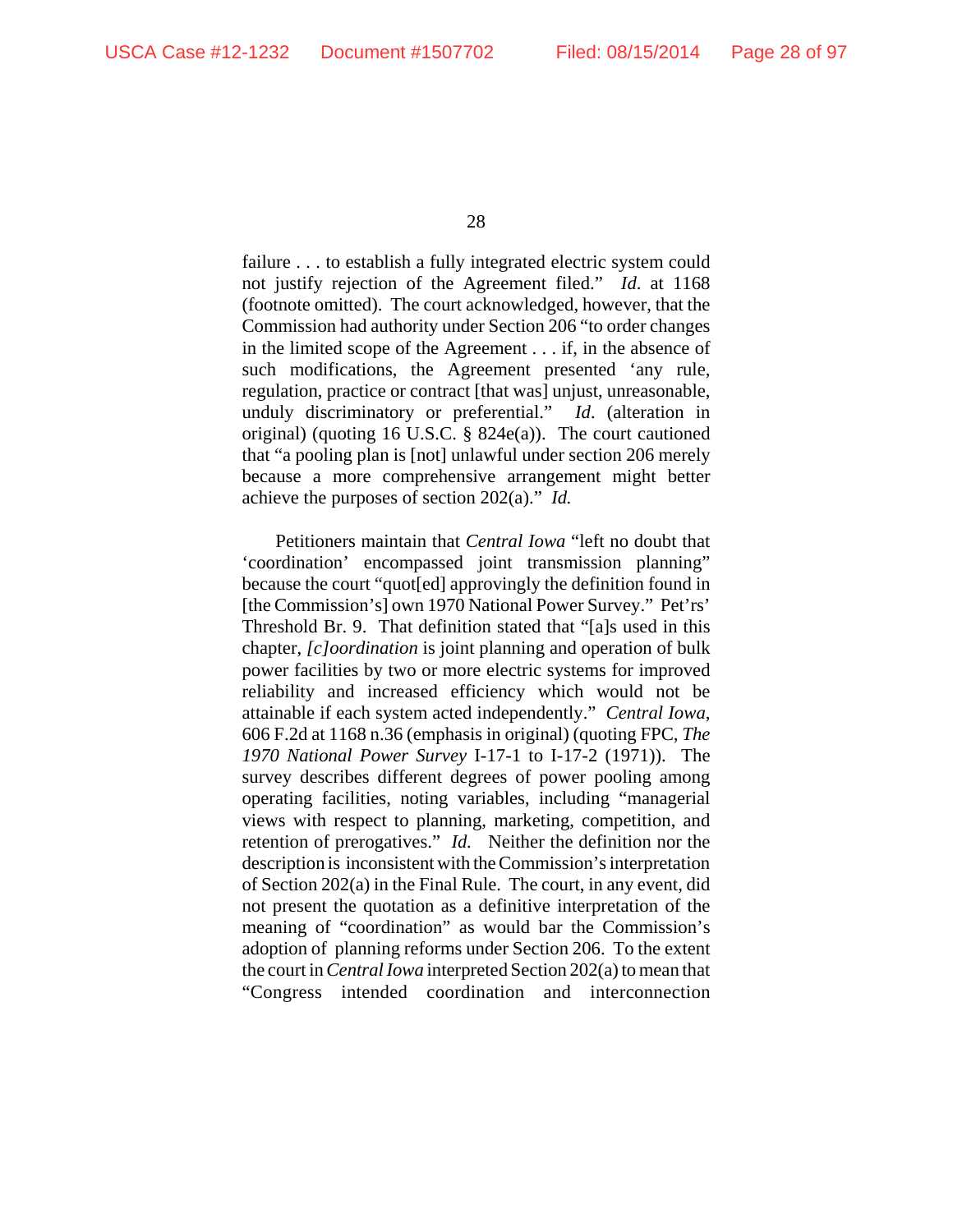arrangements be left to the 'voluntary' action of the utilities," *Atlantic City*, 295 F.3d at 12, there is nothing to suggest that the court purported to interpret the meaning of "coordination" in regard to the planning of future facilities. Petitioners' view of *Central Iowa* thus fails to "trump[] [the Commission's permissible] construction" of "coordination." *Nat'l Cable & Telecomms. Ass'n v. Brand X Internet Servs.*, 545 U.S. 967, 982 (2005).

Similarly, petitioners' several grammatical objections to the Commission's interpretation of Section 202(a) fail to demonstrate it is impermissible. Although the Commission acknowledged that "coordination," viewed in isolation, might be read to include regional transmission planning, the Commission relied on other textual cues to conclude that "coordination" instead referred only to coordinated operation. Section 202(a) identified two activities that the Commission was to encourage — the "interconnection and coordination of facilities." From the sequence of these terms, the Commission concluded that "coordination" referred to the coordination of operations that could occur only after facilities were interconnected. *See* Order No. 1000-A ¶¶ 123–25, 77 Fed. Reg. at 32,206. Petitioners suggest the Commission's "artificial reliance on the sequence of the terms 'interconnection' and 'coordination' . . . creates an unnatural reading." Pet'rs' Threshold Br. 13. Because "interconnection and coordination" are "phrased in the conjunctive," petitioners conclude that there "is no logical or grammatical reason why the term coordination should be qualified by the term interconnection." *Id.* at 14. But reliance on the text and its structure to discern congressional intent is a well-recognized method of statutory interpretation. *See, e.g.*, *U.S. Nat'l Bank of Or. v. Indep. Ins. Agents of Am., Inc.*, 508 U.S. 439, 455 (1993); *see also* ANTONIN SCALIA & BRYAN A. GARNER, READING LAW: THE INTERPRETATION OF LEGAL TEXTS 167 (2012). It is neither ungrammatical nor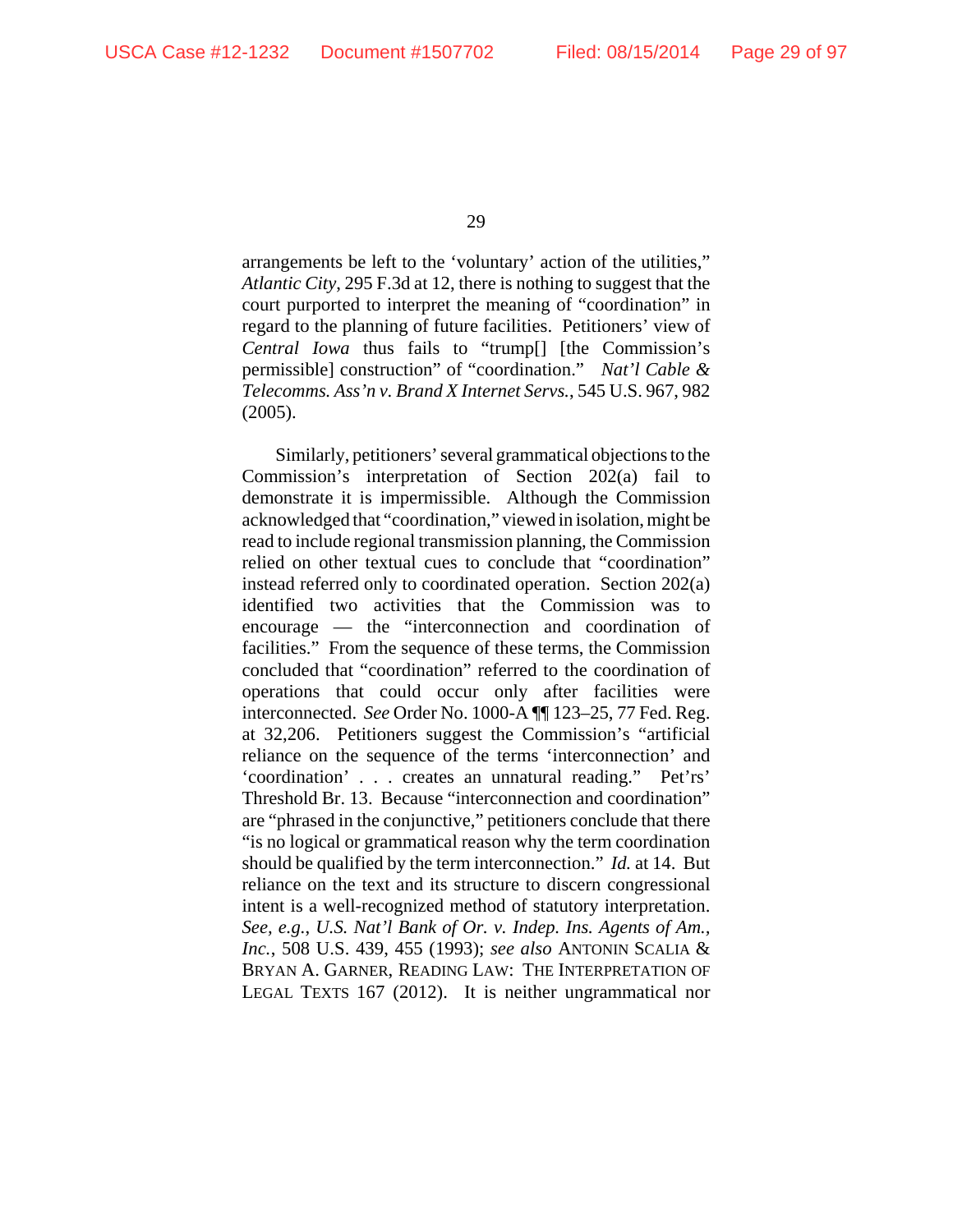unnatural to read "and" to suggest a chronological sequence. *See* DAVID CRYSTAL, THE CAMBRIDGE ENCYCLOPEDIA OF THE ENGLISH LANGUAGE 213 (1995); 2 GEORGE O. CURME, A GRAMMAR OF THE ENGLISH LANGUAGE: SYNTAX 162 (1980). "Nouns joined by coordinating conjunctions are usually treated as a single, compounded unit, and a postmodifying prepositional phrase is most naturally read to modify that single unit." *ConocoPhillips Co. v. EPA*, 612 F.3d 822, 839 (5th Cir. 2010) (footnotes omitted) (citing SIDNEY GREENBAUM, OXFORD ENGLISH GRAMMAR 233 (1996)). Petitioners so fail to demonstrate that the Commission impermissibly construed "interconnection and coordination" as a single, sequential unit modified by the clause "of facilities for the generation, transmission, and sale of electric energy." Petitioners likewise fail to show that the Commission impermissibly construed Section 202(a) to refer only to currently operating facilities; the post-modifying prepositional phrase contains only operational nouns ("generation, transmission, and sale"), as opposed to preoperational nouns (*e.g.*, "planning," "development," or "construction").

Neither do petitioners demonstrate that the Commission's interpretation of Section 202(a) was arbitrary and capricious because it departed from a prior interpretation without explanation. Pointing to the Commission's references to "coordination" in other contexts, they show no "flip flop," Pet'rs' Threshold Br. 16, requiring further explanation by the Commission. For example, the Commission's statement that "[l]ong-range planning is an indispensable element to the accomplishment of the objective of Section 202(a)," Order No. 383-4, *Reliability and Adequacy of Electric Service Reporting Data*, 56 F.P.C. 3547, 3548 (1976), is not inconsistent with interpreting Section 202(a) to refer to operating facilities. The Commission's statement in *Public Service Co. of Indiana*, 59 F.P.C. 1351, 1355 (1977), that "[t]he importance of encouraging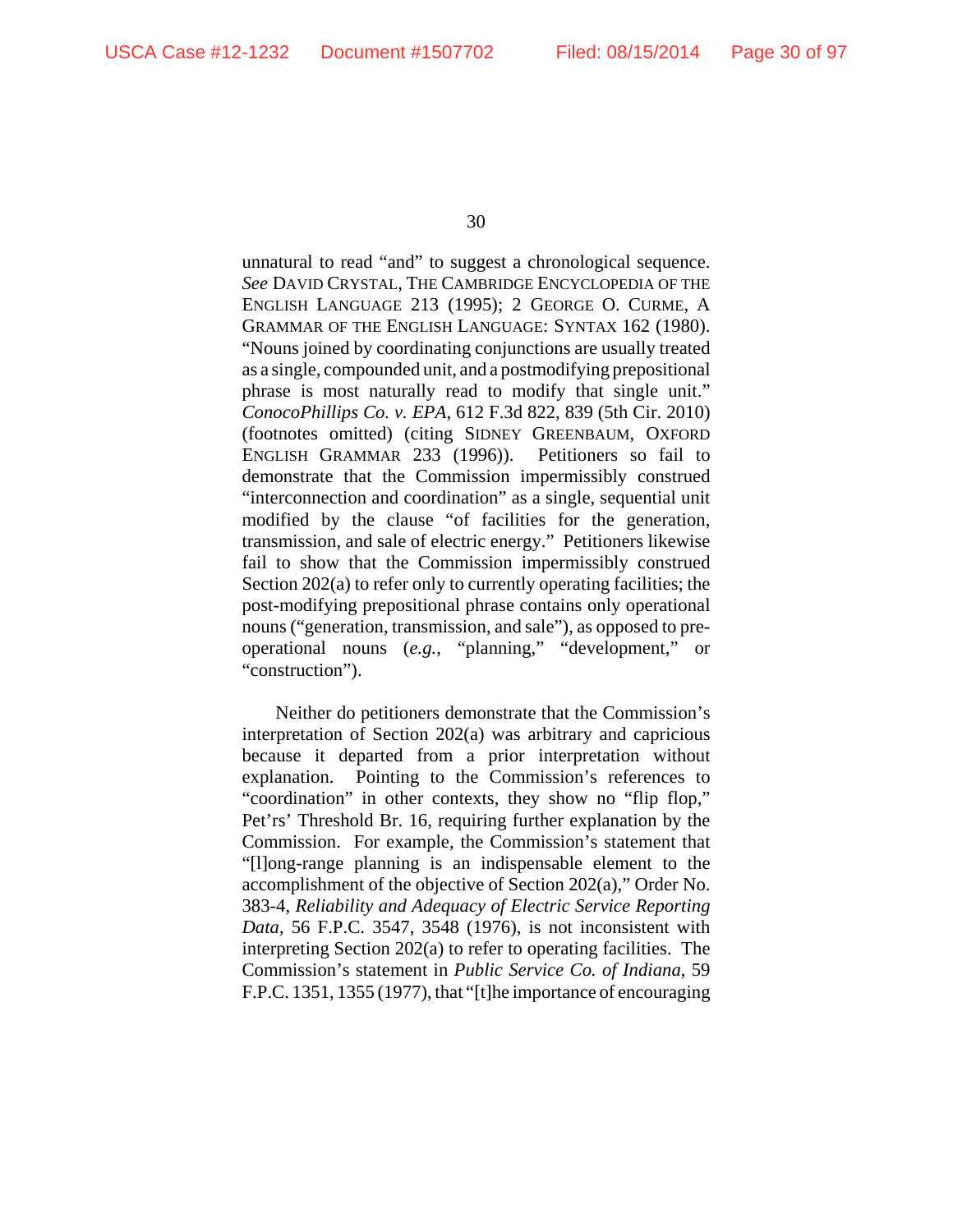coordinated planning and operation of bulk power supply systems has been a cornerstone of Commission policy for many years," refers to a package of activities and was not addressing whether mandated pre-operational transmission planning is barred by Section 202(a). Neither did the Commission determine in *Mid-Continent Area Power Pool Agreement*, 58 F.P.C. 2622 (1977), "that directing joint transmission planning was beyond its authority," Pet'rs' Threshold Br. 16–17; instead the Commission found that a lack of single-system planning was not unjust, unreasonable, or unduly discriminatory, *see* 58 F.P.C. at 2637.

Petitioners contend that even if Section 206 does not bar the Commission from mandating regional transmission planning, FPA Section 201(a) does. Section 201(a) authorizes the Commission to regulate "transmission of electric energy in interstate commerce" but also provides that this authority "extend[s] only to those matters which are not subject to regulation by the States." 16 U.S.C. § 824(a). Petitioners assert that the mandate infringes on the States' traditional regulation of transmission planning, siting, and construction, violating the federalism principle recognized in Section 201(a). We disagree.

Petitioners' contention that the challenged orders intrude on the States' traditional role in regulating siting and construction requires little discussion. Even assuming *arguendo* that siting and construction are matters "subject to regulation by the States" within the meaning of Section 201(a), petitioners' contention simply cannot be squared with the language of the orders, which expressly and repeatedly disclaim authority over those matters. *See, e.g.*, Order No. 1000 ¶¶ 107, 156, 227, 253 n.231, 257, 259, 287, 337, 339, 76 Fed. Reg. at 49,861, 49,869, 49,880, 49,885–87, 49,891, 49,899–900; Order No. 1000-A ¶¶ 105, 186–94, 377–79, 77 Fed. Reg. at 32,203, 32,215–16, 32,243–44.

**C.**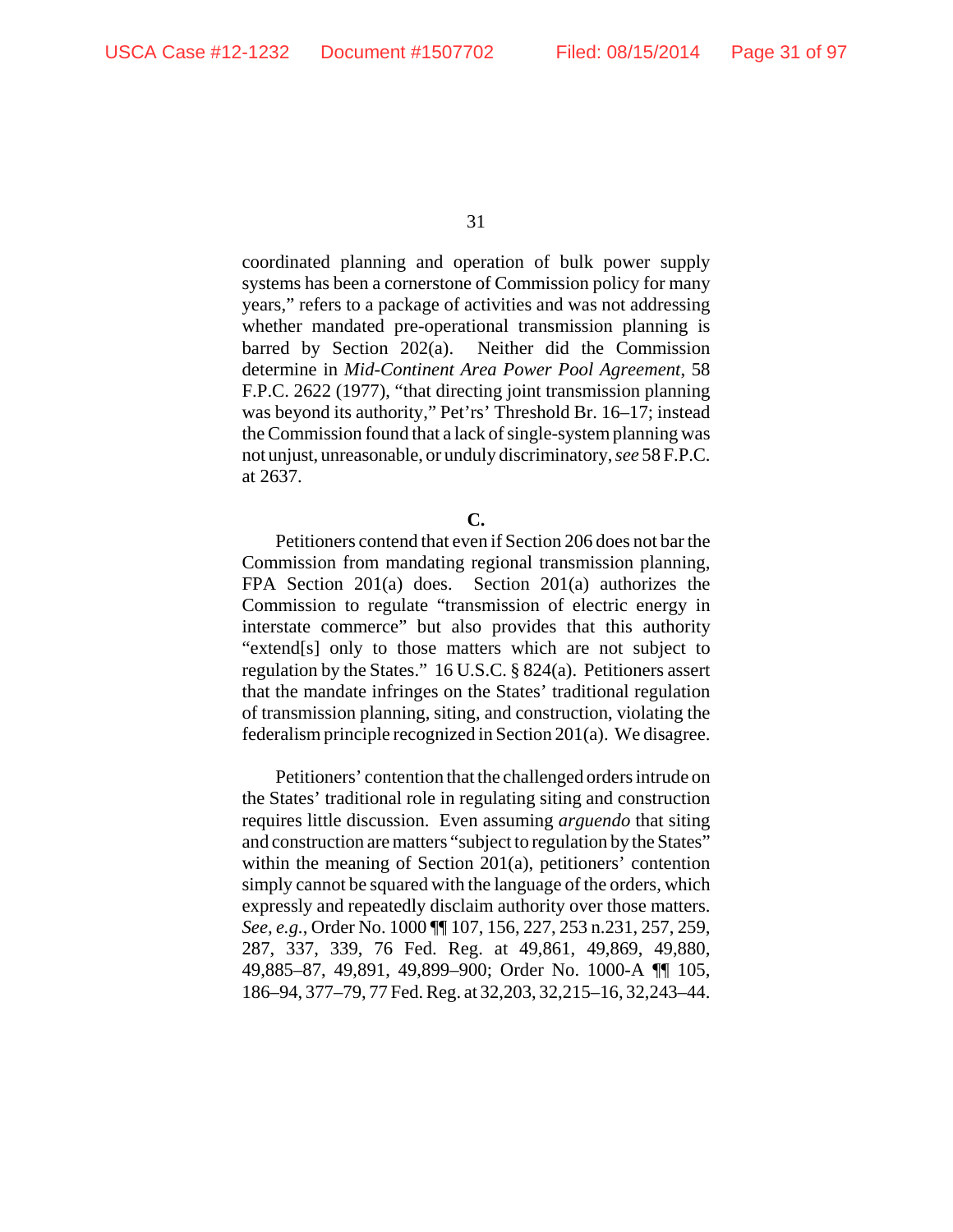The orders neither require facility construction nor allow a party to build without securing necessary state approvals. *See* Order No. 1000 ¶¶ 66, 159, 227, 76 Fed. Reg. at 49,854, 49,870, 49,880; Order No. 1000-A ¶¶ 186–91, 377–79, 77 Fed. Reg. at 32,215–16, 32,243–44.

Petitioners' argument that the orders interfere with state regulation of planning, however, poses a closer question. Petitioners correctly contend that the Commission used the challenged orders to further regulate the transmission planning process. And, petitioners maintain, because state regulators were already substantially involved in regulating that process,<sup>3</sup> the orders encroach on their authority in violation of Section  $201(a)$ 's statement that the Commission's authority "extend[s] only to those matters which are not subject to regulation by the States." 16 U.S.C. § 824(a). But while petitioners' argument is not without force, relevant precedent suggests that Section  $201(a)$  does not stand in the way of the orders' planning mandate.

In *New York v. FERC*, 535 U.S. 1, the Court rejected a state's argument that Section 201(a) barred the Commission from ordering certain utilities to "transmit competitors' electricity over [their] lines on the same terms that the utilit [ies] applie[d] to [their] own energy transmissions." *Id.* at 4–5, 20–24. The Court's substantial discussion of Section 201 yields several insights into the provision's meaning that are helpful in resolving petitioners' argument.

<sup>&</sup>lt;sup>3</sup> For example, the Florida Public Service Commission is statutorily vested with authority to "plan[], develop[], and main[tain] . . . a coordinated electric power grid" throughout the state. FLA. STAT. § 366.04(5); *see also* Joint Br. of State Pet'rs' 20–22 (citing state statutes related to planning).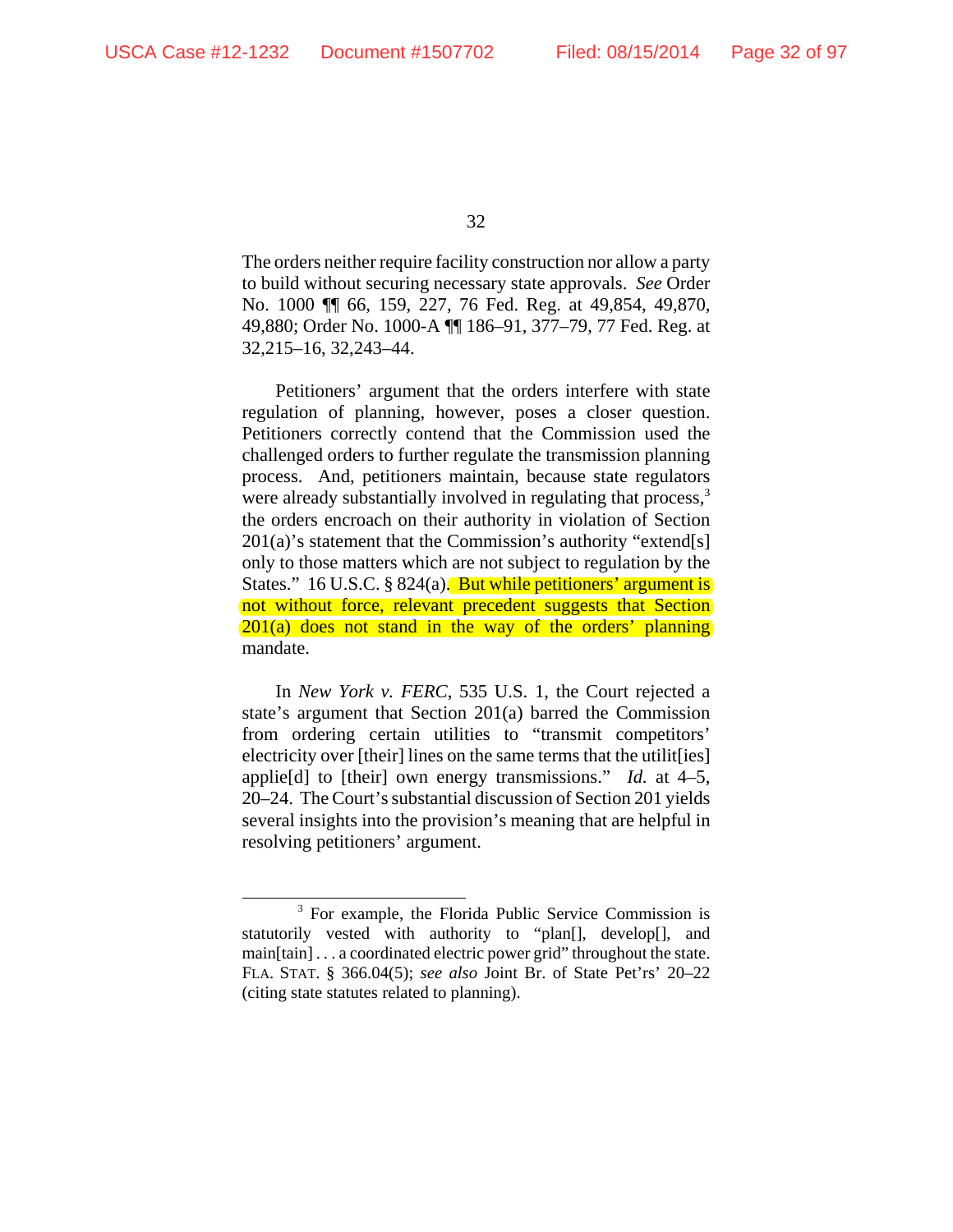First, the Commission possesses greater authority over electricity transmission than it does over sales. *See id.* at 17, 19–20. Even though Section 201(b) does "limit FERC's *sale* jurisdiction to that at wholesale," there is no textual warrant for the suggestion that the Commission lacks jurisdiction over retail transmission. *Id.* at 17. That is, the FPA preserves for the States relatively more sales authority than transmission authority.

Second, Section 201(a)'s reference to a sphere of state authority is "a mere policy declaration" that should not be read in derogation of other specific provisions granting the Commission authority, including Section 201(b)'s grant of authority over "transmission of electric energy in interstate commerce." *Id.* at 17, 22 (internal quotation marks omitted). As long as the Commission's activity falls within one of these specific jurisdictional grants, the "prefatory language of section 201(a)" does "not undermine FERC's jurisdiction." *Id.* at 22. And the authority that Section 201(b) affords to the Commission has expanded over time because transmissions on the interconnected grids that have now developed "constitute transmissions in interstate commerce." *Id.* at 7, 16.

Taken together, these points support the Commission's assertion of authority over transmission planning matters in the challenged orders, notwithstanding petitioners' contention that the orders intrude on the States' authority. First, because the planning mandate relates wholly to electricity transmission, as opposed to electricity sales, it involves a subject matter over which the Commission has relatively broader authority.<sup>4</sup> Second, because the orders' planning mandate is directed at

<sup>4</sup> This fact distinguishes this case from *Electric Power Supply Ass'n v. FERC*, 753 F.3d 216 (D.C. Cir. 2014), a case cited by petitioners where this court struck down a Commission attempt to regulate an aspect of retail electricity sales. *Id.* at 218.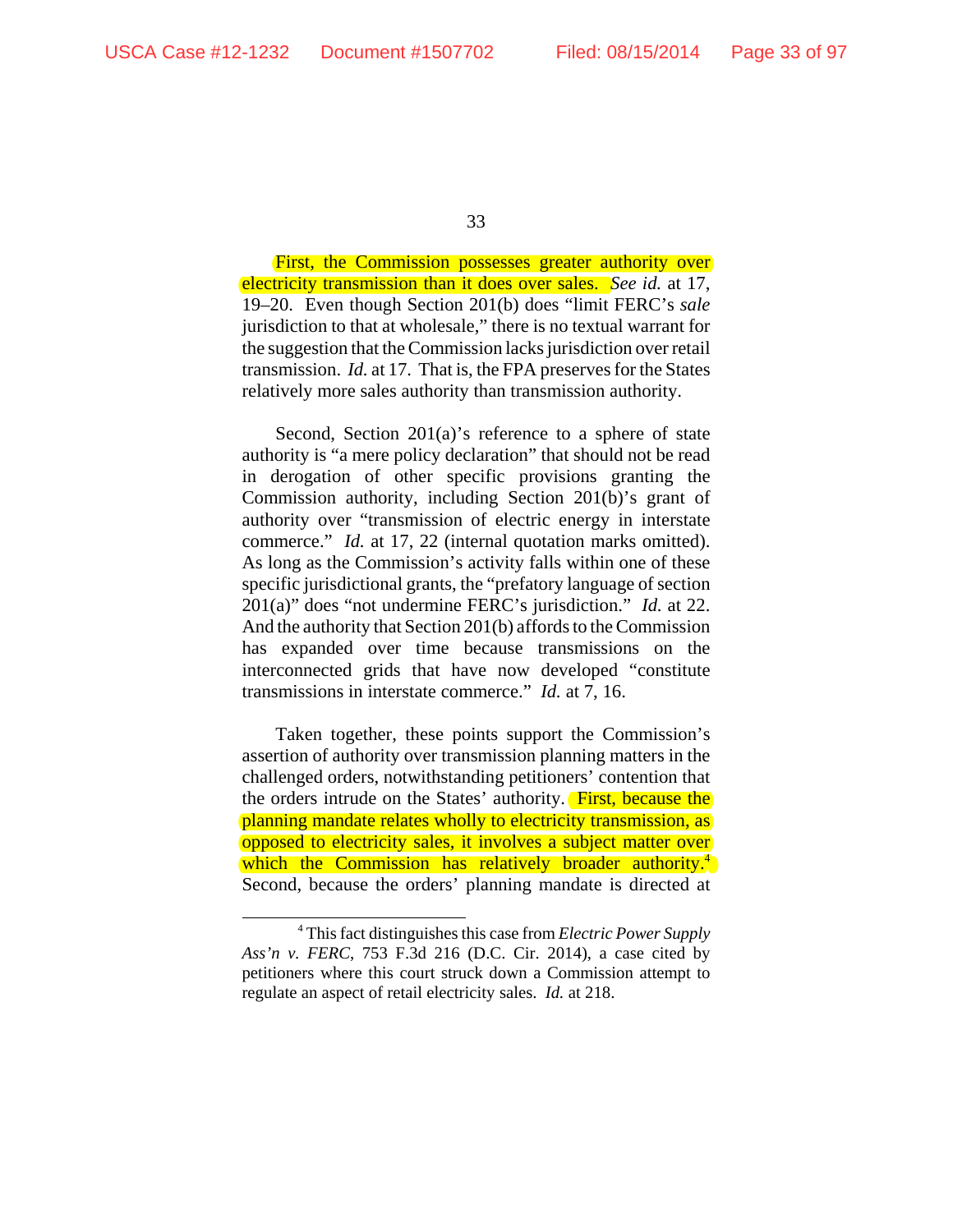ensuring the proper functioning of the interconnected grid spanning state lines, *cf. Duke Power Co. v. FPC*, 401 F.2d 930, 935 (D.C. Cir. 1968) (explaining that the "major emphasis" of the FPA "is upon federal regulation of those aspects of the industry which—for reasons either legal or practical—are beyond the pale of effective state supervision"), the mandate fits comfortably within Section 201(b)'s grant of jurisdiction over "the transmission of electric energy in interstate commerce." *Cf. New York v. FERC*, 535 U.S. at 15 (recognizing that the Court has "construed broadly" the grant of jurisdiction in Section 201); *United States v. Pub. Utils. Comm'n of Cal.*, 345 U.S. 295, 299 (1953) (recognizing that federal authority under the FPA extends to the "transmission of electric energy in interstate commerce" and that FPA Section 206 is among those provisions that grant "authority in connection with such interstate transmission operations"). Given that fit, *New York v. FERC* teaches that there is no reason to think that the "prefatory" statement of federalism "policy" in Section 201(a) poses an obstacle to the Commission's assertion of authority. *See* 535 U.S. at 17, 22. Accordingly, we reject petitioners' challenge because Section 201 does not preclude the Commission's regulation of transmission planning in the Final Rule.

Because we hold that the Final Rule does not interfere with the traditional state authority that is preserved by Section 201, and that the Commission permissibly interpreted "coordination" in Section 202(a) to refer to existing facilities, we turn in Part III to petitioners' contention that the Commission failed to meet its evidentiary burden under Section 206.

### **III.**

**"Theoretical Threat" as a Basis for Section 206 Rulemaking.** The Commission concluded that "the narrow focus of current planning requirements and shortcomings of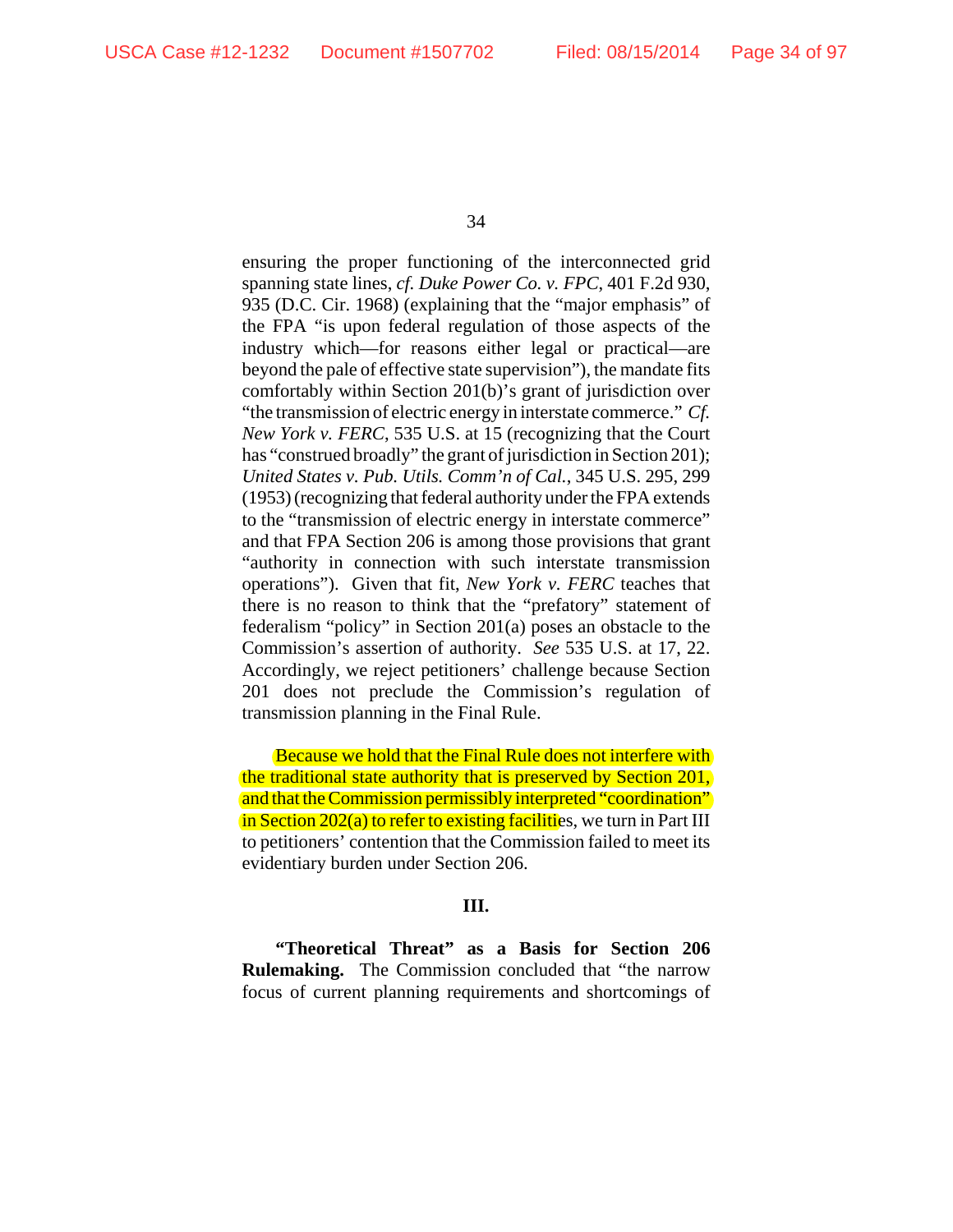current cost allocation practices create an environment that fails to promote the more efficient and cost-effective development of new transmission facilities, and that addressing these issues is necessary to ensure just and reasonable rates." Order No. 1000 ¶ 52, 76 Fed. Reg. at 49,852. It described the problem to be remedied as a "theoretical threat" that was "significant enough to justify the requirement[s] imposed by th[e] Final Rule." *Id.* (citing *Nat'l Fuel Gas Supply Corp. v. FERC*, 468 F.3d 831 (D.C. Cir. 2006)). The Commission concluded that the threat "stem[med] from the absence of planning processes that take a sufficiently broad view of both the tasks involved and the means of addressing them." *Id*. Although maintaining that the "actual experiences of problems cited in the record . . . provide additional support for [its] action," the Commission stated its remedy was "justified sufficiently by the 'theoretical threat.'" *Id.* ¶ 53, 76 Fed. Reg. at 49,852–53; *see* Order No. 1000-A ¶ 57, 77 Fed. Reg. at 32,195.

Petitioners contend that the "theoretical threat" described by the Commission fails to satisfy its evidentiary burden under Section 206, and therefore the Final Rule does not constitute reasoned decisionmaking. They also contend the Commission failed to give reasoned consideration to objections that the Final Rule violates FPA Section 217(b)(4), 16 U.S.C. § 824q(b)(4), which requires the Commission to facilitate the planning and expansion of transmission to meet the needs of load-serving entities. Neither contention withstands analysis.

### **A.**

Petitioners maintain both that the Commission relied solely upon speculation to conclude existing transmission planning practices were deficient, and that the Commission is improperly seeking to optimize already just and reasonable planning practices. Similarly, they maintain that the Commission relied on speculation in concluding the remedies imposed by the Final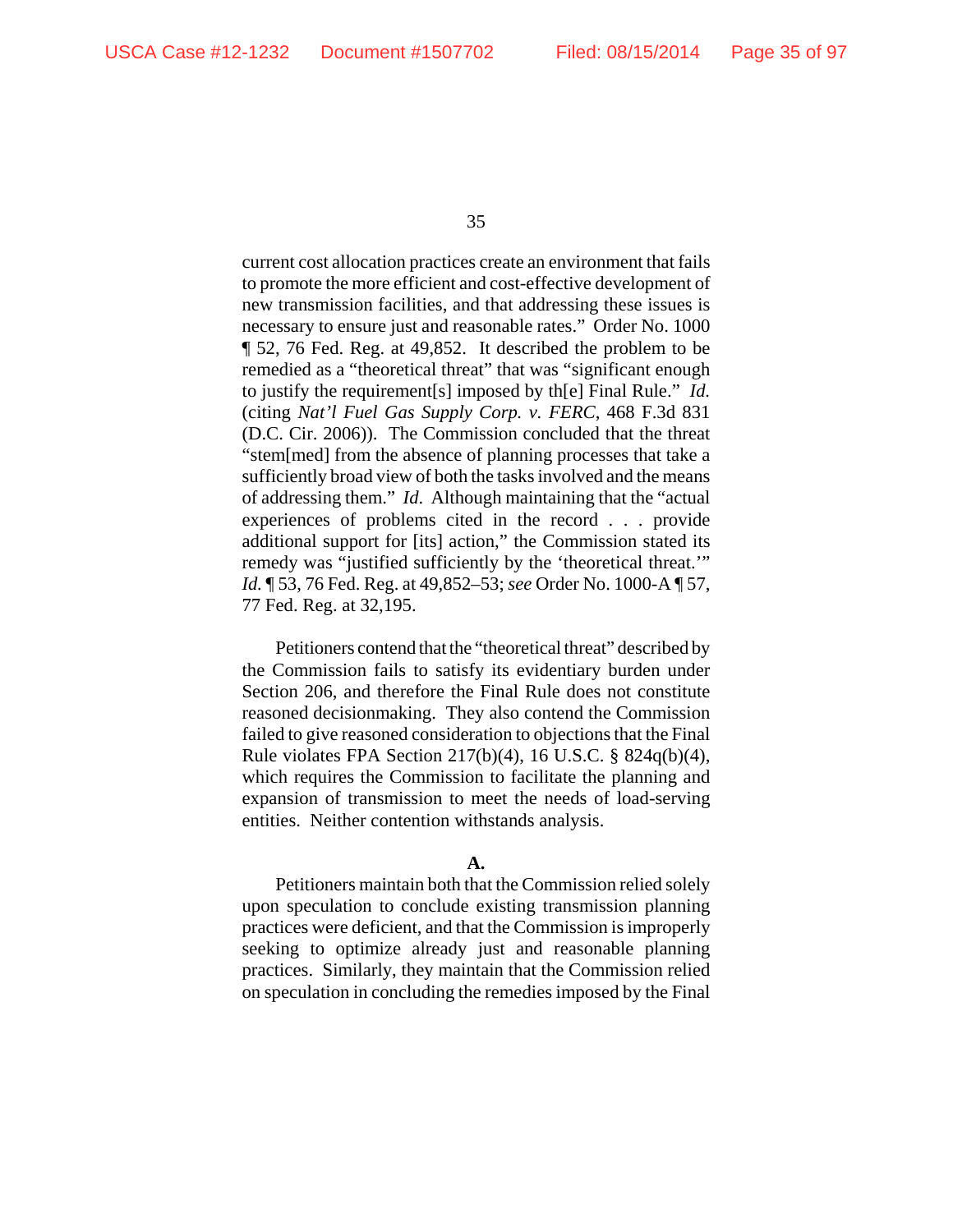Rule will be economically beneficial. In petitioners' view, the Commission has not met the "high bar" identified in *National Fuel* for agency action "based solely on theory" because it has failed to explain why evidence of abuse is undetectable, why the cost of the Final Rule is justified, and why case-specific resolution is not feasible. *See* Pet'rs' Threshold Br. 28 (citing *National Fuel*, 468 F.3d at 844–45). Petitioners have misconceived the nature of the Commission's evidentiary burden.

To regulate a practice affecting rates pursuant to Section 206, the Commission must find that the existing practice is "unjust, unreasonable, unduly discriminatory or preferential," and that the remedial practice it imposes is "just and reasonable." 16 U.S.C. § 824e(a). These findings must be supported by "substantial evidence," 5 U.S.C. § 706(2)(E), which the court has long held does not necessarily mean empirical evidence. Where the "[p]romulgation of generic rate criteria clearly involves the determination of policy goals or objectives, and the selection of means to achieve them," the "[c]ourts reviewing an agency's selection of means are not entitled to insist on empirical data for every proposition on which the selection depends." *Associated Gas Distributors*, 824 F.2d at 1008. So long as a prediction is "at least likely enough to be within the Commission's authority" and it is based on reasonable economic propositions, the court will uphold it. *Id.* "Agencies do not need to conduct experiments in order to rely on the prediction that an unsupported stone will fall; nor need they do so for predictions that competition will normally lead to lower prices." *Id.* at 1008–09; *see FPC v. Transcon. Gas Pipe Line Corp.*, 365 U.S. 1, 29 (1961); *Interstate Natural Gas Ass'n of Am. v. FERC*, 285 F.3d 18, 37–38 (D.C. Cir. 2002); *Am. Pub. Gas*, 567 F.2d at 1037; *cf. Stilwell v. Office of Thrift Supervision*, 569 F.3d 514, 519 (D.C. Cir. 2009); *Chamber of Commerce of U.S. v. SEC*, 412 F.3d 133, 142 (D.C. Cir. 2005).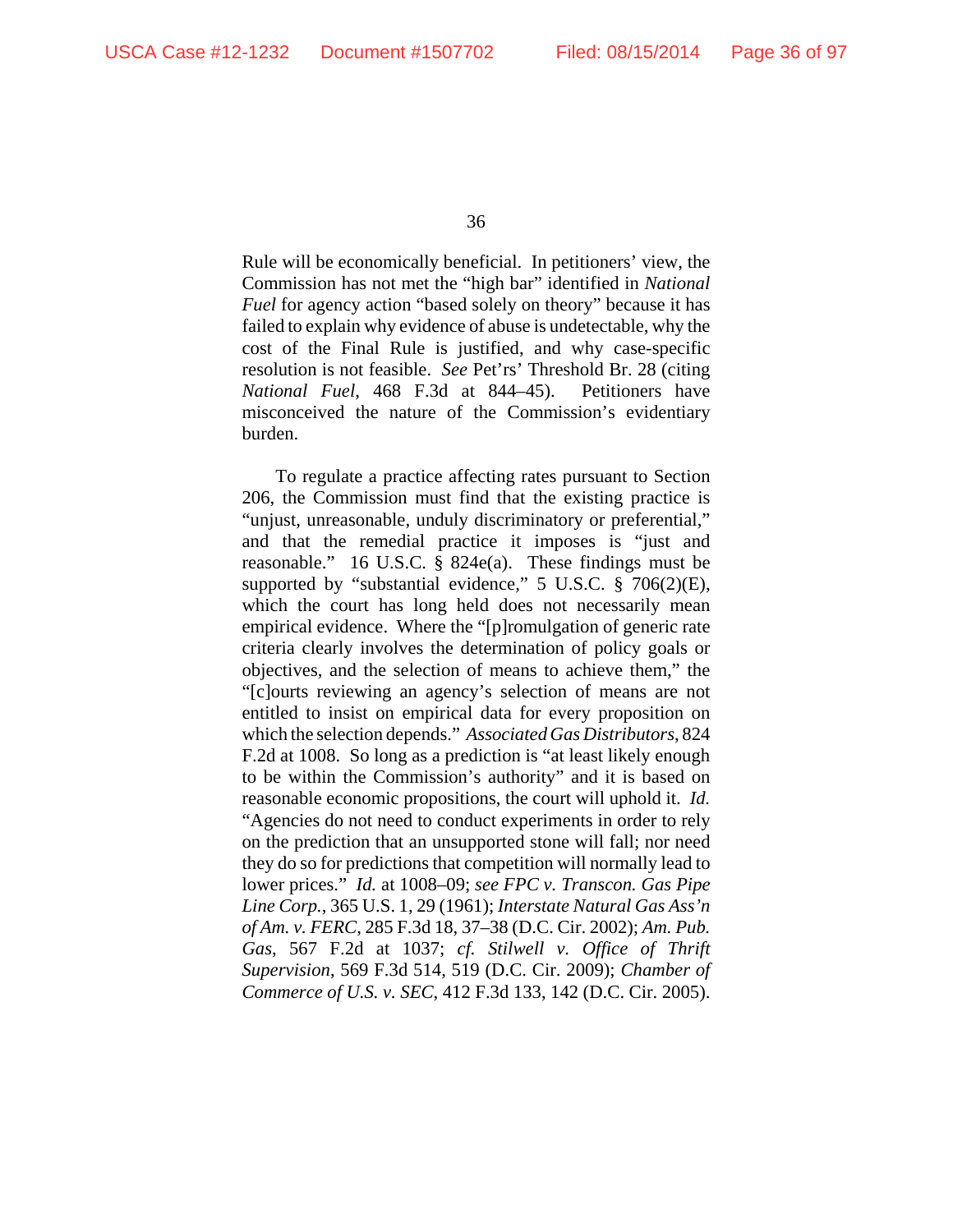**1.** Prior to Order No. 1000, the deficiencies in transmission planning and cost allocation practices were well-understood and not based on guesswork, as petitioners claim. For example, the Commission addressed the dangers posed by inadequate planning in Order No. 888 when it encouraged transmission providers to form RTOs and ISOs. *See supra* Part I. Growth in demand without growth in transmission investment led to the Commission's adoption of the transmission planning reforms in Order No. 890. These reforms addressed congestion as well as the lack of specificity regarding how customers and other stakeholders should be treated in the transmission planning process. *See id.*; Order No. 890 ¶¶ 422–25, 72 Fed. Reg. at 12,318. Industry consultants thereafter projected that considerable expansion of the electric transmission grid was likely to occur between 2010 and 2030. *See supra* Part I. The Department of Energy reached a similar conclusion. *See id.* At the Commission's 2009 technical conferences, participants confirmed problems with existing and non-existing regional planning and cost allocation practices in the electric industry. *See, e.g.*, Ron Lehr of Am. Wind Energy Assoc. on behalf of Interwest Energy Alliance & W. Grid Grp. (Sep. 3, 2009 Technical Conference in Phoenix, AZ) (commenting on difficulty, absent regional planning, of renewable suppliers entering the planning process to challenge incumbents); Steve Gaw, Policy Dir., Wind Coalition (Sept. 10, 2009 Technical Conference in Atlanta, GA) (opening remarks identifying significant cost implications of the lack of a policy on interregional cost allocation).

Comments during the rulemaking, including comments from the regulated industry, referred to similar problems. For example, industry economists at The Brattle Group "identified approximately 130 mostly conceptual and often overlapping planned transmission projects," with a total cost of over \$180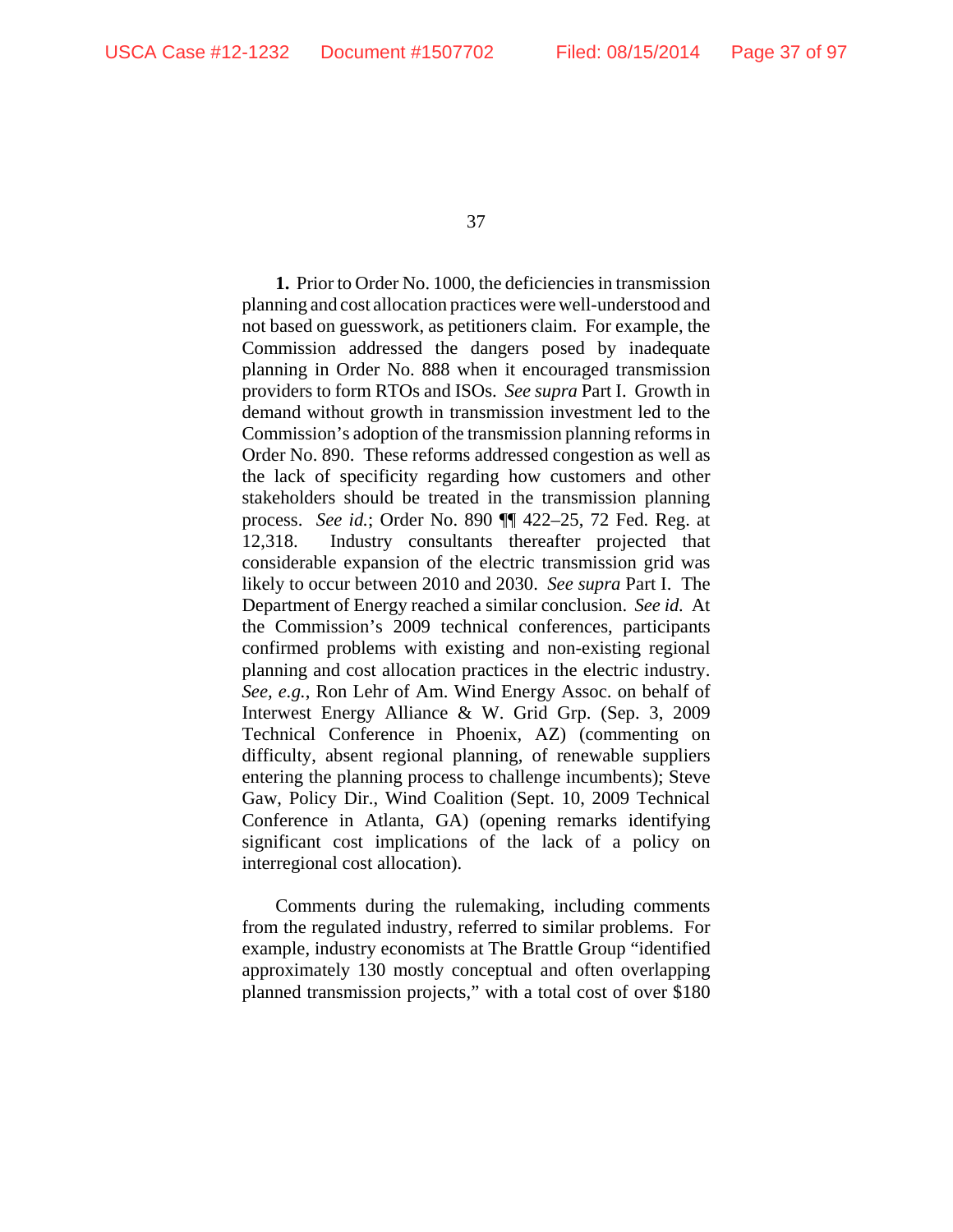billion, and concluded that "a large portion of these projects will not be built due to overlaps and deficiencies in transmission planning and cost allocation processes." Order No. 1000 ¶ 38, 76 Fed. Reg. at 49,850. Other commenters agreed that existing transmission planning and cost allocation practices were deficient and "provide[d] specific examples of developments . . . demonstrat[ing] the need for reform." *Id.* ¶¶ 32–37, 76 Fed. Reg. at 49,849–50 (summarizing comments from, *inter alia*, Colorado Independent Energy Association and Iberdrola Renewables). The Commission rejected comments characterizing factual examples as "anecdotal," emphasizing that "[a] wide range of concerns have been raised by commenters," who "have experienced unjust and unreasonable, or unduly discriminatory or preferential practices in the transmission planning aspects of the transmission service provided by public utility transmission providers." *Id.* ¶¶ 50, 58, 76 Fed. Reg. at 49,852–53.

The threat to just and reasonable rates arose, in the Commission's judgment, from existing planning and cost allocation practices that could thwart the identification of more efficient and cost-effective transmission solutions. In proposing reforms to the planning requirements of Order No. 890, the Commission identified "significant changes in the nation's electric power industry," including the proliferation of renewable energy resources whose viability depended upon the development of new transmission facilities. NPRM ¶¶ 33 & n.41, 150–53, 75 Fed. Reg. at 37,889, 37,904. These changes presented "significant challenges" to the development and cost allocation of interstate transmission projects. *Id*. ¶¶ 33–34 & n.41, 152–54, 75 Fed. Reg. at 37,889, 37,904. They also highlighted deficiencies in Order No. 890's transmission planning and cost allocation processes, which the Commission identified as: (1) the lack of a requirement for a regional transmission plan, (2) the failure of current transmission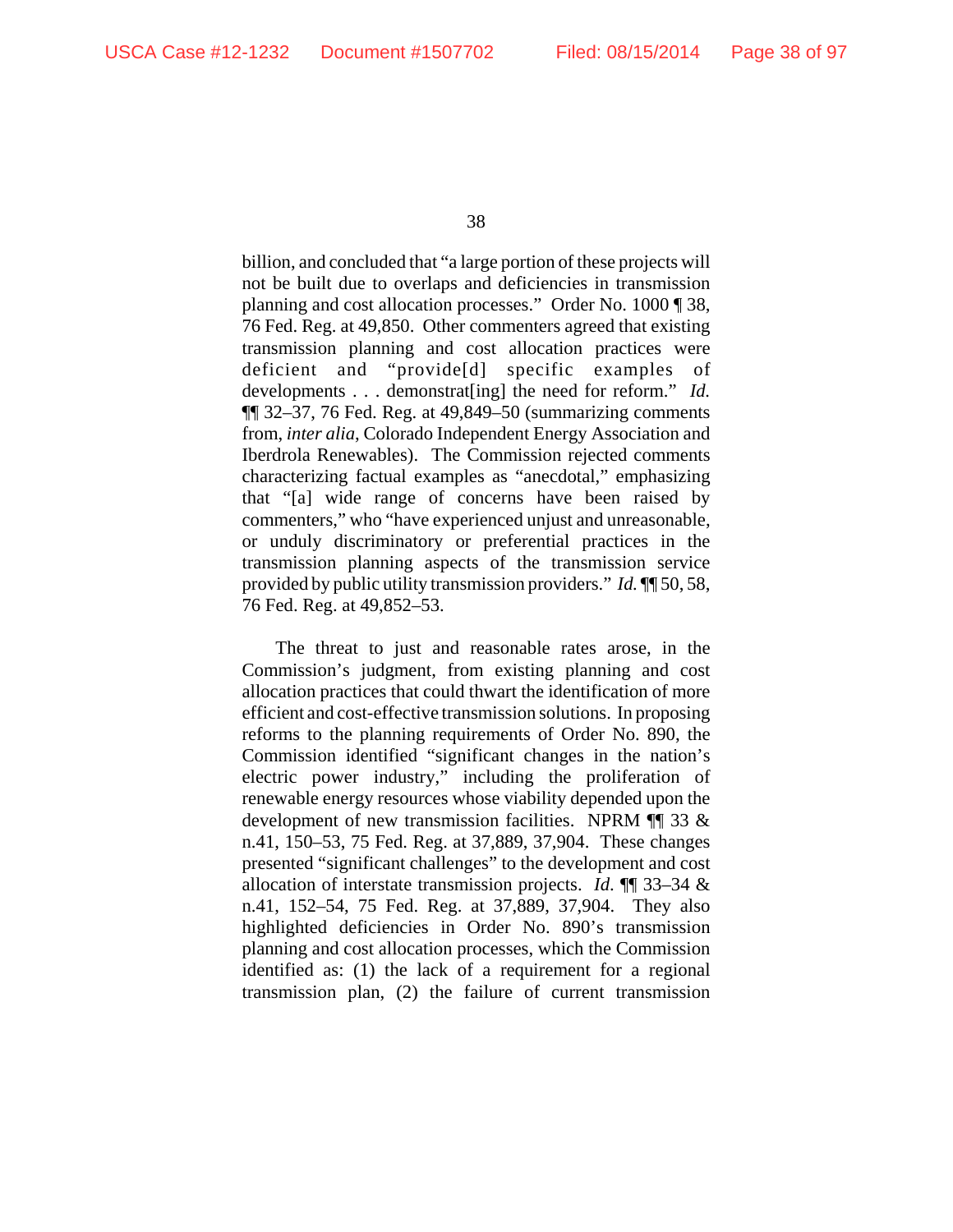planning processes to account for transmission needs driven by public policy requirements (*e.g.*, State renewable energy standards), (3) the failure to address obstacles to non-incumbent transmission project developers' participation in regional transmission planning processes, (4) the relative lack of coordination between transmission planning regions, and (5) the lack of rate structures that provide for the allocation and recovery of costs for transmission projects located either within a non-RTO transmission planning region or in more than one transmission planning region. *See id.* ¶¶ 35–41, 75 Fed. Reg. at 37,889–90.

Additionally, the recent increase in transmission investment reported by the Edison Electric Institute and NERC indicated the need "to ensure that . . . transmission planning and cost allocation requirements are adequate to support more efficient and cost-effective investment decisions moving forward." Order No. 1000 ¶ 44, 76 Fed. Reg. at 49,851. Industry also had reported a longer-term period of investment in new transmission facilities was on the horizon, driven "in large part" by "changes in the mix of generation resources" as a result of increasing reliance on natural gas and large-scale renewable generation. *See id.* ¶¶ 44–45, 76 Fed. Reg. at 49,851 (collecting sources). The Commission noted that "[t]ransmission planning is a complex process that requires consideration of a broad range of factors" and that "the development of transmission facilities can involve long lead times and complex problems." *Id.* ¶ 50, 76 Fed. Reg. at 49,852. Under the circumstances, the Commission concluded that the threat to just and reasonable rates was acute. *See id.* ¶¶ 43–46, 76 Fed. Reg. at 49,851.

**2.** Yet petitioners contend that a nationwide rulemaking was not appropriate. Initially they suggest that the Commission's statement in issuing Order No. 1000 that "transmission planning processes have seen substantial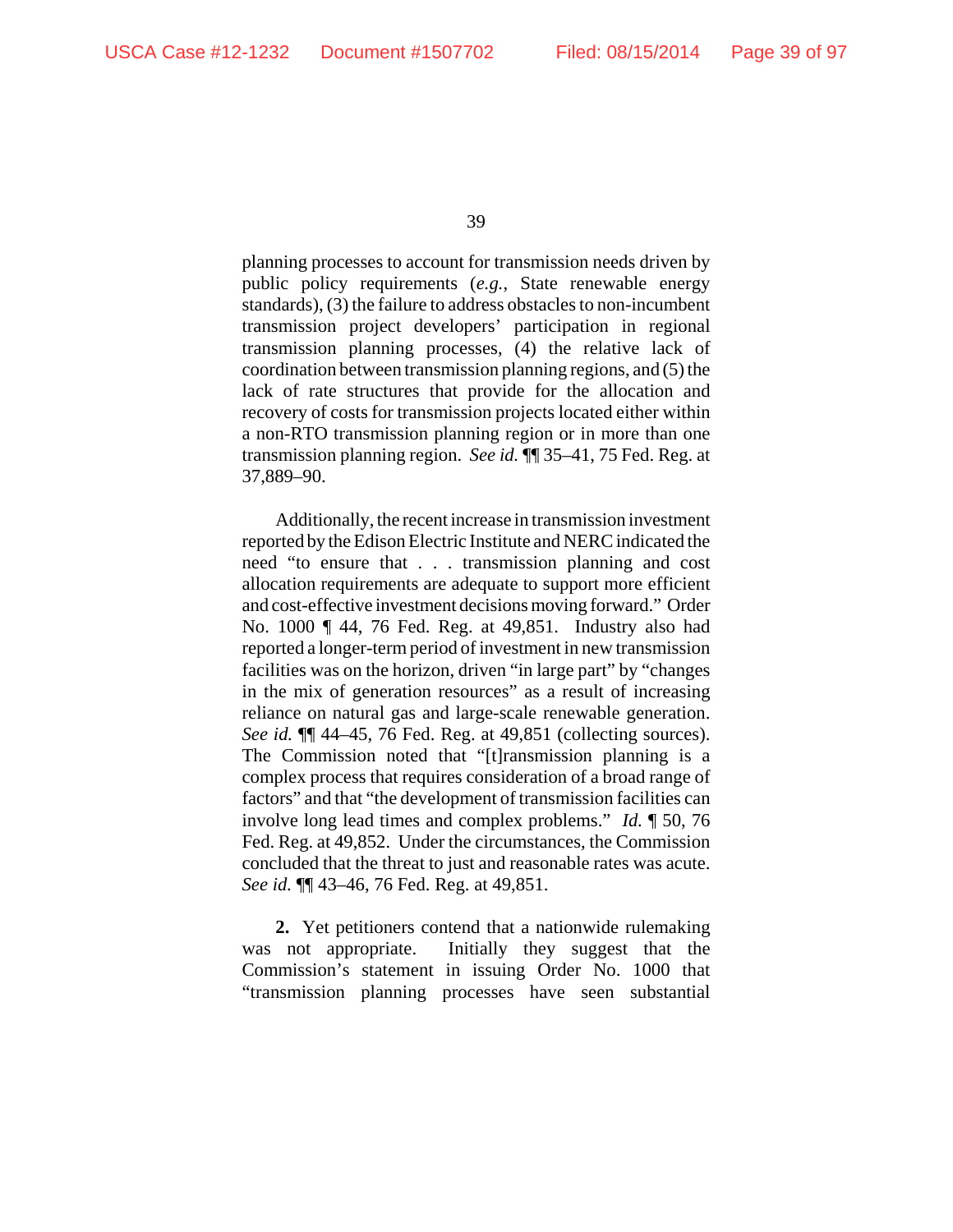improvements" since Order No 890 was issued, Order No. 1000 ¶ 43, 76 Fed. Reg. at 49,851, was an acknowledgment that "existing voluntary planning processes work quite well," Pet'rs' Threshold Br. 22, and no reform is needed. Current transmission planning practices, they maintain, "cannot be unreasonable simply because they may not produce an optimal outcome" or "some alternative *might* produce a better or 'more efficient' outcome." *Id.* at 23 (emphasis in original). Petitioners also contend that the Commission "largely ignored evidence of existing, successful planning processes" in some parts of the country, such as the Southeast. *Id.* at 28. Neither contention is persuasive.

As discussed, the Commission explained why existing transmission planning and cost allocation practices were inadequate. Order No. 890, for example, did not require transmission providers to "identify and evaluate transmission alternatives at the regional level that may resolve the region's needs more efficiently or cost-effectively than solutions identified in the local transmission plans of individual public utility transmission providers." Order No. 1000 ¶ 78, 76 Fed. Reg. at 49,856. Without "a robust process [] in place to identify and consider regional solutions to regional needs," *id*. ¶ 320, 76 Fed. Reg. at 49,897, the Commission concluded that some transmission providers were merely "confirm[ing] simultaneous feasibility of transmission facilities contained in their local transmission plans" and overlooking more efficient or cost-effective regional transmission alternatives, *id.* ¶¶ 78–80, 320, 76 Fed. Reg. at 49,856–57, 49,897.

Furthermore, in deciding to proceed by a nationwide rule rather than case-by-case adjudication, the Commission did not ignore that "some current practices in some regions" may have already been satisfying "a minimum set of requirements that must be met" under the Final Rule. Order No. 1000-A ¶ 66, 77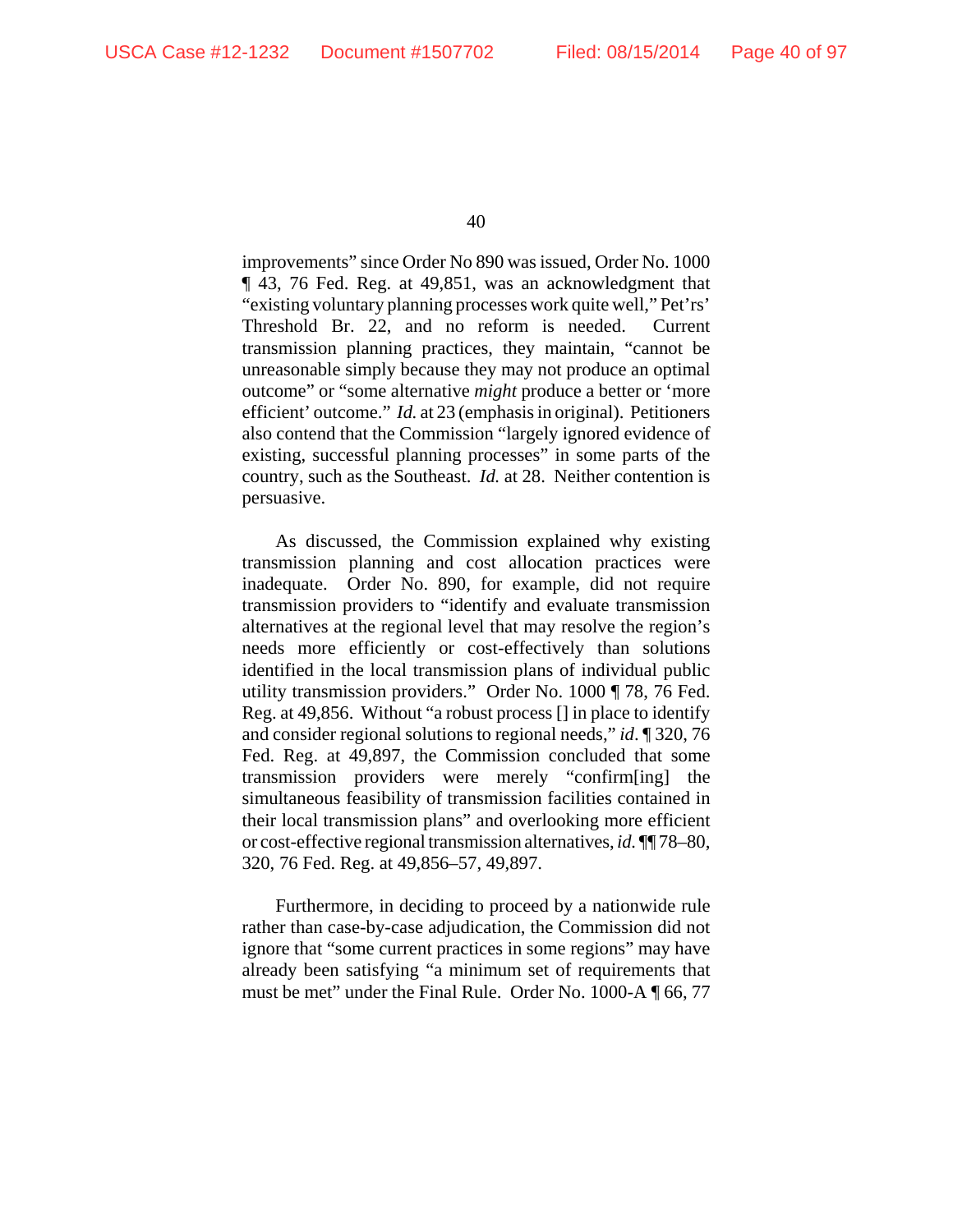Fed. Reg. at 32,196. Rather, it understood that "the present is not a prediction of the future" and emphasized that "all of these requirements are not satisfied in all regions." *Id.* ¶¶ 65–66, 77 Fed. Reg. at 32,196. Although recognizing that concerns driving the need for reforms "may not affect each region of the country equally," the Commission stated it "remain[ed] concerned" that the requirements under Order No. 890 "are inadequate to ensure the development of more efficient and cost-effective transmission." Order No. 1000 ¶ 60, 76 Fed. Reg. at 49,853.

Based on its expertise and experience, the Commission's determination that the current planning and cost allocation practices were unjust or unreasonable "warrants substantial deference from this court." *Cities of Bethany v. FERC*, 727 F.2d 1131, 1137 (D.C. Cir. 1984). "[T]he Commission may rely on 'generic' or 'general' findings of a systemic problem to support imposition of an industry-wide solution." *Interstate Natural Gas*, 285 F.3d at 37 (citing *TAPS*, 225 F.3d at 687–88, and *Wisconsin Gas*, 770 F.2d at 1166 & n.36). Its acknowledgment of relative improvement since Order No. 890 did not demonstrate that the Commission abused its discretion in deciding to proceed by rulemaking, having concluded that "existing transmission planning processes are unjust and unreasonable or unduly discriminatory or preferential." Order No. 1000 ¶ 116, 76 Fed. Reg. at 49,862. That some commenters may engage in sufficient transmission planning processes "is as unastonishing as it is irrelevant," *Wisconsin Gas*, 770 F.2d at 1157, because petitioners have not shown that the deficiencies identified by the Commission "exist[] only in isolated pockets," *Associated Gas Distributors*, 824 F.2d at 1019. Absent such an extreme "disproportion of remedy to ailment," the Commission could reasonably proceed to address a systemic problem with an industry-wide solution. *Id*.; *see also Interstate Natural Gas*, 285 F.3d at 37–38; *infra* Part III.C.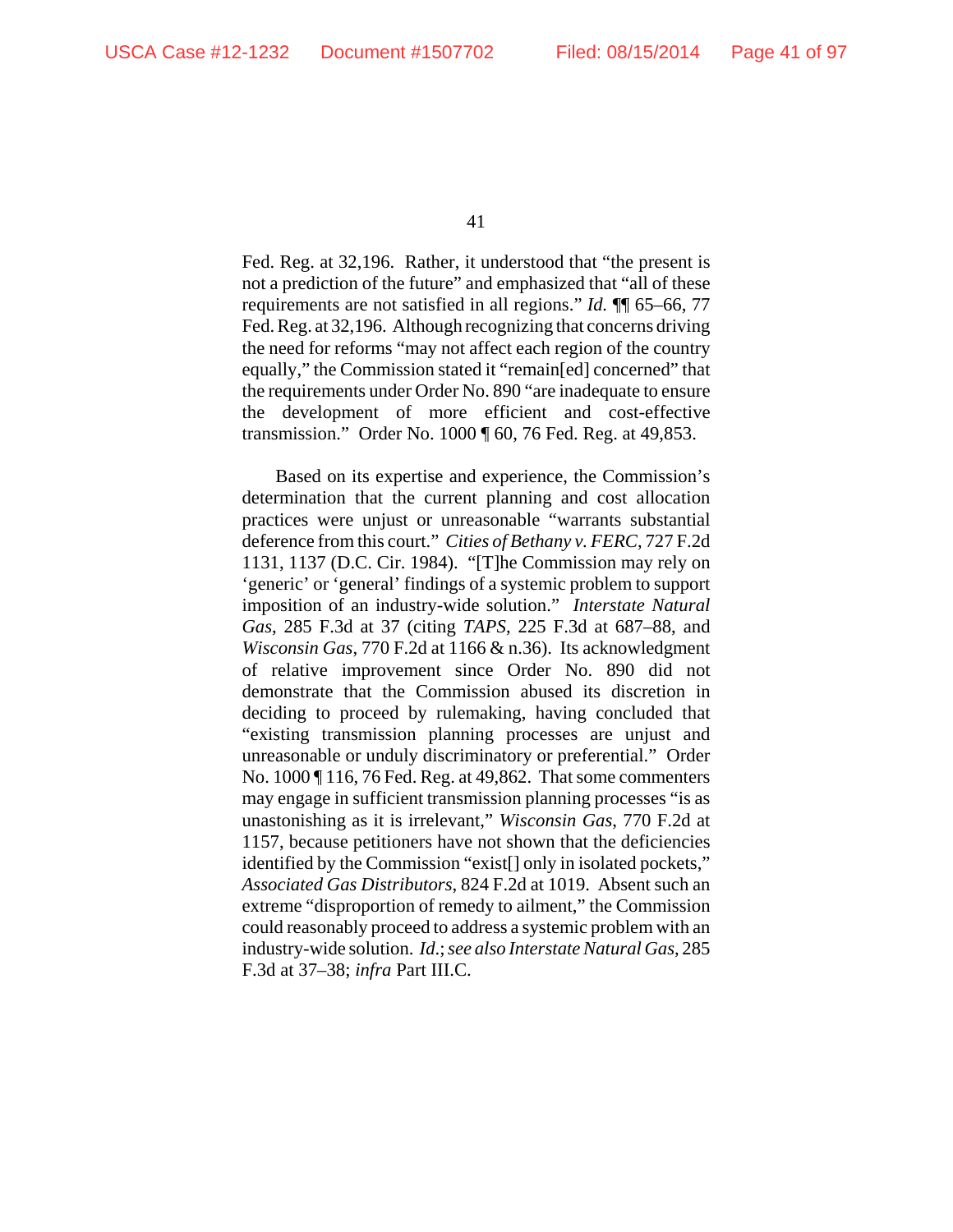### **B.**

No more persuasive is petitioners' position that, absent empirical evidence of planning abuses, the Commission relied only on speculation to conclude that the reforms required by the Final Rule are just and reasonable. Petitioners point in particular to the Commission statements that its planning and cost allocation reforms "might," "may," or "could" improve outcomes. *E.g.*, Order No. 1000 ¶¶ 6, 47, 81, 148, 76 Fed. Reg. at 49,845, 49,852, 49,857, 49,868. Citing *Algonquin Gas Transmission Co. v. FERC*, 948 F.2d 1305, 1313–14 (D.C. Cir. 1991), petitioners contend that the use of such conditional words shows that "there is no underlying theory at all, only conjecture about how utility practices *might* change for the better if [the Final Rule's] mandates are adopted." Pet'rs' Threshold Br. 24–25.

The Commission's reticence to make definitive claims about the future does not make its determination legally deficient because "a forecast of the direction in which future public interest lies necessarily involves deductions based on the expert knowledge of the agency." *Transcontinental Gas*, 365 U.S. at 29. The Commission explained that its use of such words must be understood in context: "When making a generic factual prediction, one is not predicting what will occur with certainty in every instance but rather what it is reasonable to conclude will occur with sufficient frequency and to a sufficient degree to conclude that the reforms are needed." Order No. 1000-A ¶ 73, 77 Fed. Reg. at 32,197. Although qualified statements, like economic models, "do not always have the reassuring concreteness of empirical observations," *Am. Pub. Gas*, 567 F.2d at 1037, the Commission, as was true in *Associated Gas Distributors*, 824 F.2d at 1008–09, based its remedial findings on "well-established general principles" — for example, that competition will normally lead to lower prices. *See* Order No. 1000-A ¶ 70, 77 Fed. Reg. at 32,197; *see also id.*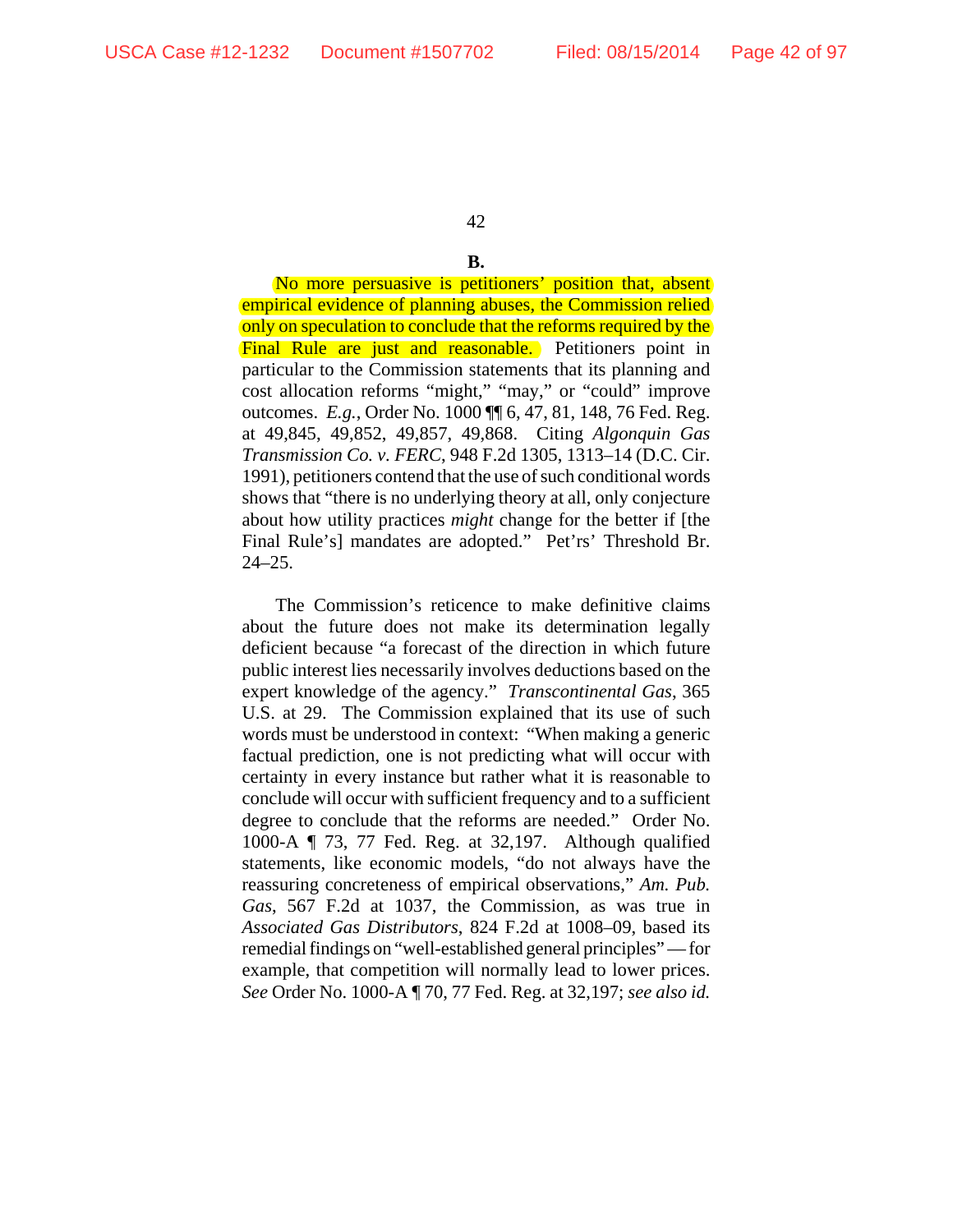¶ 60, 77 Fed. Reg. at 32,195. The analysis by The Brattle Group confirms that it required no speculation by the Commission to conclude, "based on [its] expertise and knowledge of the industry, . . . that regional transmission planning is more effective if it results in a transmission plan, is open and transparent, and considers all transmission needs." *Id.* ¶ 60, 77 Fed. Reg. at 32,195. Similarly, the Commission's predictive judgment that "the presence of multiple transmission developers would lower costs to customers," Order No. 1000 ¶ 268, 76 Fed. Reg. at 49,888 (internal quotation marks omitted), was permissibly grounded in basic economic principles. As the Commission observed, petitioners' reference to "unsupported assertion[s]," *Algonquin Gas*, 948 F.2d at 1313, "confuse[s] a theoretical threat, [which is] a potential threat that has not yet materialized, with a theory used in an academic discipline, [which is] an area of activity that is not comparable to the tasks or responsibilities entrusted to a regulatory agency." Order No. 1000-A ¶ 70, 77 Fed. Reg. at 32,197. *See generally Sacramento Mun. Util. Dist. v. FERC*, 616 F.3d 520, 530–31 (D.C. Cir. 2010).

Petitioners maintain as well that the Commission's underlying theory is "significant[ly] flaw[ed]" because its finding that competition in the electricity transmission market will be beneficial fails to recognize that electric transmission is a natural monopoly. Pet'rs' Threshold Br. 31–32. They suggest there would be no construction of competing transmission systems and firms would not compete by charging lower prices to consumers. Yet this misconceives the basis for the competitive benefits predicted by the Commission. The leading antitrust treatise, on which petitioners rely, instructs that "competition *for* a natural monopoly can be just as beneficial to consumers as competition within an ordinary market." III PHILLIP E. AREEDA & HERBERT HOVENKAMP, ANTITRUST LAW ¶ 658b3 (3d ed. 2008); *accord* HERBERT HOVENKAMP,FEDERAL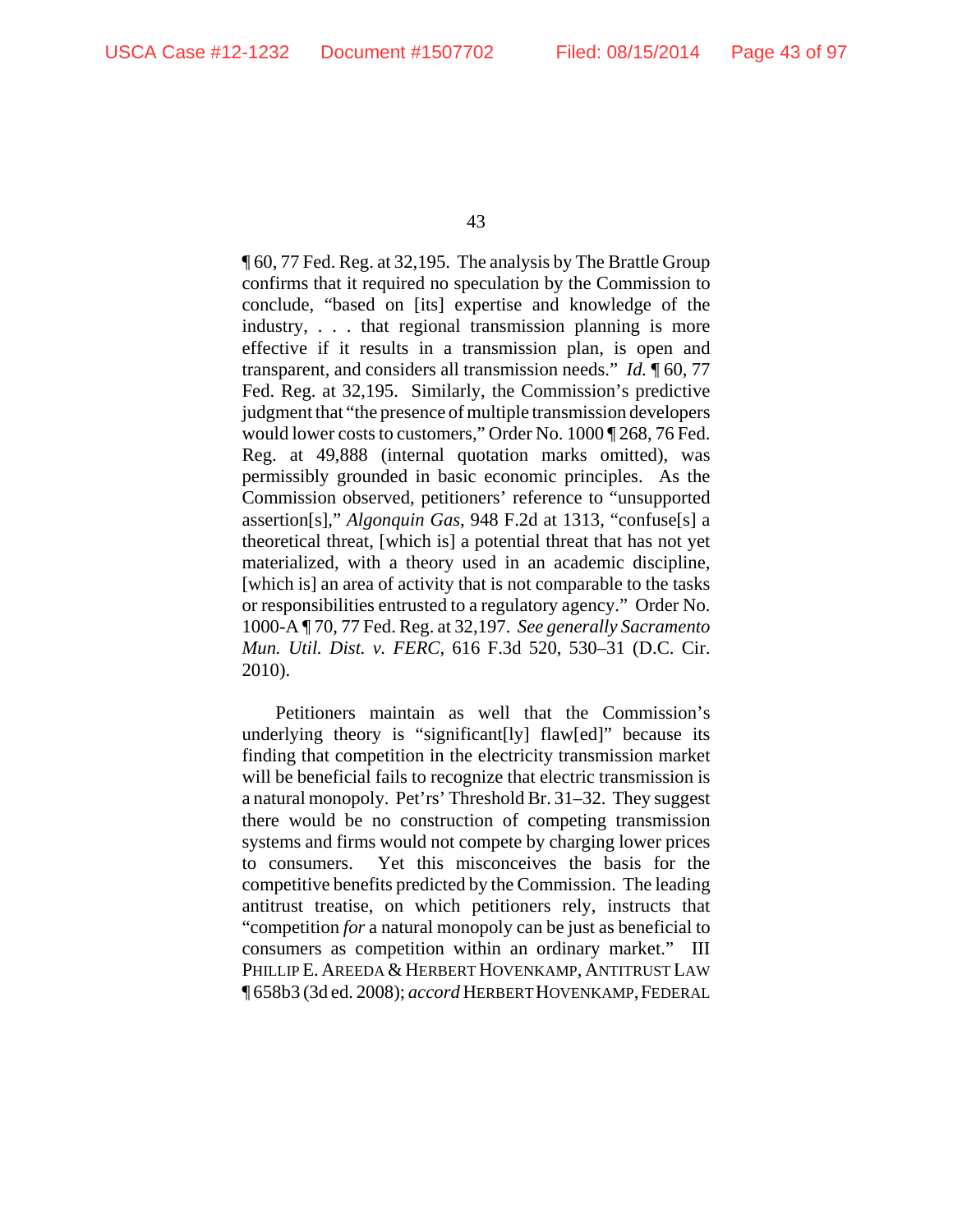ANTITRUST POLICY: THE LAW OF COMPETITION AND ITS PRACTICE 34 (4th ed. 2011). Known as the theory of contestable markets, the principle states that even in a naturally monopolistic market the threat of competitive entry (*e.g.*, through competitive bidding) will lead firms to lower their costs, which thereby generally lowers cost-based utility rates. *See generally* HOVENKAMP, FEDERAL ANTITRUST POLICY at 34; Harold Demsetz, Why Regulate Utilities?, 11 J.L. & Econ. 55 (1968). For example, the comments of LS Power Transmission, LLC ("LS Power"), a non-incumbent transmission developer, provided specific examples of non-incumbent developers submitting substantially lower cost estimates for transmission projects than incumbents: In the Texas Competitive Renewable Energy Zone program, "some entities attempted to distinguish themselves through return on equity concessions or other raterelated proposals," including one proposal estimated to save customers 8–10% annually compared to incumbent provider rates. Reply Comments of LS Power Transmission, LLC at 24 n.80 (Nov. 12, 2010). LS Power's own experience in proposing a transmission project in the Midwest ISO region was that its per-mile estimated cost was nearly half that of the incumbent developer's. *See* Comments of LS Power Transmission, LLC at 7–9 & n.15 (Nov. 23, 2009).

Because petitioners point to no "inexplicable distortion" in the competition theory that would render the Commission's determination arbitrary and capricious, *see Associated Gas Distributors*, 824 F.2d at 1008 (citing *Elec. Consumers Res. Council v. FERC*, 747 F.2d 1511, 1514 (D.C. Cir. 1984)), the court appropriately defers to the Commission's expertise and experience, and holds that the Commission has met its burden to support the remedies in the Final Rule with substantial evidence.

**C.**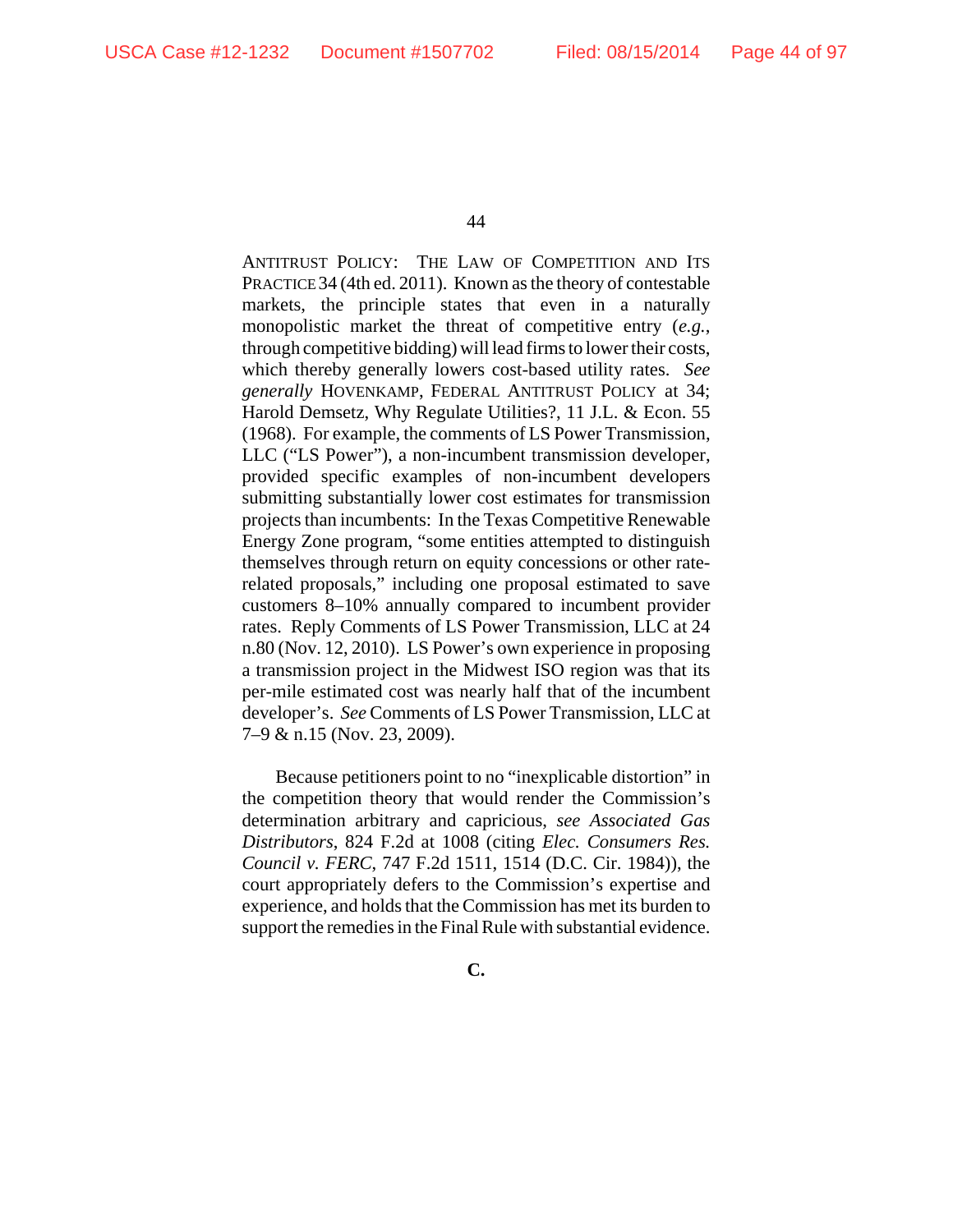Petitioners' reliance on *National Fuel*, 468 F.3d 831, is misplaced. There, the Commission had sought to expand standards of conduct based on a "theoretical threat of undue preferences *and* a claimed record of abuse," *id.* at 839 (emphasis added), but failed to cite a single example of abuse by the parties to whom the extended standards would apply, *id.* at 841. Having failed to support both grounds on which it had purported to act, the Commission failed, the court held, to meet the substantial evidence test. *See id.* at 843–44. In remanding the case, the court volunteered "guidance" in the event that the Commission decided to proceed solely on the basis of a "theoretical threat." *Id.* at 844. Petitioners here contend that the Commission failed to meet *National Fuel*'s "high bar" in promulgating the Final Rule. Pet'rs' Threshold Br 28.

The "guidance" in *National Fuel* did not purport to establish a generally applicable standard for agency regulation based on a "theoretical threat." Rather, it was designed to "merely illustrate the kind of analysis" the Commission might undertake on remand. *National Fuel*, 468 F.3d at 845. But even were the court to assume that the three-part guidance applied, the Commission met that burden. First, petitioners misread *National Fuel* as requiring the Commission to "explain why evidence of abuse is undetectable." Pet'rs' Threshold Br. 28. All the court said was that "[i]f [the Commission] believes that the nature of the alleged misconduct renders it undetectable," then the Commission "would have to say, for example, why such evidence of abuse was detected [earlier]." *National Fuel*, 468 F.3d at 844. The Commission made no such claim here; it identified the conduct that led it to conclude the requirements of Order No. 890 were inadequate to meet current and future challenges in the electric transmission industry. *See supra* Part III.A.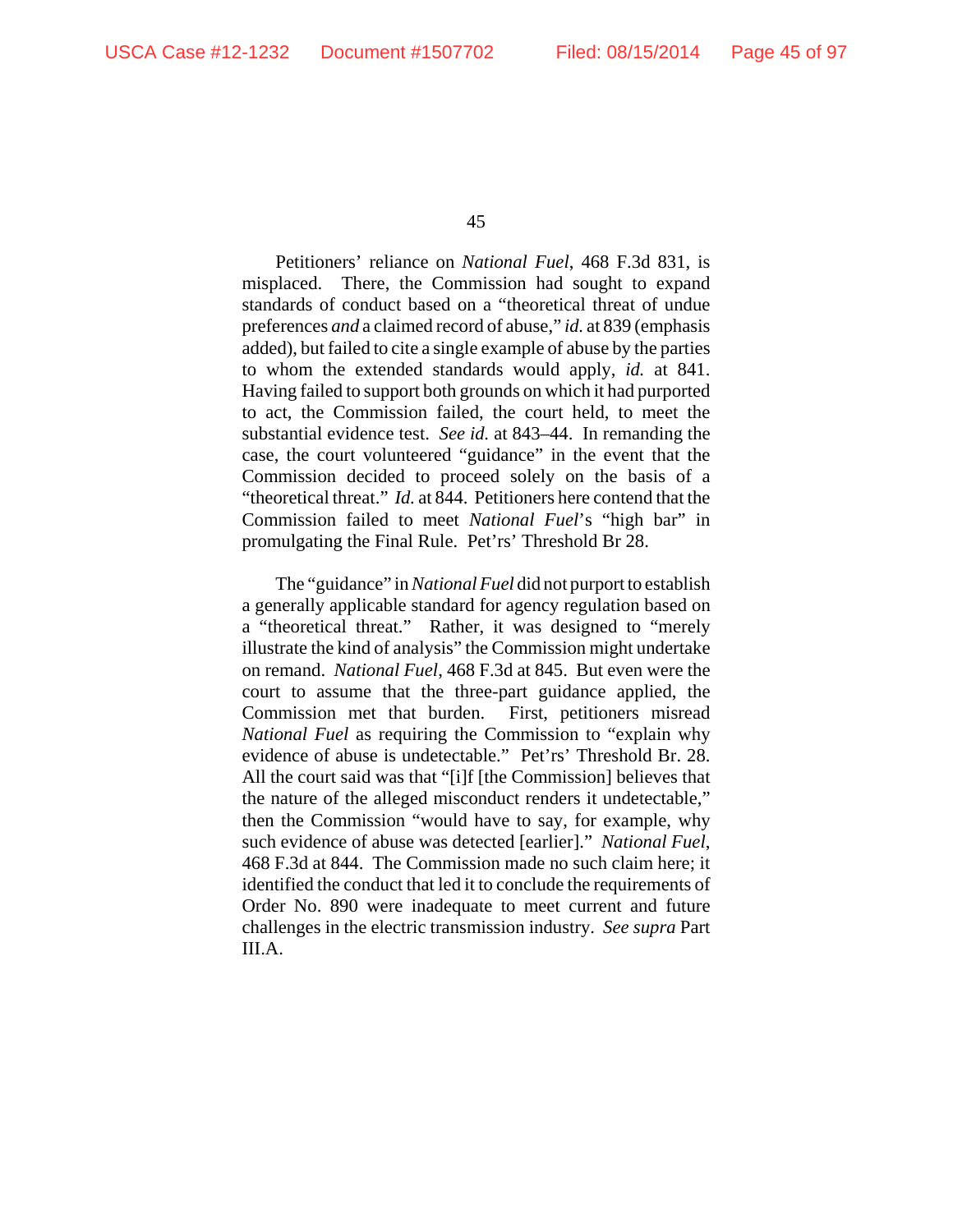Second, the Commission reasonably balanced the costs stemming from deficient transmission planning and cost allocation practices against the growth in demand for transmission service, concluding that the public interest in just and reasonable electricity rates outweighed claimed burdens and warranted implementing the reforms now. *See* Order No. 1000- A ¶¶ 91–94, 77 Fed. Reg. at 32,200–01. The Brattle Group's report was but one example of record evidence documenting the costs of inefficient and irregular planning. Industry projections, and the reasons therefor, established the likelihood of huge growth in demand for electric service. The Commission concluded that the required reforms "will promote considerable economic benefits in the form of lower congestion, greater reliability, and greater access to generation resources." *Id.* ¶ 586, 77 Fed. Reg. at 32,275. It also concluded that it was "prudent" to act now rather than "wait for systemic problems to undermine transmission planning." Order No. 1000 ¶ 50, 76 Fed. Reg. at 49,852. Further, while acknowledging that the mandated transmission planning process, like most high-stakes processes, may engender some disagreements or conflicts, *id.* ¶ 330, 76 Fed. Reg. at 49,898, the Commission encouraged transmission providers to consider ways to minimize disputes (*e.g.*, through additional transparency mechanisms). *Id.* And it anticipated that some reforms, particularly to cost allocation practices, would reduce conflicts and "aid in the development and construction of new transmission, as stakeholders will be able to see clearly who is benefitting from, and subsequently who has to pay for, the transmission investment." *Id.* ¶ 669, 76 Fed. Reg. at 49,943. Through these reforms, then, stakeholders will "necessarily" determine *ex ante* "that the benefits associated with [a particular] set of transmission facilities outweigh the costs." *Id.* ¶ 499, 76 Fed. Reg. at 49,921.

Petitioners err in suggesting that the Commission ignored the loss of efficiencies caused by undermining vertical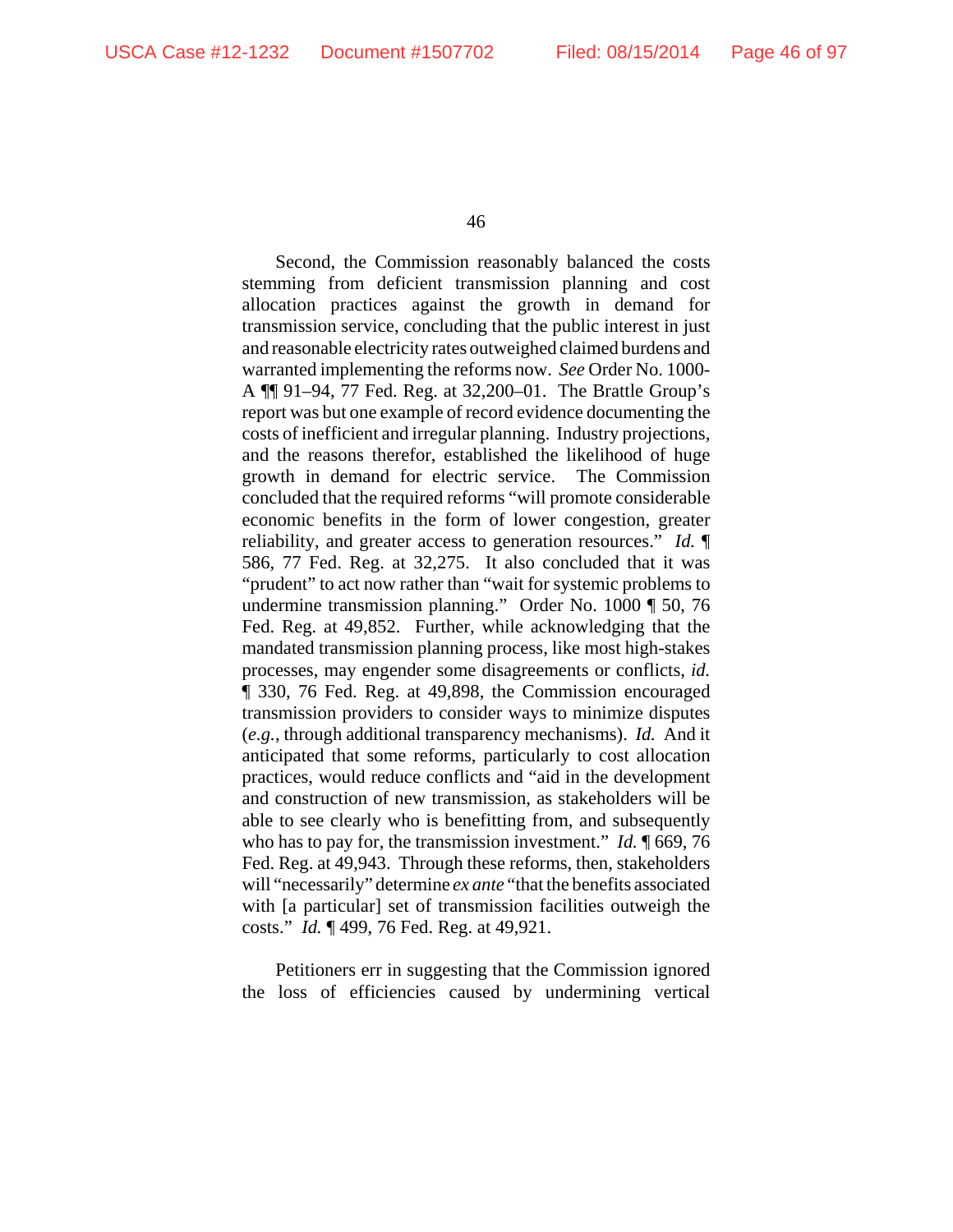integration, *see* Pet'rs' Threshold Br. 34–37, which "occurs when a firm provides for itself some input that it might otherwise purchase on the market." IIIB AREEDA & HOVENKAMP ¶ 755a. The Commission acknowledged the potential efficiencies of vertical integration but concluded they provided "no basis for claiming that vertical integration requires the exclusion of nonincumbent transmission developers." Order No. 1000-A ¶ 90, 77 Fed. Reg. at 32,200. The Commission observed it "would expect that vertically-integrated public utilities will be well positioned to compete in a transmission development process that is open to nonincumbent transmission developers." *Id.* Petitioners not only mischaracterize the Commission's response as an attempt to shift the burden on incumbent providers to justify maintaining vertical integration, *see* Pet'rs' Threshold Reply Br. 3, 18–19, their reliance on authority dealing with "vertical integration *between a [natural gas] pipeline and its affiliates*," *National Fuel*, 468 F.3d at 840 (emphasis added), is misplaced, *see* Pet'rs' Threshold Br. 34. Based on its experience and expertise, the Commission anticipated that natural market forces would indicate whether vertical integration provides any net competitive advantage in the context of transmission development. *See* Order No. 1000-A ¶ 90, 77 Fed. Reg. at 32,200. Petitioners offer no basis for concluding that the Commission's judgment regarding the role that vertical integration will play in a competitive transmission planning process is arbitrary and capricious. On rehearing the Commission also observed that "[t]he existence of vertical integration does not imply that the vertically integrated public utility must be a monopoly." Order No. 1000-A ¶ 90, 77 Fed. Reg. at 32,200; *see* IIIB AREEDA & HOVENKAMP ¶ 759e5. Petitioners' response that the Commission's analysis "has conflated the concepts of monopoly and vertical integration," Pet'rs' Threshold Br. 36, is *ipse dixit* contradicted by the Areeda treatise upon which it relies.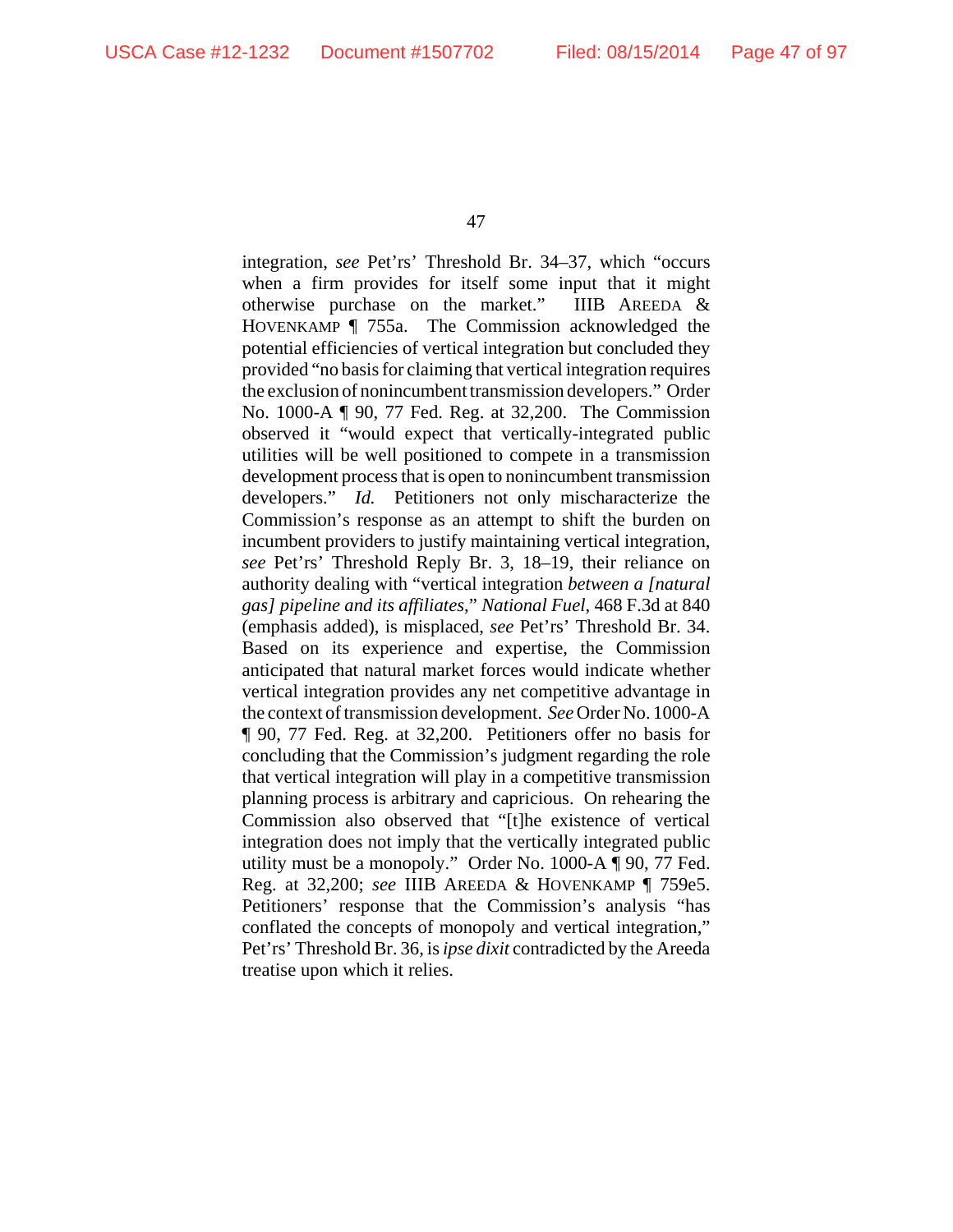Third, the Commission explained that the problem it was addressing was "systemic," Order No. 1000 ¶ 50, 76 Fed. Reg. at 49,852, and "not one that can be addressed adequately or efficiently through the adjudication of individual complaints," which "by their nature focus on discrete questions of a specific case,"*id.* ¶ 52, 76 Fed. Reg. at 49,852. In the Commission's judgment, "[r]ules setting forth general principles are necessary to ensure that adequate planning processes are in place." *Id.*  "[T]he decision whether to proceed by rulemaking or adjudication lies within the broad discretion of the agency," and deference to the Commission's decision here is "particularly appropriate" because "'the breadth and complexity of the Commission's responsibilities demand that it be given every reasonable opportunity to formulate methods of regulation appropriate for the solution of its intensely practical difficulties.'" *Wisconsin Gas*, 770 F.2d at 1166 (quoting *Permian Basin Area Rate Cases*, 390 U.S. at 790) (citing *SEC v. Chenery Corp.*, 332 U.S. 194, 202–03 (1947)).

Finally, petitioners' reliance on FPA Section 217(b)(4) is also misplaced. That provision, in pertinent part, requires the Commission to exercise its authority "in a manner that facilitates the planning and expansion of transmission facilities to meet the reasonable needs of load-serving entities to satisfy the[ir] service obligations." 16 U.S.C. § 824q(b)(4). Petitioners maintain "[i]t is implausible to characterize load serving entities' loss of control over the development of needed facilities as 'facilitating' their ability to plan and expand the transmission system." Pet'rs' Threshold Br. 40–41. The Commission determined, however, that "[g]reater participation by transmission developers in the transmission planning process may lower the cost of new transmission facilities, enabling more efficient or cost-effective deliveries by load serving entities and increased access to resources." Order No. 1000 | 291, 76 Fed. Reg. at 49,892; *see* Order No. 1000-A ¶ 178, 77 Fed. Reg. at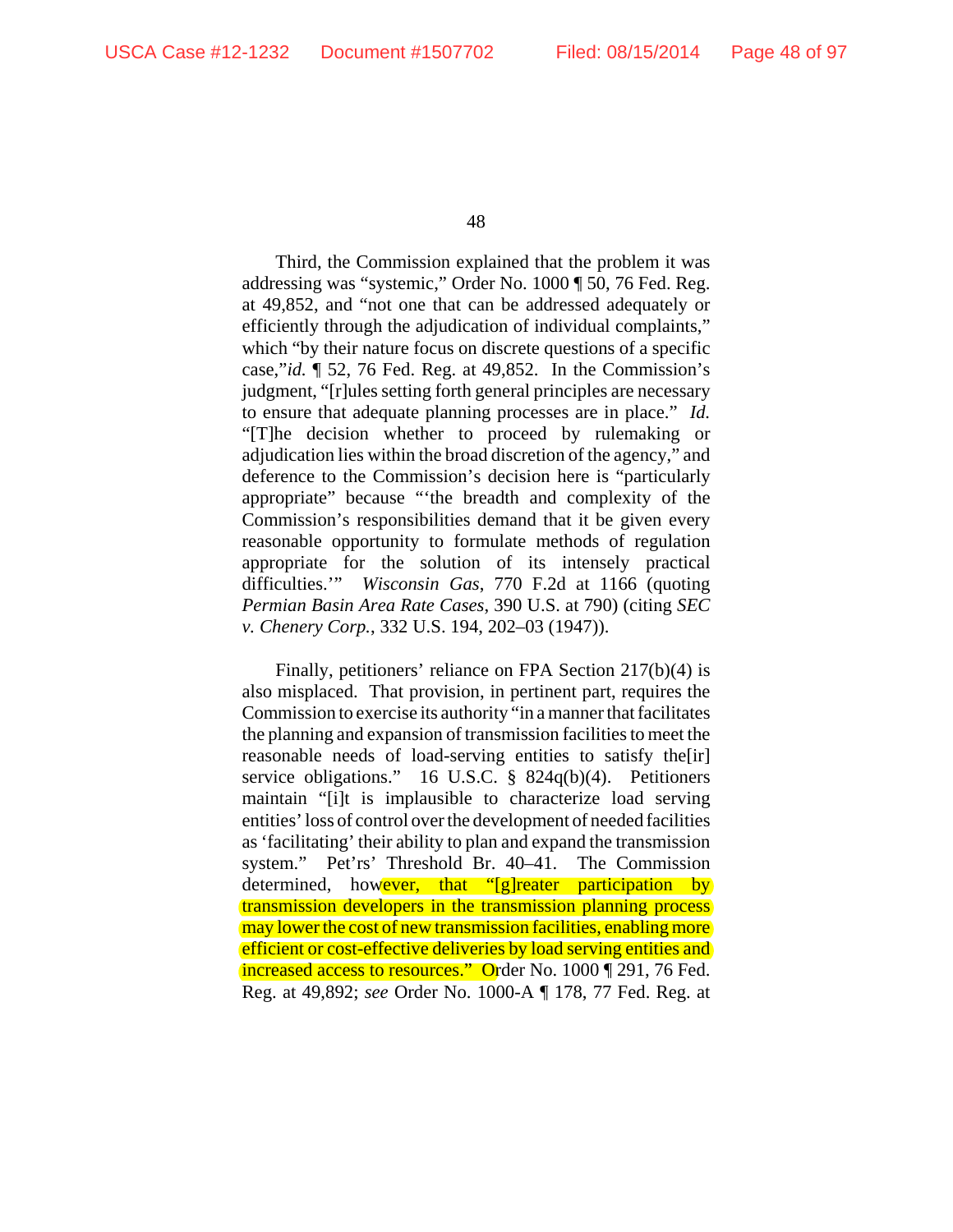32,213–14. Petitioners offer no basis to reject the Commission's conclusion that the Final Rule "supports the development of needed transmission facilities, which ultimately benefits loadserving entities," and that "serv[ing] the interests of other stakeholders . . . does not place [the Final Rule] in conflict with section 217." Order No. 1000 ¶ 108, 76 Fed. Reg. at 49,861; *see also infra* Part VI.B.

# **IV.**

**Removal of Federal Rights of First Refusal.** In addition to attacking the transmission planning mandate generally, petitioners raise a host of challenges to the requirement that public utilities remove certain rights of first refusal from their tariffs and agreements.5 *See* Order No. 1000 ¶¶ 67, 225, 76 Fed. Reg. at 49,854, 49,880. We conclude that the removal mandate is a legitimate exercise of the Commission's authority and reject petitioners' arguments.

# **A.**

Prior to the removal mandate, utilities' tariffs and agreements routinely included rights of first refusal. These rights gave incumbent utilities the option to construct any new transmission facilities in their particular service areas, even if the proposal for new construction came from a third party. In practice, incumbents were likely to exercise their rights of first refusal once the benefits of a new project were demonstrated. In this way, rights of first refusal discouraged non-incumbents

<sup>&</sup>lt;sup>5</sup> Under the FPA, a tariff is the mechanism through which a regulated utility sets its rates unilaterally. *See NRG Power Mktg., LLC v. Me. Pub. Utils. Comm'n*, 558 U.S. 165, 171 (2010). Rates may also be set by agreement between utilities and power purchasers. *See id.*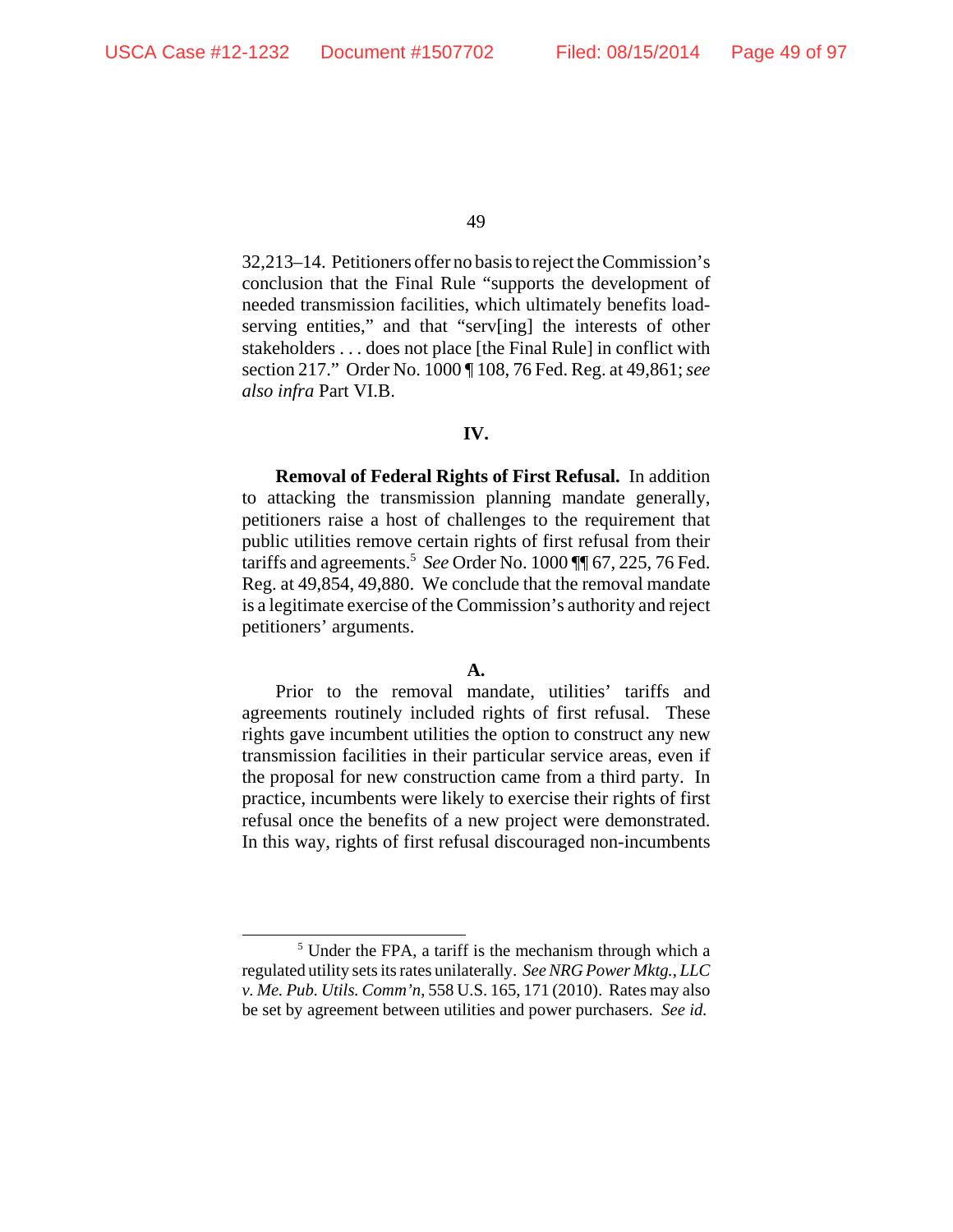from proposing transmission facilities.<sup>6</sup> Not only would nonincumbents be unlikely to recoup the full benefits of their proposal, but they would not even be able to recoup the costs of identifying the need and making a proposal that would address it. *Id.* ¶¶ 256–57, 76 Fed. Reg. at 49,886.

The Commission feared that this lack of an incentive for non-incumbents to propose needed infrastructure would ultimately give rise to unlawful rates for customers. By deterring proposals from non-incumbents, rights of first refusal would impede the identification of some cost-efficient projects, resulting in the development of transmission facilities "at a higher cost than necessary." *Id.* ¶¶ 228–30, 76 Fed. Reg. at 49,880–81. Those higher costs would then be passed on to customers, yielding rates that were "not just and reasonable," *id.*, in violation of the FPA. The Commission's concerns were particularly acute in light of its expectation that a massive amount of transmission facility development would take place during the next two decades as renewable energy sources were integrated into the grid. *See id.* ¶¶ 29, 44–47, 76 Fed. Reg. at 49,849, 49,851–52.

To address this problem created by rights of first refusal, the Commission proposed requiring their elimination. NPRM ¶ 89, 75 Fed. Reg. at 37,896. The Federal Trade Commission submitted comments supporting the Commission's proposal, observing that rights of first refusal reduce investment

<sup>&</sup>lt;sup>6</sup> As explained in Part I, an "incumbent" transmission provider is "an entity that develops a transmission project within its own retail distribution service territory or footprint." Order No. 1000 ¶225, 76 Fed. Reg. at 49,880. By contrast, a "non-incumbent" transmission provider is either "a transmission developer that does not have a retail distribution service territory or footprint" or "a public utility transmission provider that proposes a transmission project outside of its existing retail distribution territory or footprint. *Id.*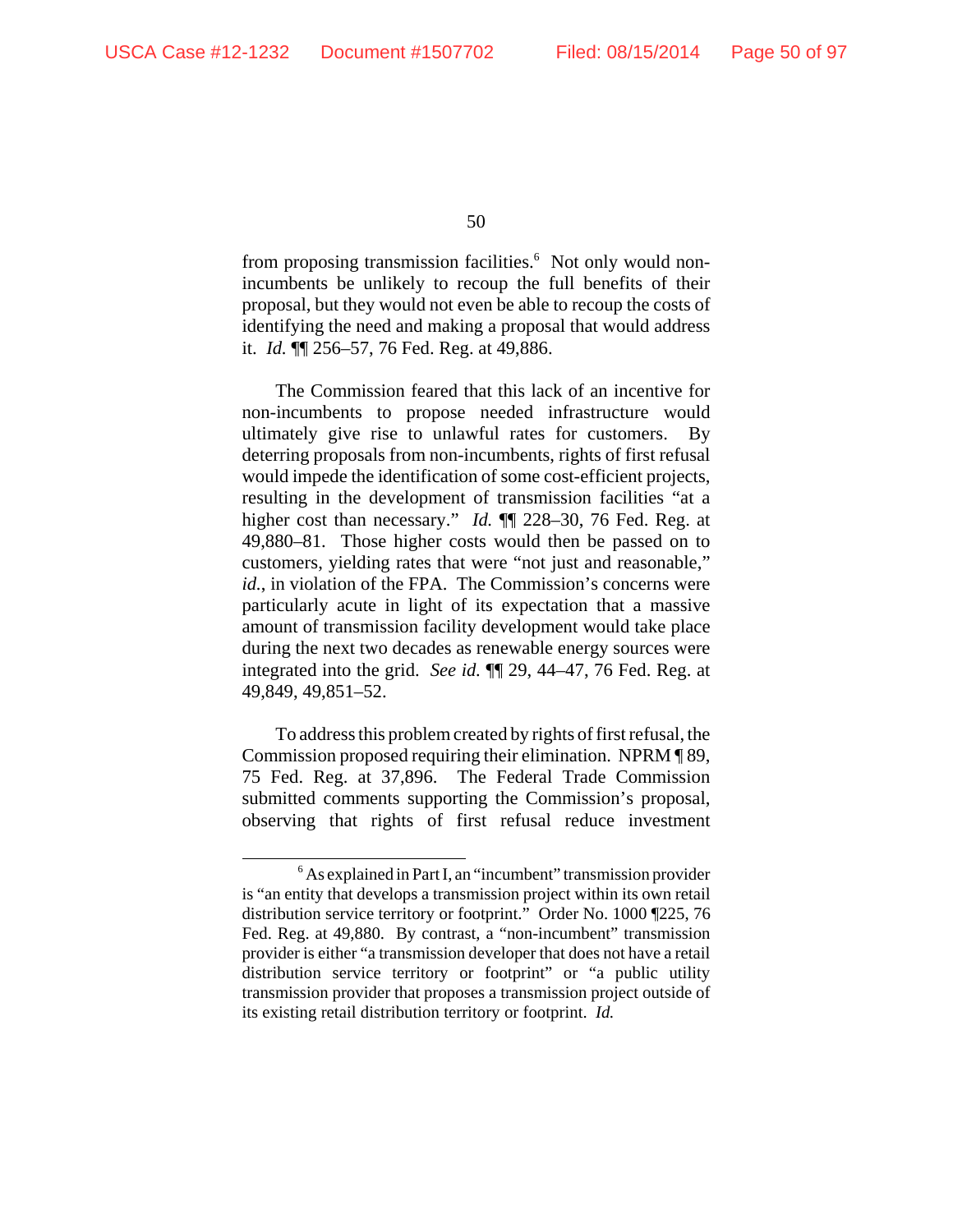opportunities for non-incumbents. Several state utility commissions and municipal utilities echoed that view. *See* Order No. 1000 ¶¶ 231–37, 76 Fed. Reg. at 49,881–82.

A number of incumbents responded that there was no need for the removal mandate because current processes were working well and attracting new developers. *Id.* ¶ 239, 76 Fed. Reg. at 49,882–83. Banning rights of first refusal, argued the incumbents, would require empirical evidence that they were adversely affecting rates. Such evidence did not exist, they claimed, because incumbents were better suited to develop transmission infrastructure, due to their expertise and relationships with state regulators. Any lower costs the Commission anticipated from removing rights of first refusal from tariffs and agreements would be offset by inefficiencies in the transmission planning process—such as a loss of economies of scale and scope—that would necessarily accompany the entry of new players less experienced in the development of transmission than the incumbents. Moreover, the incumbents contended, removing rights of first refusal posed significant risks to transmission system reliability and integrity, since nonincumbents might lack the financial backing or technical expertise necessary to complete projects on time. *Id.* ¶¶ 240–50, 76 Fed. Reg. at 49,883–85.

The Commission proceeded with the proposed ban, *id.* ¶¶ 253–56, 76 Fed. Reg. at 49,885–86, but limited its reach to those facilities whose costs would be allocated according to the principles established in the regional transmission plan. This limitation was born of the Commission's concern that a complete ban could potentially threaten grid reliability if nonincumbents failed to complete needed projects in a timely fashion. The upshot was that rights of first refusal could be retained for facilities located wholly within the service territory of an incumbent whose development costs would not be spread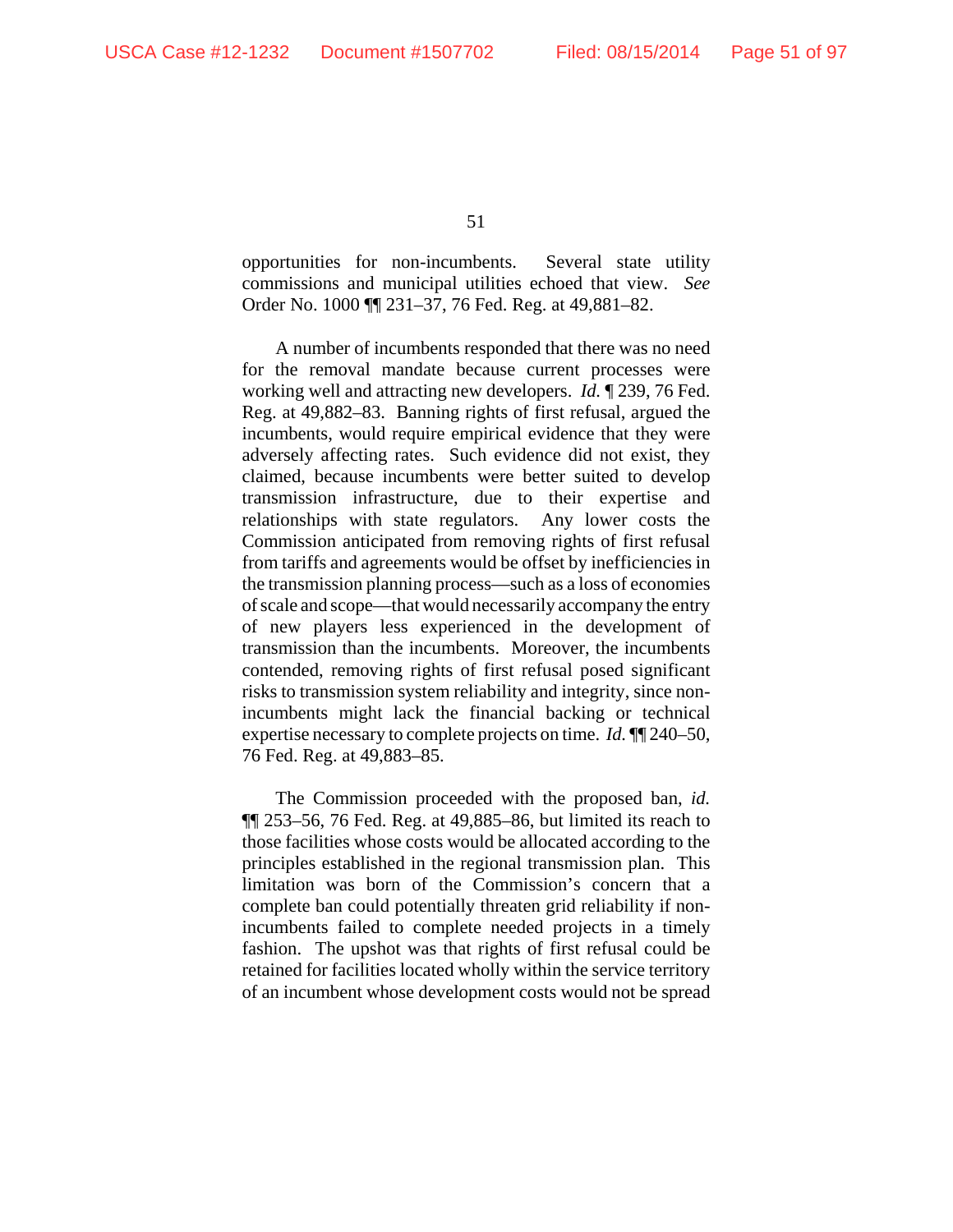to other parties (which the challenged orders refer to as "local transmission facilit[ies]"). *Id.* ¶¶ 63, 258, 76 Fed. Reg. at 49,854, 49,886.

The Commission further addressed reliability concerns with several additional requirements. For example, the Commission required each region to craft "criteria for determining an entity's eligibility to propose a transmission project for selection in the regional transmission plan," contemplating that these criteria would serve as benchmarks for prospective developers, who would be required to "demonstrate . . . the necessary financial resources and technical expertise to develop, construct, own, operate and maintain transmission facilities." *Id.* ¶¶ 323–24, 76 Fed. Reg. at 49,897. The Commission also required each region to implement procedures for periodically reevaluating its transmission plan to determine if development delays required identification of alternative solutions, *id.* ¶¶ 263, 329, 76 Fed. Reg. at 49,887, 49,898, thereby increasing the likelihood that potential threats to reliability would be identified and mitigated before they materialized.

On rehearing, the Commission responded to objections by some incumbents who argued that the Commission could not lawfully strip them of their rights of first refusal without finding that those rights harmed the public interest. Specifically, they asserted that their rights were protected by the *Mobile-Sierra* doctrine. *See NRG Power Mktg., LLC v. Me. Pub. Utils. Comm'n*, 558 U.S. 165, 167 (2010). The Commission promised to consider the petitioners' *Mobile-Sierra* arguments when it reviewed the new OATTs that they were required to file to comply with the orders. Order No. 1000-A ¶¶ 388–89, 77 Fed. Reg. at 32,245.

**B.**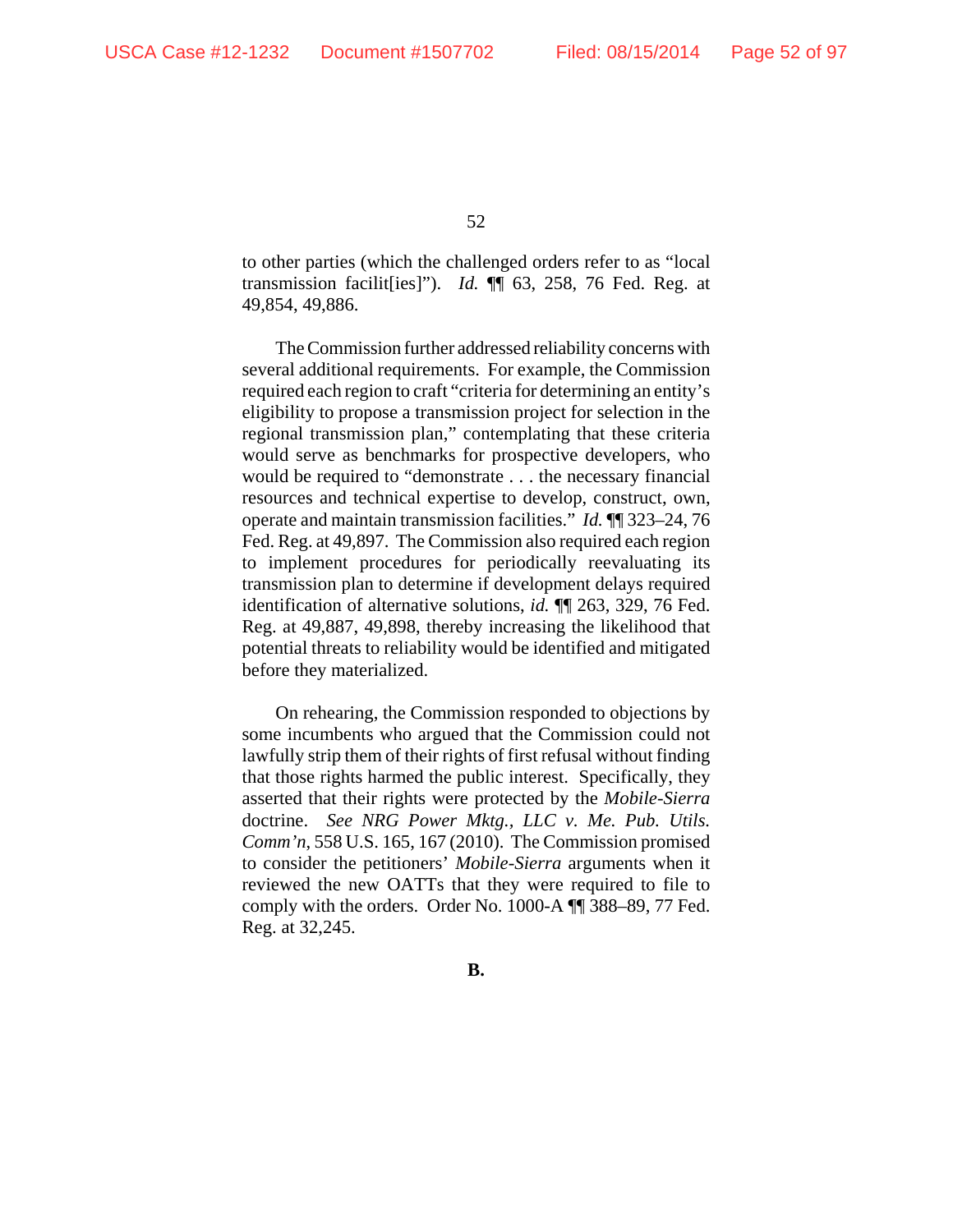Petitioners rest their first challenge to the right of first refusal mandate on FPA Section 206. The Commission concluded that including rights of first refusal in tariffs and agreements was a "practice . . . affecting . . . rate[s]" within the meaning of the statute. Petitioners, who bear the burden of demonstrating agency error, *see Telecomms. Research & Action Ctr. v. FCC*, 801 F.2d 501, 510 (D.C. Cir. 1986), challenge that determination, but we uphold it under the *Chevron* framework, *see, e.g.*, *Bhd. of R.R. Signalmen v. Surface Transp. Bd.*, 638 F.3d 807, 811 (D.C. Cir. 2011).

We begin by asking whether "Congress has directly spoken" to the issue of whether the inclusion of rights of first refusal in tariffs and agreements constitutes a practice that affects rates. *See Bhd. of R.R. Signalmen*, 638 F.3d at 811 (internal quotation marks omitted). If it has, we give effect to Congress's unambiguously expressed intent. *Id.* On its face, Section 206 seems ambiguous. Not only does it say nothing about rights of first refusal, but it does not even tell us what constitutes a practice affecting rates. Even so, petitioners raise two arguments that the statute unambiguously forecloses the Commission's mandate.

Petitioners first argue that the relationship between rights of first refusal and rates is too attenuated to trigger the Commission's authority under Section 206, which is limited to practices "affecting" a rate. Petitioners rely primarily on *CAISO*, 372 F.3d 395. In that case, the court explained that the Commission's Section 206 authority "is limited to those methods or ways of doing things on the part of the utility that directly affect the rate or are closely related to the rate, not all those remote things beyond the rate structure that might in some sense indirectly or ultimately do so." *Id.* at 403. The structure of a corporate board, we held, was too far removed from the rates that would ultimately be charged by a utility to qualify as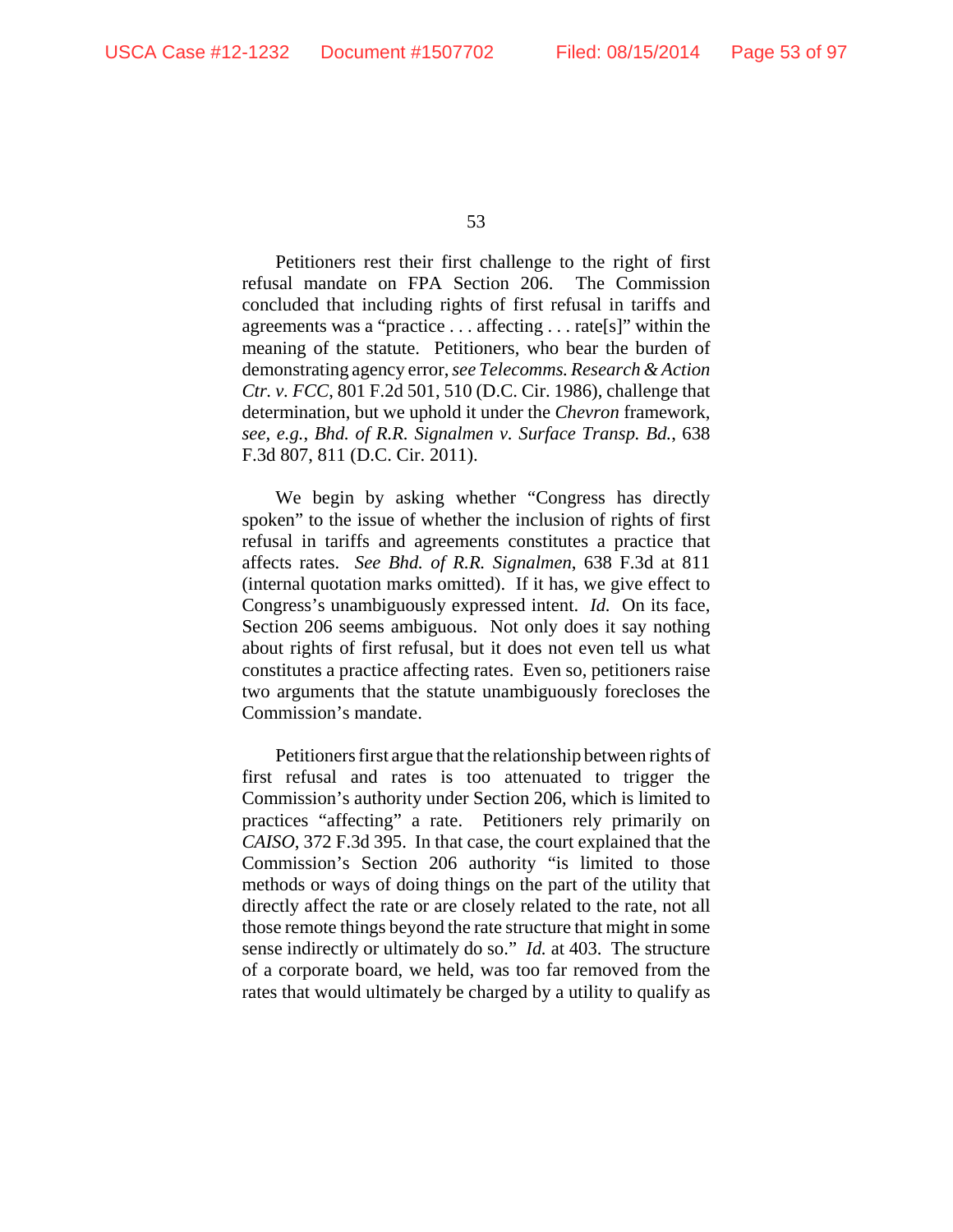a "practice . . . affecting" a "rate" within the meaning of Section 206. *See id.*

Petitioners contend that the relationship between rights of first refusal and rates is just as attenuated. We disagree. Unlike the corporate governance matters at issue in *CAISO*, a generally accepted principle of economics directly connects rights of first refusal to rates. Transmission service providers recoup the costs of their transmission facilities through their rates. *See, e.g.*, *Pub. Serv. Comm'n of Wis. v. FERC*, 545 F.3d 1058, 1060–61 (D.C. Cir. 2008). The lower those costs, the lower their rates. *See NEPCO Mun. Rate Comm. v. FERC*, 668 F.2d 1327, 1335 (D.C. Cir. 1981) ("[A] regulated utility is allowed to recover from ratepayers all of its expenses, including income taxes, plus a reasonable return on capital invested in the enterprise and allocated to public use."). And basic economic principles make clear that rights of first refusal are likely to have a direct effect on the costs of transmission facilities because they erect a barrier to entry: namely, non-incumbents are unlikely to participate in the transmission development market because they will rarely be able to enjoy the fruits of their efforts. *See* IIB PHILLIP E. AREEDA ET AL., ANTITRUST LAW 71 (3d ed. 2007) ("[A] barrier to entry is best defined as any factor that permits firms already in the market to earn returns above the competitive level while deterring outsiders from entering. In the perfectly competitive model, prices above the competitive level attract entry until the newcomers restore total market output to the competitive level, thus bringing about competitive performance." (footnote omitted)). *See generally* 2 THE NEW PALGRAVE: A DICTIONARY OF ECONOMICS 156 (John Eatwell et al. eds., 1987) ("Entry—and its opposite, exit—have long been seen to be the driving forces in the neoclassical theory of competitive markets.").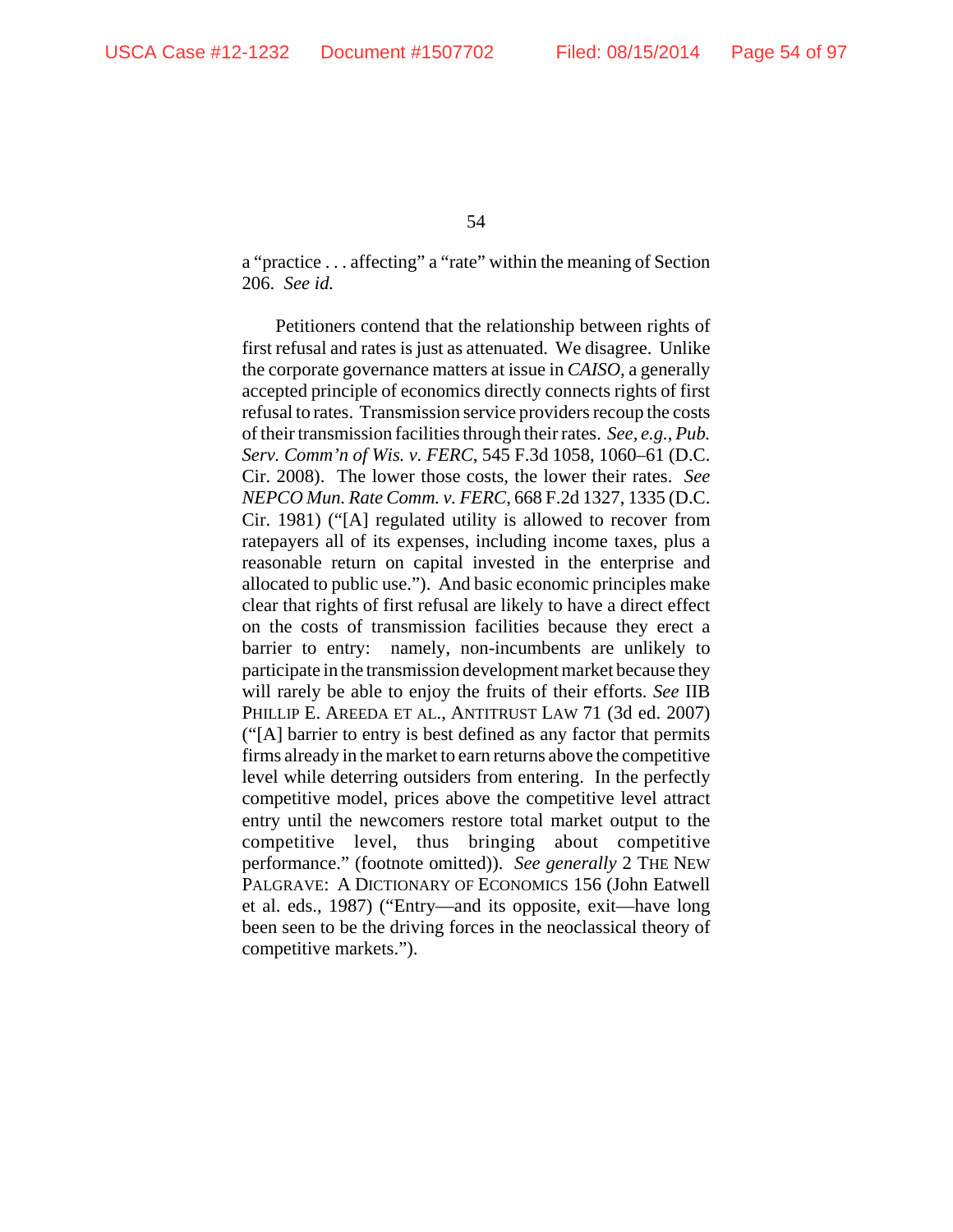The relationship between rights of first refusal and rates is far more direct than the relationship between corporate governance and rates. *See* Order No. 1000 ¶ 289, 76 Fed. Reg. at 49,891; Order No. 1000-A ¶¶ 76–90, 77 Fed. Reg. at 32,198–200. Nothing suggests that replacing the members of a board will necessarily affect rates. The new board members may manage the company well, manage it poorly, or merely stay the course. We simply do not know. The challenged orders here provide what was lacking in *CAISO*: an economic principle that directly ties the practice the Commission sought to regulate to rates. *Compare CAISO*, 372 F.3d at 403.7

Petitioners' next argument is based on a comparison of the FPA and the Natural Gas Act ("NGA"). The NGA contains a provision analogous to Section 206 of the FPA that gives the Commission authority to regulate "practice[s] . . . affecting . . . rate[s]" for natural gas. *See* 15 U.S.C. § 717d. But the NGA also contains a separate provision expressly authorizing the Commission to regulate certain matters relating to the construction of natural gas pipelines. *See id.* § 717f (allowing the Commission to order "a natural-gas company to extend or improve its transmission facilities" or to "establish physical connection of its transportation facilities with the facilities of" other natural gas distributors). Petitioners argue that the existence of this separate "construction" provision proves that

<sup>7</sup> For similar reasons, *United States v. Pennsylvania Railroad Co.*, 242 U.S. 208 (1916), which petitioners cite, does not aid their argument. Although that opinion's reasoning is difficult to follow, petitioners claim that that the decision established that Section 206 is "manifestly concerned about practices that directly relate[] to the . . . service provided customers." Pet'rs' Rights of First Refusal Br. 13. But, as already explained, because rights of first refusal *are* directly tied to rates charged for electricity transmission, such rights *do* directly relate to the service that is provided (*i.e*., the provision of electricity transmission service).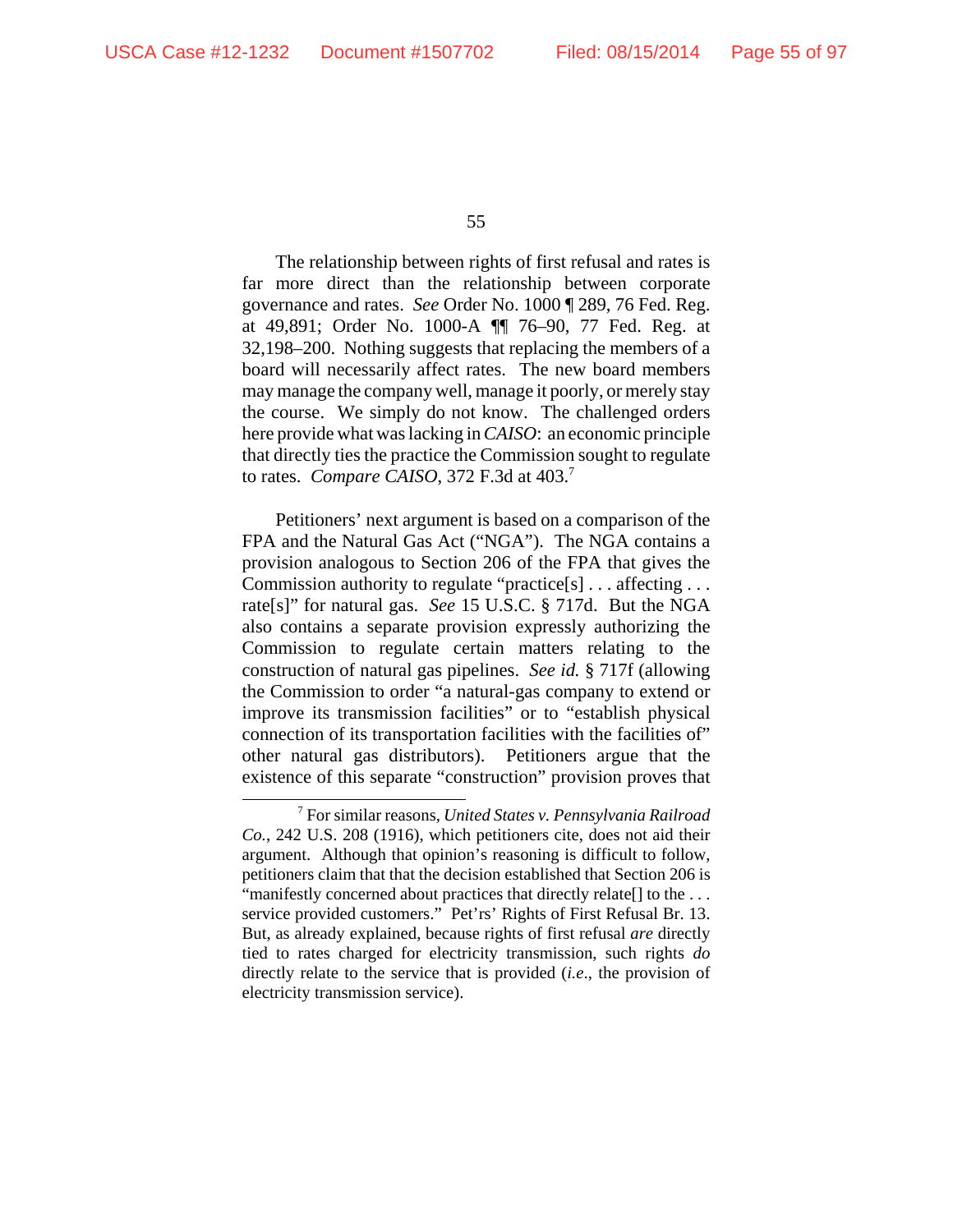the Commission's "practices affecting rates" power under the NGA does not authorize regulation of gas pipeline construction matters: if it did, there would be no need for the separate provision. *See Corley v. United States*, 556 U.S. 303, 314 (2009) ("[A] statute should be construed so that effect is given to all its provisions, so that no part will be inoperative or superfluous, void or insignificant." (internal quotation marks omitted)). Pointing to statements in our case law observing the similarity between the NGA and FPA and suggesting that interpretations of one should strongly inform interpretations of the other, *see, e.g.*, *Ky. Utils. Co. v. FERC*, 760 F.2d 1321, 1325 n.6 (D.C. Cir. 1985), petitioners contend that the same "practices affecting rates" language in Section 206 of the FPA must likewise not include a grant of authority to the Commission to regulate the building of transmission infrastructure on the grid.

Petitioners' argument is unconvincing and certainly does not demonstrate that Section 206 unambiguously precludes the Commission's assertion of authority. In the first place, although we have observed the similarity between the FPA and NGA, and posited that the two statutes "should be interpreted consistently," *TAPS*, 225 F.3d at 686, where the texts of the acts differ in some material respect, interpretations will diverge as well. Perhaps petitioners' real point is that the NGA demonstrates that any time that Congress wants to give the Commission authority over construction matters, it does so clearly and directly. But the superfluity canon does not compel such an expansive reading of the NGA "construction" provision that petitioners invoke. Rather than give the Commission blanket authority over all construction-related matters, the provision instead authorizes it to order "a natural-gas company to extend or improve its transmission facilities" or "establish physical connection of its transportation facilities with the facilities of" other natural gas companies. *See* 15 U.S.C. § 717f(a). And the challenged orders do not require transmission providers to do either of these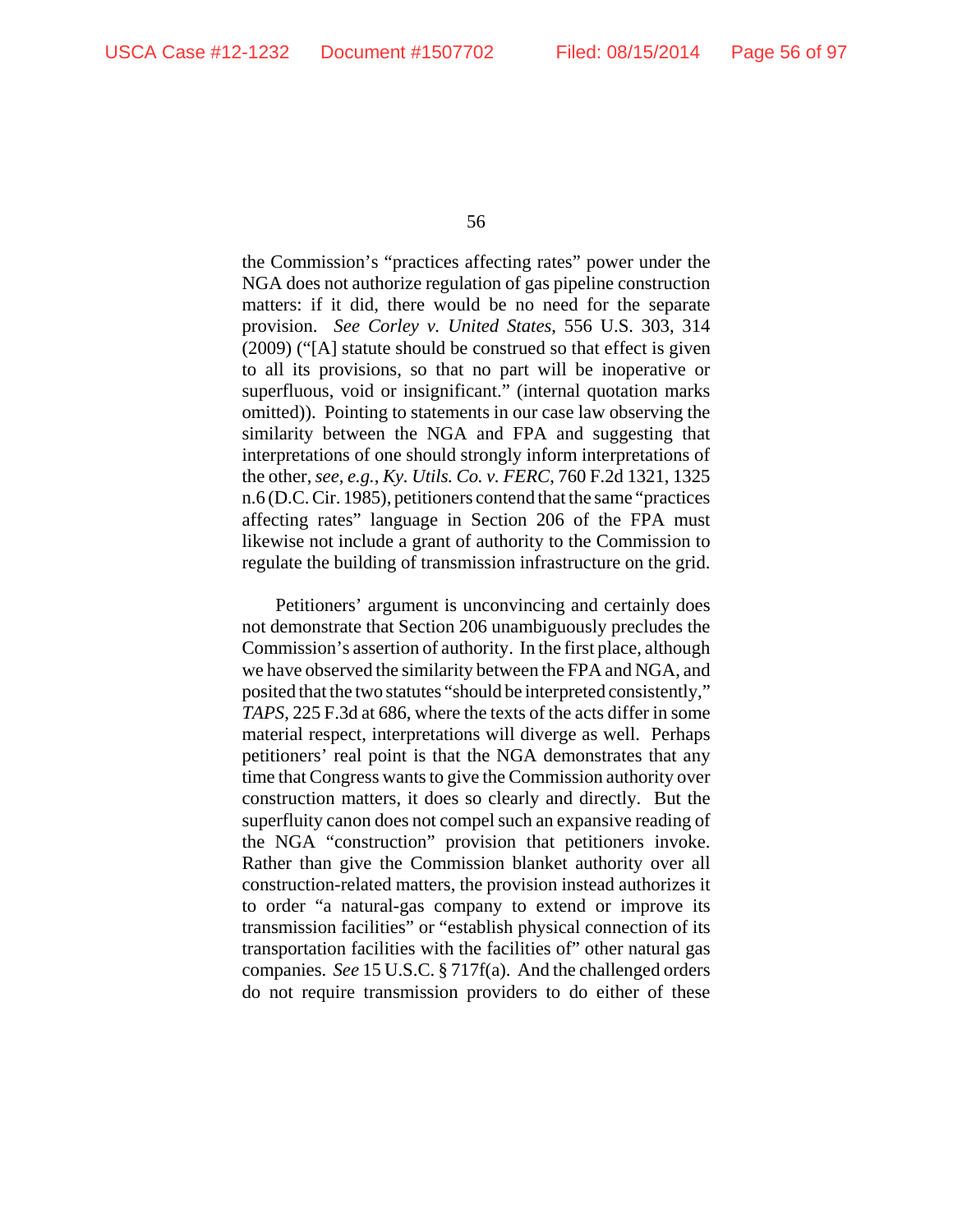activities. Thus, even assuming an absolute obligation to interpret the NGA and FPA in lockstep, there would be no superfluity. The NGA "construction" provision gives the Commission authority over different matters than those it addressed in the challenged orders.

Because Section 206 does not unambiguously resolve the question of whether rights of first refusal are practices affecting rates, we move to *Chevron* step two, which requires us to uphold an agency's reasonable interpretation of a statute it administers. *See Brand X Internet Servs.*, 545 U.S. at 980. As is clear from our discussion above, we think that the Commission's reading of Section 206 is reasonable. Petitioners give us no persuasive reason to think otherwise. The only *Chevron* step two argument that they advance maintains that the Commission's construction of Section 206 interferes with the States' traditional authority to deny or approve transmission facility siting and construction.<sup>8</sup> But, as discussed already, *see supra* Part II.C, the challenged orders take great pains to avoid intrusion on the traditional role of the States, making clear that although federal rights of first refusal were being removed, "nothing in th[e] Final Rule is intended to limit, preempt, or otherwise affect state or local laws or regulations with respect to construction of transmission facilities, including but not limited to authority over siting or permitting of transmission facilities." Order No. 1000 ¶ 227, 76 Fed. Reg. at 49,880. Thus, States retain control over the siting and approval of transmission facilities. Even if the

<sup>8</sup> Assuming that petitioners' *CAISO* and superfluity arguments were *Chevron* step two arguments would not aid petitioners. The direct economic relationship between rights of first refusal and rates forecloses any suggestion that characterizing these rights as practices affecting rates was somehow impermissible. And, as explained, petitioners' superfluity argument is unpersuasive.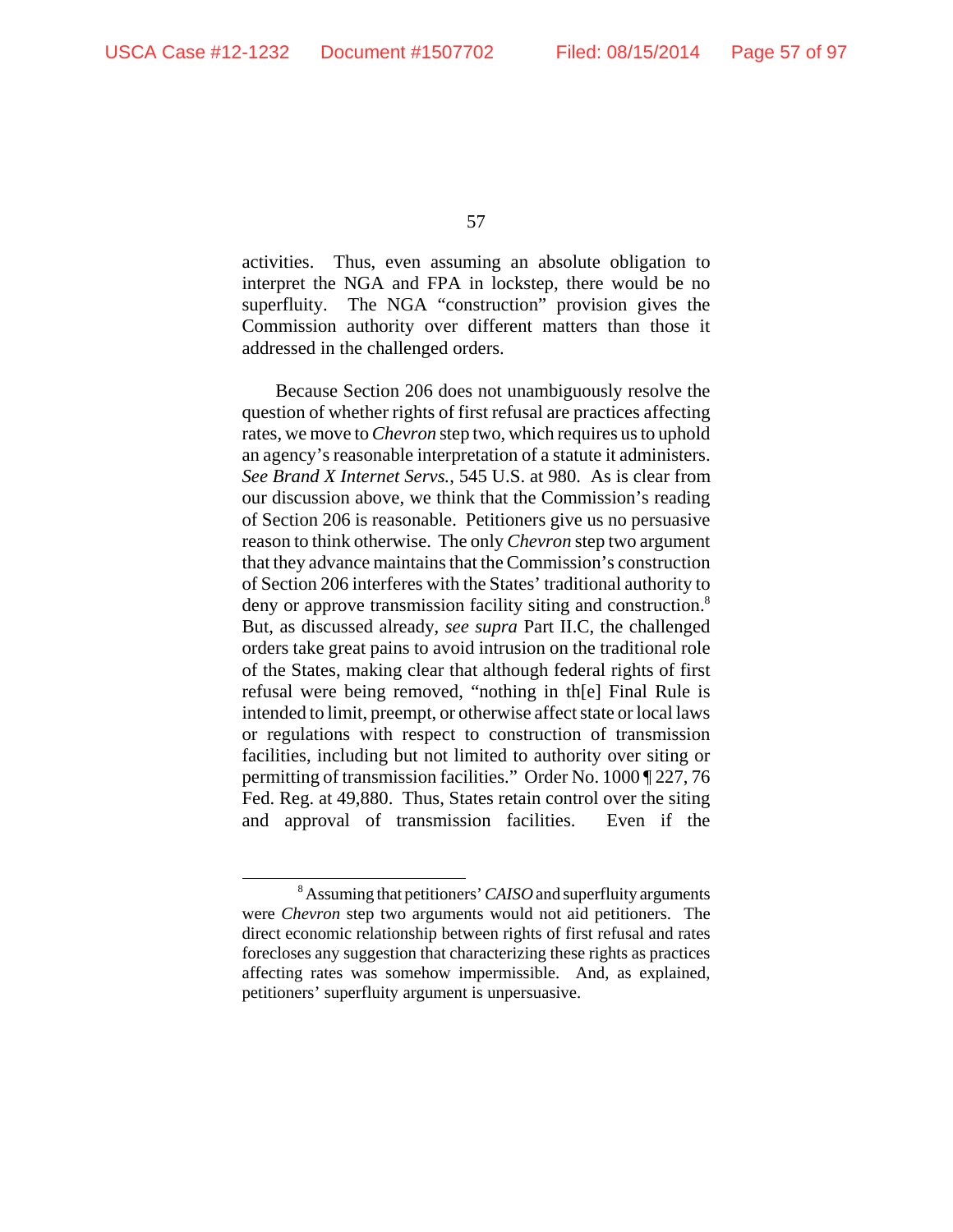Commission's mandate opens up opportunities for nonincumbents, such developers must still comply with state law.

In sum, Section 206 is ambiguous, and the Commission reasonably concluded that inclusion of rights of first refusal in tariffs and agreements is a "practice . . . affecting [a] rate." The Commission therefore was authorized to regulate rights of first refusal to the extent it found their inclusion was unjust or unreasonable, which brings us to petitioners' next challenge.

**C.**

Petitioners contend that the Commission did not support with substantial evidence, *see* 16 U.S.C. § 825*l*(b), its finding that the practice of including rights of first refusal in Commission tariffs and agreements was unjust or unreasonable. Although the Commission was not required to do more than "specify the evidence on which it relied and . . . explain how that evidence support[ed] the conclusion it reached," *see Wisconsin Gas*, 770 F.2d at 1156 (internal quotation marks omitted), petitioners claim that the right of first refusal removal mandate does not clear even that low hurdle. They contend that the mandate rested on a mere prediction, which can never support a finding that a "practice" is "unjust" or "unreasonable." But this argument is one we have already addressed and rejected. *See supra* Part III. To repeat: at least in circumstances where it would be difficult or even impossible to marshal empirical evidence, the Commission is free to act based upon reasonable predictions rooted in basic economic principles. *See* Order No. 1000-A ¶ 80, 77 Fed. Reg. at 32,199 (responding to the argument that "the Commission has not identified an instance where federal rights of first refusal have led to adverse effects on rates" by noting that "[w]e do not think it is surprising that there is limited evidence of exclusion of nonincumbent transmission developers" given that rights of first refusal give rise to a "situation that discourages [nonincumbents] from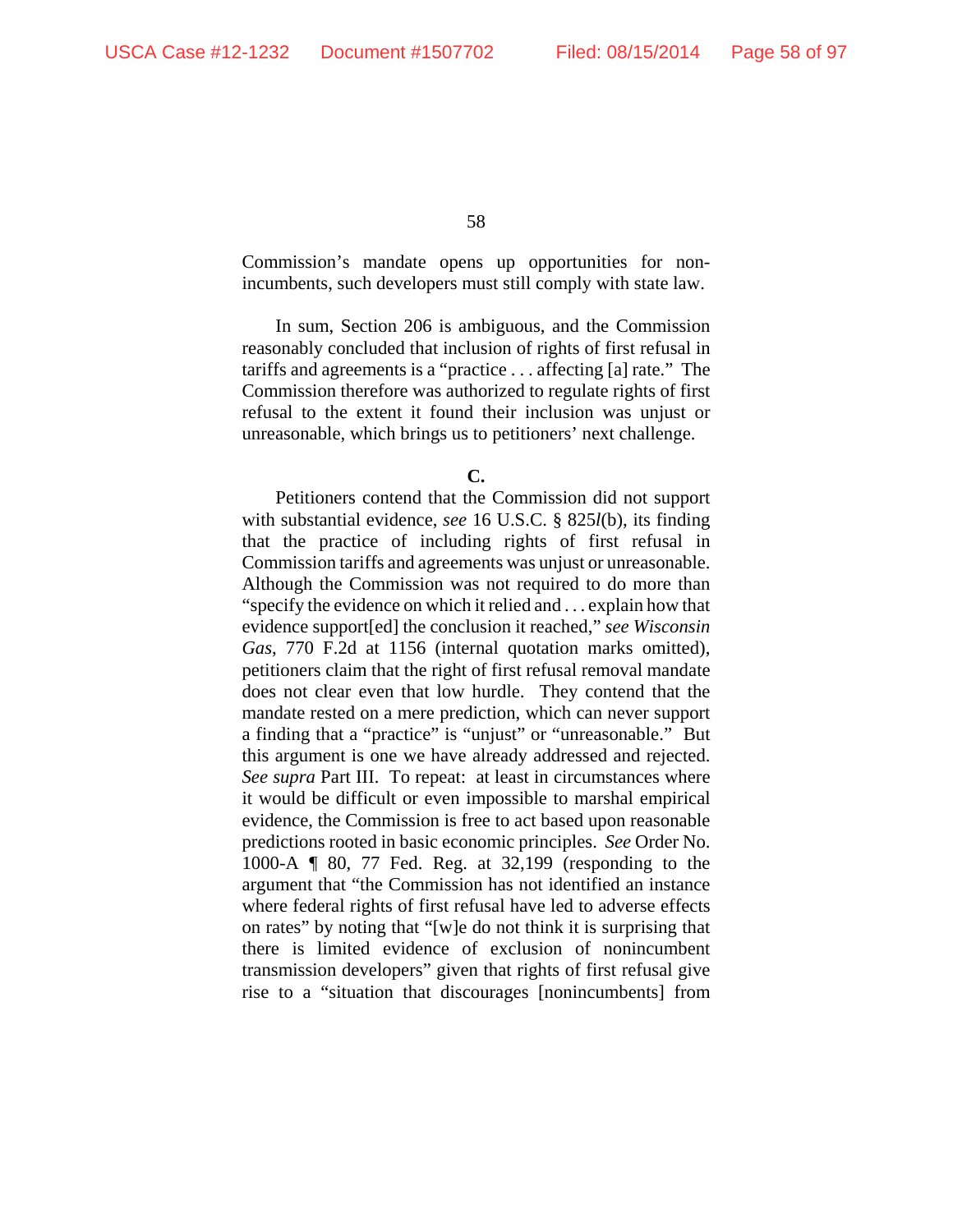proposing projects in the first place"). In this case, the Commission rested its right of first refusal ban on competition theory, determining that rights of first refusal posed a barrier to entry that made the transmission market inefficient, that transmission facilities would therefore be developed at higherthan-necessary cost, and that those amplified costs would be passed on to transmission customers.

Petitioners argue, however, that reliance on competition theory is misplaced. They contend that because transmission is a natural monopoly, the right of first refusal ban is really nothing more than a regulation that makes non-incumbents eligible to own transmission lines, and argue that there is no reason to think that who owns a line will affect rates. But much more is at work in the orders than this argument assumes. While they undoubtedly will have some effect on line ownership, the focus of the orders is on improving the process through which needed infrastructure is identified and planned. As already explained, there is ample reason to think that injecting competition into the planning process will help to ensure that rates remain just and reasonable. *See supra* Parts III.B and IV.B.

In response, petitioners offer two reasons to doubt the effect of competition on rates. Neither is persuasive. First, they argue that Commission rules predating the challenged orders that required transmission providers to seek and accept input from interested stakeholders in planning for transmission infrastructure development already made likely that costeffective solutions to transmission needs would be identified. Although petitioners are no doubt correct that the previous regime improved transmission planning, non-incumbent developers were not likely to participate in that regime because rights of first refusal left them with little to gain. *See* Order No. 1000 ¶ 229, 76 Fed. Reg. at 49,881. By removing a pre-existing barrier to entry, the orders make it more likely that those key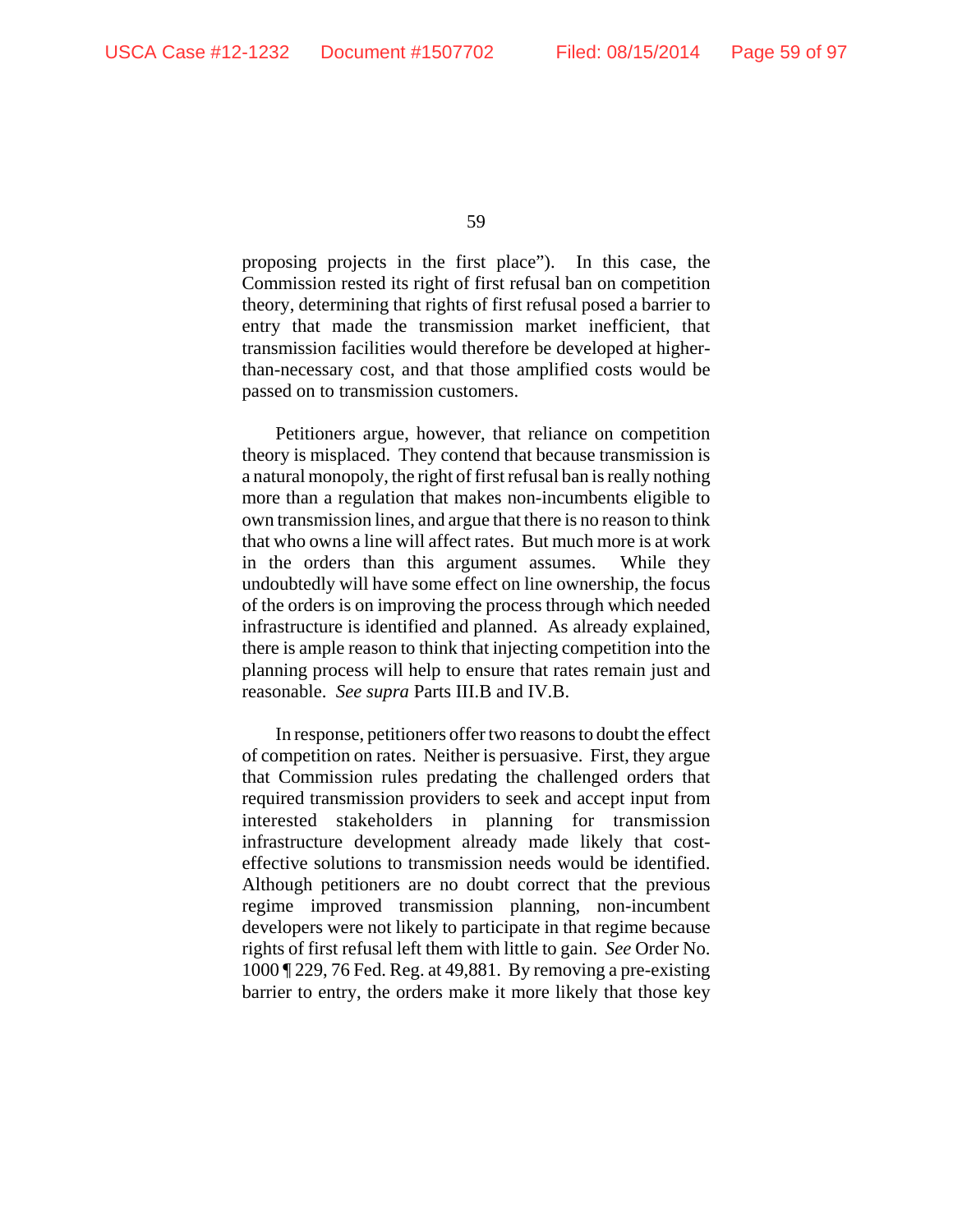parties will actually join that process, making the transmission development process more competitive, which, in the Commission's reasoned expert judgment, will help to ensure that rates are just and reasonable. *See id.* ¶¶ 256–57, 76 Fed. Reg. at 49,886; *see also* Order No. 1000-A ¶¶ 76–90, 77 Fed. Reg. at 32,198–200.

Petitioners also argue that the market for infrastructure development was already competitive prior to the challenged orders because non-incumbents have always been allowed to pursue so-called "merchant transmission projects," whose construction costs are "recovered through negotiated rates instead of cost-based rates." Order No. 1000 ¶ 119, 76 Fed. Reg. at 49,863; *see also Blumenthal v. FERC*, 552 F.3d 875 (D.C. Cir. 2009) (discussing the difference between these types of rates). But those pursuing merchant projects are limited to charging what the market will bear, whereas other developers are guaranteed rates that both compensate for their costs and provide a reasonable rate of return. The risk of a merchant project is substantially greater than the risk of a project eligible for cost-based rates (the type of project the right of first refusal ban targets), *see* Order No. 1000 ¶ 163, 76 Fed. Reg. at 49,870, making it significantly less likely that merchant projects will be proposed (as a higher anticipated payout would be needed to justify taking on additional risk). Petitioners give no persuasive reason to doubt that the right of first refusal ban targeted a real deficiency in the transmission infrastructure development market and thus fail to satisfy their "burden of demonstrating" that the Commission erred. *See Nat'l Small Shipments Traffic Conference, Inc. v. ICC*, 725 F.2d 1442, 1455 (D.C. Cir. 1984). We accordingly reject petitioners' challenges regarding the Commission's Section 206 authority to require removing rights of first refusal.

**D.**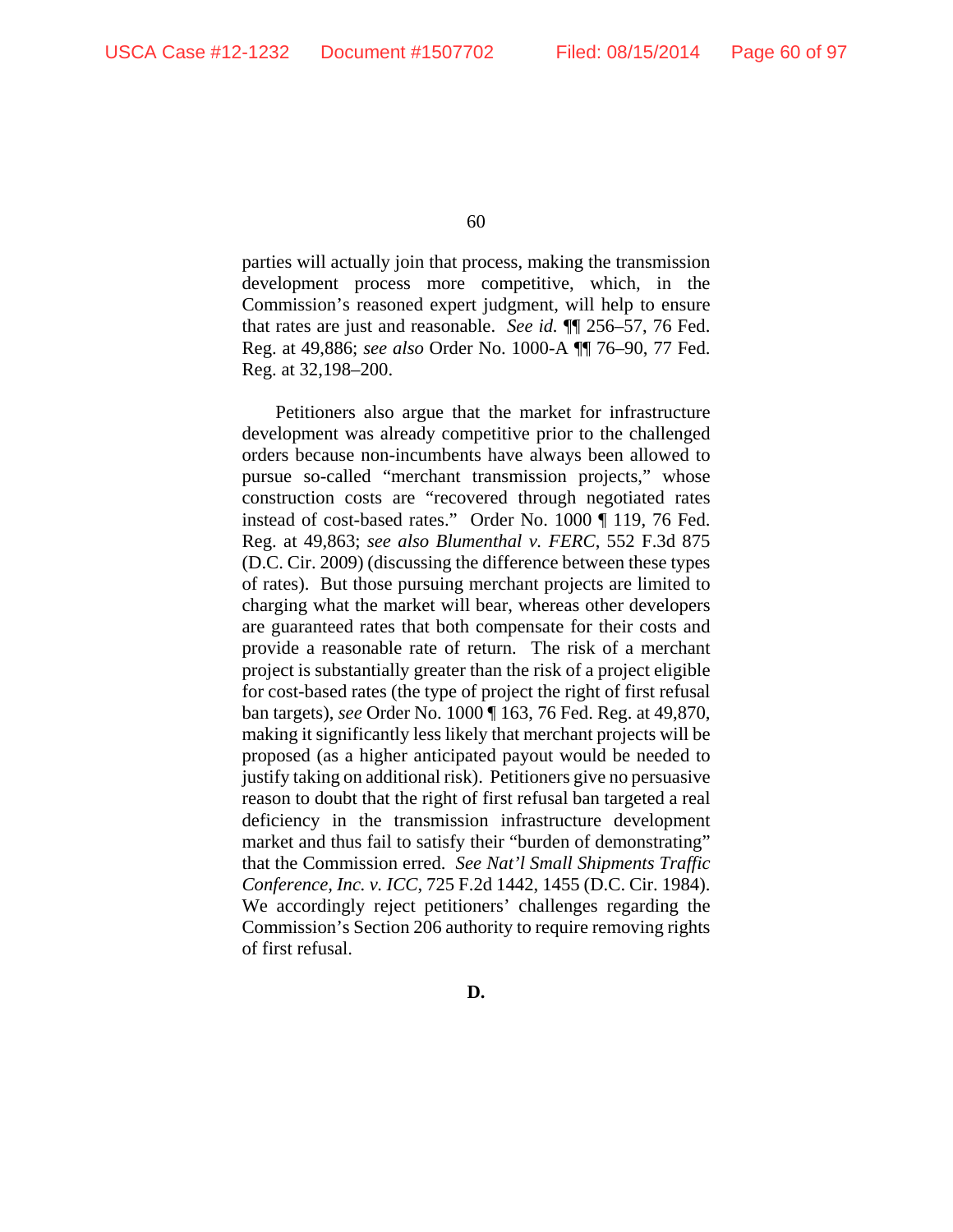Petitioners next contend that even if the Commission had the necessary authority, its ban on rights of first refusal was "arbitrary, capricious . . . or otherwise not in accordance with law" for a variety of reasons. *See* 5 U.S.C. § 706(2)(A). But petitioners have failed to shoulder their burden of demonstrating that the Commission misstepped. *See Lomak Petroleum, Inc. v. FERC*, 206 F.3d 1193, 1198 (D.C. Cir. 2000).

**1.** Petitioners first argue that the Commission failed to consider the costs of the ban, claiming that they swamp any anticipated competitive benefit. Petitioners point to the loss of the advantages of vertical integration, interference with existing planning processes which allegedly were open and collaborative, and a reduction of transmission system reliability. Contrary to petitioners' claim, however, the Commission squarely addressed each of these costs, satisfying its obligation to engage in reasoned decision-making. *See State Farm*, 463 U.S. at 43.

As to the asserted loss of the benefits of vertical integration, the Commission explained that removing rights of first refusal did not "diminish[] the importance" of factors such as incumbents' "unique knowledge of their own transmission systems, familiarity with the communities they serve, economies of scale, experience in building and maintaining transmission facilities, and access to funds needed to maintain reliability." Order No. 1000 ¶ 260, 76 Fed. Reg. at 49,887.Even with the ban, incumbents remained "free to highlight [their] strengths to support transmission project(s)" during the regional transmission planning process, such that there was no need to categorically exclude non-incumbent transmission developers from "presenting [their] own strengths in support of . . . proposals or bids." *Id.*

Although the Commission shared the view of the petitioners that the "collaborative nature of current regional transmission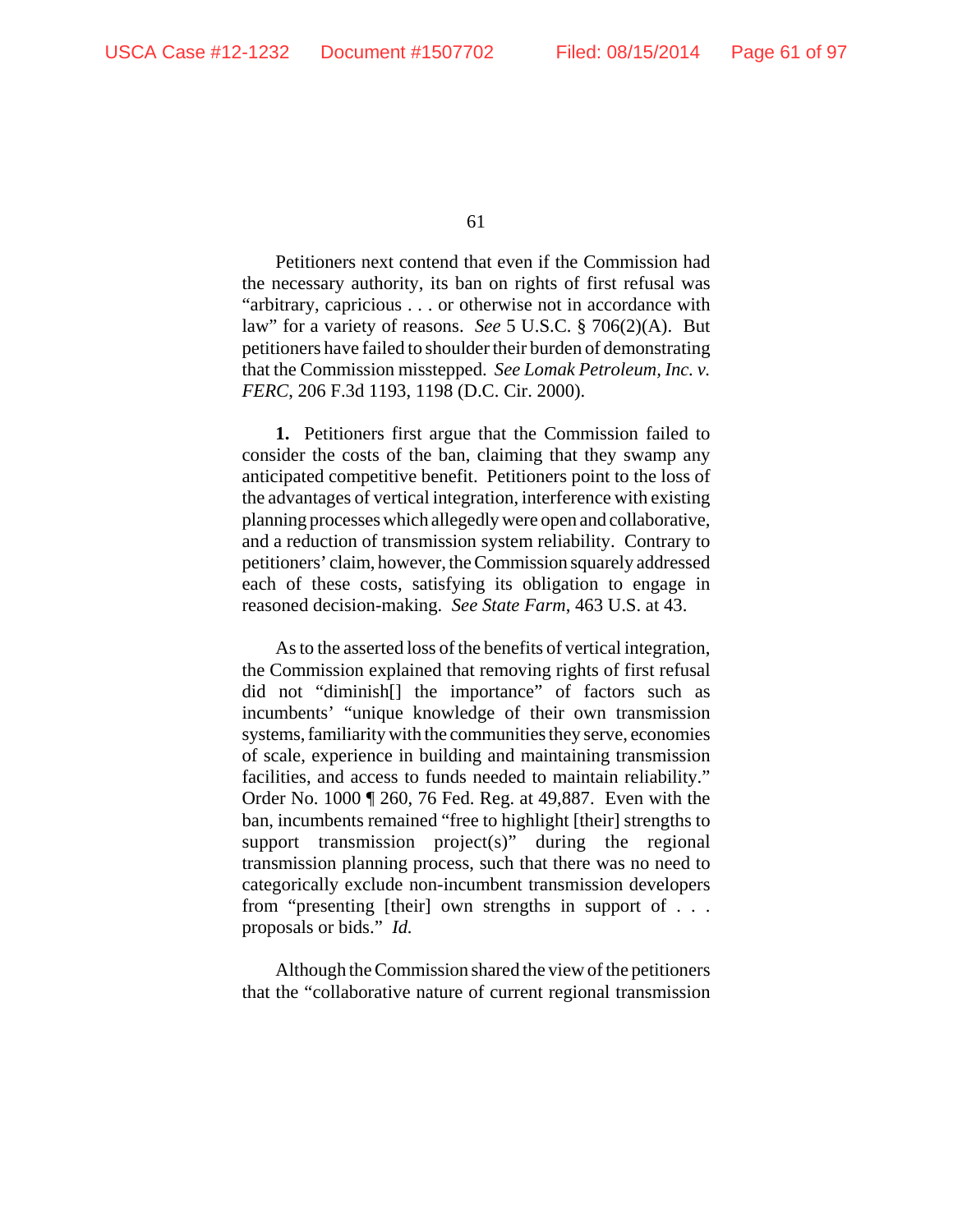planning processes" was valuable and worthy of preservation, it did not expect the ban to disrupt those processes. *Id.* ¶ 258, 76 Fed. Reg. at 49,886. Earlier planning mandates had already required transmission providers to implement measures for weighing alternative solutions and deciding which ones would best meet the region's needs. *See id.* Petitioners contend, however, that the challenged orders are nearly certain to disrupt existing planning processes because they create a perverse incentive for incumbents to avoid participating fully in that planning. Petitioners predict that incumbents will now prefer to construct only projects for which they may retain rights of first refusal, projects which must be both wholly located within the incumbent's service territory and not submitted for regional cost allocation, in order to minimize encroachment on their service territory. But this argument overlooks that the Commission determined that, even with the ban, incumbents have incentives to propose projects in the regional transmission planning process. Only such projects are eligible for mandatory cost allocation, which allows the incumbent to spread the costs of new infrastructure among all who benefit from it. *See* Order No. 1000-A ¶¶ 179, 423, 77 Fed. Reg. at 32,214, 32,251.

The petitioners also argued before the Commission that the non-incumbents' lack of experience might so delay the development of transmission infrastructure that capacity would be unavailable when needed. The Commission reasonably rejected this argument, concluding that several aspects of the Final Rule adequately addressed reliability concerns. First, the orders anticipate that some non-incumbents might not be up to the task and call for each region to establish minimum standards designed to ensure that those selected to build new infrastructure have the necessary resources and expertise. Second, the orders require regions to put in place processes for monitoring the progress of projects in their region and assessing whether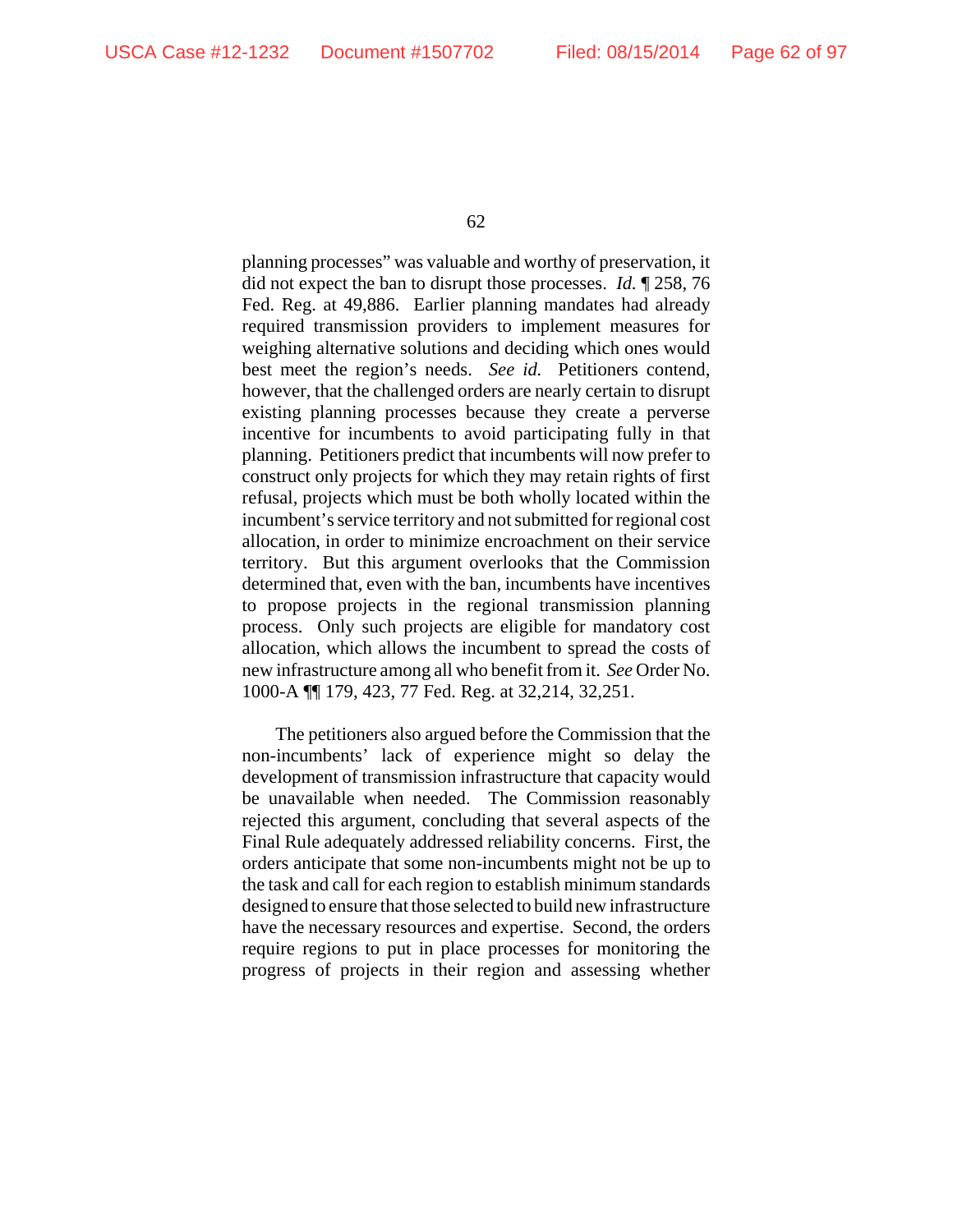unanticipated delays require alternative solutions.<sup>9</sup> Third, the orders sought to minimize the risk that the non-incumbents' poor performance would harm incumbents by limiting the ban's scope, permitting incumbents to retain rights of first refusal for upgrades to their existing transmission facilities and for "local" facilities. Fourth, the orders require "all entities" that operate regional transmission facilities, "incumbent and nonincumbent alike" to register with NERC and comply with all applicable reliability standards. *See* Order No. 1000 ¶¶ 260, 262–64, 266, 342, 76 Fed. Reg. at 49,887–88, 49,900; Order No. 1000-A ¶¶ 425, 428, 442–43, 77 Fed. Reg. at 32,251–52, 32,254. The Commission carefully considered the risk that its right of first refusal ban might harm grid reliability and responded with a package of reforms designed to prevent that risk from materializing. $10$ 

<sup>&</sup>lt;sup>9</sup> Petitioners' briefing takes primary aim at this requirement, suggesting that monitoring is unlikely to solve reliability concerns in light of the long lead times for transmission infrastructure construction projects and the unacceptability of short-term, stop-gap solutions (*e.g.*, rolling blackouts) where needed infrastructure is not in place. But this straw-man argument overlooks the other aspects of the Commission's response to reliability concerns.

<sup>&</sup>lt;sup>10</sup> The orders belie petitioners' assertion that the Commission failed to address comments raising concerns that potential state sanctions and civil liability might result if non-incumbent delays led to interrupted electricity service. On rehearing, the Commission reasonably determined that because these concerns were speculative, *see* Order No. 1000-A ¶ 482, 77 Fed. Reg. at 32,259, they "require[d] no response," *see Home Box Office, Inc. v. FCC*, 567 F.2d 9, 35 n.58 (D.C. Cir. 1977). The Commission did not need to promise total immunity from any conceivable reliability-related risks to make its decision rational.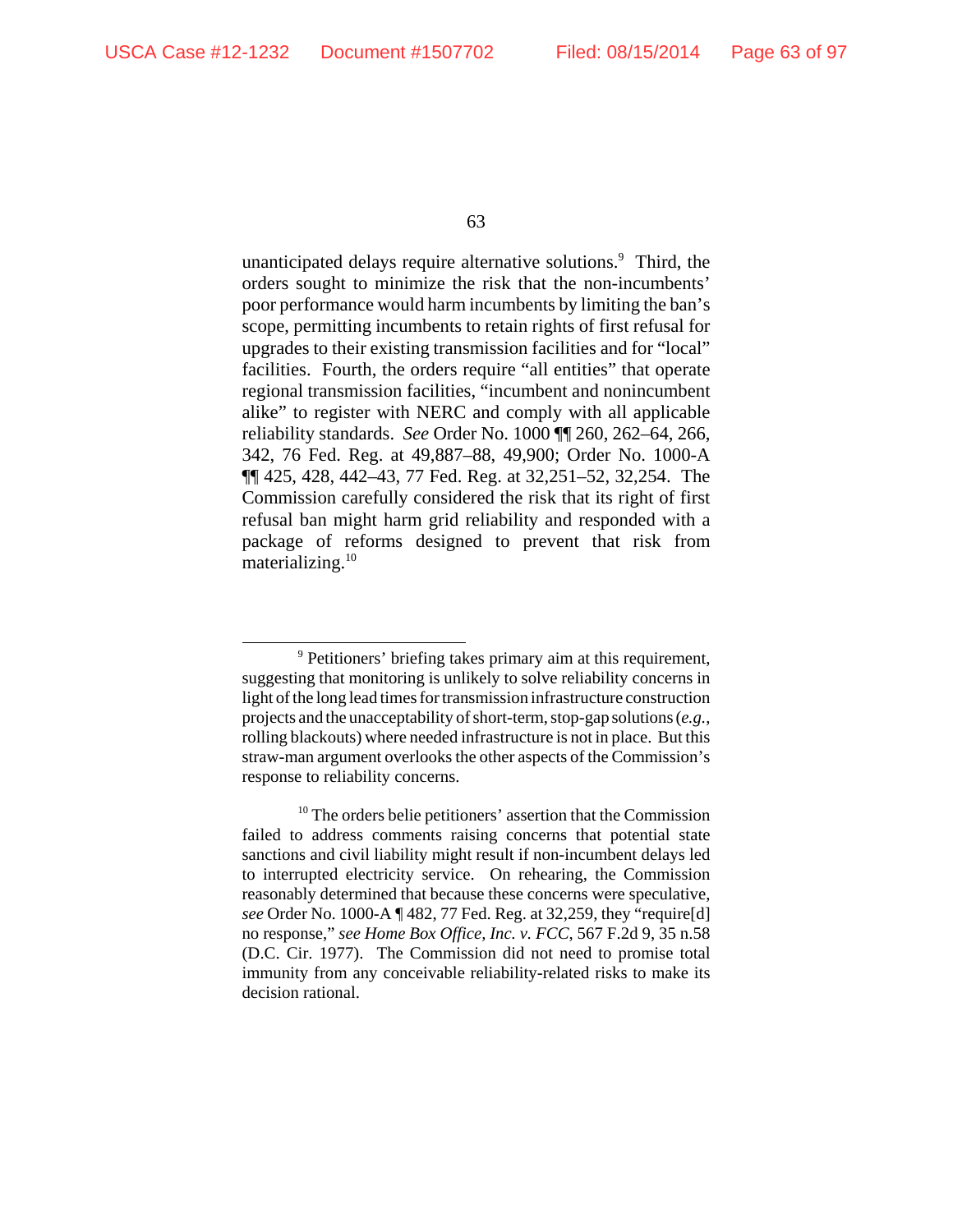**2.** Section 215 of the FPA directs the Commission to designate an Electric Reliability Organization (ERO) to "establish and enforce reliability standards for the bulk-power system, subject to Commission review." 16 U.S.C. § 824o(a)(2). The Commission has designated NERC as the ERO. *See generally Alcoa*, 564 F.3d at 1344–45 (providing background about NERC). NERC, not the Commission, has primary responsibility for creating mandatory standards designed to "provide for an adequate level of reliability of the Bulk-Power System." *See N. Am. Electric Reliability Corp.*, 116 F.E.R.C. ¶ 61,062 at ¶ 25. In fact, when the Commission disapproves of a NERC reliability standard, it can only remand the standard to NERC. 16 U.S.C.  $\S$  824o(d)(4). It may not modify the standard directly. The Commission may, however, order NERC to address specific problems on remand. *Id.* § 824o(d)(5). Importantly, though, FPA Section 215 does not authorize the Commission or NERC to "order the construction of additional generation or transmission capacity." *Id.*  $§ 824o(i)(2).$ 

The petitioners argue that several components of the ban on rights of first refusal violate Section 215. They first target the requirements that transmission providers must (1) periodically evaluate the progress of infrastructure construction projects that could impact system reliability, and (2) submit a NERC mitigation plan designed to prevent any reliability concerns from materializing. Operating from the premise that these requirements are new, petitioners argue that only NERC, and not the Commission, could impose them. But their argument fails because its premise is false. Existing NERC reliability standards already required such monitoring and mitigation. *See* Order No. 1000-A ¶ 479, 77 Fed. Reg. at 32,259; *see also Cal. Indep. Sys. Operator Corp.*, 143 F.E.R.C. ¶ 61,057 at ¶ 269 (Apr. 18, 2013). *See generally* NERC Reliability Standards for the Bulk Electric Systems of North America, Transmission Planning and Facilities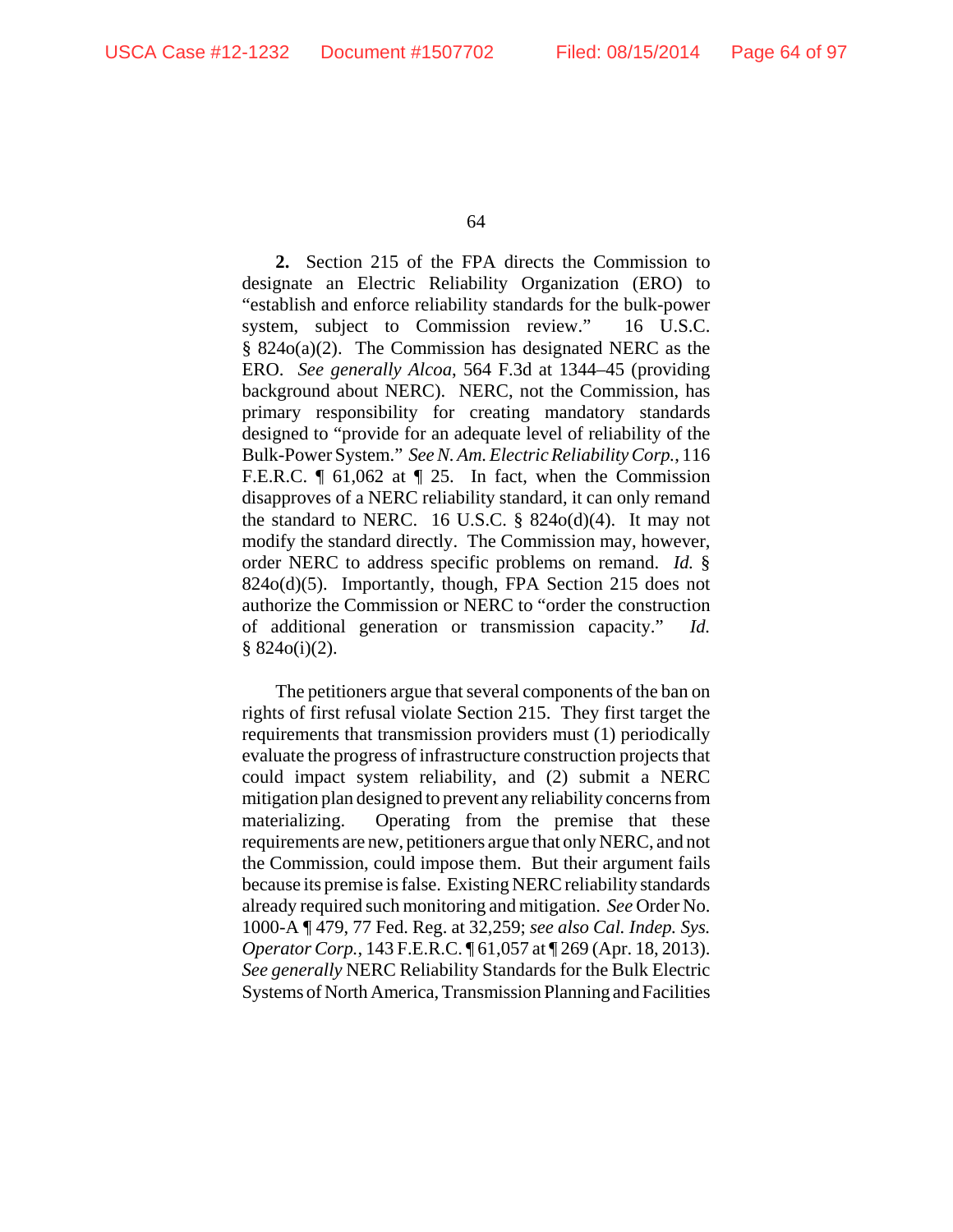Connection Series, *available at* http://www.nerc.com/pa /Stand/Pages/AllReliabilityStandards.aspx?jurisdiction=United States (last visited Aug. 1, 2014). Thus, because the challenged orders did not modify NERC's reliability standards, the Commission did not need to follow the process prescribed by Section 215 for changing them. $^{11}$ 

Petitioners also argue that the orders' duty to develop mitigation plans runs afoul of Section 215's declaration that it "does not authorize [NERC] or the Commission to order the construction of additional . . . transmission capacity." 16 U.S.C. § 824o(i)(2). They contend that a non-incumbent's failure to complete a transmission project might require an incumbent to step in and complete construction. But though this may be the *ideal* method of mitigation, other approaches are also possible. *See, e.g.*, *Conn. Dep't of Pub. Util. Control v. FERC*, 569 F.3d 477, 480 (D.C. Cir. 2009) (explaining that certain end users of power can "reduce their demand during shortages"); *see also Electric Power Supply Ass'n v. FERC*, 753 F.3d 216, 221 (D.C. Cir. 2014) ("Demand response will also increase system reliability."). More importantly, the challenged orders repeatedly make clear that incumbents are never required to mitigate by constructing new capacity. *See* Order No. 1000 ¶ 344, 76 Fed. Reg. at 49,900; Order No. 1000-A ¶ 490, 77 Fed.

 $11$  In petitioners' right of first refusal reply brief, they assert that the orders' mitigation requirement is new because it requires transmission providers to submit a mitigation plan *before* a reliability violation occurs. Petitioners contend that this "modifies the current NERC enforcement process, which does not permit a mitigation plan until a violation exists." Pet'rs' Rights of First Refusal Reply Br. 22. But petitioners failed to raise this argument with sufficient particularity in their opening brief. *See* Pet'rs' Rights of First Refusal Br. 43–47. Accordingly, we refrain from addressing it. *See, e.g.*, *Domtar Me. Corp.*, 347 F.3d at 309–10.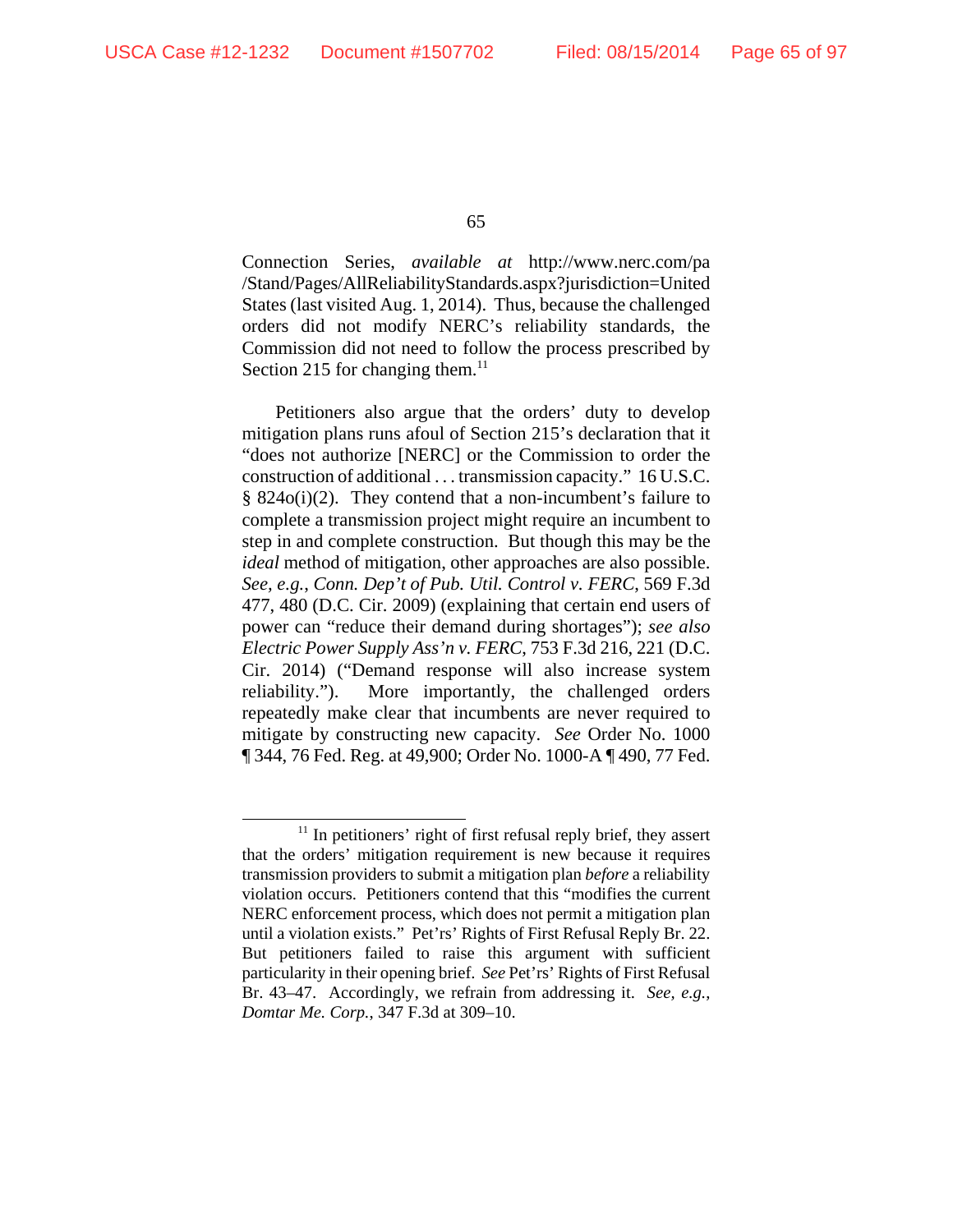Reg. at 32,260. Accordingly, the challenged orders do not violate Section 215's bar against requiring construction.

In comments submitted during the rulemaking process, incumbents expressed concern that they might be penalized by NERC for reliability violations stemming from the failures of non-incumbents beyond their control. The Commission responded by promising not to penalize incumbents for such reliability violations. *See* Order No. 1000-A ¶ 480, 77 Fed. Reg. at 32,259. Petitioners contend that this promise was incompatible with Section 215 because NERC, not the Commission, is the entity directed to police reliability standards and NERC lacks authority to waive noncompliance penalties. What petitioners miss, however, is that even if NERC imposed such a penalty on an incumbent, the Commission, which is authorized to review all NERC penalties, would be able to honor the promise it made in the challenged orders by freeing that incumbent from the penalty. *See* 16 U.S.C. § 824o(e)(2). Petitioners thus fail to demonstrate that the challenged orders violate Section 215.

**3.** According to the petitioners, the orders' right of first refusal removal mandate violates the *Mobile-Sierra* doctrine, which presumes that freely-negotiated wholesale-energy contracts are just and reasonable unless found to seriously harm the public interest. *See NRG Power Mktg.*, 558 U.S. at 167. Some of the petitioners argue that the Commission unlawfully deprived them of their rights of first refusal without making the finding required to rebut the *Mobile-Sierra* presumption. But this argument misconstrues the challenged orders, which, as noted already, make clear that the Commission will hear the petitioners' *Mobile-Sierra* arguments when it reviews the new OATTs that utilities must file to comply with the orders. Order No. 1000-A ¶¶ 388–89, 77 Fed. Reg. at 32,245; *cf. also Mobil Oil Exploration & Producing Se. Inc. v. United Distrib. Cos.*,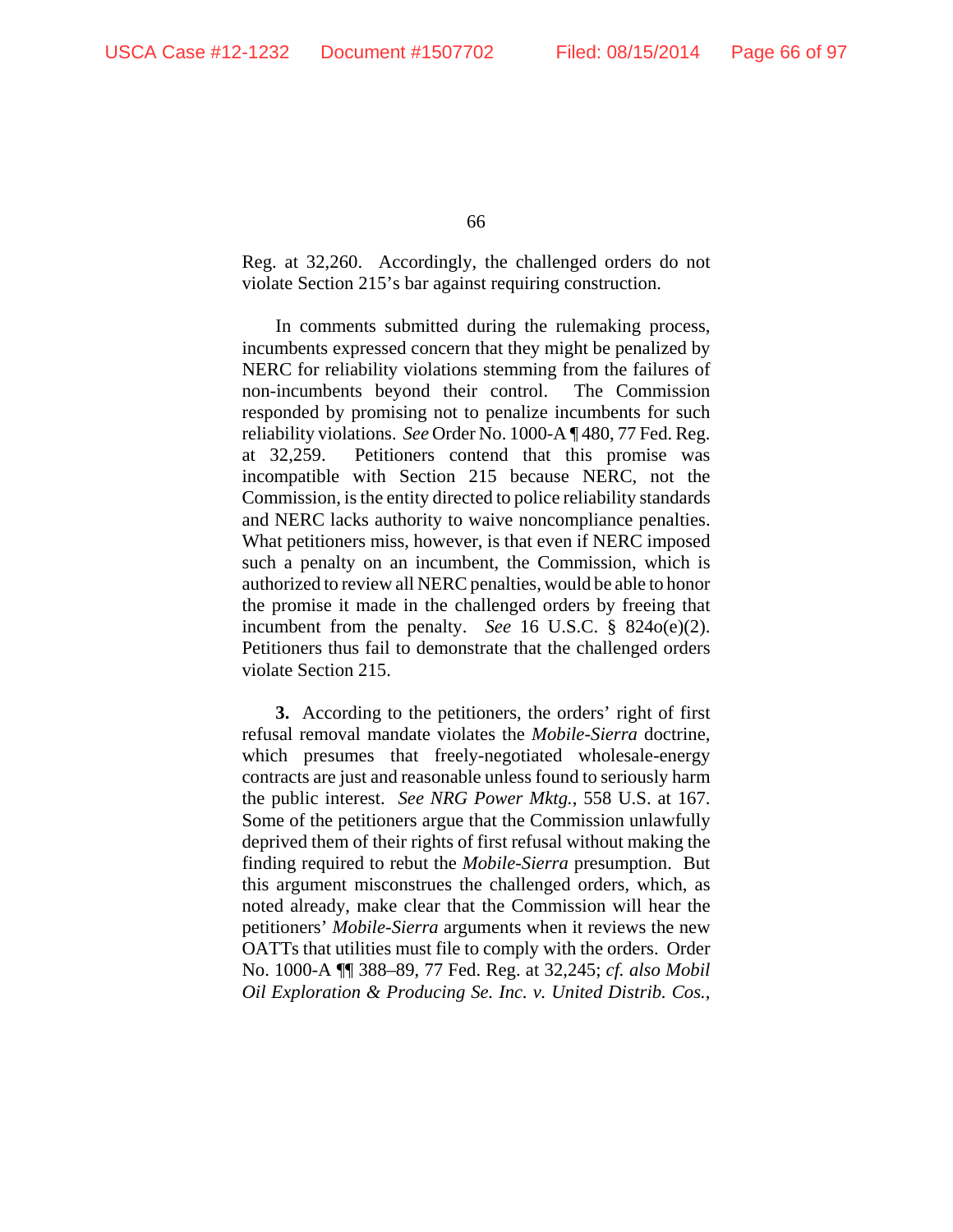498 U.S. 211, 230 (1991) (explaining that an agency has "broad discretion in determining how best to handle related, yet discrete, issues in terms of procedures" and that an agency is free to treat a particular issue in a "different proceeding" where that "proceeding would generate more appropriate information and where the agency was addressing the question"); *TAPS*, 225 F.3d at 709.

To the extent petitioners are asking us to weigh in now on whether or how *Mobile-Sierra* will ultimately apply to particular contracts, we decline their invitation. Given that the Commission deferred consideration of the issue, the "decision has [not yet] been formalized and its effects [have not been] felt in a concrete way by the challenging parties." *Associated Gas Distributors*, 824 F.2d at 1007 (internal quotation marks omitted). Thus, our involvement would be premature. *See Nevada v. Dep't of Energy*, 457 F.3d 78, 85–86 (D.C. Cir. 2006) (clarifying that an issue is not "fit for judicial review" where "further administrative action is needed to clarify the agency's position" (internal quotation marks omitted)).

We also see no need to enter an order precluding the Commission from holding, in later proceedings, that petitioners may not raise their argument because it is collaterally barred. As explained, the challenged orders make clear that the Commission will consider the issue during compliance. *See* Order No. 1000 ¶ 292, 76 Fed. Reg. at 49,892; Order No. 1000- A ¶¶ 388–89, 77 Fed. Reg. at 32,245. We have no reason to doubt that the Commission will honor its promise. *See Comcast Corp. v. FCC*, 526 F.3d 763, 769 n.2 (D.C. Cir. 2008) (explaining that this court presumes that an "agency acts in good faith"). If it fails to do so, its decision will be reviewable.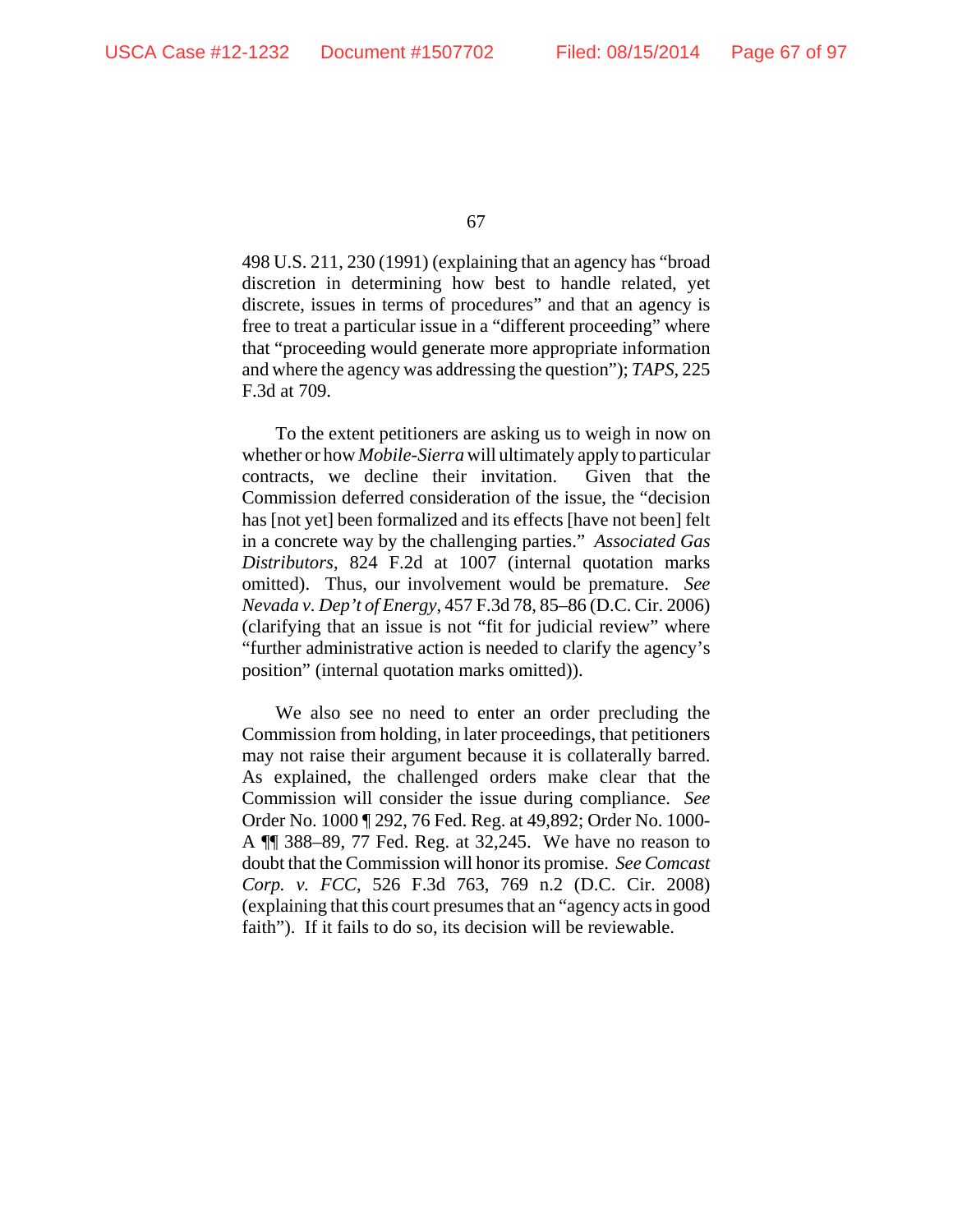Finding no merit in any of petitioners' right of first refusal challenges, we deny those portions of their petitions that attack the ban.

# **V.**

**Cost Allocation.** As a key element of the regional planning process, the Final Rule requires transmission providers to devise methods for allocating the costs of certain new transmission facilities to those entities that benefit from them. In keeping with the overall approach of the transmission planning reforms, the Final Rule uses a light touch: it does not dictate how costs are to be allocated. Rather, the Rule provides for general cost allocation principles and leaves the details to transmission providers to determine in the planning processes.

Two groups of petitioners challenge the cost allocation provisions on nearly opposite grounds. One, the Joint Petitioners, contends that the Commission lacks sufficient statutory authority to adopt the cost allocation requirements. The other, the International Transmission Company Petitioners ("ITC Petitioners"), asserts that the Commission acted arbitrarily and capriciously in adopting them, essentially because the agency did not go far enough. We disagree on both counts.

#### **A.**

Before the current reforms, the Commission did not mandate that the costs of new transmission facilities be allocated *ex ante* to those who would benefit from those facilities. The Commission has since concluded that the lack of any method or process to ensure that new facilities were paid for by those that benefitted from them created perverse incentives—indeed, a sort of tragedy of the transmission commons.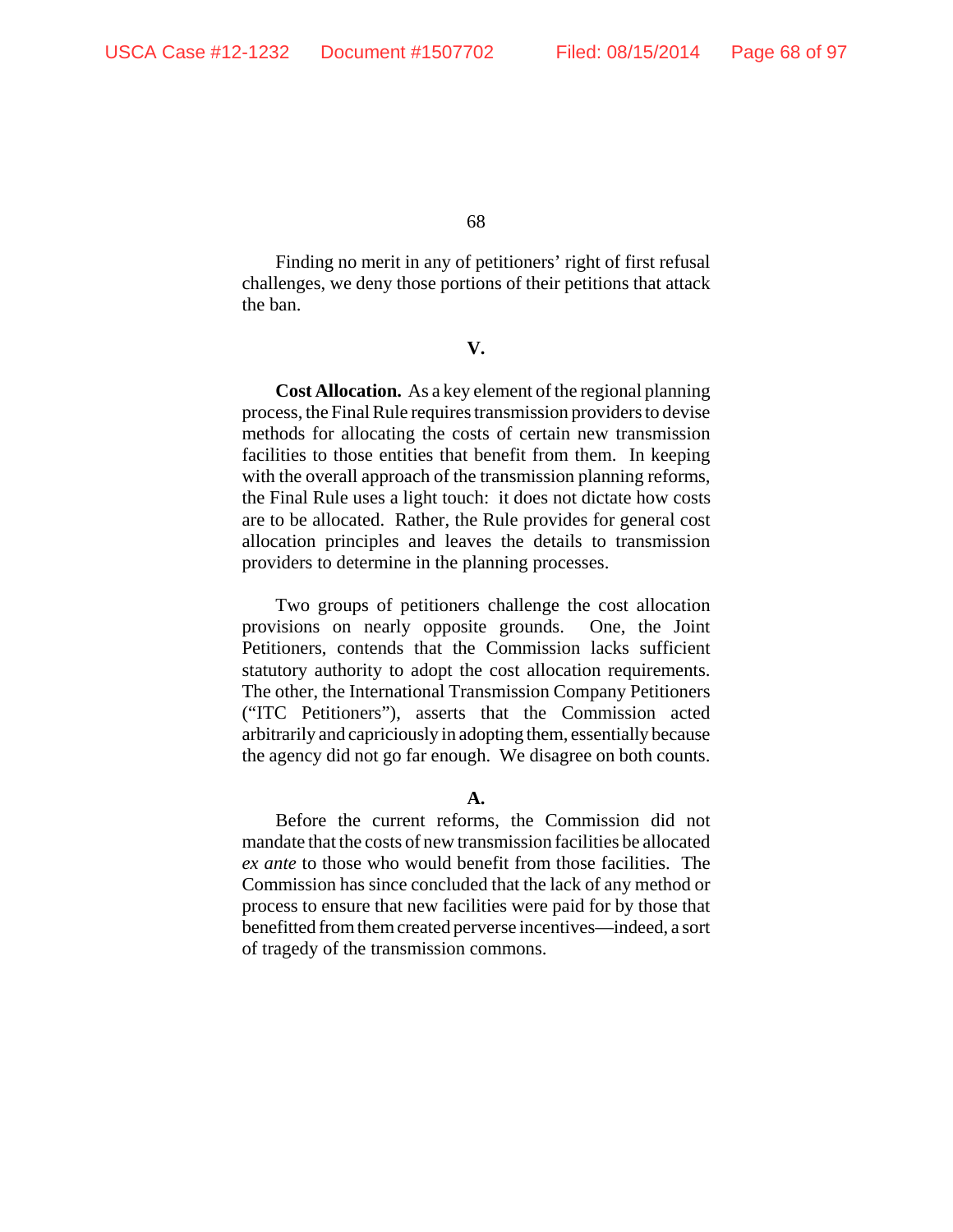As the Commission explained, the challenges associated with allocating the cost of new or improved transmission facilities have become more pressing as the need for such infrastructure has grown. Order No. 1000 ¶ 485, 76 Fed. Reg. at 49,919. That is because "constructing new transmission facilities requires a significant amount of capital and, therefore, a threshold consideration for any company considering investing in transmission is whether it will have a reasonable opportunity to recover its costs." *Id.* In the Commission's view, the lack of methods that ascertain the beneficiaries of new and improved transmission facilities and allocate costs to entities that benefit "creates significant risk for transmission developers that they will have no identified group of customers from which to recover the cost of their investment." *Id.* The Commission reasoned:

> [T]he risk of the free rider problems associated with new transmission investment is particularly high for projects that affect multiple utilities' transmission systems and therefore may have multiple beneficiaries. With respect to such projects, any individual beneficiary has an incentive to defer investment in the hopes that other beneficiaries will value the project enough to fund its development. . . . [O]n one hand, a cost allocation method that relies exclusively on a participant funding approach, without respect to other beneficiaries of a transmission facility, increases this incentive and, in turn, the likelihood that needed transmission facilities will not be constructed in a timely manner. On the other hand, if costs would be allocated to entities that will receive no benefit from a transmission facility, then those entities are more likely to oppose selection of the facility in a regional transmission plan for purposes of cost allocation or to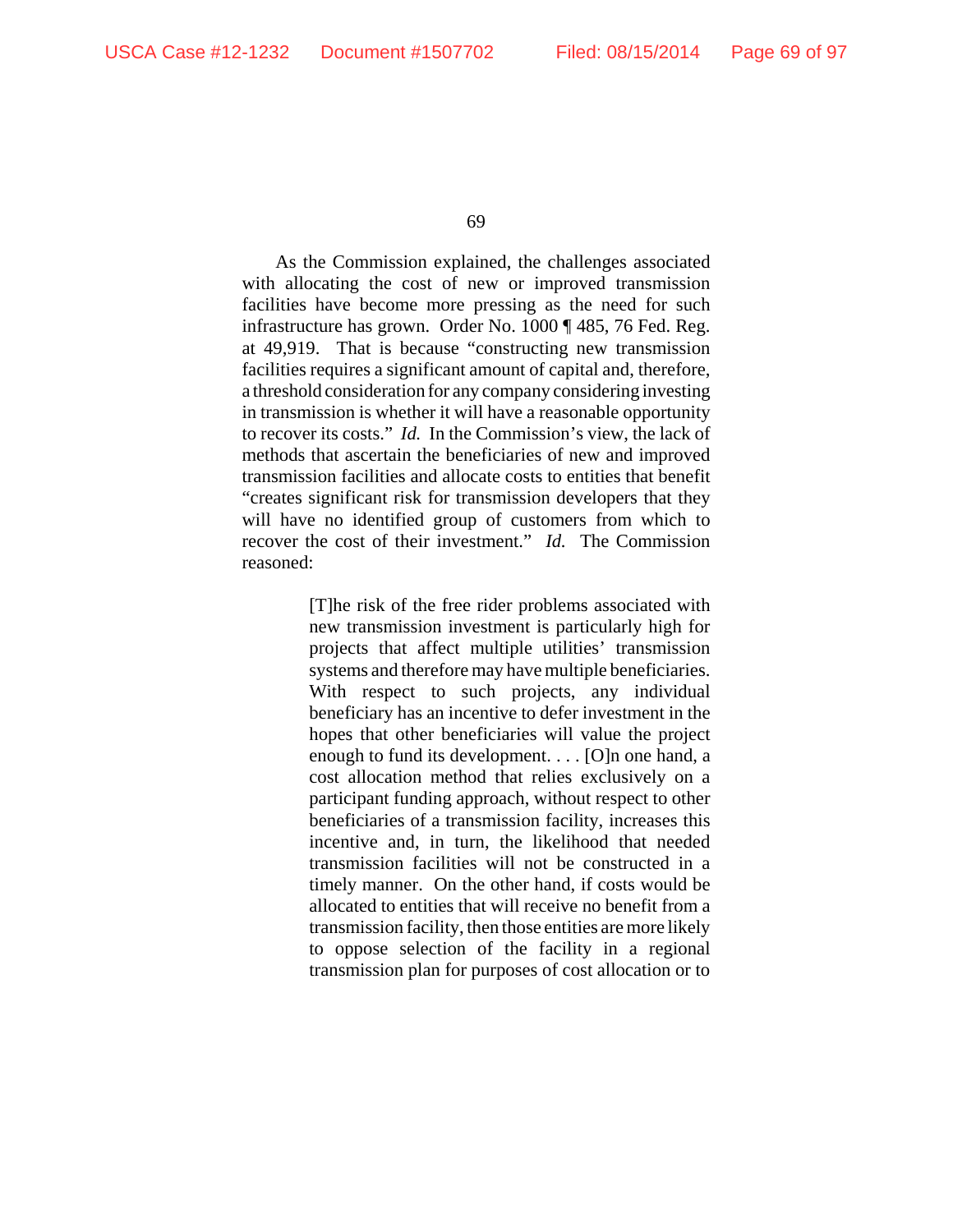otherwise impose obstacles that delay or prevent the facility's construction.

*Id.* ¶ 486, 76 Fed. Reg. at 49,919 (footnote omitted).

The Commission anticipated that such misalignment of incentives would become more acute due to the "growing need for new transmission facilities [including those] that cross . . . regions" created by "the expansion of regional power markets." *Id*. ¶ 484, 76 Fed. Reg. at 49,919. In addition, the Commission noted that the "increasing adoption of state resource policies, such as renewable portfolio standards, has contributed to the rapid growth of renewable energy resources that are frequently remote from load centers." *Id*. In short, the Commission recognized that, unless costs were allocated to those who benefit, needed expansion and improvement of the power grid would not likely occur. The Commission accordingly concluded that "existing cost allocation methods may not appropriately account for benefits associated with new transmission facilities and, thus, may result in rates that are not just and reasonable or are unduly discriminatory or preferential." *Id.* ¶ 487, 76 Fed. Reg. at 49,919.

For these reasons, in the Final Rule, the Commission required each public utility transmission provider to participate in a regional transmission planning process that includes, with regard to cost allocation, both:

> (1) "[a] regional cost allocation method for the cost of new transmission facilities selected in a regional transmission plan for purposes of cost allocation"; and

> (2) "an interregional cost allocation method for the cost of certain new transmission facilities that are located in two or more neighboring transmission planning regions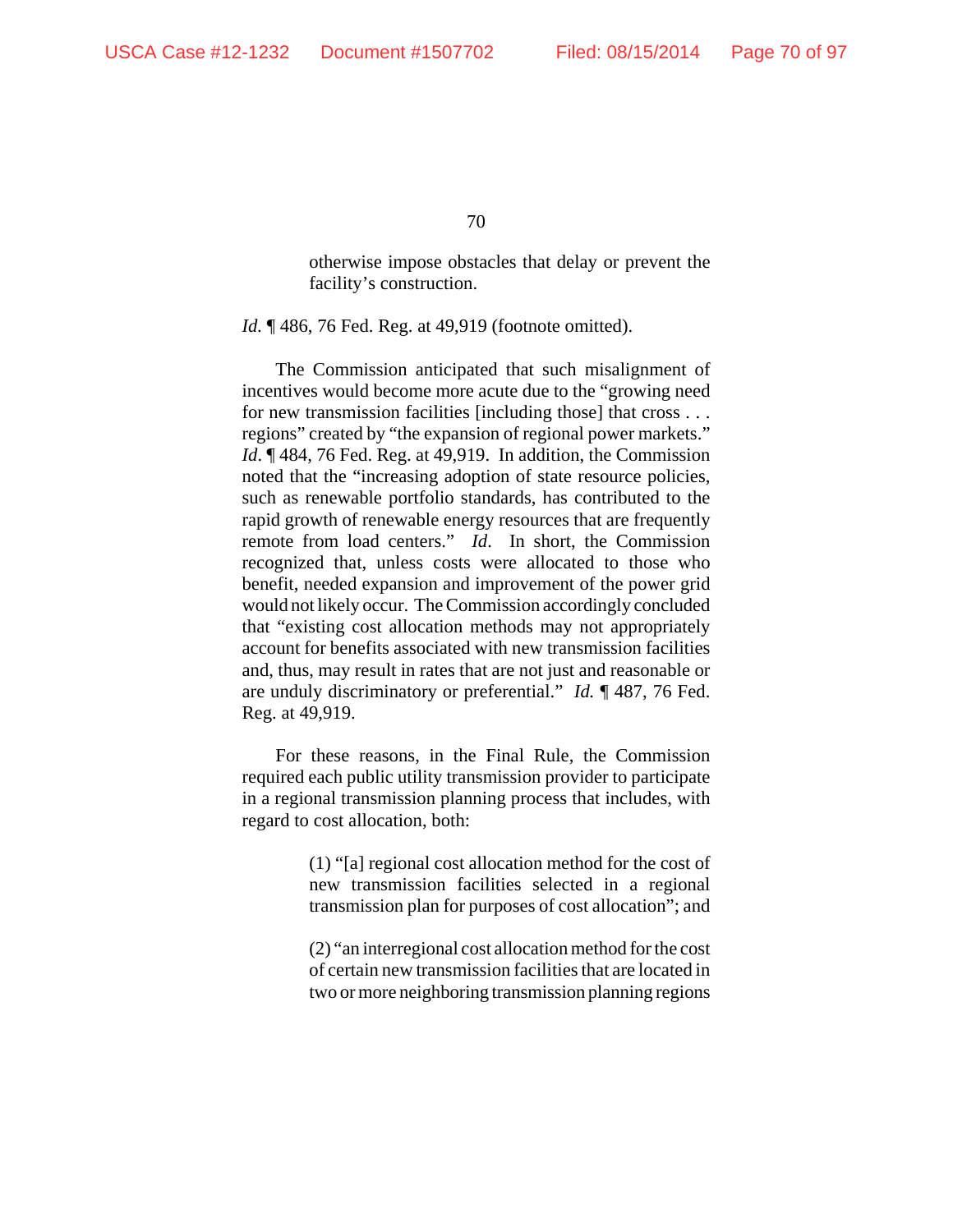and are jointly evaluated by the regions in the interregional transmission coordination procedures required by this Final Rule."

Order No. 1000 Summary, 76 Fed. Reg. at 49,842.

The reforms do not require any particular provider to pay for new facilities or dictate precisely how costs must be allocated. Instead, the Commission requires public utilities to have in place a method or methods for allocating the costs of new transmission facilities "in a manner that is at least roughly commensurate with the benefits received by those who will pay those costs," and for ensuring that costs are not "involuntarily allocated to entities that do not receive benefits." *Id*. ¶ 10, 76 Fed. Reg. at 49,846.

To implement these reforms, the Commission requires each public utility transmission provider to include in its OATT both "a method, or set of methods, for allocating the costs of new transmission facilities selected in the regional transmission plan" and "a method or set of methods for allocating the costs of new interregional transmission facilities." *Id*. ¶ 482, 76 Fed. Reg. at 49,918. Each utility in a region "must include the same cost allocation method or methods adopted by the region." *Id*. ¶ 482, 76 Fed. Reg. at 49,919; Order No. 1000-A ¶ 523, 77 Fed. Reg. at 32,266. The Commission also required both regional and interregional cost allocation method(s) to adhere to six specified principles, including, for example, that costs must be allocated roughly commensurately with benefits, that those entities that receive no benefit must not be involuntarily allocated costs, and that the allocation method(s) for the costs of a regional facility must assign costs within the transmission planning region unless entities outside the region voluntarily assume them. *See* Order No. 1000 ¶¶ 586–87, 76 Fed. Reg. at 49,932–33.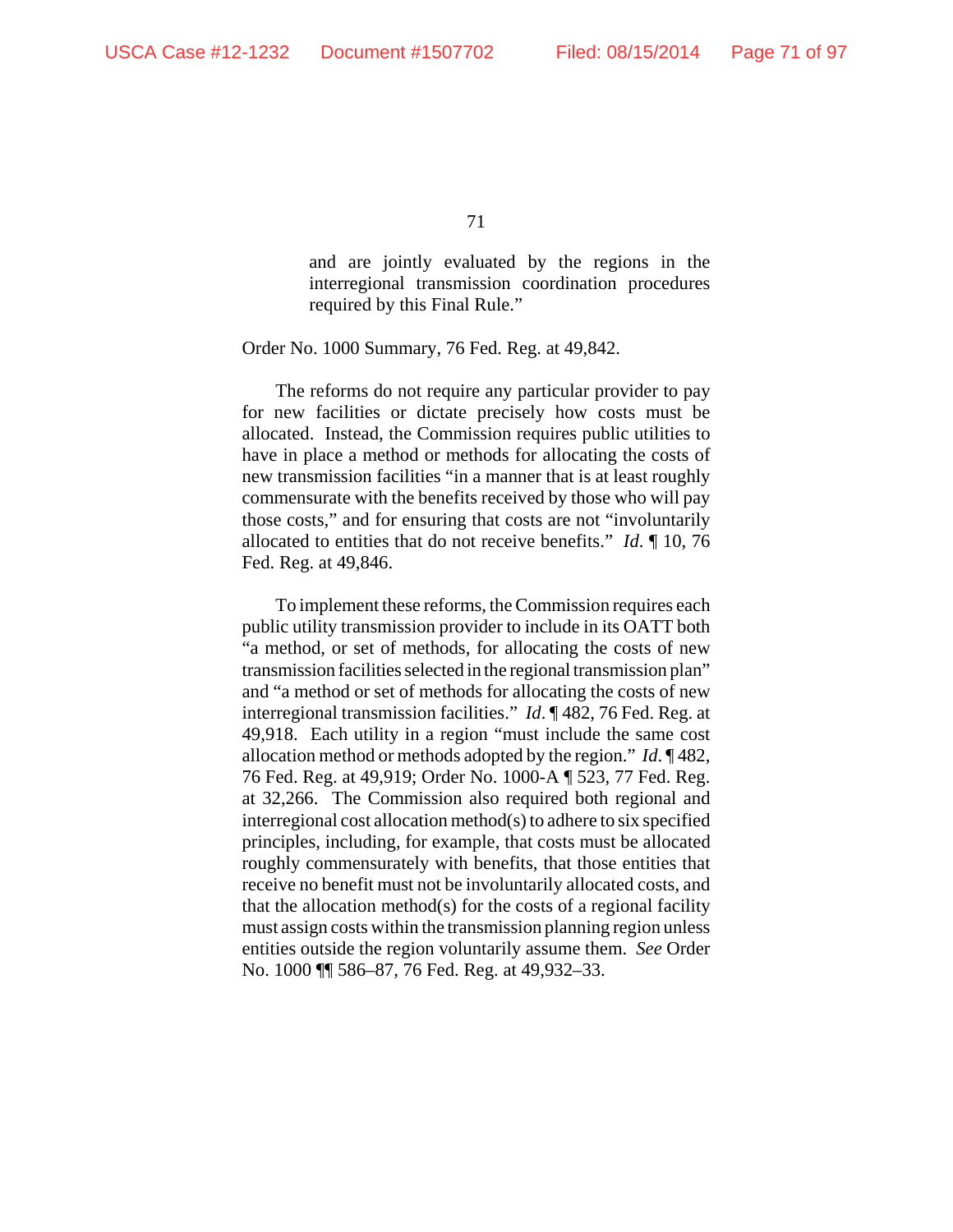Thus, although the Final Rule requires each public utility in a region to include the same cost allocation method(s) in its OATT, it does not dictate either how the costs should be allocated in any more detail than those general principles, nor does the Rule specify how costs should be recovered (*i.e.*, how the new facilities should be paid for). The Commission, moreover, requires cost allocation only for new transmission facilities that are chosen for cost allocation during the regional planning process—meaning that cost allocation will be triggered only in cases in which the transmission providers in a region, in consultation with stakeholders, evaluate a given facility and determine that its benefits merit cost allocation under the regional cost allocation method(s). *Id.* ¶ 539, 76 Fed. Reg. at 49,926–27; Order No. 1000-A ¶ 579, 77 Fed. Reg. at 32,274.

#### **B.**

Petitioners dispute the Commission's authority to adopt the cost allocation reforms under Section 206 of the FPA. The key inquiry here, as in Parts II.A and IV.B *supra* is whether cost allocation constitutes a "practice" "affecting . . . rate[s]" under Section 206 of the FPA such that the Commission may fix it by order.16 U.S.C. § 824e(a).

Petitioners do not dispute that the allocation of costs of new transmission facilities is a "practice" that at least in principle can "affect" a "rate." This court has previously held that the Commission has "clear" authority to reallocate capacity and production costs. *La. Pub. Serv. Comm'n v. FERC*, 522 F.3d 378, 389–90 (D.C. Cir. 2008); *Miss. Indus. v. FERC*, 808 F.2d 1525, 1540 (D.C. Cir. 1987) ("[D]istribution of [a facility's] costs and capacity in [a cost-sharing agreement] inevitably affects [the allocated companies'] generation costs and, by extension, their wholesale rates."). Indeed, quite recently we noted that "in principle, a 'beneficiary pays' approach is a just and reasonable basis for allocating the costs of regional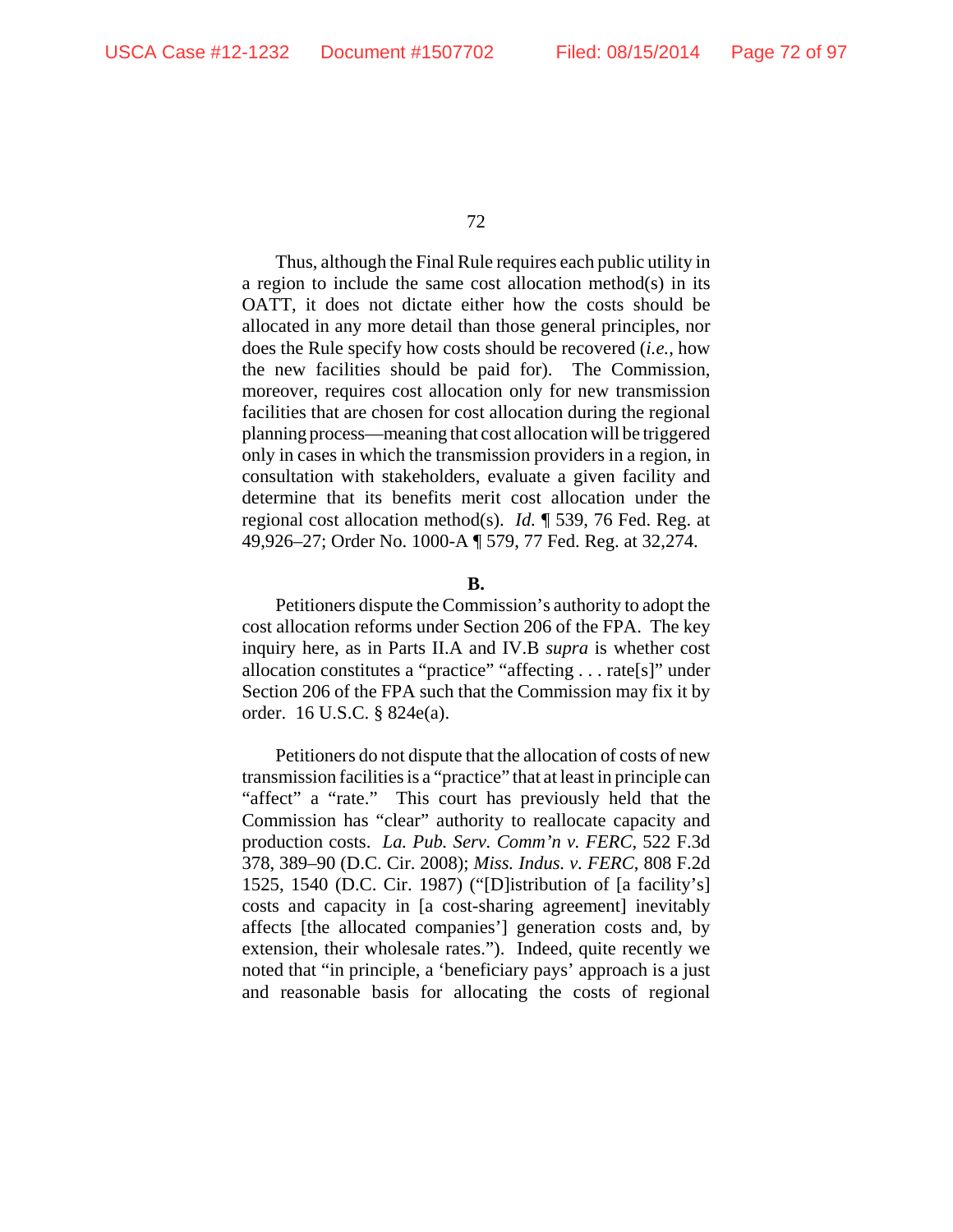transmission projects, even if it leads to reallocating sunk costs." *FirstEnergy Serv. Co. v. FERC*, -- F.3d --, No. 12-1461, 2014 WL 3538062, at \*7 (D.C. Cir. July 18, 2014).

The central thrust of Joint Petitioners' statutory argument is that Section 206 does not authorize the Commission to require utilities to pay for the costs of transmission facilities developed by entities with whom they have no prior contractual or customer relationship and from whom they do not take transmission service. Joint Br. of Pet'rs/Intervenors Concerning Cost Allocation 2 ("Joint Pet'rs' Br."). In the Joint Petitioners' view, Section 206 unambiguously forecloses the Commission from mandating the allocation of costs beyond pre-existing commercial relationships, and the cost allocation reforms thus fail at *Chevron* step one.

No such limitation exists in the statutory text. Section 206 empowers the Commission to fix any "practice" affecting rates, and the Commission reasonably understood beneficiary-based cost allocation—or its absence—to be a practice affecting rates. Section 206 nowhere limits cost allocation to entities with preexisting commercial relationships. To the contrary, it empowers the Commission to fix "*any* rate" "demanded, observed, charged, or collected by *any* public utility for *any* transmission . . . subject to the jurisdiction of the Commission," and "any . . . practice" "affecting such rate." 16 U.S.C. § 824e(a) (emphasis added). The use of "any" to describe "rate," "public utility," and "transmission" bestows authority on the Commission that is not cabined to pre-existing commercial relationships of any given utility. *See Gonzales*, 520 U.S. at 5. The beneficiary-based cost allocation reforms are not clearly a "remote thing[] beyond the rate structure," as was the personnel and structure of the corporate board in *CAISO*, 372 F.3d at 403. Instead, "the statute is silent or ambiguous with respect to the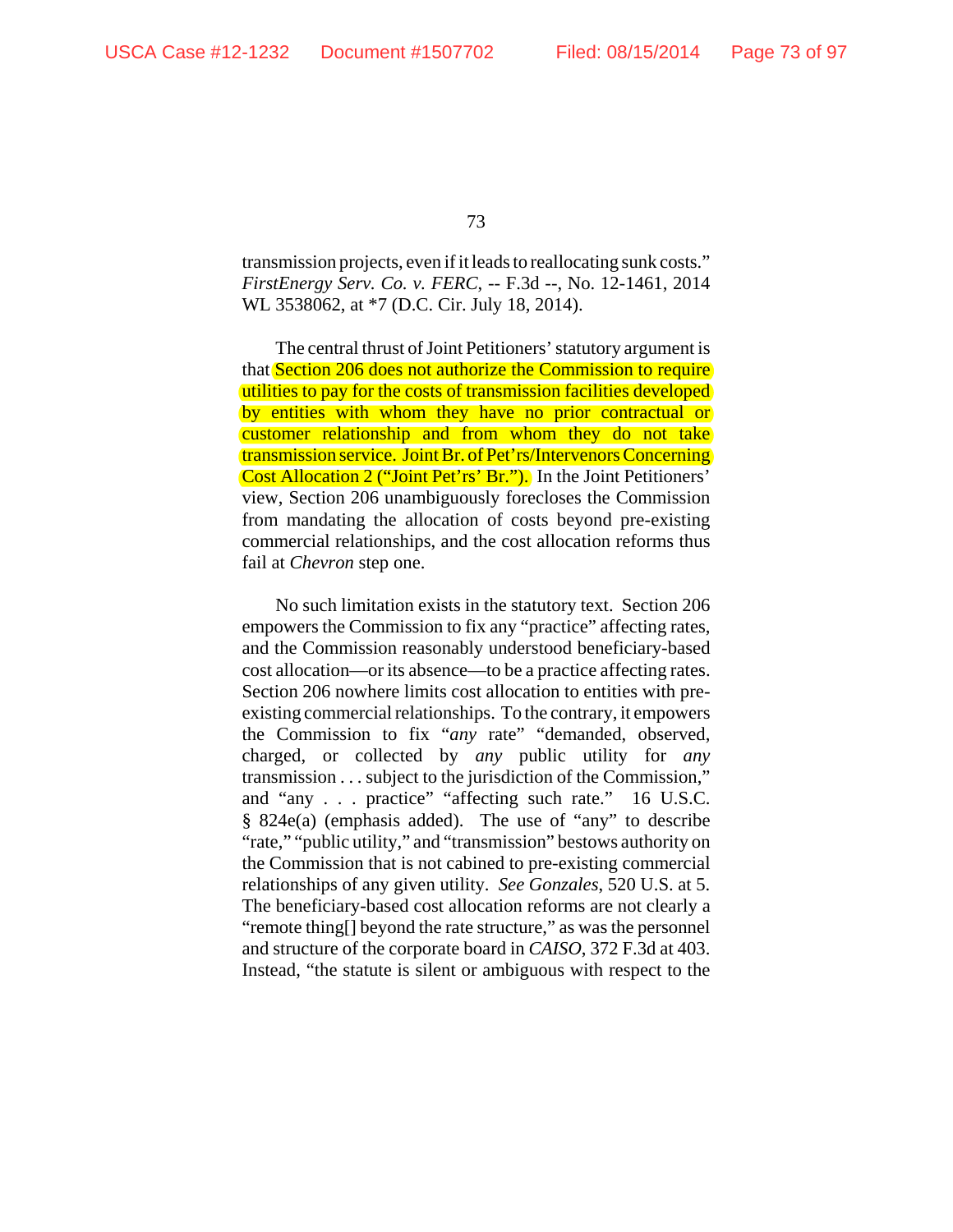specific issue." *Chevron*, 467 U.S. at 843; *see also supra* Part II.A.

We therefore defer, at *Chevron* step two, to the Commission's interpretation of the Act if it is permissible. *Chevron*, 467 U.S. at 843; *TAPS*, 225 F.3d at 694; *see also City of Arlington*, 133 S. Ct. at 1868; *Brand X Internet Servs.*, 545 U.S. at 980. We believe that it is.

First, as noted above, nothing in the statutory language or context limits the Commission's authority to fixing only practices affecting pre-existing commercial relationships.

Second, the Commission's adoption of a beneficiary-based cost allocation method is a logical extension of the cost **causation principle.** Under that basic tenet, which we have repeatedly embraced, "costs are to be allocated to those who cause the costs to be incurred and reap the resulting benefits." *Nat'l Ass'n of Regulatory Util. Comm'rs v. FERC*, 475 F.3d 1277, 1285 (D.C. Cir. 2007) ("*NARUC*"). And we have "endorsed the approach of 'assign[ing] the costs of system-wide benefits to all customers on an integrated transmission grid.'" *Id.* (alteration in original) (quoting *W. Mass. Elec. Co. v. FERC*, 165 F.3d 922, 927 (D.C. Cir. 1999)).

The physics of electrical transmission supports the Commission's conclusion that even transmission providers distant from new transmission facilities—including those that do not have pre-existing commercial relationships with a transmission developer—may benefit from those new facilities. Because "there is no way to determine what path electricity actually takes between two points [on a power grid] or indeed whether the electricity at the point of delivery was ever at the point of origin," "all of the individual facilities used to transmit electricity are treated as if they were part of a single machine."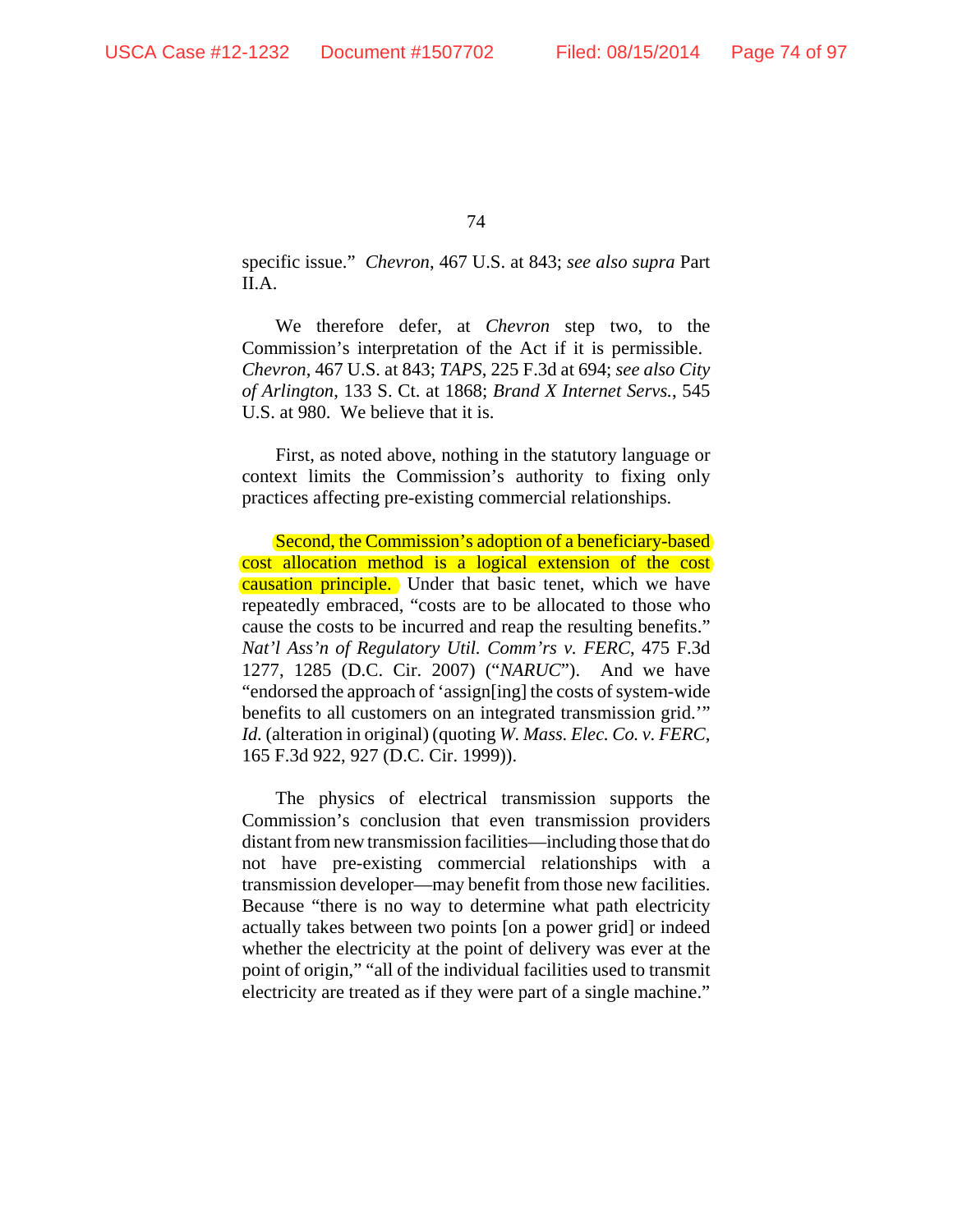*N. States Power Co. v. FERC*, 30 F.3d 177, 179 (D.C. Cir. 1994). And because "a transmission system performs as a whole[,] the availability of multiple paths for electricity to flow from one point to another contributes to the reliability of the system as a whole." *Id*. The Commission accordingly determined that "in an interconnected electric transmission system, the enlargement of one path between two points can provide greater system stability, lower line losses, reduce reactive power needs, and improve the throughput capacity on other facilities." Order No. 1000-A ¶ 562, 77 Fed. Reg. at 32,271. There is a strong scientific basis for the Commission's conclusion that "[e]ntities that contract for service on the transmission grid cannot 'choose' to affect only the transmission facilities for which they have entered into a contract" and "cannot claim that they are not using or benefiting from such transmission facilities simply because they did not enter a contract to use them." *Id.* ¶ 561, 77 Fed. Reg. at 32,271.

As the Commission recognized, the free rider problem it identified stems from the fact that an entity that uses part of the transmission grid may obtain benefits from improvements to and expansion of transmission facilities on another part of that grid, regardless of whether that entity has a contract for service on the improved part of the grid. *Id.* ¶ 562, 77 Fed. Reg. at 32,271. The Commission therefore reasonably identified the lack of beneficiary-based cost allocation as a practice likely to result in rates that are not just and reasonable or are unduly discriminatory or preferential. Order No. 1000 ¶ 487, 76 Fed. Reg. at 49,919. And, as explained in Part II.A *supra*, whether a threat of unjust or unreasonable rates derives from a practice or the absence thereof, Section 206 empowers the Commission to address it.

The plain text of the statute and the Commission's reasoning show the Commission's construction to be wholly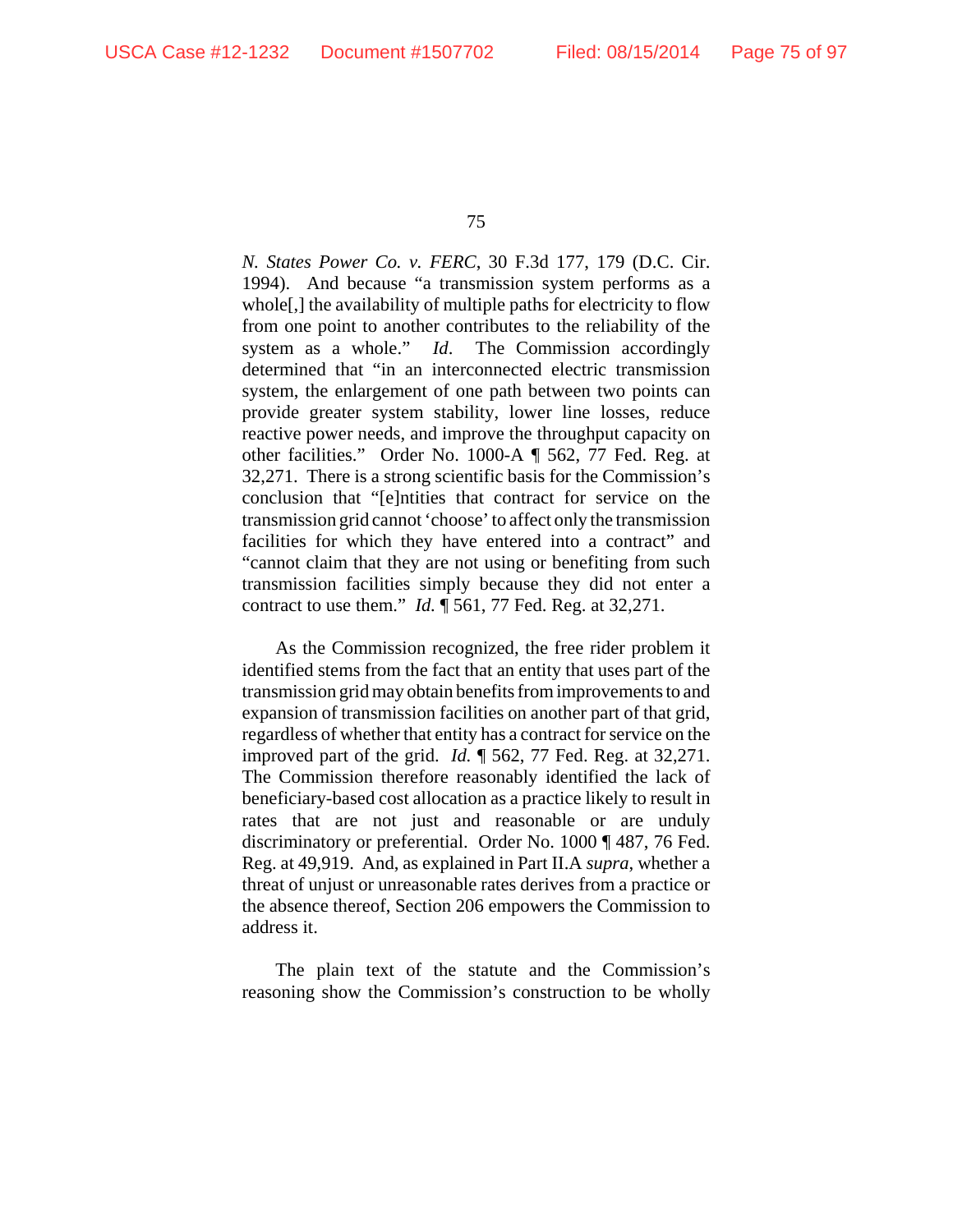reasonable. Joint Petitioners point to a number of cases for the contrary conclusion, none of which requires a different result.

First, Joint Petitioners contend that the *Mobile-Sierra* line of cases prevents the Commission from requiring cost allocation other than as established by voluntary contractual or commercial relationships. The *Mobile-Sierra* cases neither govern our inquiry nor require that conclusion. *Mobile* and *Sierra* address the Commission's authority "to modify rates set bilaterally by contract rather than unilaterally by tariff." *Morgan Stanley*, 554 U.S. at 532 (addressing the scope of the *Mobile-Sierra* doctrine); *see also Mobile*, 350 U.S. 332; *Sierra*, 350 U.S. 348. Neither *Mobile-Sierra* nor their progeny addressed the issue here: the Commission's power under Section 206 to require public utilities to include in their OATTs rate-affecting provisions, such as cost allocation method(s) that may be adopted during regional transmission planning. The precedents relevant to that issue establish that the Commission may act by generic rule, as it did here, without first finding that the rates charged by individual utilities are unjust or unlawful when it "conclu[des] that *any* tariff violating the rule would have such adverse effects on the interstate gas [or energy] market as to render it 'unjust and unreasonable.'" *Associated Gas Distributors*, 824 F.2d at 1008; *see also Interstate Natural Gas*, 285 F.3d at 37–38; *cf. Entergy Servs., Inc. v. FERC*, 319 F.3d 536, 545 (D.C. Cir. 2003).

The contract cases do not bear the weight Joint Petitioners place on them. They reflect a premise of the FPA's regulatory system in which contractual agreements voluntarily devised by regulated companies coexist with tariffs. *See Morgan Stanley*, 554 U.S. at 531–34. But *Mobile* and *Sierra* do not wall off certain "private commercial matters," Joint Pet'rs' Br. 10, as beyond the Commission's authority where those matters are unjust, unreasonable, or unduly discriminatory "practice[s]"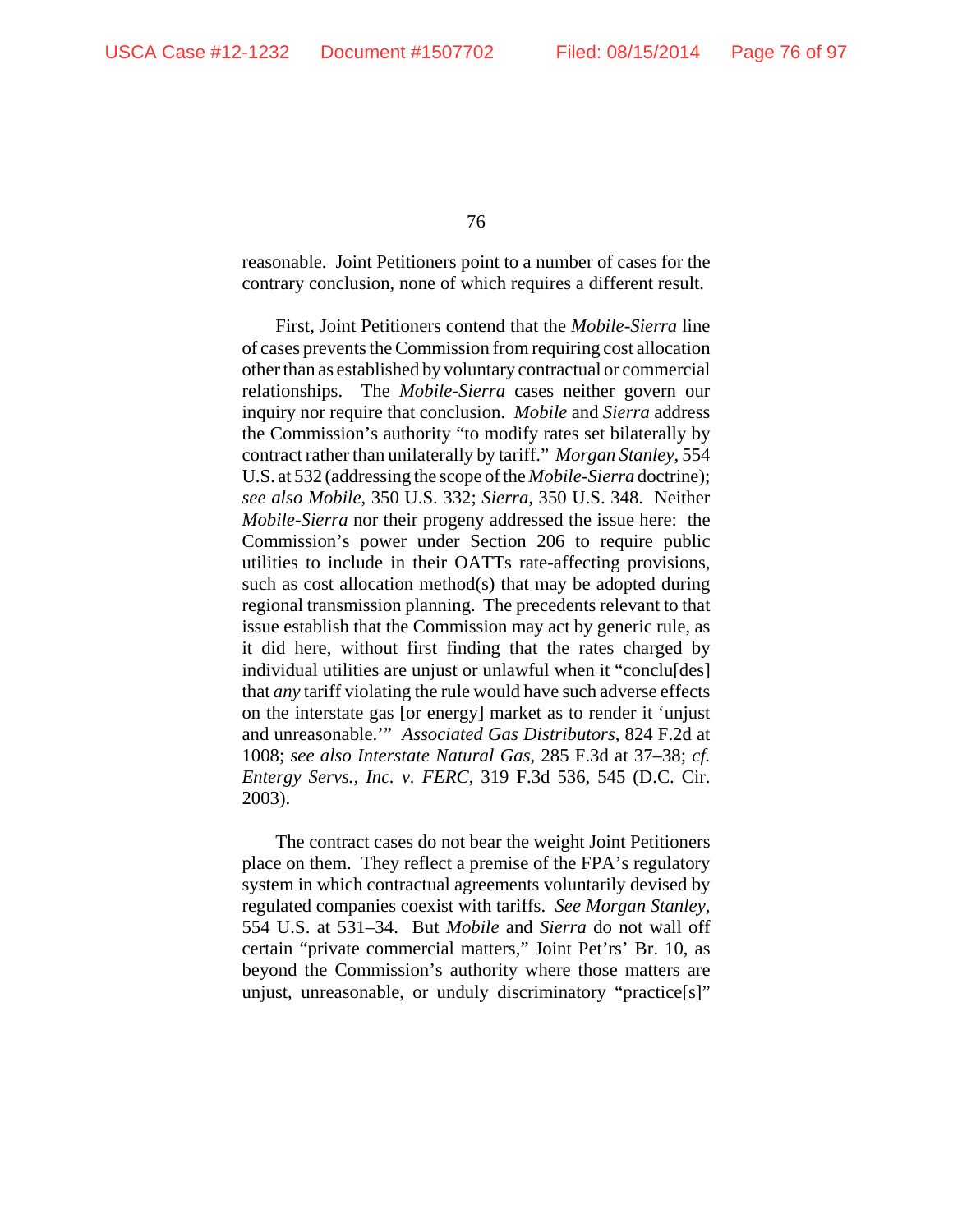"affecting" "rate[s]" pursuant to Section 206. *See* 16 U.S.C. § 824e(a). The statutory question here is instead one we review under *Chevron*, and, as explained above, we conclude that the Commission's interpretation is reasonable.

Second, to the extent petitioners rely on *Fort Pierce Utilities Authority v. FERC*, 730 F.2d 778 (D.C. Cir. 1984), for the proposition that the cost allocation reforms are impermissible as tantamount to joint rates, that assertion is unpersuasive. In *Fort Pierce*, several Florida municipal electric utilities ("Florida Cities") sought review of a Commission order establishing the transmission rates of the largest electric utility in Florida, Florida Power & Light. *Id*. at 779–80. The Florida Cities claimed that those rates were excessive and discriminatory, in violation of the FPA, because the Commission had failed to order Florida Power & Light to file joint rates with a second large utility, Florida Power Corporation. *Id.* This court upheld the Commission's adoption of separate, not joint, rates. *Id*. Due to the methodology used to calculate the rates of each transmission provider, the Commission concluded and this court agreed that to permit the Cities to pay only a joint (or averaged) rate instead of the sum of two individual rates would have the effect of discriminating against non-joint-rate customers by forcing them to subsidize the Cities' rates for no justifiable reason. *Id.* at 783–84.

The cost allocation reforms here are not tantamount to mandating joint rates under *Fort Pierce*. The Commission in *Fort Pierce* rejected the Cities' proposal of a joint rate because, due to the rate formula used, such a rate would discriminatorily shift costs away from the beneficiaries of transmission service. *Id.* at 783. By contrast, the cost allocation reforms here are aimed at ensuring that the costs of new transmission services are in fact allocated to those that benefit from them. Order No. 1000 ¶ 10, 76 Fed. Reg. at 49,846. In any event, the reforms do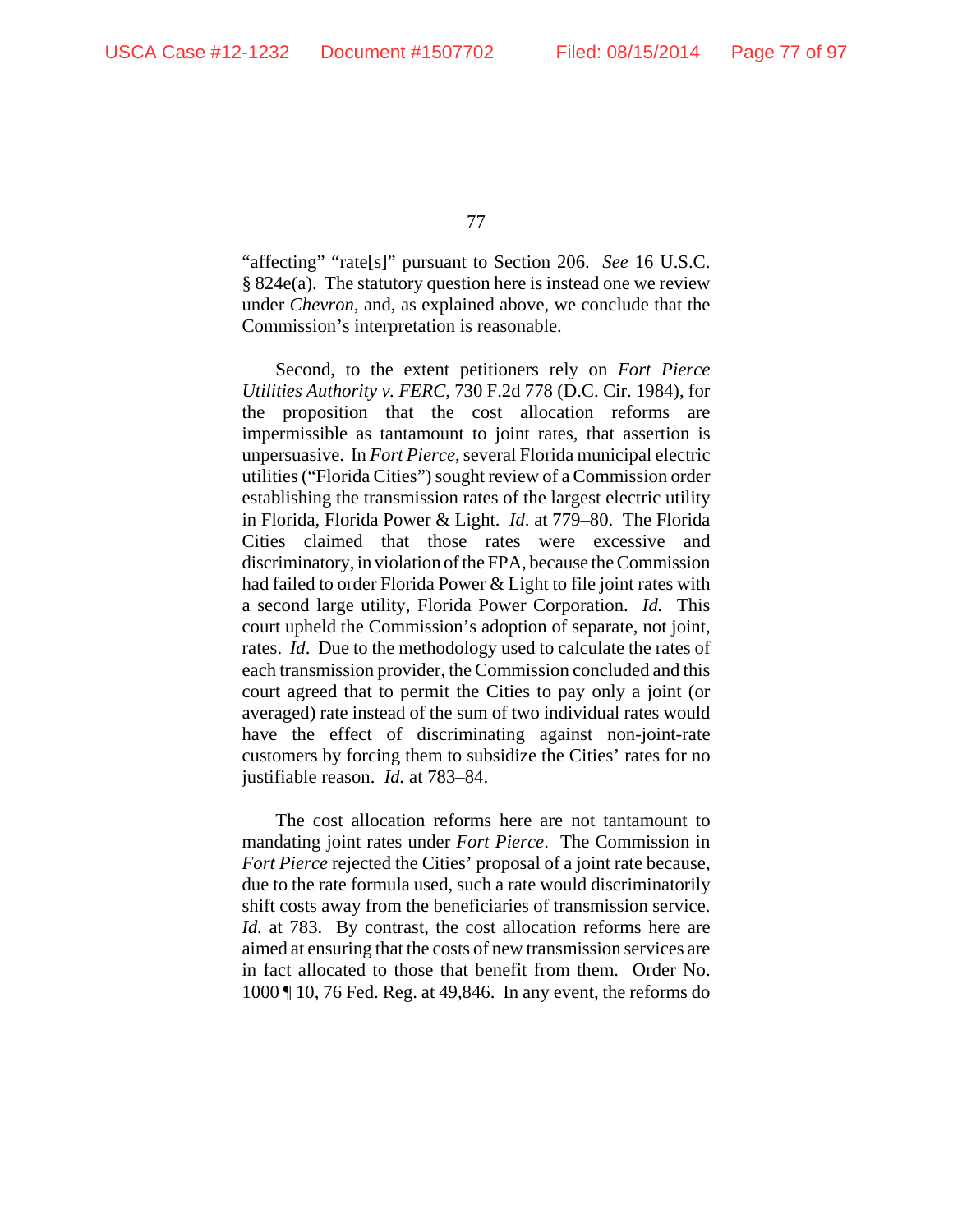not require any rate, joint or otherwise, to be paid; indeed, they do not require any utility to pay any cost or define the mechanism for doing so, leaving to the transmission providers to devise for themselves cost allocation methodologies and recovery mechanisms.

We therefore reject the Joint Petitioners' challenges to the Commission's authority to adopt the cost allocation reforms under Section 206.

In contrast to the Joint Petitioners, the ITC Petitioners contend that the cost allocation requirements adopted in the Final Rule were arbitrary and capricious because the Commission did not mandate further cost allocation reforms. Specifically, the ITC Petitioners argue that the Commission acted arbitrarily and capriciously by (1) failing to require the allocation of the costs of extra-high voltage ("EHV") electrical transmission lines *between* regions, and (2) requiring interregional transmission lines to be approved by each transmission planning region in which the line is located. Br. of Pet'rs Int'l Transmission Co. 2 ("ITC Br."). The ITC Petitioners complain that the Final Rule fails to require cost allocation to extra-regional beneficiaries.

Principle 4 of the six regional cost allocation principles directs that the allocation method for "the cost of a regional facility must allocate costs solely within that transmission planning region unless another entity outside the region or another transmission planning region voluntarily agrees to assume a portion of those costs." Order No. 1000 ¶ 586, 76 Fed. Reg. at 49,932; *see also id.* ¶ 657, 76 Fed. Reg. at 49,941. The Final Rule specifies that "an interregional transmission facility must be selected in both of the relevant regional transmission plans for purposes of cost allocation in order to be eligible for

**C.**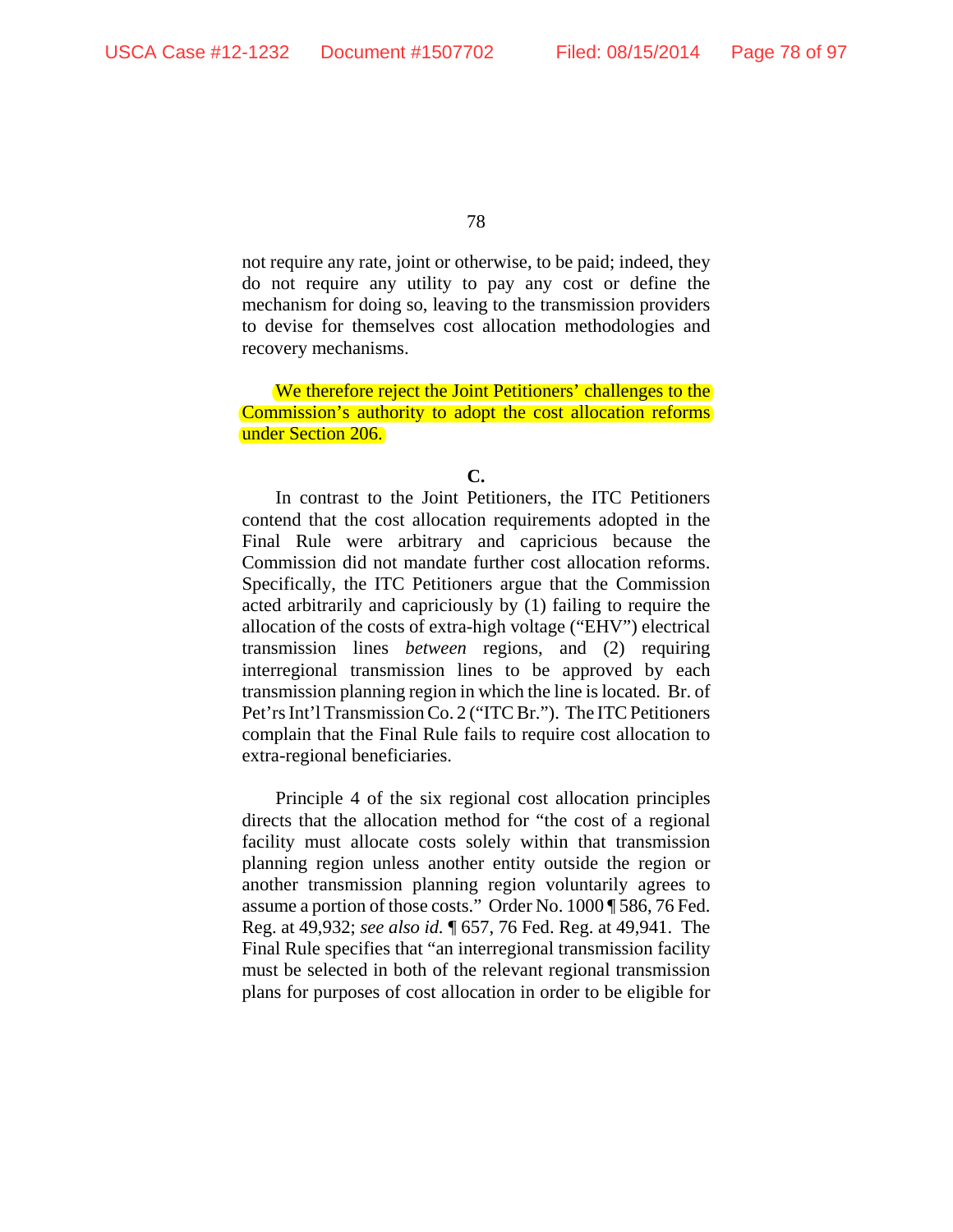interregional cost allocation pursuant to an interregional cost allocation method required under this Final Rule." *Id.* ¶ 400, 76 Fed. Reg. at 49,908. And "public utility transmission providers in a transmission planning region will not be required to accept allocation of the costs of an interregional transmission project unless the region has selected such transmission facility in the regional transmission plan for purposes of cost allocation." *Id.* ¶ 443, 76 Fed. Reg. at 49,914.

The Commission thus limited required cost allocation to within regions, noting that doing so, "may lead to some beneficiaries of transmission facilities escaping cost responsibility because they are not located in the same transmission planning region as the transmission facility." *Id.* ¶ 660, 76 Fed. Reg. at 49,942. It chose this approach because "allowing one region to allocate costs unilaterally to entities in another region would impose too heavy a burden on stakeholders to actively monitor transmission planning processes in numerous other regions, from which they could be identified as beneficiaries and be subject to cost allocation." *Id*.; *see also* Order No. 1000-A ¶¶ 507–12, 707–12, 77 Fed. Reg. at 32,263–64, 32,291–92. The Commission declined to require cost allocation more broadly because "the resulting regional transmission planning processes would amount to interconnectionwide transmission planning with corresponding cost allocation, albeit conducted in a highly inefficient manner." Order No. 1000 ¶ 660, 76 Fed. Reg. at 49,942.

The ITC Petitioners contend that Cost Allocation Principle 4 is inconsistent with the cost causation principle and is therefore presumptively unjust. The cost causation principle requires costs "to be allocated to those who cause the costs to be incurred and reap the resulting benefits." *NARUC*, 475 F.3d at 1285; *see also K N Energy, Inc. v. FERC*, 968 F.2d 1295, 1300 (D.C. Cir. 1992). "Not surprisingly, we evaluate compliance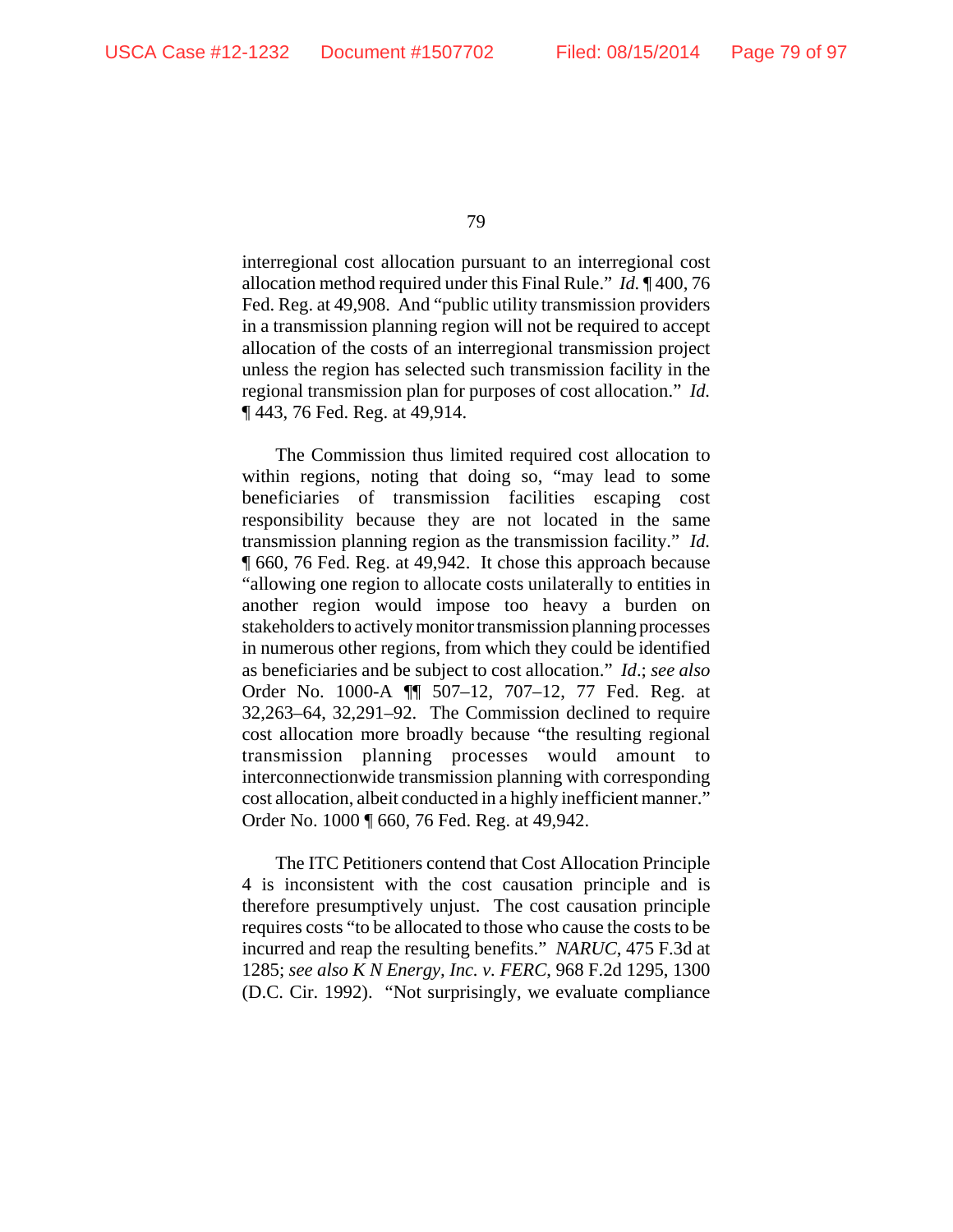with this unremarkable principle by comparing the costs assessed against a party to the burdens imposed or benefits drawn by that party. Also not surprisingly, we have never required a ratemaking agency to allocate costs with exacting precision." *Midwest ISO Transmission Owners*, 373 F.3d at 1368–69 (citation omitted).

The ITC Petitioners urge that Cost Allocation Principle 4 is arbitrary and capricious because it is inconsistent with the cost causation principle, insofar as the Final Rule does not fully allocate costs to those out-of-region entities who benefit simply because they are not within the same "rather arbitrar[ily]" drawn region in which the new facility is located. ITC Br. 17. The ITC Petitioners further argue that the Commission's concern about the monitoring burden that extra-regional cost allocation would create is exaggerated and could be mitigated by, for example, limiting out-of-region cost allocation to EHV facilities or to adjacent regions, because (1) only a small number of EHV lines are likely to have benefits beyond the region in which they are located; and (2) those benefits would extend only to adjacent regions. *Id.* at 6.

In the Final Rule, the Commission recognized both that Cost Allocation Principle 4 may lead to some beneficiaries escaping cost responsibility, Order No. 1000 ¶ 660, 76 Fed. Reg. at 49,942, and that limiting involuntary interregional cost allocation to EHV lines or adjacent regions "might mitigate" the monitoring burden on some stakeholders, Order No. 1000-A ¶ 711, 77 Fed. Reg. at 32,292. But nothing requires the Commission to ensure full or perfect cost causation. Rather, the cost causation principle requires that "all approved rates *reflect to some degree* the costs actually caused by the customer who must pay them." *K N Energy*, 968 F.2d at 1300 (emphasis added); *see also Pub. Serv. Comm'n of Wis.*, 545 F.3d at 1066–67.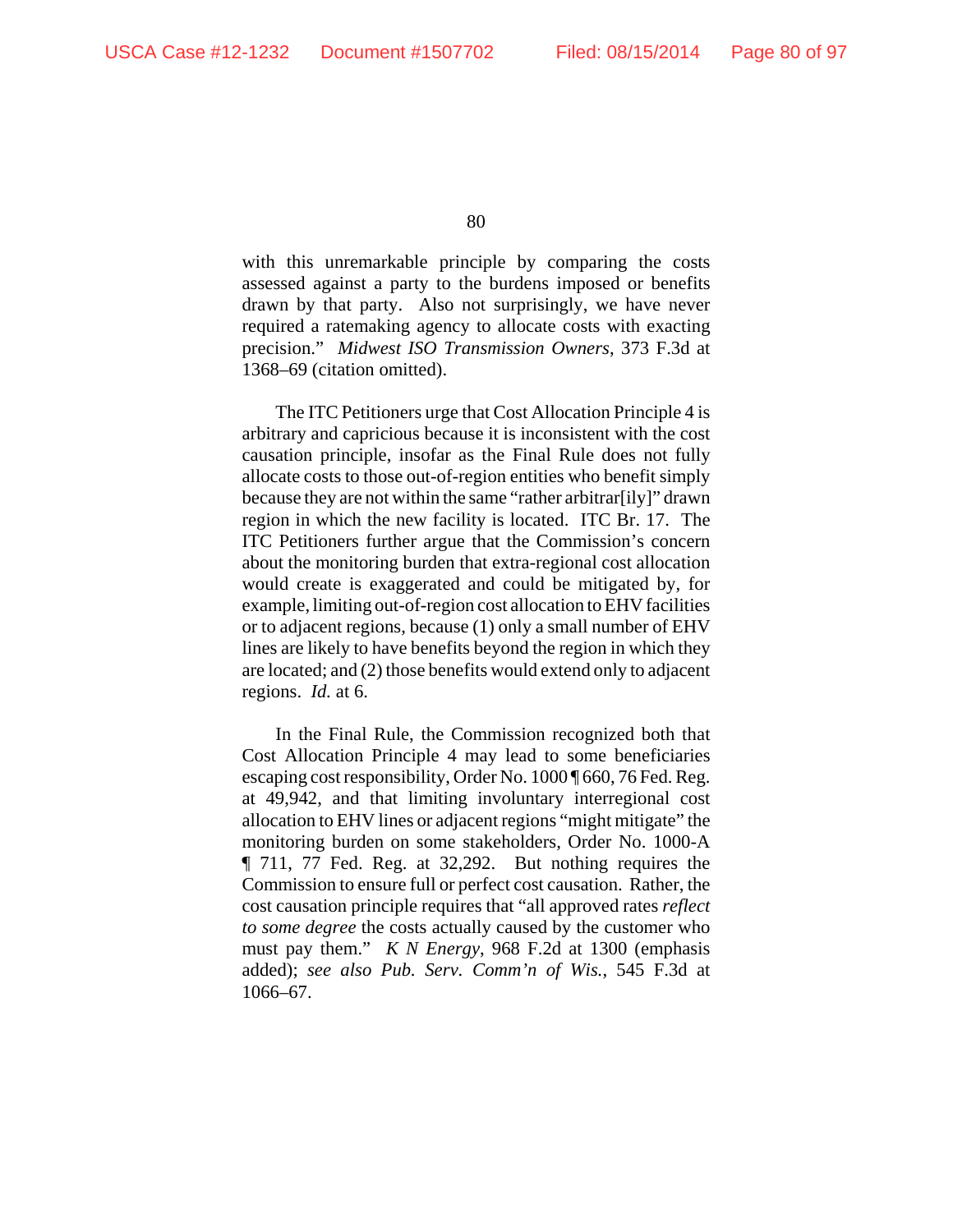We recognize that "feasibility concerns play a role in approving rates," such that the Commission "is not bound to reject any rate mechanism that tracks the cost-causation principle less than perfectly." *Sithe/Independence Power Partners, L.P. v. FERC*, 285 F.3d 1, 5 (D.C. Cir. 2002); *see also Carnegie Natural Gas Co. v. FERC*, 968 F.2d 1291, 1293–94 (D.C. Cir. 1992) (noting that there is "no requirement in the Act itself that rates precisely match cost causation and responsibility" and that instead "the Commission may rationally emphasize other, competing policies and approve measures that do not best match cost responsibility and causation"). The Commission is, moreover, "free to undertake reform one step at a time," and "[w]e can overturn its gradualism only if it truly yields unreasonable discrimination or some other kind of arbitrariness." *Interstate Natural Gas*, 285 F.3d at 35. As such, the Commission's balancing of the competing goals of reducing monitoring burdens and adopting policies that ensure that cost allocation maximally reflects cost causation is wholly reasonable under the deferential review we accord in rate-related matters. *See Alcoa*, 564 F.3d at 1347.

The ITC Petitioners' second contention is that the requirement that interregional facilities be approved by each region in order to qualify for cost allocation is redundant with the required interregional coordination and will stifle the sorts of interregional solutions that the Final Rule aims to foster. But as laid out in the Rule, the bulk of planning occurs within regions. The Commission adopted region-based planning for interregional facilities on the basis that doing so would give stakeholders "the opportunity to participate fully in the consideration of interregional transmission facilities" and that "stakeholder participation in the various regional transmission planning processes will enhance the effectiveness of interregional transmission coordination." Order No. 1000 ¶ 465, 76 Fed. Reg. at 49,916–17. This was neither arbitrary nor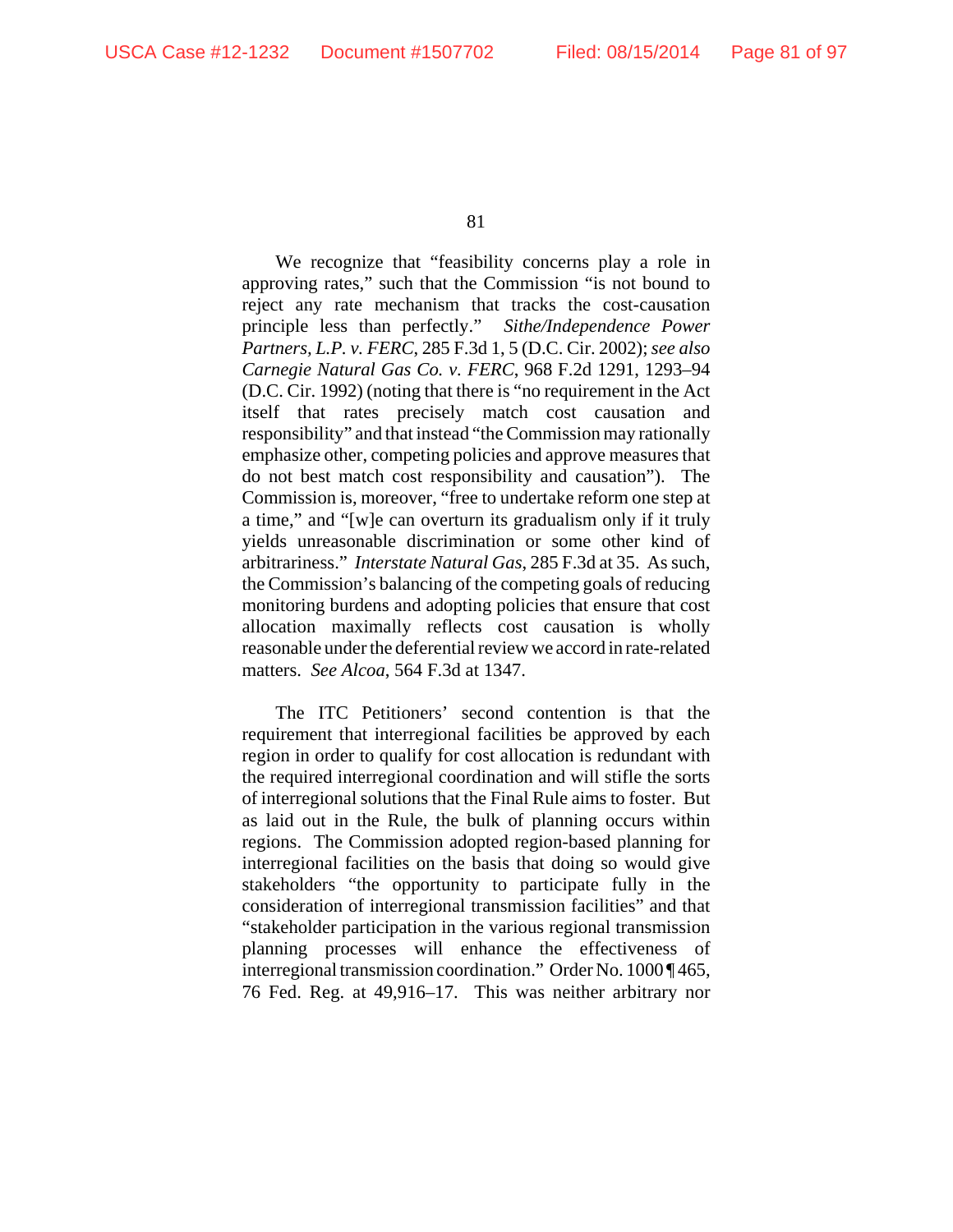capricious. The Commission reasonably concluded that requiring neighboring regions to share regional plans and jointly evaluate potential interregional facilities was complementary to, rather than redundant with, regional planning.

We therefore reject the challenges to the cost allocation reforms.

### **VI.**

**Public Policy Requirement.** Petitioners raise three challenges to the orders' requirement that regions establish procedures that account for the impact federal, state, and local laws and regulations (*i.e.*, public policy requirements) will have on transmission systems. None is persuasive. According to the Commission, this mandate responds to a recent proliferation of laws and regulations affecting the power grid. For example, the Commission expects that many States will require construction of new transmission infrastructure to integrate sources of renewable energy, such as wind farms, into the grid and that new federal environmental regulations will shape utilities' decisions about when to retire old coal-based generators. Plans that fail to account for such laws and regulations, the Commission reasoned, would not adequately reflect future needs. *See* Order No. 1000-A ¶¶ 205–06, 336, 77 Fed. Reg. at 32,217–18, 32,236.

The orders allow regions to address in a flexible manner the impact such public policy requirements will have on transmission. Rather than mandating any particular outcome, the challenged orders require transmission providers to establish procedures to address the effects of public policy on the electricity grid. *See* Order No. 1000 ¶¶ 109, 111, 206–10, 76 Fed. Reg. at 49,861–62, 49,877–78; Order No. 1000-A ¶¶ 209, 318–21, 77 Fed. Reg. at 32,218, 32,234. A utility must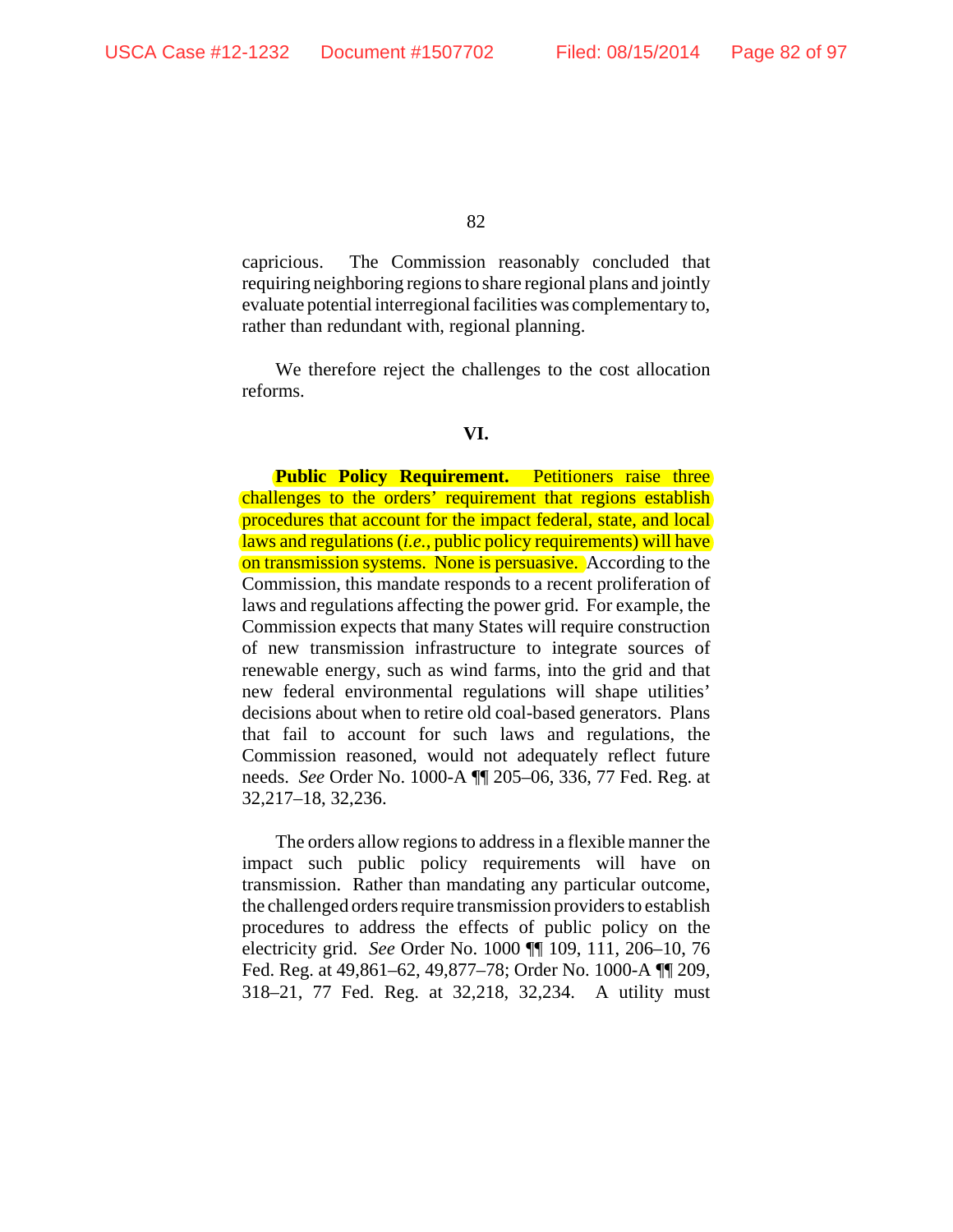"describe these procedures in sufficient detail in its OATT such that the process for stakeholders to provide input and offer transmission proposals regarding transmission needs they believe are driven by public policy requirements in the regional transmission planning process is transparent to all interested stakeholders." *NorthWestern Corp.*, 143 F.E.R.C. ¶ 61,056 at ¶ 84 (2013). Plans are not required to take every need into account, *see* Order No. 1000-A *¶*¶ 320–21, 77 Fed. Reg. at 32,234; instead, regions must only create procedures to "identify, out of the larger set of potential transmission needs driven by public policy requirements that may be proposed, those transmission needs for which transmission solutions will be evaluated in the . . . regional transmission planning process." *NorthWestern Corp.*, 143 F.E.R.C. ¶ 61056 at ¶ 85.

### **A.**

Petitioners assert that the Commission lacks statutory authority to promote the public welfare. *See NAACP v. FPC*, 425 U.S. 662, 669–70 (1976) (noting that the FPA did not grant the Commission "a broad license to promote the general public welfare"). It is difficult to understand petitioners' precise argument, but they seem to argue that the Commission can only exercise authority to promote goals specified in the FPA and that the public policy mandate cannot be justified with respect to any of those goals. This argument misunderstands the nature of the mandate. It does not promote any particular public policy or even the public welfare generally. The mandate simply recognizes that state and federal policies might affect the transmission market and directs transmission providers to consider that impact in their planning decisions. In this regard, the requirement is no different from other facets of the planning process. The providers assess what transmission capacity is required to fulfill a variety of needs (such as reliability of the grid, geographic expansion, and now public policy requirements) and then plan how to develop that capacity. *See*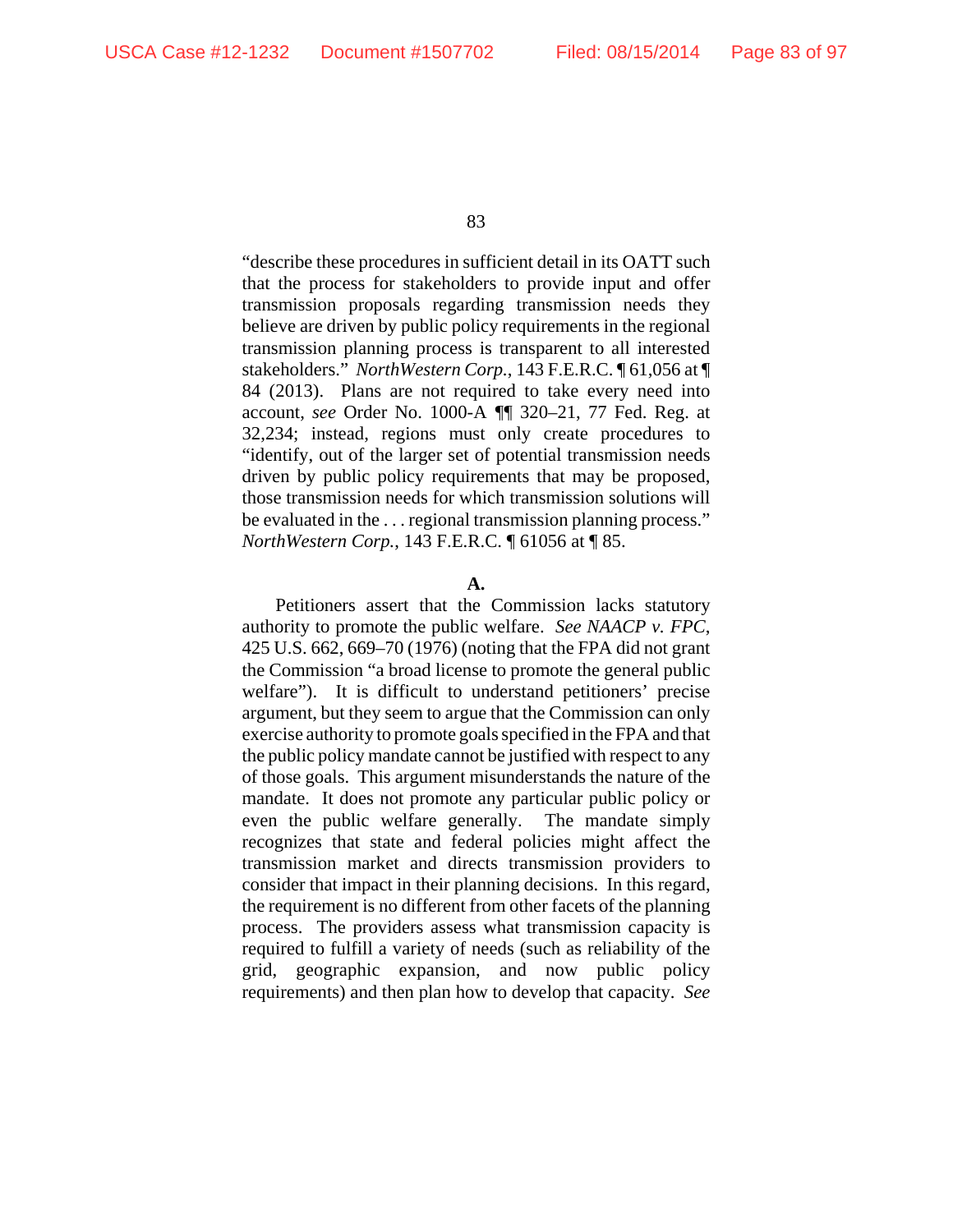Order No. 1000 ¶¶ 11, 21, 76 Fed. Reg. at 49,846, 49,848. This fits comfortably within the Commission's authority under Section 206. Unlike the employment discrimination by power companies that the Court held was beyond the Commission's jurisdiction in *NAACP*, the public policy mandate bears directly on the provision of transmission service. Petitioners' argument that the orders seek to unlawfully promote the general welfare is misplaced.

### **B.**

Petitioners next argue that the orders' public policy mandate violates Section 217(b)(4) of the FPA, which states that the Commission "shall exercise [its authority] under this chapter in a manner that facilitates the planning and expansion of transmission facilities to meet the reasonable needs of loadserving entities to satisfy [their] service obligations." 16 U.S.C. § 824 $q(b)(4)$ .<sup>12</sup> Petitioners argue that by failing to require regions to specifically consider the needs of load-serving entities, the Commission unlawfully demoted those needs in violation of the plain meaning of Section 217(b)(4).

This contention, however, misses the mark. Section 217(b)(4) creates a requirement for the Commission, not for utilities. It requires that the *Commission* act in such a way to facilitate "the planning and expansion of transmission facilities to meet the reasonable needs of load-serving entities to satisfy [their] service obligations." This section would only be violated if the Commission exercised its authority in a manner that was at odds with the needs of load-serving entities. Here, however, the Commission did no such thing. The ability of load-serving entities to meet their service obligations depends on their ability

<sup>&</sup>lt;sup>12</sup> A "load-serving entity" is a utility with an obligation created under law or contract to provide electricity service to end-use customers or to a distribution utility. 16 U.S.C.  $\S$  824q(a)(2)–(3).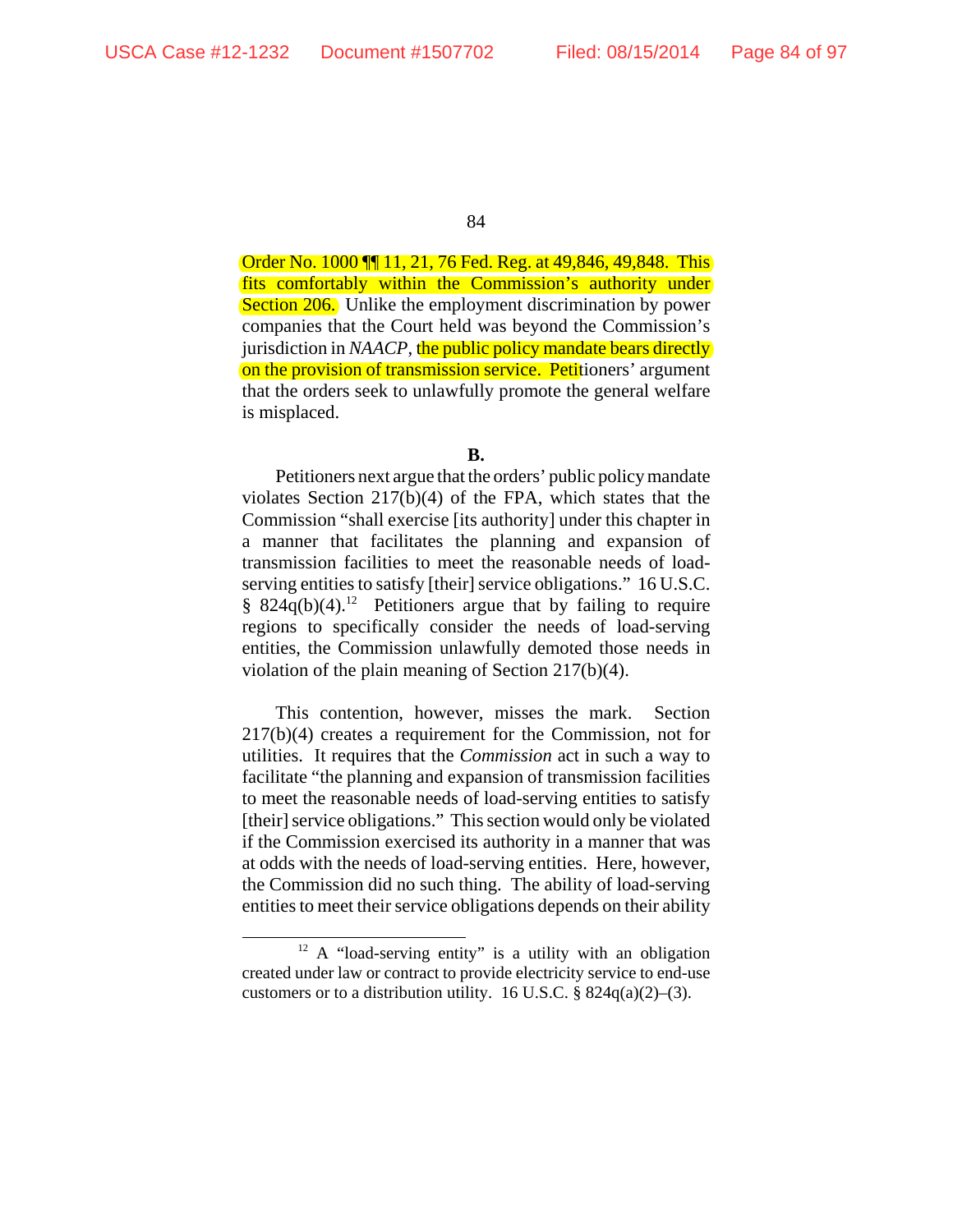to deliver power when it is needed. A failure to meet those obligations occurs when the utility must engage in practices such as rolling blackouts because of insufficient transmission capacity. Thus, Section 217(b)(4) requires the Commission to facilitate the planning of a reliable grid, which is exactly what the Commission has done in the challenged orders. The orders seek to ensure that adequate transmission capacity is built to allow load-serving entities to meet their service obligations. *See* Order 1000 ¶¶ 44–46, 76 Fed. Reg. at 49,851; Order 1000-A ¶¶ 170, 173, 77 Fed. Reg. at 32,213. The Commission has therefore "facilitate[d]" the planning of a more reliable grid and thus complied with the dictates of Section 217(b)(4).

Petitioners also appear to make a separate argument that the Commission acted arbitrarily and capriciously by abandoning without explanation a previous interpretation of Section 217(b)(4). According to petitioners, the Commission previously held that Section 217(b)(4) requires a categorical preference for load-serving entities, which it failed to incorporate into the challenged orders. They cite Order No. 681, in which the Commission concluded that Section 217(b)(4) creates a "general 'due' preference for load serving entities to obtain long-term firm transmission service." *See Long-Term Firm Transmission Rights in Organized Electricity Markets*, F.E.R.C. Stats. & Regs. ¶ 31,226, at ¶ 320, 71 Fed. Reg. 43,564, 43,597 (2006). But we defer to the Commission's reasonable interpretation of Order No. 681, *see Indiana Util. Regulatory Comm'n v. FERC*, 668 F.3d 735, 740 (D.C. Cir. 2012), and the Commission explains in the challenged orders that Order No. 681 did *not* establish that Section 217(b)(4) creates a preference for load-serving entities in the "broader context of planning *new* transmission capacity." Order 1000-A ¶ 171, 77 Fed. Reg. at 32,213 (emphasis added). Instead, the Commission says, Order No. 681 established a preference for load-serving entities only with regard to *existing* capacity. *Id.* This interpretation is reasonable. So limited,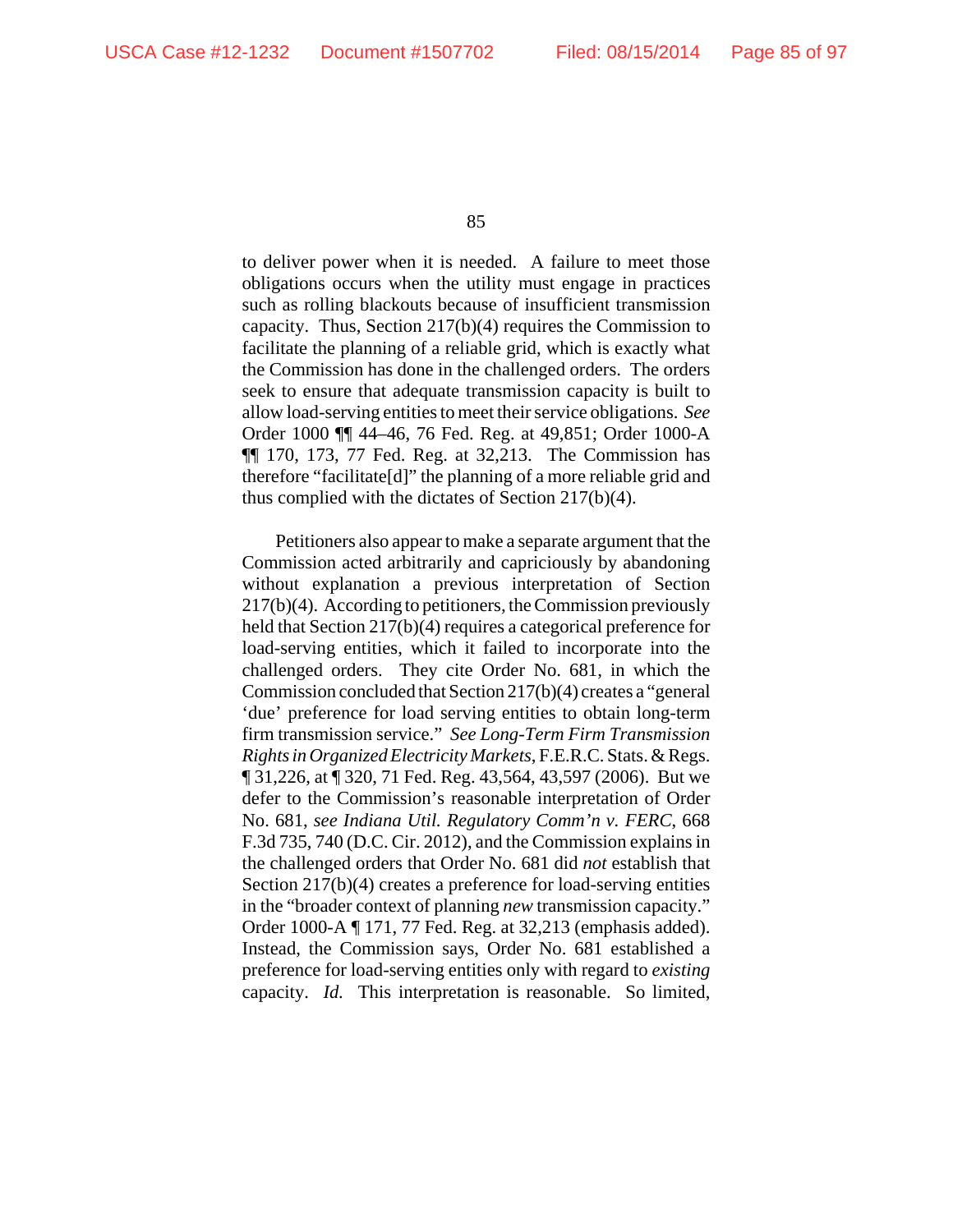Order No. 681 is not inconsistent with Order No. 1000 regarding the meaning of Section 217(b)(4). *See* Order 1000-A ¶¶ 171–72, 77 Fed. Reg. at 32,213.

**C.**

Petitioners also argue that the orders' public policy mandate is too vague, complaining that transmission providers will have great difficulty discerning exactly what the orders require of them. Their chief concern is that the Commission did not provide guidance on how regions should weigh and reconcile competing public policy requirements.

But petitioners' attack is once again based on a misunderstanding of the orders. The orders merely require regions to establish *processes* for identifying and evaluating public policies that might affect transmission needs. *See* Order No. 1000 ¶¶ 205–11, 214–16, 76 Fed. Reg. at 49,877–79; Order No. 1000-A ¶¶ 318, 327–29, 332–33, 77 Fed. Reg. at 32,234–36. The regions are free to choose their own manner of determining how best to identify and accommodate these policies. Our precedent makes clear that the Commission's choice to afford regions such broad discretion does not render its mandate impermissibly vague. *See Am. Exp.-Isbrandtsen Lines, Inc. v. Fed. Mar. Comm'n*, 389 F.2d 962, 967 (D.C. Cir. 1968). In *American Export*, the petitioners argued that an agency order directing them to modify certain parts of their tariffs was void for vagueness because it left "unanswered such questions as: What will be the measure of damages and what sort of tribunal will fix them? What is an unusual delay? Who shall have the burden of proof of causation?" *Id.* "Despite these questions," however, the court found "no legitimate basis for complaint about the order's indefiniteness." *Id.* Instead, the court suggested that the "petitioners should welcome the leeway and flexibility the Commission has given them in framing a . . . rule. Any vagueness in the Commission's order should make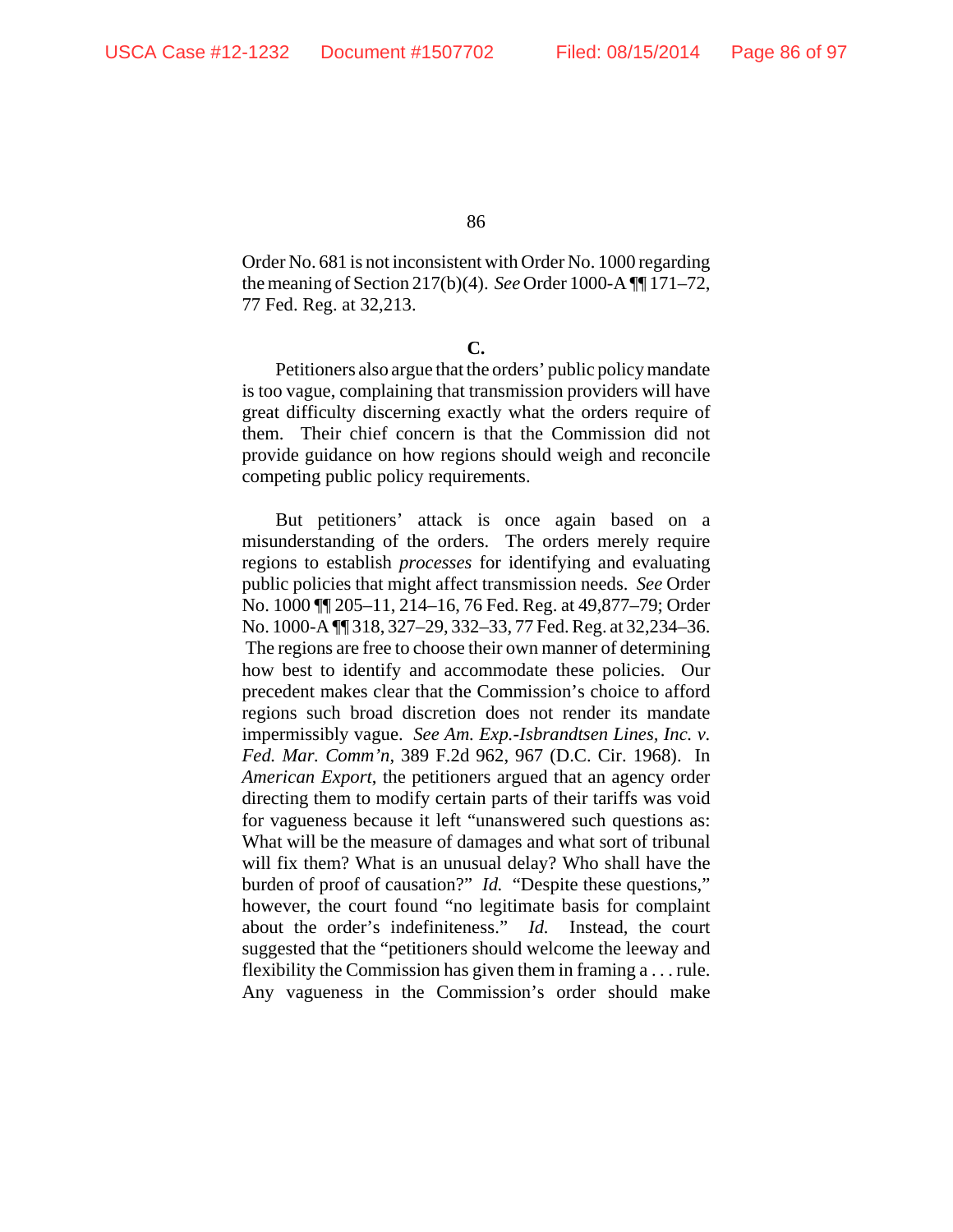compliance with it that much easier. . . . It hardly behooves them to complain that they have been left too many options in undertaking this task." *Id*. Likewise, here, allowing regional flexibility does not make the mandate impermissibly vague. Utilities must come up with a procedure for evaluating needs driven by public policy, just as they evaluate needs driven by economic and reliability concerns. The details of the procedure, and how the utilities consider or weigh different needs, are left to their discretion.

To show that the public policy mandate has sown confusion, petitioners point to tariffs rejected by the Commission for failure to comply with this requirement. But the Commission found no fault in the adequacy of the utilities' procedures; the Commission rejected the tariffs because they failed to include, in certain respects, any procedures at all. *See, e.g.*, *S. Carolina Elec. & Gas Co.*, 143 F.E.R.C. ¶ 61,058 at ¶ 119 (2013) ("While SCE&G states in its transmittal letter that proposed transmission solutions to address transmission needs driven by public policy requirements will be evaluated in the same open and nondiscriminatory manner as other proposed regional transmission solutions for purposes of cost allocation, such information is not set forth in its tariff." (footnote omitted)); *NorthWestern Corp.*, 143 F.E.R.C. ¶ 61,056 at ¶ 84 ("NorthWestern has not established actual procedures in its OATT to identify at the regional level those transmission needs driven by public policy requirements for which potential transmission solutions will be evaluated. For example, it is not clear in NorthWestern's OATT when and how stakeholders can propose transmission needs driven by public policy requirements for potential evaluation in the . . . regional transmission planning process."). Rejection of tariffs that utterly fail to establish the procedures required by the public policy mandate tells us nothing about whether the mandate is impermissibly vague.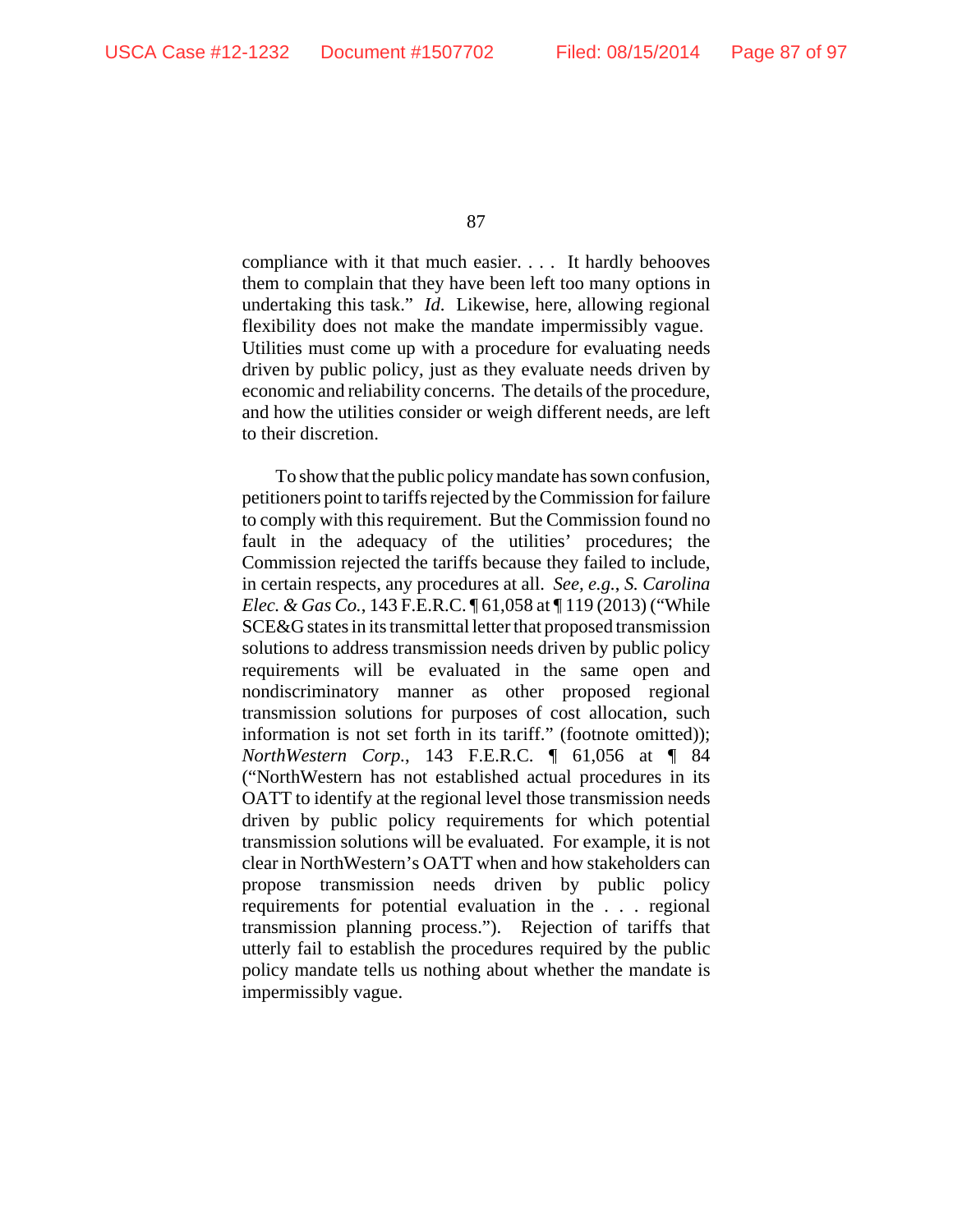We find all of the challenges to the public policy mandate to be without merit and thus uphold the mandate.

# **VII.**

**Reciprocity.** Petitioners raise two challenges to the Final Rule's reciprocity condition. The reciprocity principle, instituted by the Commission in the Final Rule and two prior orders, requires non-public utility transmission providers that choose to access a public utility's transmission lines to provide in exchange "reciprocal" transmission service, that is, service provided on comparable terms. *See* Order No. 1000 ¶¶ 818–19, 76 Fed. Reg. at 49,961; Order No. 890 ¶¶ 162–192, 72 Fed. Reg. at 12,290–94; Order No. 888 at pp. 31,690–92, 61 Fed. Reg. at 21,541–42. The Final Rule includes as part of the reciprocity condition that non-public utilities must participate in transmission planning and cost allocation in exchange for open access. Order No. 1000 ¶¶ 818–19, 76 Fed. Reg. at 49,961.

Two groups of petitioners attack the Rule's reciprocity condition on nearly opposite grounds. The Joint Petitioners argue that the Commission changed course from past practice without reasoned explanation by expanding the previous reciprocity condition to include planning and cost allocation requirements. The Edison Electric Institute ("Edison"), by contrast, contends that the Commission did not go far enough. Edison claims that the Commission acted arbitrarily and capriciously by allowing non-public utilities to participate voluntarily in the planning and cost allocation requirements of the orders, whereas Edison contends their participation should be mandatory. In particular, Edison asserts that the Commission should have invoked its power under Section 211A of the FPA to require non-public utility participation. Both contentions miss the mark.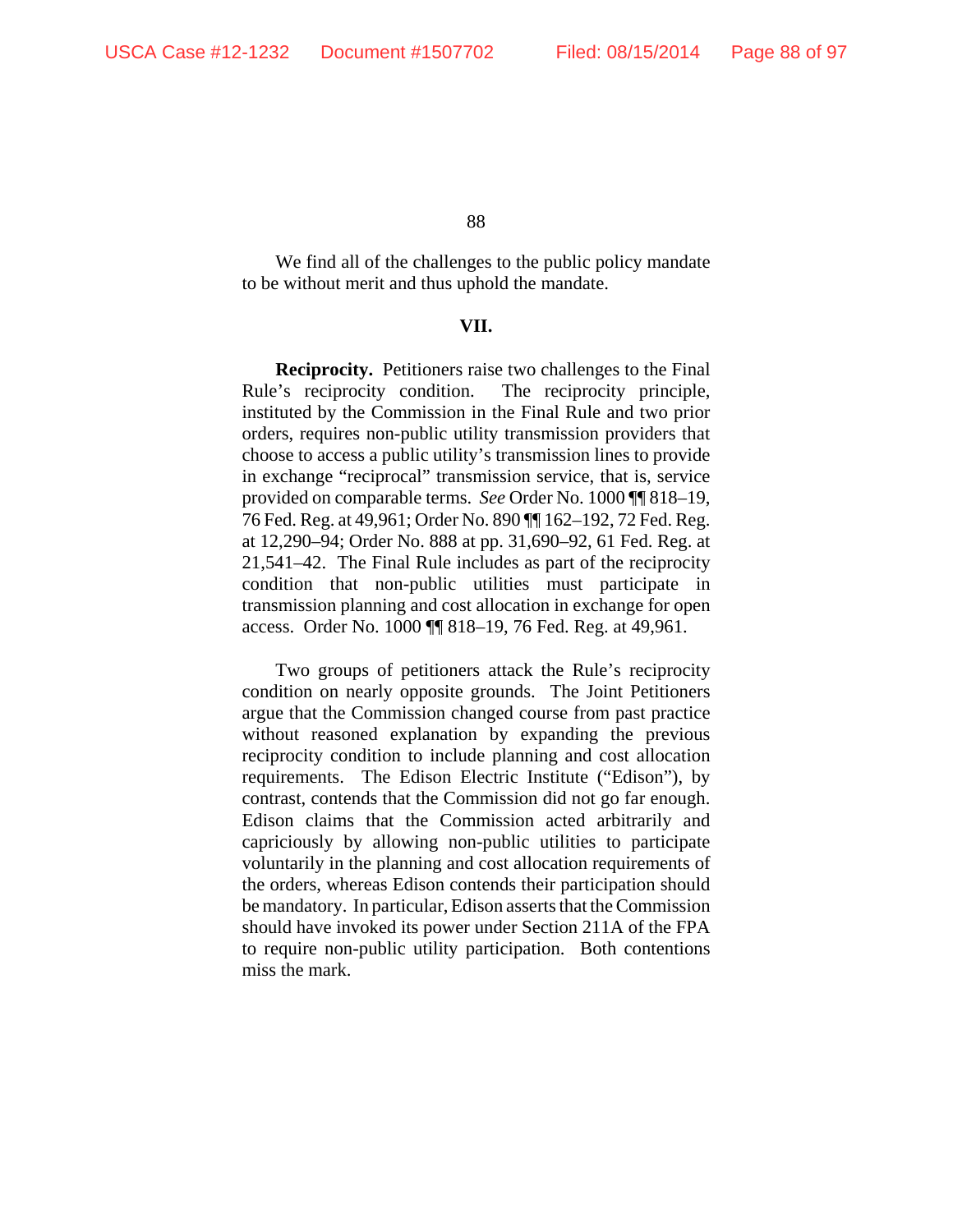The reciprocity condition before us is fundamentally the same as that contained in two prior Commission orders, Order Nos. 888 and 890. None requires non-public utilities to take any particular action. But all require such utilities, if they choose to take transmission service from a public utility, to provide reciprocal transmission service on comparable terms. The current orders simply apply that principle to transmission planning and cost allocation, such that any utility drawing from a public utility's transmission lines must participate in planning and cost allocation processes. The Commission provided a reasoned and adequate basis for doing so, and was not arbitrary or capricious in deciding to stop at a conditional rather than a categorical requirement for non-public utilities. Section 211A does not require the Commission to mandate non-public utility participation in planning and cost allocation, and the Commission reasonably declined invoke its Section 211A authority to adopt such a mandate in favor of the order's incremental and incentive-based approach.

## **A.**

The Commission first established the reciprocity condition in Order No. 888 as part of its "ambitious program of marketbased reforms." *Morgan Stanley*, 554 U.S. at 535. As previously discussed, Order No. 888 required each transmission provider to file a *pro forma* OATT offering transmission service to all customers on an equal basis. In efforts to further open access to transmission services, the Commission established that, when non-public utilities use the open public lines, they are subject to the same conditions as public utilities. *See* Order No. 888 at p. 31,760, 61 Fed. Reg. at 21,613 (stating that "[a]ny public utility that offers non-discriminatory open access transmission for the benefit of customers should be able to obtain the same non-discriminatory access in return"). That reciprocity condition, which is carried forward in Order Nos. 890 and 1000, appears in section 6 of the *pro forma* OATT and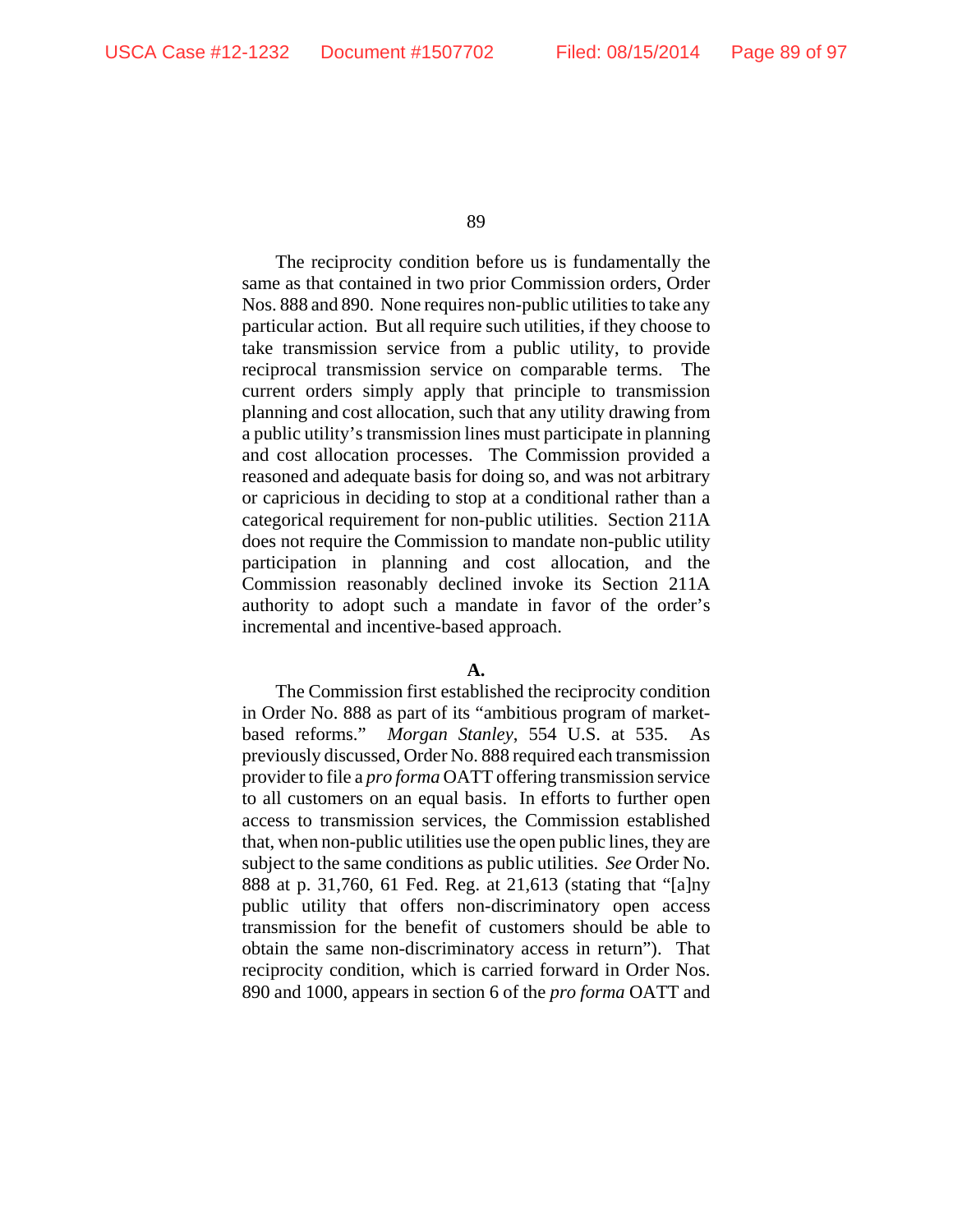authorizes public utilities to refuse to offer non-public utilities access unless the non-public utilities reciprocate by "agree[ing] to provide comparable transmission service to" the transmissionproviding public utilities "on similar terms and conditions." *Id*. app. D *Pro Forma* OATT § 6, 61 Fed. Reg. at 21,710; *see also* Order No. 890 ¶ 163, 72 Fed. Reg. at 12,290.

Non-public utilities are not subject to Section 206 of the FPA, and so are not directly governed by Order No. 1000 and its planning and cost allocation requirements. By conditioning non-public utilities' access to the open systems of public utilities on the former's adherence to the planning and cost allocation requirements, however, the Final Rule encourages non-public utilities to participate in planning and cost allocation. *See* Order No. 1000-A ¶ 773, 77 Fed. Reg. at 32,301 ("[T]hose [including non-public utilities] that 'take advantage of open access, including improved transmission planning and cost allocation, should be expected to follow the same requirements as public utility transmission providers.'" (quoting Order No. 1000 ¶ 818, 76 Fed. Reg. at 49,961)).

In proposing that reciprocity condition, the Commission explained that, under Order No. 890, both public and non-public utilities had collaborated in a number of regional transmission planning processes. Encouraged by that collaboration, the Commission employed that voluntary and incentive-based approach in the orders now under review. NPRM ¶ 43, 75 Fed. Reg. at 37,890; *see also* Order No. 1000 ¶ 815, 76 Fed. Reg. at 49,960. The Commission concluded that it was not "necessary at this time to invoke [the] authority under FPA section 211A, which allows [the Commission] to require non-public utility transmission providers to provide transmission services on a comparable and not unduly discriminatory or preferential basis." NPRM ¶ 43, 75 Fed. Reg. at 37,890; *see also* Order No. 1000 ¶ 815, 76 Fed. Reg. at 49,960. Instead, it chose to wait to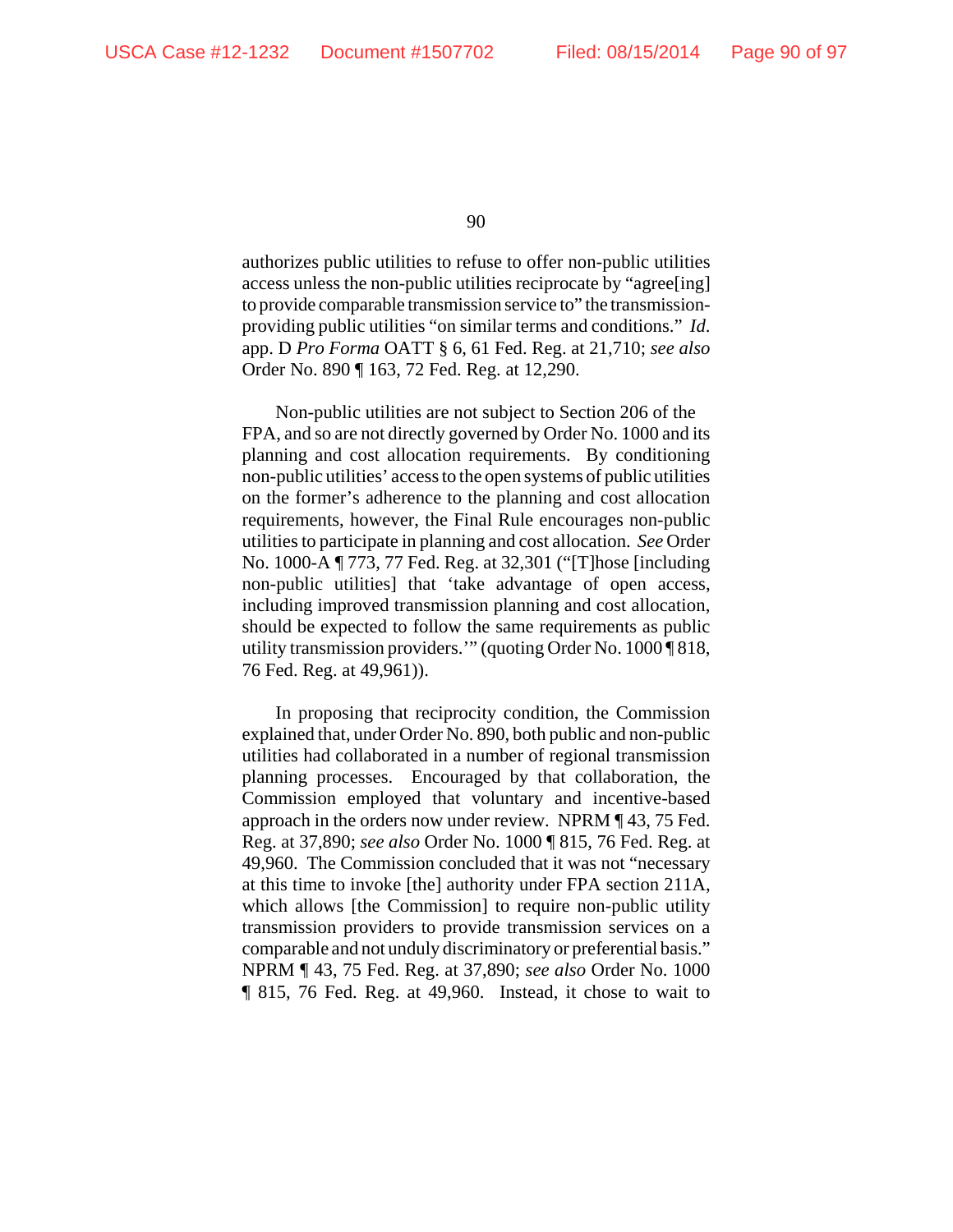"exercise its authority under FPA section 211A on a case-bycase basis" if it "finds on the appropriate record that non-public utility transmission providers are not participating in the regional transmission planning and cost allocation processes." NPRM ¶ 43, 75 Fed. Reg. at 37,890; *see also* Order No. 1000 ¶ 815, 76 Fed. Reg. at 49,960.

In justifying the revised reciprocity condition, the Commission explained that:

> [N]on-public utility transmission providers will benefit greatly from the improved transmission planning and cost allocation processes required for public utility transmission providers because a well-planned grid is more reliable and provides more available, less congested paths for the transmission of electric power in interstate commerce. Those that take advantage of open access, including improved transmission planning and cost allocation, should be expected to follow the same requirements as public utility transmission providers.

Order No. 1000 ¶ 818, 76 Fed. Reg. at 49,961.

In Order No. 1000-A, the Commission denied rehearing on Order No. 1000's reciprocity requirement, again emphasizing that the reciprocity requirement it adopted was unchanged from that in Order Nos. 888 and 890. Order No. 1000-A ¶¶ 754, 771, 77 Fed. Reg. at 32,297–98, 32,300.

## **B.**

The Joint Petitioners challenge the reciprocity condition, urging that the Commission expanded it beyond prior orders, without reasoned explanation, by including within it the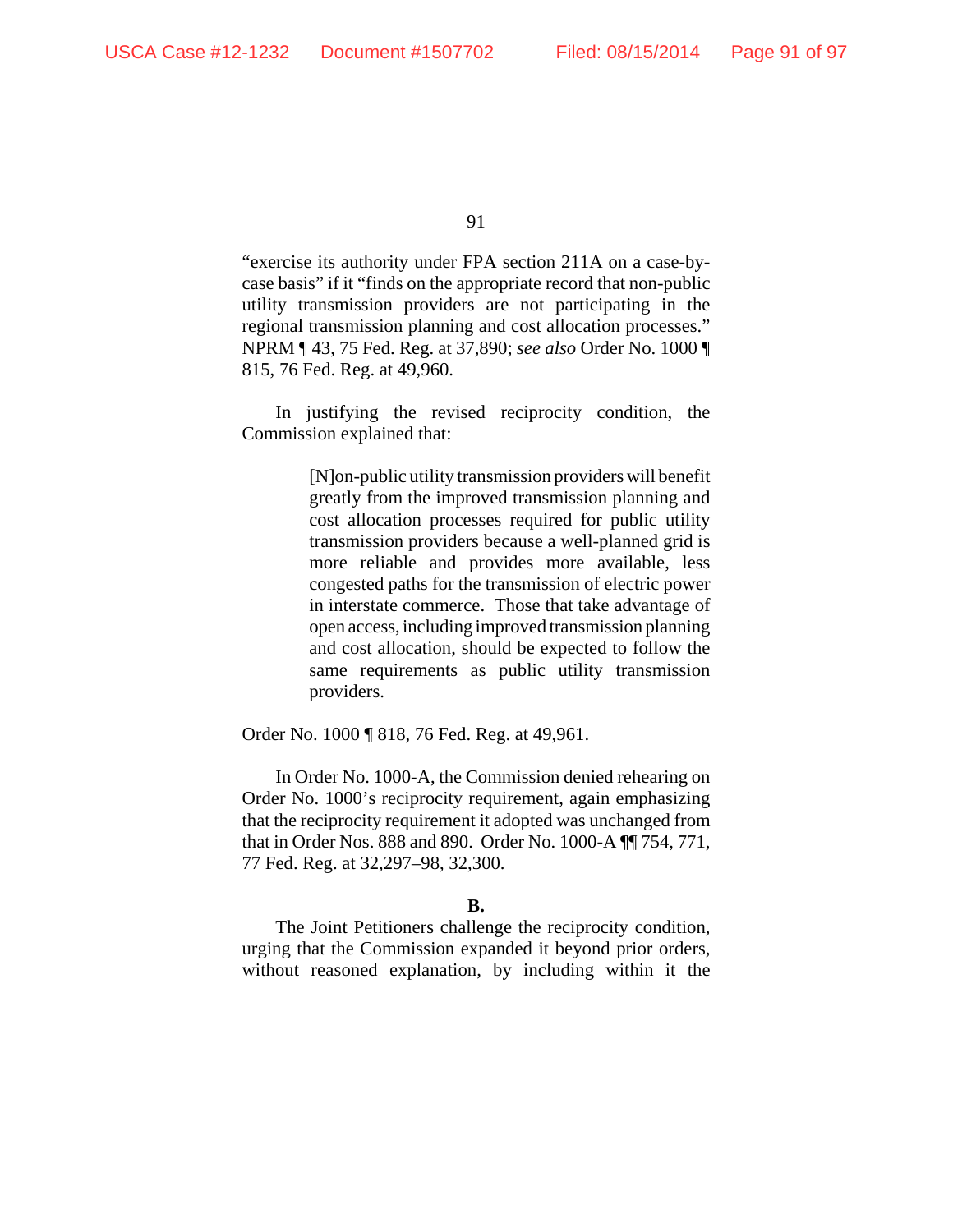planning and cost allocation requirements. We reject this contention.

The requirement of reciprocity in the Final Rule is the same as in the prior orders. The Final Rule changes the condition only by altering the substantive requirements of the *pro forma* OATT, centrally by requiring public utilities to engage in transmission planning and cost allocation. As noted above, it does not require non-public utilities to take any action unless they choose to obtain transmission service from a public utility. Order No. 1000 ¶ 819, 76 Fed. Reg. at 49,961.

The Joint Petitioners contend that the previous orders limited a non-public utility's reciprocity obligation to the public utility that provided it with transmission access, and that the orders here impermissibly alter that scope without reasoned basis. The Joint Petitioners misconstrue the prior orders as limiting reciprocity to two utilities—a non-public utility and the public utility from which it takes transmission. The prior orders were not as narrowly bilateral as the Joint Petitioners assert. Instead, Order No. 890 required non-public utilities that were either members of, or took transmission service from, a power pool, Regional Transmission Group ("RTG"), RTO, ISO, or other such group to provide in return comparable services to all members of such groups. Order No. 890 app. C *Pro Forma* OATT § 6, 72 Fed. Reg. at 12,509; *see also* Order No. 888 app. D *Pro Forma* OATT § 6, 61 Fed. Reg. at 21,710; *id.* at p. 31,760, 61 Fed. Reg. at 21,613 (Order No. 888's reciprocity condition required reciprocal transmission to any power pool or RTG of which the non-public utility was a member). And Order No. 890 explicitly determined that comparable service for reciprocity purposes includes compliance with the transmission planning reforms instituted by Order No. 890. *See* Order No. 890 ¶ 441, 72 Fed. Reg. 12,321; Order No. 890-A ¶ 214, *Preventing Undue Discrimination and Preference in*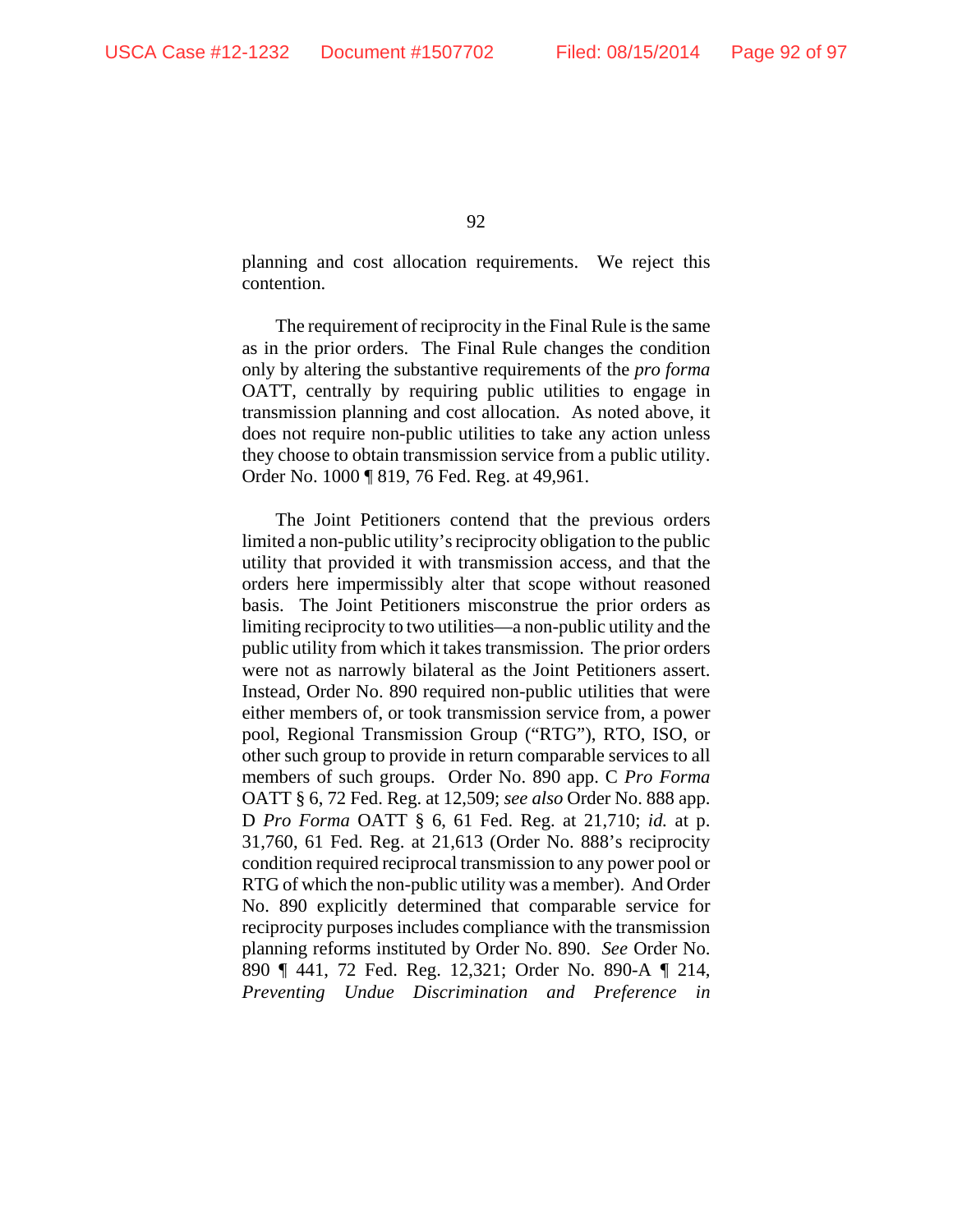*Transmission Service*, 73 Fed. Reg. 2984, 3008–09 (2008) (stating on rehearing that a non-public utility with reciprocity obligations that does not adopt a planning process that complies with Order No. 890 may be at risk of being denied open access transmission services by public utilities); *see also* NPRM ¶ 10, 75 Fed. Reg. at 37,886. The Final Rule's reciprocity condition was not the radical swerve the Joint Petitioners decry.

The Final Rule did change the requirements for public utilities—by requiring both transmission planning and cost allocation—and in so doing altered what constitute comparable terms for non-public utilities that choose to seek Commissionjurisdictional transmission service. *See* Order No. 1000-A ¶ 776, 77 Fed. Reg. at 32,301 ("Order No. 1000 applied the reciprocity provisions of Order Nos. 888 and 890 to provide that . . . a public utility transmission provider [may] refuse to offer open access transmission service to any non-public utility transmission provider that does not provide comparable reciprocal transmission service insofar as it is capable of doing so, including regional planning and cost allocation."). Even if we were to view the Commission's alteration of what constitutes comparable service under the *pro forma* OATT as a change in course, however, the agency acknowledged that it was altering the content of the reciprocal obligations. *See, e.g.*, *id*. And the Commission provided an adequate justification for that change—namely, that non-public utilities that take service from public utilities will benefit greatly from the reforms announced in the Final Rule, because "a well-planned grid is more reliable and provides more available, less congested paths for the transmission of electric power in interstate commerce." *Id.* ¶ 778, 77 Fed. Reg. 32,301.

In sum, the Commission's adoption of the reciprocity condition in the Final Rule fully complied with the requirement that an agency "display awareness that it *is* changing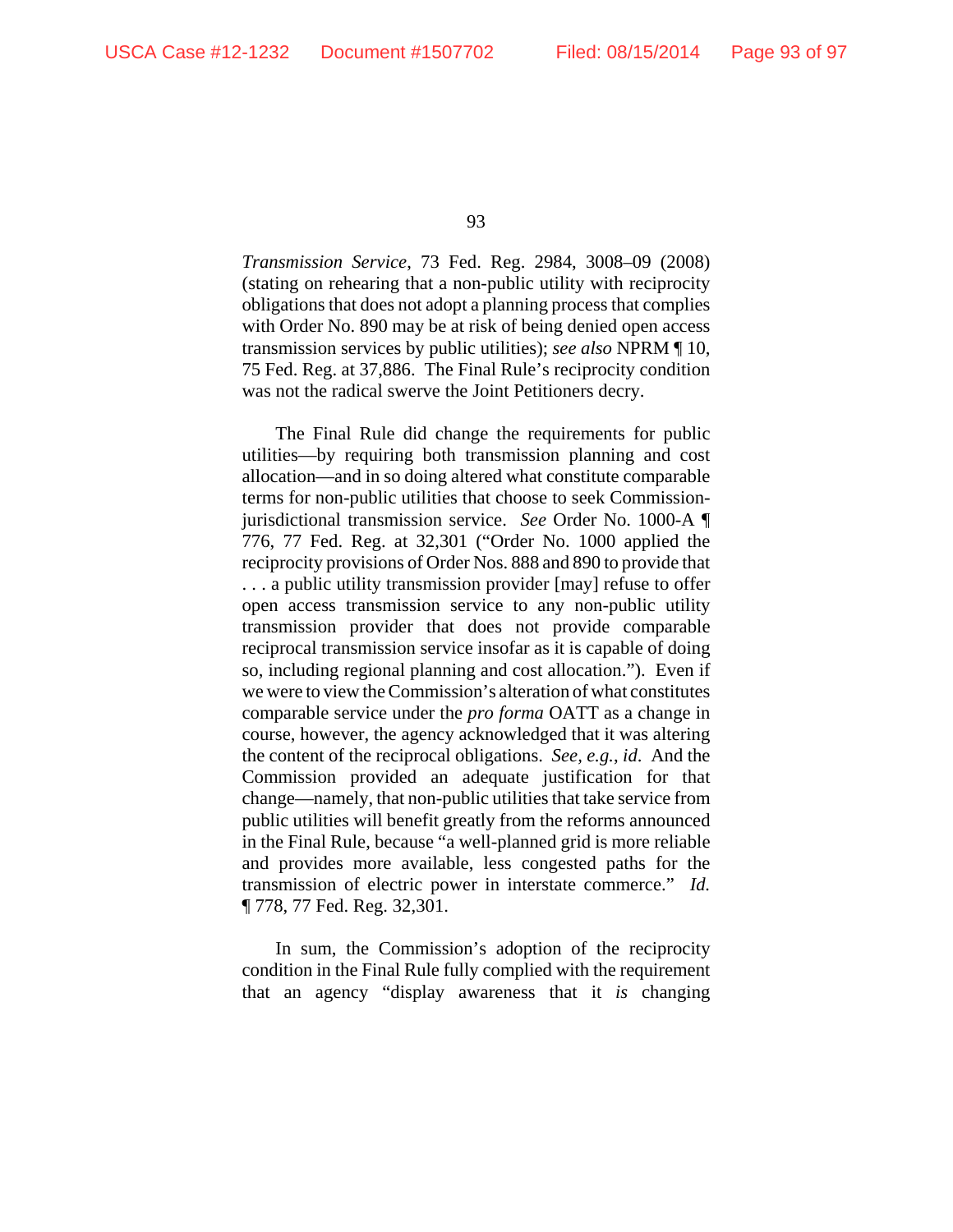position[s]" and "show that there are good reasons for the new policy." *FCC v. Fox Television Stations, Inc.*, 556 U.S. 502, 515 (2009).

**C.**

Petitioner Edison, by contrast, takes the position that the Commission has authority under Section 211A of the FPA to mandate that non-public utilities comply with the Final Rule, including its regional planning and cost allocation requirements, and that the agency acted arbitrarily and capriciously in failing to so mandate. We reject that contention as well.

In Edison's view, "[w]ithout a mandate to participate, nonpublic utility transmission providers will receive the[] benefits [of transmission planning and new facilities] without being assessed commensurate costs." Initial Br. of Pet'r Concerning FPA § 211A at 5 ("Edison Br."). Edison argues that "[t]he record demonstrates" that non-public utility transmission providers will not in fact voluntarily participate in transmission planning or cost allocation. *Id.* at 7. In support, Edison cites comments by non-public utilities to the effect that they are committed to participating in the planning and cost allocation processes but cannot commit to being bound by the building expansion programs that may result because those programs have not yet been determined. *Id.* According to Edison, the Commission must therefore mandate the participation of nonpublic utilities under Section 211A of the FPA, and its failure to do so was arbitrary and capricious.

Section 211A(b) of the FPA provides in relevant part:

[T]he Commission may, by rule or order, require an unregulated transmitting utility to provide transmission services—

(1) at rates that are comparable to those that the unregulated transmitting utility charges itself; and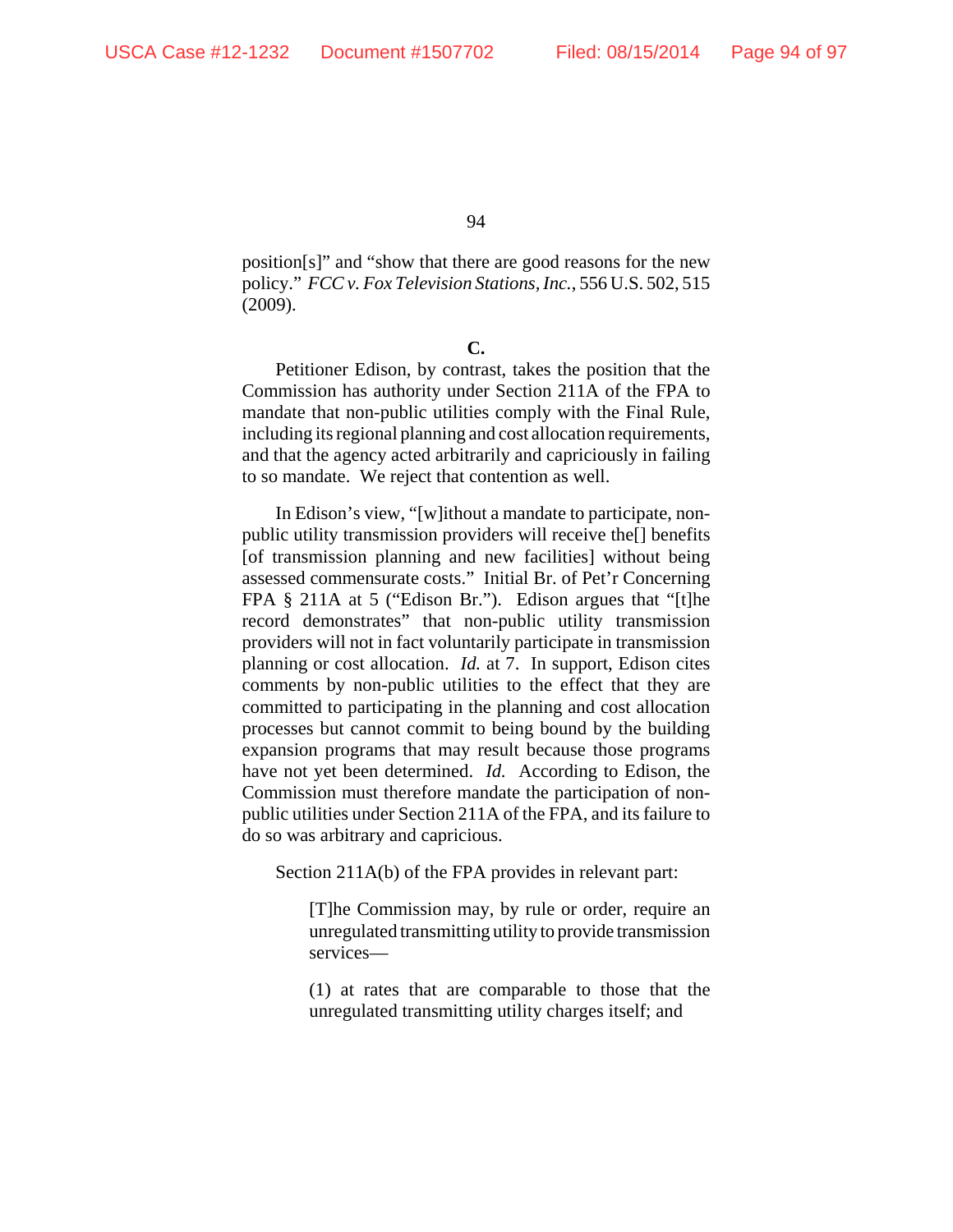(2) on terms and conditions (not relating to rates) that are comparable to those under which the unregulated transmitting utility provides transmission services to itself and that are not unduly discriminatory or preferential.

16 U.S.C. § 824j-1(b).

Congress' use of the word "may" in Section 211A plainly permits, but does not mandate, the Commission to require a nonpublic utility to provide transmission service on given terms. *See, e.g.*, *Wagner v. FEC*, 717 F.3d 1007, 1012 (D.C. Cir. 2013); *McCreary v. Offner*, 172 F.3d 76, 83 (D.C. Cir. 1999). As such, the statute does not require the Commission to go as far as Edison urges.

The Commission, moreover, adequately explained that its past successful experience with voluntary participation under Order No. 890 led to its decision to take a conditional incentivebased approach to reciprocity in planning and cost allocation, at least at this juncture. Order No. 1000 ¶ 815, 76 Fed. Reg. at 49,960. The Commission thus articulated a satisfactory explanation for its predictive judgment that non-public utilities are likely to participate voluntarily, and we owe that judgment deference. "'[I]t is within the scope of the agency's expertise to make . . . a prediction about the market it regulates, and a reasonable prediction deserves our deference notwithstanding that there might also be another reasonable view.'" *Constellation Energy Commodities Grp., Inc. v. FERC*, 457 F.3d 14, 24 (D.C. Cir. 2006) (ellipses in original) (quoting *Envtl. Action, Inc. v. FERC*, 939 F.2d 1057, 1064 (D.C. Cir. 1991)).

The evidence that Edison cites for the proposition that nonpublic utilities will not participate does not "flatly contradict[]" the Commission's conclusion. Edison Br. 7. Edison points to comments from non-public utilities expressing concerns about mandatory cost allocation, but those comments do not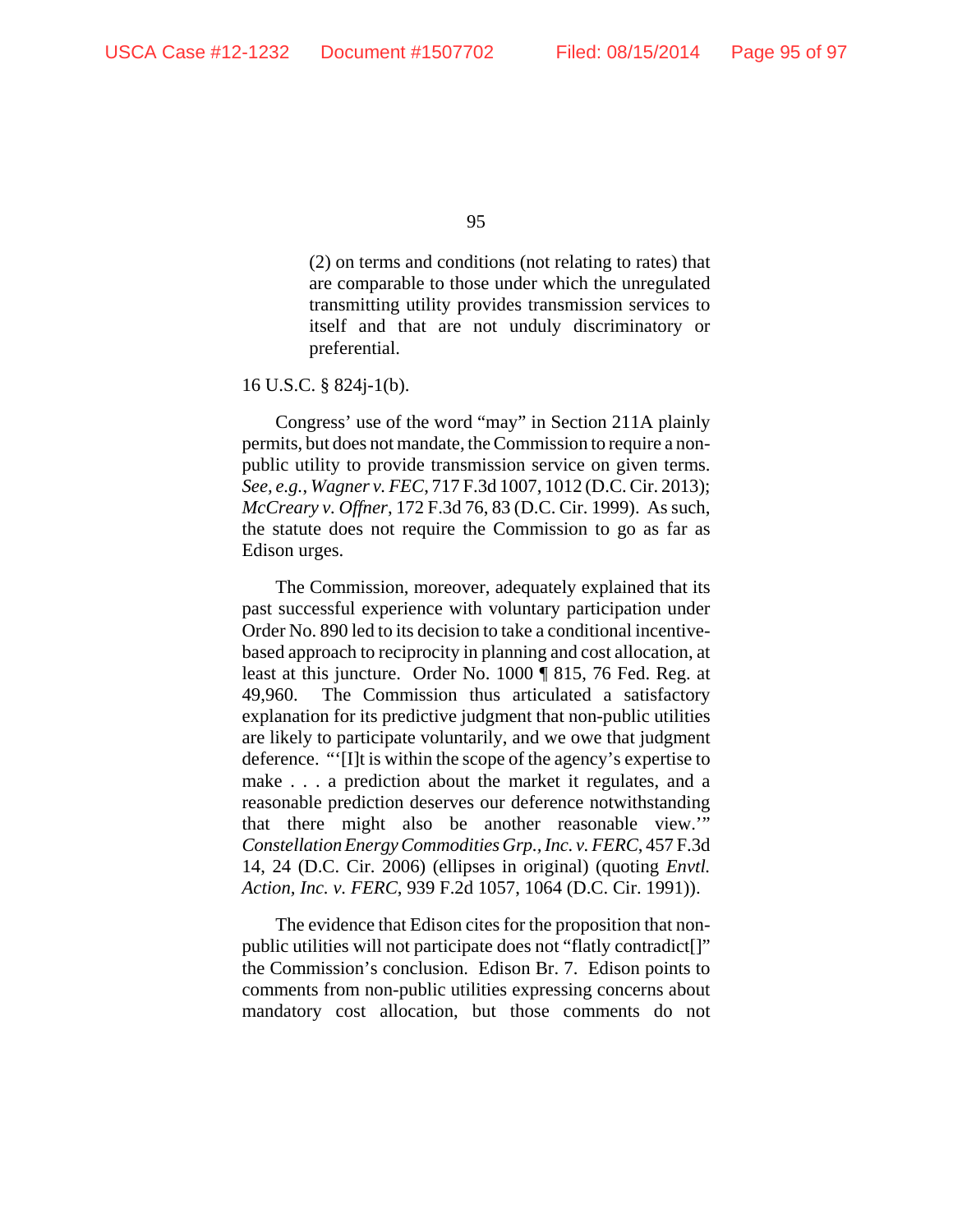contravene the Commission's judgment that such utilities are likely to participate in planning and cost allocation when it is a condition of access to public transmission service.

Nor was the Commission's approach arbitrary and capricious because it "creates undue discrimination" between public and non-public utilities. Edison Br. 10. Edison complains the Rule foists the costs of new facilities on regulated public utilities while giving non-public utilities a free ride. The Commission was under no statutory obligation to regulate nonpublic utilities, and it provided a reasoned basis for choosing a conditional approach, grounded in a prediction that non-public utilities would in fact participate, and leaving for another day whether to require non-public utilities' participation pursuant to its Section 211A authority. Order No. 1000 ¶ 815, 76 Fed. Reg. at 49,960.

The Commission's decision to adopt a reciprocity condition embracing voluntary and incentive-based participation by nonpublic utilities was accordingly neither arbitrary nor capricious. We therefore need not reach whether the Commission has authority under Section 211A to mandate the participation of non-public utilities.

Edison additionally contends that the Commission acted arbitrarily and capriciously by failing to respond adequately to its arguments to the Commission on rehearing. That contention, too, is without merit. Following the Commission's announcement in the Notice of Proposed Rulemaking that it planned to use a voluntary approach, a number of commenters raised materially identical arguments to those Edison raised in its request for rehearing. *Compare* Order No. 1000 ¶ 812, 76 Fed. Reg. at 49,960 (summarizing comments asserting that the Commission has authority to require non-public utilities' participation under Section 211A and that its failure to do so "will result in an inequitable burden for jurisdictional utilities